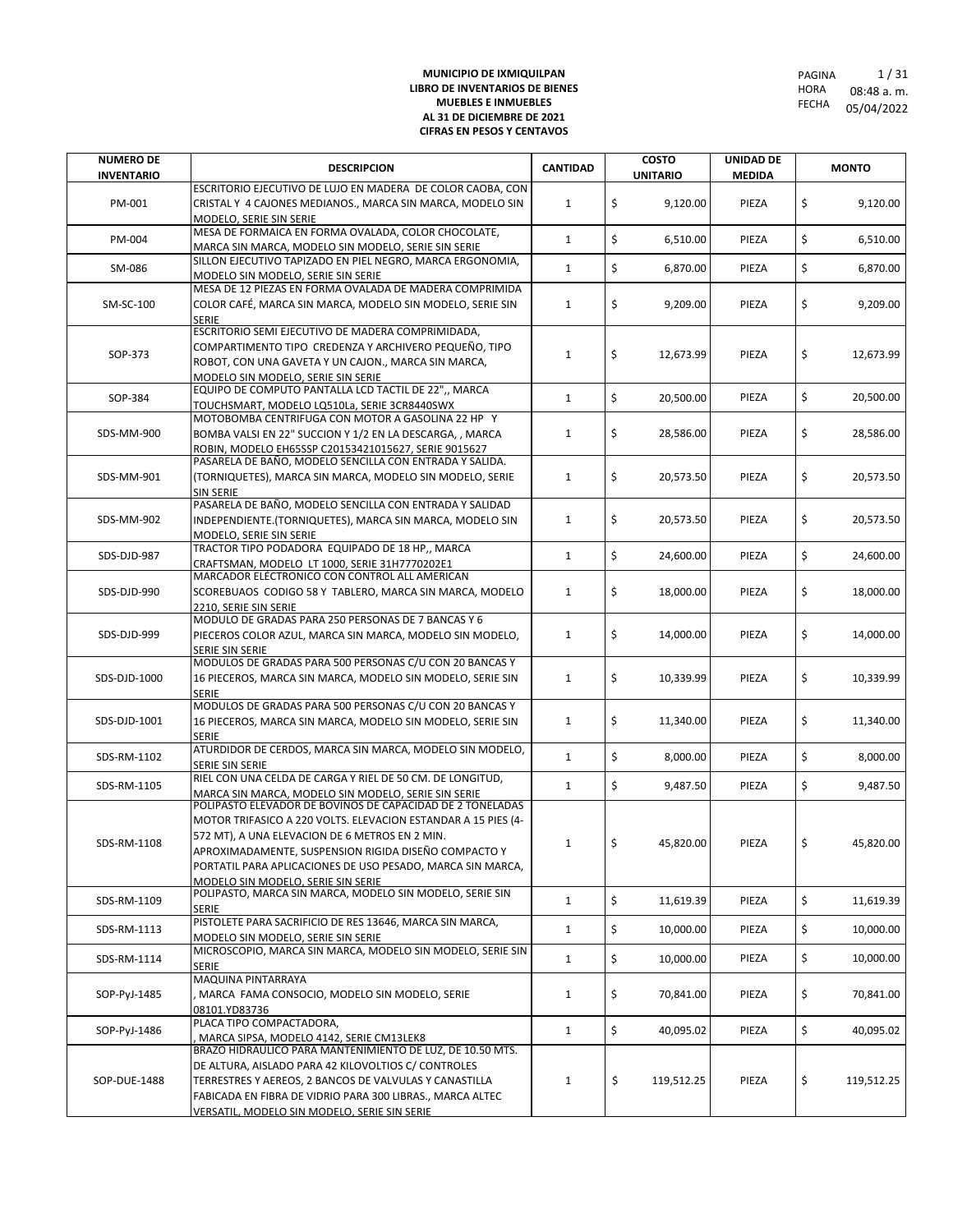| <b>NUMERO DE</b>  | <b>DESCRIPCION</b>                                                                                                                                                                                                                                                                                                                                                                      | <b>CANTIDAD</b> | <b>COSTO</b>    | <b>UNIDAD DE</b> | <b>MONTO</b>    |
|-------------------|-----------------------------------------------------------------------------------------------------------------------------------------------------------------------------------------------------------------------------------------------------------------------------------------------------------------------------------------------------------------------------------------|-----------------|-----------------|------------------|-----------------|
| <b>INVENTARIO</b> |                                                                                                                                                                                                                                                                                                                                                                                         |                 | <b>UNITARIO</b> | <b>MEDIDA</b>    |                 |
| SOP-1512          | CRUZETA CON MEDIDAS DE 2.40 X 2.40 FABRICADA EN PANEL ART.<br>CON CANTOS TERMOFISIONADOS PARA EVITAR DESPOSTILLADURAS<br>CON PATAS METALICAS, MARCA SIN MARCA, MODELO SIN MODELO,<br>SERIE SIN SERIE                                                                                                                                                                                    | 1               | \$<br>21,134.99 | PIEZA            | \$<br>21,134.99 |
| SOP-1522          | CONJUNTO DE TRABAJO PARA 4 PERSONAS DE 5.02 MTS. DE LARGO X<br>1.62 MTS. DE PROFUNDIDAD QUE CONSTA DE 4 CUBIERTAS DE 0.80 X<br>0.60 MTS. CON MAMPARA DE 1.60 MTS. DE ALTURA Y REPIZA DE 80<br>CMS., MARCA SIN MARCA, MODELO SIN MODELO, SERIE SIN SERIE                                                                                                                                 | $\mathbf{1}$    | \$<br>38,873.99 | PIEZA            | \$<br>38,873.99 |
| SOP-1525          | ESCRITORIO EJECUTIVO DE 1.40 X 1.60 MTS. CON EXTENSION DE<br>CRISTAL FABRICADO EN PANEL, MARCA SIN MARCA, MODELO SIN<br>MODELO, SERIE SIN SERIE                                                                                                                                                                                                                                         | $\mathbf{1}$    | \$<br>13,739.99 | PIEZA            | \$<br>13,739.99 |
| SOP-1536          | CONJUNTO DE TRABAJO PARA 4 PERSONAS DE 5.02 MTS. DE LARGO X<br>1.62 MTS. DE PROFUNDIDAD QUE CONSTA DE 4 CUBIERTAS DE 0.80 X<br>0.60 MTS. CON MAMPARA DE 1.60 MTS. DE ALTURA Y REPIZA DE 80<br>CMS. AZUL, MARCA SIN MARCA, MODELO SIN MODELO, SERIE SIN<br>SERIE                                                                                                                         | $\mathbf{1}$    | \$<br>38,873.99 | PIEZA            | \$<br>38,873.99 |
| SOP-SPM-1577      | REMOLQUE TIPO EUROPEO, DIMENSIONES: LARGO TOTAL 4.65 MTS.<br>ANCHO TOTAL 2.06 MTS.<br>ALTURA INTERIOR 1.75 MTS.<br>ALTURA TOTAL 2.40 MTS.<br>ESTRUCTURA METALICA INTEGRAL A LA PLATAFORMA, CHASIS DE<br>TIPO CAJA, CON 2 LLANTAS Y CAMARAS, EQUIPO INTERIOR: SALA<br>COMEDOR CONVERTIBLE EN CAMA, DOS CLOSETS, BAÑO<br>COMPLETO., MARCA SIN MARCA, MODELO SEA, SERIE SIN SERIE          | $\mathbf{1}$    | \$<br>25,000.00 | PIEZA            | \$<br>25,000.00 |
| SOP-SPM-1627      | CONTENEDOR DE BASURA CON CAPACIDAD DE 2.6 M3, MEDIDAS<br>ADECUADAS A LA TOLVA DEL CAMION COMPACTADOR, CARGA<br>TRASERA CON GANCHOS PARA USO DE WINCHES, FABRICADO CON<br>LAMINA CALIBRE 10 PUERTAS ABATIBLES DE CADA LADO, GANCHOS O<br>PLACAS DE ENGANCHE CAL. .3/16., MARCA SIN MARCA, MODELO SIN<br>MODELO. SERIE SIN SERIE                                                          | 1               | \$<br>8,510.00  | PIEZA            | \$<br>8,510.00  |
| SOP-SPM-1628      | CONTENEDOR DE BASURA CON CAPACIDAD DE 2.6 M3, MEDIDAS<br>ADECUADAS A LA TOLVA DEL CAMION COMPACTADOR, CARGA<br>TRASERA CON GANCHOS PARA USO DE WINCHES, FABRICADO CON<br>LAMINA CALIBRE 10 PUERTAS ABATIBLES DE CADA LADO, GANCHOS O<br>PLACAS DE ENGANCHE CAL. .3/16., MARCA SIN MARCA, MODELO SIN<br>MODELO. SERIE SIN SERIE                                                          | $\mathbf{1}$    | \$<br>8,510.00  | PIEZA            | \$<br>8,510.00  |
| SOP-SPM-1629      | CONTENEDOR DE BASURA CON CAPACIDAD DE 2.6 M3, MEDIDAS<br>ADECUADAS A LA TOLVA DEL CAMION COMPACTADOR, CARGA<br>TRASERA CON GANCHOS PARA USO DE WINCHES, FABRICADO CON<br>LAMINA CALIBRE 10 PUERTAS ABATIBLES DE CADA LADO, GANCHOS O<br>PLACAS DE ENGANCHE CAL. .3/16., MARCA SIN MARCA, MODELO SIN<br>MODELO. SERIE SIN SERIE                                                          | 1               | \$<br>8,510.00  | PIEZA            | \$<br>8,510.00  |
| SOP-SPM-1630      | CONTENEDOR DE BASURA CON CAPACIDAD DE 2.6 M3, MEDIDAS<br>ADECUADAS A LA TOLVA DEL CAMION COMPACTADOR, CARGA<br>TRASERA CON GANCHOS PARA USO DE WINCHES, FABRICADO CON<br>LAMINA CALIBRE 10 PUERTAS ABATIBLES DE CADA LADO, GANCHOS O<br>PLACAS DE ENGANCHE CAL. .3/16., MARCA SIN MARCA, MODELO SIN<br><u>MODELO. SERIE SIN SERIE</u>                                                   | 1               | \$<br>8,510.00  | PIEZA            | \$<br>8,510.00  |
| SOP-SPM-1631      | CONTENEDOR DE BASURA CON CAPACIDAD DE 2.6 M3, MEDIDAS<br>ADECUADAS A LA TOLVA DEL CAMION COMPACTADOR, CARGA<br>TRASERA CON GANCHOS PARA USO DE WINCHES, FABRICADO CON<br>LAMINA CALIBRE 10 PUERTAS ABATIBLES DE CADA LADO, GANCHOS O<br>PLACAS DE ENGANCHE CAL. .3/16., MARCA SIN MARCA, MODELO SIN<br>MODELO, SERIE SIN SERIE                                                          | 1               | \$<br>8,510.00  | PIEZA            | \$<br>8,510.00  |
| SOP-SPM-1632      | CONTENEDOR DE BASURA CON CAPACIDAD DE 2.6 M3, MEDIDAS<br>ADECUADAS A LA TOLVA DEL CAMION COMPACTADOR, CARGA<br>TRASERA CON GANCHOS PARA USO DE WINCHES, FABRICADO CON<br>LAMINA CALIBRE 10 PUERTAS ABATIBLES DE CADA LADO, GANCHOS O<br>PLACAS DE ENGANCHE CAL. .3/16., MARCA SIN MARCA, MODELO SIN<br>MODELO, SERIE SIN SERIE<br>CONTENEDOR DE BASURA CON CAPACIDAD DE 2.6 M3, MEDIDAS | 1               | \$<br>8,510.00  | PIEZA            | \$<br>8,510.00  |
| SOP-SPM-1633      | ADECUADAS A LA TOLVA DEL CAMION COMPACTADOR, CARGA<br>TRASERA CON GANCHOS PARA USO DE WINCHES, FABRICADO CON<br>LAMINA CALIBRE 10 PUERTAS ABATIBLES DE CADA LADO, GANCHOS O<br>PLACAS DE ENGANCHE CAL. .3/16., MARCA SIN MARCA, MODELO SIN<br>MODELO. SERIE SIN SERIE                                                                                                                   | 1               | \$<br>8,510.00  | PIEZA            | \$<br>8,510.00  |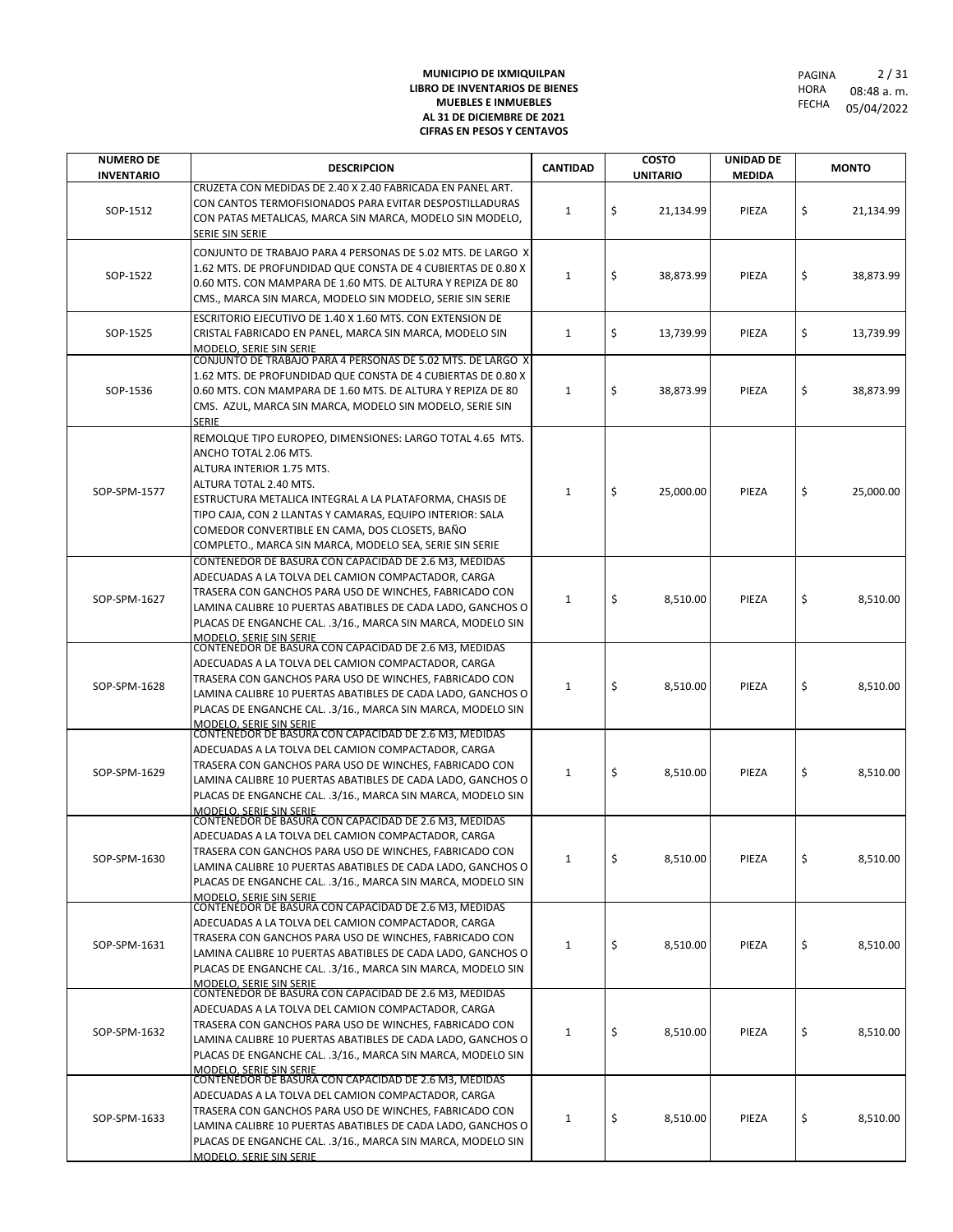| <b>NUMERO DE</b>  | <b>DESCRIPCION</b>                                                                                                         | <b>CANTIDAD</b> | <b>COSTO</b>    | UNIDAD DE      |          | <b>MONTO</b> |          |
|-------------------|----------------------------------------------------------------------------------------------------------------------------|-----------------|-----------------|----------------|----------|--------------|----------|
| <b>INVENTARIO</b> | CONTENEDOR DE BASURA CON CAPACIDAD DE 2.6 M3, MEDIDAS                                                                      |                 | <b>UNITARIO</b> | <b>MEDIDA</b>  |          |              |          |
|                   | ADECUADAS A LA TOLVA DEL CAMION COMPACTADOR, CARGA                                                                         |                 |                 |                |          |              |          |
| SOP-SPM-1634      | TRASERA CON GANCHOS PARA USO DE WINCHES, FABRICADO CON                                                                     | 1               |                 | \$<br>8,510.00 | PIEZA    | \$           | 8,510.00 |
|                   | LAMINA CALIBRE 10 PUERTAS ABATIBLES DE CADA LADO, GANCHOS O                                                                |                 |                 |                |          |              |          |
|                   | PLACAS DE ENGANCHE CAL. .3/16., MARCA SIN MARCA, MODELO SIN                                                                |                 |                 |                |          |              |          |
|                   | <b>MODELO, SERIE SIN SERIE</b><br>CONTENEDOR DE BASURA CON CAPACIDAD DE 2.6 M3, MEDIDAS                                    |                 |                 |                |          |              |          |
|                   | ADECUADAS A LA TOLVA DEL CAMION COMPACTADOR, CARGA                                                                         |                 |                 |                |          |              |          |
| SOP-SPM-1635      | TRASERA CON GANCHOS PARA USO DE WINCHES, FABRICADO CON                                                                     | 1               | \$<br>8,510.00  | PIEZA          | \$       | 8,510.00     |          |
|                   | LAMINA CALIBRE 10 PUERTAS ABATIBLES DE CADA LADO, GANCHOS O                                                                |                 |                 |                |          |              |          |
|                   | PLACAS DE ENGANCHE CAL. .3/16., MARCA SIN MARCA, MODELO SIN                                                                |                 |                 |                |          |              |          |
|                   | MODELO. SERIE SIN SERIE<br>CONTENEDOR DE BASURA CON CAPACIDAD DE 2.6 M3, MEDIDAS                                           |                 |                 |                |          |              |          |
|                   | ADECUADAS A LA TOLVA DEL CAMION COMPACTADOR, CARGA                                                                         |                 |                 |                |          |              |          |
| SOP-SPM-1636      | TRASERA CON GANCHOS PARA USO DE WINCHES, FABRICADO CON                                                                     | 1               | \$<br>8,510.00  | PIEZA          | \$       | 8,510.00     |          |
|                   | LAMINA CALIBRE 10 PUERTAS ABATIBLES DE CADA LADO, GANCHOS O                                                                |                 |                 |                |          |              |          |
|                   | PLACAS DE ENGANCHE CAL. .3/16., MARCA SIN MARCA, MODELO SIN                                                                |                 |                 |                |          |              |          |
|                   | <b>MODELO, SERIE SIN SERIE</b><br>CONTENEDOR DE BASURA CON CAPACIDAD DE 2.6 M3, MEDIDAS                                    |                 |                 |                |          |              |          |
|                   | ADECUADAS A LA TOLVA DEL CAMION COMPACTADOR, CARGA                                                                         | 1               |                 |                |          |              |          |
| SOP-SPM-1637      | TRASERA CON GANCHOS PARA USO DE WINCHES, FABRICADO CON                                                                     |                 | \$<br>8,510.00  | PIEZA          | \$       | 8,510.00     |          |
|                   | LAMINA CALIBRE 10 PUERTAS ABATIBLES DE CADA LADO, GANCHOS O                                                                |                 |                 |                |          |              |          |
|                   | PLACAS DE ENGANCHE CAL. .3/16., MARCA SIN MARCA, MODELO SIN                                                                |                 |                 |                |          |              |          |
|                   | MODELO. SERIE SIN SERIE<br>CONTENEDOR DE BASURA CON CAPACIDAD DE 2.6 M3, MEDIDAS                                           |                 |                 |                |          |              |          |
|                   | ADECUADAS A LA TOLVA DEL CAMION COMPACTADOR, CARGA                                                                         |                 |                 |                |          |              |          |
| SOP-SPM-1638      | TRASERA CON GANCHOS PARA USO DE WINCHES, FABRICADO CON                                                                     | 1               | \$<br>8,510.00  | PIEZA          | \$       | 8,510.00     |          |
|                   | LAMINA CALIBRE 10 PUERTAS ABATIBLES DE CADA LADO, GANCHOS O                                                                |                 |                 |                |          |              |          |
|                   | PLACAS DE ENGANCHE CAL. .3/16., MARCA SIN MARCA, MODELO SIN                                                                |                 |                 |                |          |              |          |
|                   | <b>MODELO, SERIE SIN SERIE</b><br>CONTENEDOR DE BASURA CON CAPACIDAD DE 2.6 M3, MEDIDAS                                    |                 |                 |                |          |              |          |
|                   | ADECUADAS A LA TOLVA DEL CAMION COMPACTADOR, CARGA                                                                         |                 |                 |                |          |              |          |
| SOP-SPM-1639      | TRASERA CON GANCHOS PARA USO DE WINCHES, FABRICADO CON                                                                     | 1               | \$<br>8,510.00  | PIEZA          | \$       | 8,510.00     |          |
|                   | LAMINA CALIBRE 10 PUERTAS ABATIBLES DE CADA LADO, GANCHOS O                                                                |                 |                 |                |          |              |          |
|                   | PLACAS DE ENGANCHE CAL. .3/16., MARCA SIN MARCA, MODELO SIN<br>MODELO. SERIE SIN SERIE                                     |                 |                 |                |          |              |          |
|                   | CONTENEDOR DE BASURA CON CAPACIDAD DE 2.6 M3, MEDIDAS                                                                      |                 |                 |                |          |              |          |
|                   | ADECUADAS A LA TOLVA DEL CAMION COMPACTADOR, CARGA                                                                         | 1               |                 |                |          |              |          |
| SOP-SPM-1640      | TRASERA CON GANCHOS PARA USO DE WINCHES, FABRICADO CON                                                                     |                 |                 | \$             | 8,510.00 | PIEZA        | \$       |
|                   | LAMINA CALIBRE 10 PUERTAS ABATIBLES DE CADA LADO, GANCHOS O                                                                |                 |                 |                |          |              |          |
|                   | PLACAS DE ENGANCHE CAL. .3/16., MARCA SIN MARCA, MODELO SIN<br><b>MODELO, SERIE SIN SERIE</b>                              |                 |                 |                |          |              |          |
|                   | CONTENEDOR DE BASURA CON CAPACIDAD DE 2.6 M3, MEDIDAS                                                                      |                 |                 |                |          |              |          |
|                   | ADECUADAS A LA TOLVA DEL CAMION COMPACTADOR, CARGA                                                                         |                 |                 |                |          |              |          |
| SOP-SPM-1641      | TRASERA CON GANCHOS PARA USO DE WINCHES, FABRICADO CON                                                                     | 1               | \$<br>8,510.00  | PIEZA          | \$       | 8.510.00     |          |
|                   | LAMINA CALIBRE 10 PUERTAS ABATIBLES DE CADA LADO, GANCHOS O<br>PLACAS DE ENGANCHE CAL. .3/16., MARCA SIN MARCA, MODELO SIN |                 |                 |                |          |              |          |
|                   | <b>MODELO. SERIE SIN SERIE</b>                                                                                             |                 |                 |                |          |              |          |
|                   | CONTENEDOR DE BASURA CON CAPACIDAD DE 2.6 M3, MEDIDAS                                                                      |                 |                 |                |          |              |          |
|                   | ADECUADAS A LA TOLVA DEL CAMION COMPACTADOR, CARGA                                                                         |                 |                 |                |          |              |          |
| SOP-SPM-1642      | TRASERA CON GANCHOS PARA USO DE WINCHES, FABRICADO CON<br>LAMINA CALIBRE 10 PUERTAS ABATIBLES DE CADA LADO, GANCHOS O      | $\mathbf{1}$    | \$<br>8,510.00  | PIEZA          | \$       | 8,510.00     |          |
|                   | PLACAS DE ENGANCHE CAL. .3/16., MARCA SIN MARCA, MODELO SIN                                                                |                 |                 |                |          |              |          |
|                   | <u>MODELO, SERIE SIN S</u> ERIE                                                                                            |                 |                 |                |          |              |          |
|                   | CONTENEDOR DE BASURA CON CAPACIDAD DE 2.6 M3, MEDIDAS                                                                      |                 |                 |                |          |              |          |
|                   | ADECUADAS A LA TOLVA DEL CAMION COMPACTADOR, CARGA                                                                         |                 |                 |                |          |              |          |
| SOP-SPM-1643      | TRASERA CON GANCHOS PARA USO DE WINCHES, FABRICADO CON<br>LAMINA CALIBRE 10 PUERTAS ABATIBLES DE CADA LADO, GANCHOS O      | 1               | \$<br>8,510.00  | PIEZA          | \$       | 8,510.00     |          |
|                   | PLACAS DE ENGANCHE CAL. .3/16., MARCA SIN MARCA, MODELO SIN                                                                |                 |                 |                |          |              |          |
|                   | MODELO. SERIE SIN SERIE                                                                                                    |                 |                 |                |          |              |          |
|                   | CONTENEDOR DE BASURA CON CAPACIDAD DE 2.6 M3, MEDIDAS                                                                      |                 |                 |                |          |              |          |
|                   | ADECUADAS A LA TOLVA DEL CAMION COMPACTADOR, CARGA                                                                         |                 |                 |                |          |              |          |
| SOP-SPM-1644      | TRASERA CON GANCHOS PARA USO DE WINCHES, FABRICADO CON<br>LAMINA CALIBRE 10 PUERTAS ABATIBLES DE CADA LADO, GANCHOS O      | 1               |                 | \$<br>8,510.00 | PIEZA    | \$           | 8,510.00 |
|                   | PLACAS DE ENGANCHE CAL. .3/16., MARCA SIN MARCA, MODELO SIN                                                                |                 |                 |                |          |              |          |
|                   | MODELO. SERIE SIN SERIE                                                                                                    |                 |                 |                |          |              |          |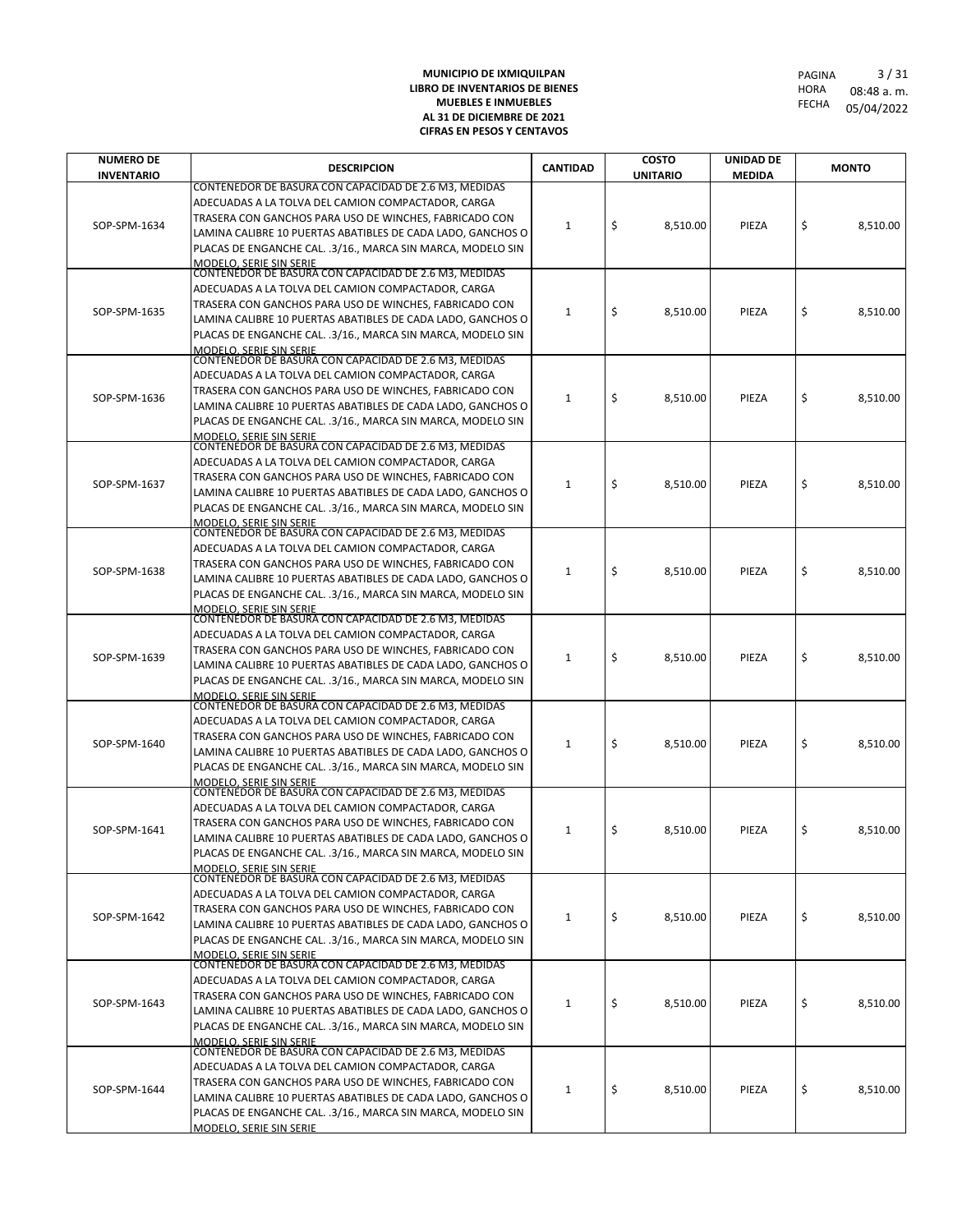| <b>NUMERO DE</b>  | <b>DESCRIPCION</b>                                                                                                         | <b>CANTIDAD</b> | <b>COSTO</b>    | UNIDAD DE      |    | <b>MONTO</b> |  |  |
|-------------------|----------------------------------------------------------------------------------------------------------------------------|-----------------|-----------------|----------------|----|--------------|--|--|
| <b>INVENTARIO</b> | CONTENEDOR DE BASURA CON CAPACIDAD DE 2.6 M3, MEDIDAS                                                                      |                 | <b>UNITARIO</b> | <b>MEDIDA</b>  |    |              |  |  |
|                   | ADECUADAS A LA TOLVA DEL CAMION COMPACTADOR, CARGA                                                                         |                 |                 |                |    |              |  |  |
| SOP-SPM-1645      | TRASERA CON GANCHOS PARA USO DE WINCHES, FABRICADO CON                                                                     | 1               | \$<br>8,510.00  | PIEZA          | \$ | 8,510.00     |  |  |
|                   | LAMINA CALIBRE 10 PUERTAS ABATIBLES DE CADA LADO, GANCHOS O                                                                |                 |                 |                |    |              |  |  |
|                   | PLACAS DE ENGANCHE CAL. .3/16., MARCA SIN MARCA, MODELO SIN<br><b>MODELO, SERIE SIN SERIE</b>                              |                 |                 |                |    |              |  |  |
|                   | CONTENEDOR DE BASURA CON CAPACIDAD DE 2.6 M3, MEDIDAS                                                                      |                 |                 |                |    |              |  |  |
|                   | ADECUADAS A LA TOLVA DEL CAMION COMPACTADOR, CARGA                                                                         |                 |                 |                |    |              |  |  |
| SOP-SPM-1646      | TRASERA CON GANCHOS PARA USO DE WINCHES, FABRICADO CON<br>LAMINA CALIBRE 10 PUERTAS ABATIBLES DE CADA LADO, GANCHOS O      | 1               | \$<br>8,510.00  | PIEZA          | \$ | 8,510.00     |  |  |
|                   | PLACAS DE ENGANCHE CAL. .3/16., MARCA SIN MARCA, MODELO SIN                                                                |                 |                 |                |    |              |  |  |
|                   | MODELO. SERIE SIN SERIE                                                                                                    |                 |                 |                |    |              |  |  |
|                   | CONTENEDOR DE BASURA CON CAPACIDAD DE 2.6 M3, MEDIDAS<br>ADECUADAS A LA TOLVA DEL CAMION COMPACTADOR, CARGA                |                 |                 |                |    |              |  |  |
|                   | TRASERA CON GANCHOS PARA USO DE WINCHES, FABRICADO CON                                                                     |                 |                 |                |    |              |  |  |
| SOP-SPM-1647      | LAMINA CALIBRE 10 PUERTAS ABATIBLES DE CADA LADO, GANCHOS O                                                                | 1               | \$<br>8,510.00  | PIEZA          | \$ | 8,510.00     |  |  |
|                   | PLACAS DE ENGANCHE CAL. .3/16., MARCA SIN MARCA, MODELO SIN                                                                |                 |                 |                |    |              |  |  |
|                   | <b>MODELO, SERIE SIN SERIE</b><br>CONTENEDOR DE BASURA CON CAPACIDAD DE 2.6 M3, MEDIDAS                                    |                 |                 |                |    |              |  |  |
|                   | ADECUADAS A LA TOLVA DEL CAMION COMPACTADOR, CARGA                                                                         | 1               |                 |                |    |              |  |  |
| SOP-SPM-1648      | TRASERA CON GANCHOS PARA USO DE WINCHES, FABRICADO CON                                                                     |                 | \$<br>8,510.00  | PIEZA          | \$ | 8,510.00     |  |  |
|                   | LAMINA CALIBRE 10 PUERTAS ABATIBLES DE CADA LADO, GANCHOS O                                                                |                 |                 |                |    |              |  |  |
|                   | PLACAS DE ENGANCHE CAL. .3/16., MARCA SIN MARCA, MODELO SIN<br>MODELO. SERIE SIN SERIE                                     |                 |                 |                |    |              |  |  |
|                   | CONTENEDOR DE BASURA CON CAPACIDAD DE 2.6 M3, MEDIDAS                                                                      |                 |                 |                |    |              |  |  |
|                   | ADECUADAS A LA TOLVA DEL CAMION COMPACTADOR, CARGA                                                                         |                 |                 |                |    | 8,510.00     |  |  |
| SOP-SPM-1649      | TRASERA CON GANCHOS PARA USO DE WINCHES, FABRICADO CON<br>LAMINA CALIBRE 10 PUERTAS ABATIBLES DE CADA LADO, GANCHOS O      | 1               | \$<br>8,510.00  | PIEZA          | \$ |              |  |  |
|                   | PLACAS DE ENGANCHE CAL. .3/16., MARCA SIN MARCA, MODELO SIN                                                                |                 |                 |                |    |              |  |  |
|                   | <b>MODELO, SERIE SIN SERIE</b>                                                                                             |                 |                 |                |    |              |  |  |
|                   | CONTENEDOR DE BASURA CON CAPACIDAD DE 2.6 M3, MEDIDAS                                                                      |                 |                 |                |    |              |  |  |
|                   | ADECUADAS A LA TOLVA DEL CAMION COMPACTADOR, CARGA<br>TRASERA CON GANCHOS PARA USO DE WINCHES, FABRICADO CON               |                 |                 |                |    |              |  |  |
| SOP-SPM-1650      | LAMINA CALIBRE 10 PUERTAS ABATIBLES DE CADA LADO, GANCHOS O                                                                | 1               | \$<br>8,510.00  | PIEZA          | \$ | 8,510.00     |  |  |
|                   | PLACAS DE ENGANCHE CAL. .3/16., MARCA SIN MARCA, MODELO SIN                                                                |                 |                 |                |    |              |  |  |
|                   | MODELO. SERIE SIN SERIE<br>CONTENEDOR DE BASURA CON CAPACIDAD DE 2.6 M3, MEDIDAS                                           |                 |                 |                |    |              |  |  |
|                   | ADECUADAS A LA TOLVA DEL CAMION COMPACTADOR, CARGA                                                                         |                 | 1               |                |    |              |  |  |
| SOP-SPM-1651      | TRASERA CON GANCHOS PARA USO DE WINCHES, FABRICADO CON                                                                     |                 |                 | \$<br>8,510.00 |    | \$           |  |  |
|                   | LAMINA CALIBRE 10 PUERTAS ABATIBLES DE CADA LADO, GANCHOS O                                                                |                 |                 | PIEZA          |    | 8,510.00     |  |  |
|                   | PLACAS DE ENGANCHE CAL. .3/16., MARCA SIN MARCA, MODELO SIN                                                                |                 |                 |                |    |              |  |  |
|                   | <b>MODELO, SERIE SIN SERIE</b><br>CONTENEDOR DE BASURA CON CAPACIDAD DE 2.6 M3, MEDIDAS                                    |                 |                 |                |    |              |  |  |
|                   | ADECUADAS A LA TOLVA DEL CAMION COMPACTADOR, CARGA                                                                         |                 |                 |                |    |              |  |  |
| SOP-SPM-1652      | TRASERA CON GANCHOS PARA USO DE WINCHES, FABRICADO CON                                                                     | 1               | \$<br>8,510.00  | PIEZA          | \$ | 8.510.00     |  |  |
|                   | LAMINA CALIBRE 10 PUERTAS ABATIBLES DE CADA LADO, GANCHOS O<br>PLACAS DE ENGANCHE CAL. .3/16., MARCA SIN MARCA, MODELO SIN |                 |                 |                |    |              |  |  |
|                   | <b>MODELO. SERIE SIN SERIE</b>                                                                                             |                 |                 |                |    |              |  |  |
|                   | CONTENEDOR DE BASURA CON CAPACIDAD DE 2.6 M3, MEDIDAS                                                                      |                 |                 |                |    |              |  |  |
|                   | ADECUADAS A LA TOLVA DEL CAMION COMPACTADOR, CARGA<br>TRASERA CON GANCHOS PARA USO DE WINCHES, FABRICADO CON               |                 |                 |                |    |              |  |  |
| SOP-SPM-1653      | LAMINA CALIBRE 10 PUERTAS ABATIBLES DE CADA LADO, GANCHOS O                                                                | $\mathbf{1}$    | \$<br>8,510.00  | PIEZA          | \$ | 8,510.00     |  |  |
|                   | PLACAS DE ENGANCHE CAL. .3/16., MARCA SIN MARCA, MODELO SIN                                                                |                 |                 |                |    |              |  |  |
|                   | MODELO, SERIE SIN SERIE<br>CONTENEDOR DE BASURA CON CAPACIDAD DE 2.6 M3, MEDIDAS                                           |                 |                 |                |    |              |  |  |
|                   | ADECUADAS A LA TOLVA DEL CAMION COMPACTADOR, CARGA                                                                         |                 |                 |                |    |              |  |  |
|                   | TRASERA CON GANCHOS PARA USO DE WINCHES, FABRICADO CON                                                                     |                 |                 |                |    |              |  |  |
| SOP-SPM-1654      | LAMINA CALIBRE 10 PUERTAS ABATIBLES DE CADA LADO, GANCHOS O                                                                | 1               | \$<br>8,510.00  | PIEZA          | \$ | 8,510.00     |  |  |
|                   | PLACAS DE ENGANCHE CAL. .3/16., MARCA SIN MARCA, MODELO SIN                                                                |                 |                 |                |    |              |  |  |
|                   | MODELO. SERIE SIN SERIE<br>CONTENEDOR DE BASURA CON CAPACIDAD DE 2.6 M3, MEDIDAS                                           |                 |                 |                |    |              |  |  |
|                   | ADECUADAS A LA TOLVA DEL CAMION COMPACTADOR, CARGA                                                                         | \$<br>1         | 8,510.00        | PIEZA          |    |              |  |  |
| SOP-SPM-1655      | TRASERA CON GANCHOS PARA USO DE WINCHES, FABRICADO CON                                                                     |                 |                 |                | \$ | 8,510.00     |  |  |
|                   | LAMINA CALIBRE 10 PUERTAS ABATIBLES DE CADA LADO, GANCHOS O<br>PLACAS DE ENGANCHE CAL. .3/16., MARCA SIN MARCA, MODELO SIN |                 |                 |                |    |              |  |  |
|                   | MODELO. SERIE SIN SERIE                                                                                                    |                 |                 |                |    |              |  |  |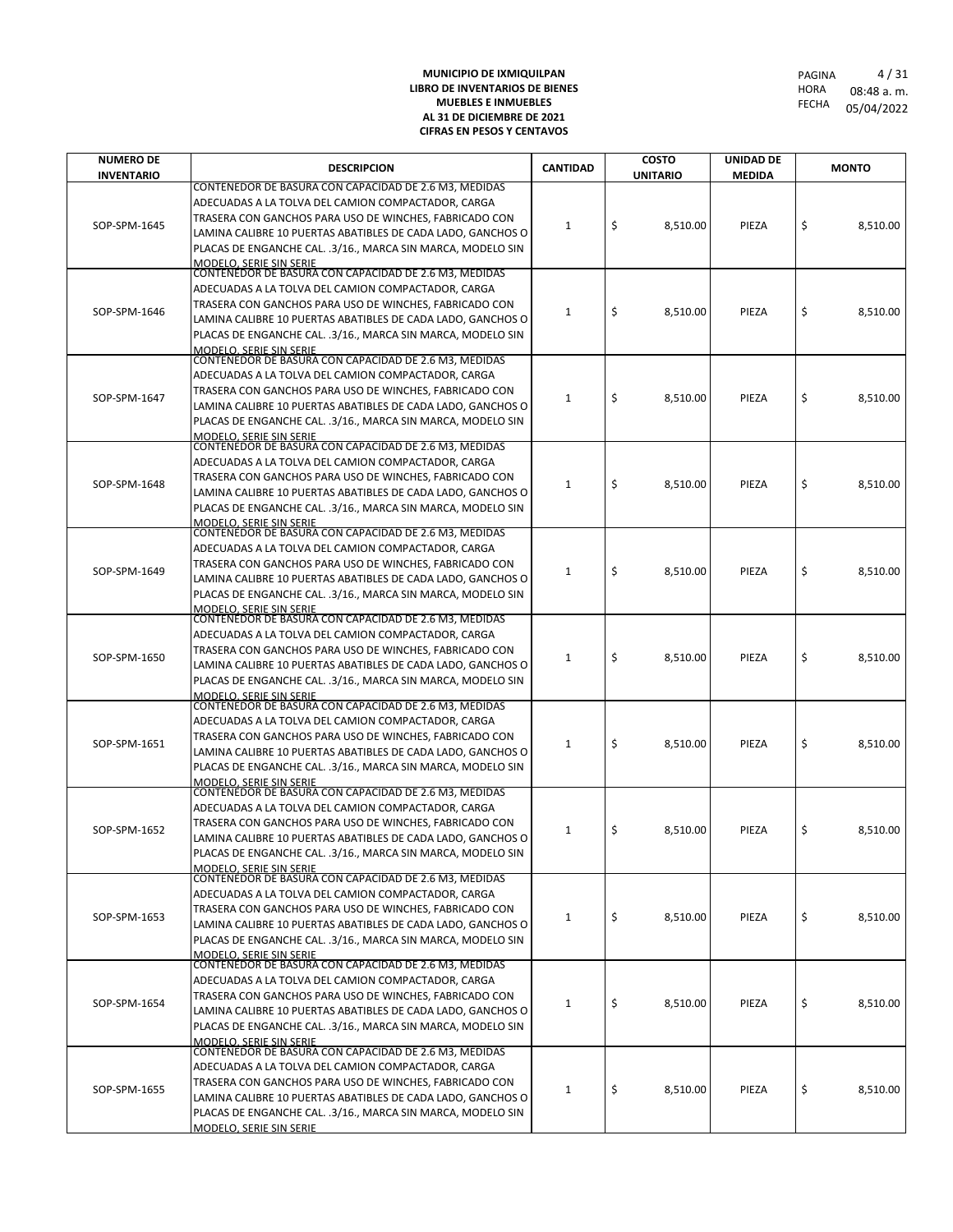| <b>NUMERO DE</b>  | <b>DESCRIPCION</b>                                                                                                         | <b>CANTIDAD</b> | <b>COSTO</b>    | UNIDAD DE     |                | <b>MONTO</b> |    |          |
|-------------------|----------------------------------------------------------------------------------------------------------------------------|-----------------|-----------------|---------------|----------------|--------------|----|----------|
| <b>INVENTARIO</b> | CONTENEDOR DE BASURA CON CAPACIDAD DE 2.6 M3, MEDIDAS                                                                      |                 | <b>UNITARIO</b> | <b>MEDIDA</b> |                |              |    |          |
|                   | ADECUADAS A LA TOLVA DEL CAMION COMPACTADOR, CARGA                                                                         |                 |                 |               |                |              |    |          |
| SOP-SPM-1656      | TRASERA CON GANCHOS PARA USO DE WINCHES, FABRICADO CON                                                                     | 1               | \$<br>8,510.00  | PIEZA         | \$             | 8,510.00     |    |          |
|                   | LAMINA CALIBRE 10 PUERTAS ABATIBLES DE CADA LADO, GANCHOS O                                                                |                 |                 |               |                |              |    |          |
|                   | PLACAS DE ENGANCHE CAL. .3/16., MARCA SIN MARCA, MODELO SIN<br><b>MODELO, SERIE SIN SERIE</b>                              |                 |                 |               |                |              |    |          |
|                   | CONTENEDOR DE BASURA CON CAPACIDAD DE 2.6 M3, MEDIDAS                                                                      |                 |                 |               |                |              |    |          |
|                   | ADECUADAS A LA TOLVA DEL CAMION COMPACTADOR, CARGA                                                                         |                 |                 |               |                |              |    |          |
| SOP-SPM-1657      | TRASERA CON GANCHOS PARA USO DE WINCHES, FABRICADO CON<br>LAMINA CALIBRE 10 PUERTAS ABATIBLES DE CADA LADO, GANCHOS O      | 1               | \$<br>8,510.00  | PIEZA         | \$             | 8,510.00     |    |          |
|                   | PLACAS DE ENGANCHE CAL. .3/16., MARCA SIN MARCA, MODELO SIN                                                                |                 |                 |               |                |              |    |          |
|                   | MODELO. SERIE SIN SERIE                                                                                                    |                 |                 |               |                |              |    |          |
|                   | CONTENEDOR DE BASURA CON CAPACIDAD DE 2.6 M3, MEDIDAS<br>ADECUADAS A LA TOLVA DEL CAMION COMPACTADOR, CARGA                |                 |                 |               |                |              |    |          |
|                   | TRASERA CON GANCHOS PARA USO DE WINCHES, FABRICADO CON                                                                     |                 |                 |               |                |              |    |          |
| SOP-SPM-1658      | LAMINA CALIBRE 10 PUERTAS ABATIBLES DE CADA LADO, GANCHOS O                                                                | 1               | \$<br>8,510.00  | PIEZA         | \$             | 8,510.00     |    |          |
|                   | PLACAS DE ENGANCHE CAL. .3/16., MARCA SIN MARCA, MODELO SIN                                                                |                 |                 |               |                |              |    |          |
|                   | <b>MODELO, SERIE SIN SERIE</b><br>CONTENEDOR DE BASURA CON CAPACIDAD DE 2.6 M3, MEDIDAS                                    |                 |                 |               |                |              |    |          |
|                   | ADECUADAS A LA TOLVA DEL CAMION COMPACTADOR, CARGA                                                                         | 1               |                 |               |                |              |    |          |
| SOP-SPM-1659      | TRASERA CON GANCHOS PARA USO DE WINCHES, FABRICADO CON                                                                     |                 | \$<br>8,510.00  | PIEZA         | \$             | 8,510.00     |    |          |
|                   | LAMINA CALIBRE 10 PUERTAS ABATIBLES DE CADA LADO, GANCHOS O                                                                |                 |                 |               |                |              |    |          |
|                   | PLACAS DE ENGANCHE CAL. .3/16., MARCA SIN MARCA, MODELO SIN<br>MODELO. SERIE SIN SERIE                                     |                 |                 |               |                |              |    |          |
|                   | CONTENEDOR DE BASURA CON CAPACIDAD DE 2.6 M3, MEDIDAS                                                                      |                 |                 |               |                |              |    |          |
|                   | ADECUADAS A LA TOLVA DEL CAMION COMPACTADOR, CARGA                                                                         |                 |                 |               |                | 8,510.00     |    |          |
| SOP-SPM-1660      | TRASERA CON GANCHOS PARA USO DE WINCHES, FABRICADO CON<br>LAMINA CALIBRE 10 PUERTAS ABATIBLES DE CADA LADO, GANCHOS O      | 1               | \$<br>8,510.00  | PIEZA         | \$             |              |    |          |
|                   | PLACAS DE ENGANCHE CAL. .3/16., MARCA SIN MARCA, MODELO SIN                                                                |                 |                 |               |                |              |    |          |
|                   | <b>MODELO, SERIE SIN SERIE</b>                                                                                             |                 |                 |               |                |              |    |          |
|                   | CONTENEDOR DE BASURA CON CAPACIDAD DE 2.6 M3, MEDIDAS                                                                      |                 |                 |               |                |              |    |          |
|                   | ADECUADAS A LA TOLVA DEL CAMION COMPACTADOR, CARGA<br>TRASERA CON GANCHOS PARA USO DE WINCHES, FABRICADO CON               |                 |                 |               |                |              |    |          |
| SOP-SPM-1661      | LAMINA CALIBRE 10 PUERTAS ABATIBLES DE CADA LADO, GANCHOS O                                                                | 1               | \$<br>8,510.00  | PIEZA         | \$             | 8,510.00     |    |          |
|                   | PLACAS DE ENGANCHE CAL. .3/16., MARCA SIN MARCA, MODELO SIN                                                                |                 |                 |               |                |              |    |          |
|                   | MODELO. SERIE SIN SERIE<br>CONTENEDOR DE BASURA CON CAPACIDAD DE 2.6 M3, MEDIDAS                                           |                 |                 |               |                |              |    |          |
|                   | ADECUADAS A LA TOLVA DEL CAMION COMPACTADOR, CARGA                                                                         |                 |                 |               |                |              |    |          |
| SOP-SPM-1662      | TRASERA CON GANCHOS PARA USO DE WINCHES, FABRICADO CON                                                                     |                 |                 | 1             | \$<br>8,510.00 | PIEZA        | \$ | 8,510.00 |
|                   | LAMINA CALIBRE 10 PUERTAS ABATIBLES DE CADA LADO, GANCHOS O                                                                |                 |                 |               |                |              |    |          |
|                   | PLACAS DE ENGANCHE CAL. .3/16., MARCA SIN MARCA, MODELO SIN                                                                |                 |                 |               |                |              |    |          |
|                   | <b>MODELO, SERIE SIN SERIE</b><br>CONTENEDOR DE BASURA CON CAPACIDAD DE 2.6 M3, MEDIDAS                                    |                 |                 |               |                |              |    |          |
|                   | ADECUADAS A LA TOLVA DEL CAMION COMPACTADOR, CARGA                                                                         |                 |                 |               |                |              |    |          |
| SOP-SPM-1663      | TRASERA CON GANCHOS PARA USO DE WINCHES, FABRICADO CON                                                                     | 1               | \$<br>8,510.00  | PIEZA         | \$             | 8.510.00     |    |          |
|                   | LAMINA CALIBRE 10 PUERTAS ABATIBLES DE CADA LADO, GANCHOS O<br>PLACAS DE ENGANCHE CAL. .3/16., MARCA SIN MARCA, MODELO SIN |                 |                 |               |                |              |    |          |
|                   | <b>MODELO. SERIE SIN SERIE</b>                                                                                             |                 |                 |               |                |              |    |          |
|                   | CONTENEDOR DE BASURA CON CAPACIDAD DE 2.6 M3, MEDIDAS                                                                      |                 |                 |               |                |              |    |          |
|                   | ADECUADAS A LA TOLVA DEL CAMION COMPACTADOR, CARGA<br>TRASERA CON GANCHOS PARA USO DE WINCHES, FABRICADO CON               |                 |                 |               |                |              |    |          |
| SOP-SPM-1664      | LAMINA CALIBRE 10 PUERTAS ABATIBLES DE CADA LADO, GANCHOS O                                                                | $\mathbf{1}$    | \$<br>8,510.00  | PIEZA         | \$             | 8,510.00     |    |          |
|                   | PLACAS DE ENGANCHE CAL. .3/16., MARCA SIN MARCA, MODELO SIN                                                                |                 |                 |               |                |              |    |          |
|                   | MODELO, SERIE SIN SERIE<br>CONTENEDOR DE BASURA CON CAPACIDAD DE 2.6 M3, MEDIDAS                                           |                 |                 |               |                |              |    |          |
|                   | ADECUADAS A LA TOLVA DEL CAMION COMPACTADOR, CARGA                                                                         |                 |                 |               |                |              |    |          |
|                   | TRASERA CON GANCHOS PARA USO DE WINCHES, FABRICADO CON                                                                     |                 |                 |               |                |              |    |          |
| SOP-SPM-1665      | LAMINA CALIBRE 10 PUERTAS ABATIBLES DE CADA LADO, GANCHOS O                                                                | 1               | \$<br>8,510.00  | PIEZA         | \$             | 8,510.00     |    |          |
|                   | PLACAS DE ENGANCHE CAL. .3/16., MARCA SIN MARCA, MODELO SIN                                                                |                 |                 |               |                |              |    |          |
|                   | MODELO. SERIE SIN SERIE<br>CONTENEDOR DE BASURA CON CAPACIDAD DE 2.6 M3, MEDIDAS                                           |                 |                 |               |                |              |    |          |
|                   | ADECUADAS A LA TOLVA DEL CAMION COMPACTADOR, CARGA                                                                         | 1               |                 |               |                |              |    |          |
| SOP-SPM-1666      | TRASERA CON GANCHOS PARA USO DE WINCHES, FABRICADO CON                                                                     |                 | \$<br>8,510.00  | PIEZA         | \$             | 8,510.00     |    |          |
|                   | LAMINA CALIBRE 10 PUERTAS ABATIBLES DE CADA LADO, GANCHOS O<br>PLACAS DE ENGANCHE CAL. .3/16., MARCA SIN MARCA, MODELO SIN |                 |                 |               |                |              |    |          |
|                   | MODELO. SERIE SIN SERIE                                                                                                    |                 |                 |               |                |              |    |          |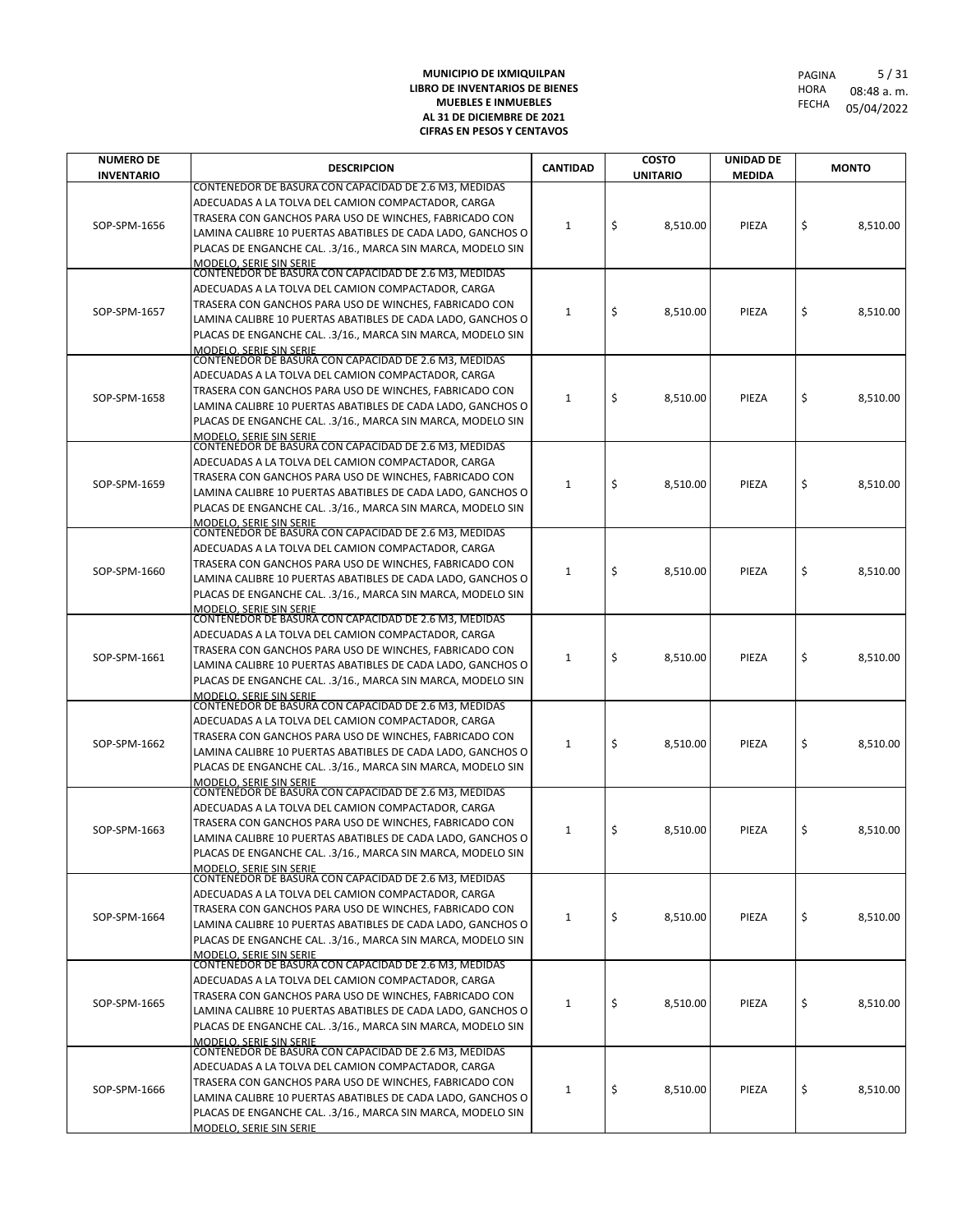| CONTENEDOR DE BASURA CON CAPACIDAD DE 2.6 M3, MEDIDAS<br>ADECUADAS A LA TOLVA DEL CAMION COMPACTADOR, CARGA<br>TRASERA CON GANCHOS PARA USO DE WINCHES, FABRICADO CON<br>\$<br>\$<br>SOP-SPM-1667<br>8,510.00<br>PIEZA<br>8,510.00<br>1<br>LAMINA CALIBRE 10 PUERTAS ABATIBLES DE CADA LADO, GANCHOS O<br>PLACAS DE ENGANCHE CAL. .3/16., MARCA SIN MARCA, MODELO SIN<br><b>MODELO, SERIE SIN SERIE</b><br>CONTENEDOR DE BASURA CON CAPACIDAD DE 2.6 M3, MEDIDAS<br>ADECUADAS A LA TOLVA DEL CAMION COMPACTADOR, CARGA<br>TRASERA CON GANCHOS PARA USO DE WINCHES, FABRICADO CON<br>\$<br>\$<br>SOP-SPM-1668<br>1<br>8,510.00<br>PIEZA<br>8,510.00<br>LAMINA CALIBRE 10 PUERTAS ABATIBLES DE CADA LADO, GANCHOS O<br>PLACAS DE ENGANCHE CAL. .3/16., MARCA SIN MARCA, MODELO SIN<br>MODELO. SERIE SIN SERIE<br>CONTENEDOR DE BASURA CON CAPACIDAD DE 2.6 M3, MEDIDAS<br>ADECUADAS A LA TOLVA DEL CAMION COMPACTADOR, CARGA<br>TRASERA CON GANCHOS PARA USO DE WINCHES, FABRICADO CON<br>\$<br>\$<br>SOP-SPM-1669<br>PIEZA<br>8,510.00<br>1<br>8,510.00<br>LAMINA CALIBRE 10 PUERTAS ABATIBLES DE CADA LADO, GANCHOS O<br>PLACAS DE ENGANCHE CAL. .3/16., MARCA SIN MARCA, MODELO SIN<br><b>MODELO, SERIE SIN SERIE</b><br>CONTENEDOR DE BASURA CON CAPACIDAD DE 2.6 M3, MEDIDAS<br>ADECUADAS A LA TOLVA DEL CAMION COMPACTADOR, CARGA<br>TRASERA CON GANCHOS PARA USO DE WINCHES, FABRICADO CON<br>\$<br>\$<br>SOP-SPM-1670<br>8,510.00<br>PIEZA<br>8,510.00<br>1<br>LAMINA CALIBRE 10 PUERTAS ABATIBLES DE CADA LADO, GANCHOS O<br>PLACAS DE ENGANCHE CAL. .3/16., MARCA SIN MARCA, MODELO SIN<br>MODELO. SERIE SIN SERIE<br>CONTENEDOR DE BASURA CON CAPACIDAD DE 2.6 M3, MEDIDAS<br>ADECUADAS A LA TOLVA DEL CAMION COMPACTADOR, CARGA<br>TRASERA CON GANCHOS PARA USO DE WINCHES, FABRICADO CON<br>\$<br>\$<br>SOP-SPM-1671<br>1<br>8,510.00<br>PIEZA<br>8,510.00<br>LAMINA CALIBRE 10 PUERTAS ABATIBLES DE CADA LADO, GANCHOS O<br>PLACAS DE ENGANCHE CAL. .3/16., MARCA SIN MARCA, MODELO SIN<br><b>MODELO, SERIE SIN SERIE</b><br>CONTENEDOR DE BASURA CON CAPACIDAD DE 2.6 M3, MEDIDAS<br>ADECUADAS A LA TOLVA DEL CAMION COMPACTADOR, CARGA<br>TRASERA CON GANCHOS PARA USO DE WINCHES, FABRICADO CON<br>\$<br>\$<br>SOP-SPM-1672<br>1<br>8,510.00<br>PIEZA<br>8,510.00<br>LAMINA CALIBRE 10 PUERTAS ABATIBLES DE CADA LADO, GANCHOS O<br>PLACAS DE ENGANCHE CAL. .3/16., MARCA SIN MARCA, MODELO SIN<br>MODELO. SERIE SIN SERIE<br>CONTENEDOR DE BASURA CON CAPACIDAD DE 2.6 M3, MEDIDAS<br>ADECUADAS A LA TOLVA DEL CAMION COMPACTADOR, CARGA<br>TRASERA CON GANCHOS PARA USO DE WINCHES, FABRICADO CON<br>\$<br>\$<br>8,510.00<br>SOP-SPM-1673<br>1<br>8,510.00<br>PIEZA<br>LAMINA CALIBRE 10 PUERTAS ABATIBLES DE CADA LADO, GANCHOS O<br>PLACAS DE ENGANCHE CAL. .3/16., MARCA SIN MARCA, MODELO SIN<br><b>MODELO, SERIE SIN SERIE</b><br>CONTENEDOR DE BASURA CON CAPACIDAD DE 2.6 M3, MEDIDAS<br>ADECUADAS A LA TOLVA DEL CAMION COMPACTADOR, CARGA<br>TRASERA CON GANCHOS PARA USO DE WINCHES, FABRICADO CON<br>\$<br>\$<br>8,510.00<br>SOP-SPM-1674<br>1<br>8,510.00<br>PIEZA<br>LAMINA CALIBRE 10 PUERTAS ABATIBLES DE CADA LADO, GANCHOS O<br>PLACAS DE ENGANCHE CAL. .3/16., MARCA SIN MARCA, MODELO SIN<br><b>MODELO. SERIE SIN SERIE</b><br>CONTENEDOR DE BASURA CON CAPACIDAD DE 2.6 M3, MEDIDAS<br>ADECUADAS A LA TOLVA DEL CAMION COMPACTADOR, CARGA<br>TRASERA CON GANCHOS PARA USO DE WINCHES, FABRICADO CON<br>\$<br>\$<br>$\mathbf{1}$<br>SOP-SPM-1675<br>8,510.00<br>PIEZA<br>8,510.00<br>LAMINA CALIBRE 10 PUERTAS ABATIBLES DE CADA LADO, GANCHOS O<br>PLACAS DE ENGANCHE CAL. .3/16., MARCA SIN MARCA, MODELO SIN<br>MODELO, SERIE SIN SERIE<br>CONTENEDOR DE BASURA CON CAPACIDAD DE 2.6 M3, MEDIDAS<br>ADECUADAS A LA TOLVA DEL CAMION COMPACTADOR, CARGA<br>TRASERA CON GANCHOS PARA USO DE WINCHES, FABRICADO CON<br>\$<br>\$<br>SOP-SPM-1676<br>8,510.00<br>PIEZA<br>8,510.00<br>1<br>LAMINA CALIBRE 10 PUERTAS ABATIBLES DE CADA LADO, GANCHOS O<br>PLACAS DE ENGANCHE CAL. .3/16., MARCA SIN MARCA, MODELO SIN<br>MODELO. SERIE SIN SERIE<br>CONTENEDOR DE BASURA CON CAPACIDAD DE 2.6 M3, MEDIDAS<br>ADECUADAS A LA TOLVA DEL CAMION COMPACTADOR, CARGA<br>TRASERA CON GANCHOS PARA USO DE WINCHES, FABRICADO CON<br>\$<br>\$<br>SOP-SPM-1677<br>PIEZA<br>8,510.00<br>1<br>8,510.00<br>LAMINA CALIBRE 10 PUERTAS ABATIBLES DE CADA LADO, GANCHOS O<br>PLACAS DE ENGANCHE CAL. .3/16., MARCA SIN MARCA, MODELO SIN | <b>NUMERO DE</b>  | <b>DESCRIPCION</b> | <b>CANTIDAD</b> | <b>COSTO</b>    | UNIDAD DE     |  | <b>MONTO</b> |  |  |
|-------------------------------------------------------------------------------------------------------------------------------------------------------------------------------------------------------------------------------------------------------------------------------------------------------------------------------------------------------------------------------------------------------------------------------------------------------------------------------------------------------------------------------------------------------------------------------------------------------------------------------------------------------------------------------------------------------------------------------------------------------------------------------------------------------------------------------------------------------------------------------------------------------------------------------------------------------------------------------------------------------------------------------------------------------------------------------------------------------------------------------------------------------------------------------------------------------------------------------------------------------------------------------------------------------------------------------------------------------------------------------------------------------------------------------------------------------------------------------------------------------------------------------------------------------------------------------------------------------------------------------------------------------------------------------------------------------------------------------------------------------------------------------------------------------------------------------------------------------------------------------------------------------------------------------------------------------------------------------------------------------------------------------------------------------------------------------------------------------------------------------------------------------------------------------------------------------------------------------------------------------------------------------------------------------------------------------------------------------------------------------------------------------------------------------------------------------------------------------------------------------------------------------------------------------------------------------------------------------------------------------------------------------------------------------------------------------------------------------------------------------------------------------------------------------------------------------------------------------------------------------------------------------------------------------------------------------------------------------------------------------------------------------------------------------------------------------------------------------------------------------------------------------------------------------------------------------------------------------------------------------------------------------------------------------------------------------------------------------------------------------------------------------------------------------------------------------------------------------------------------------------------------------------------------------------------------------------------------------------------------------------------------------------------------------------------------------------------------------------------------------------------------------------------------------------------------------------------------------------------------------------------------------------------------------------------------------------------------------------------------------------------------------------------------------------------------------------------------------------------------------------------------------------------------------------------------------------------------------------------------------------------------------------------------------------------------------------------------------------------------------------------------------------------------------------------------------------|-------------------|--------------------|-----------------|-----------------|---------------|--|--------------|--|--|
|                                                                                                                                                                                                                                                                                                                                                                                                                                                                                                                                                                                                                                                                                                                                                                                                                                                                                                                                                                                                                                                                                                                                                                                                                                                                                                                                                                                                                                                                                                                                                                                                                                                                                                                                                                                                                                                                                                                                                                                                                                                                                                                                                                                                                                                                                                                                                                                                                                                                                                                                                                                                                                                                                                                                                                                                                                                                                                                                                                                                                                                                                                                                                                                                                                                                                                                                                                                                                                                                                                                                                                                                                                                                                                                                                                                                                                                                                                                                                                                                                                                                                                                                                                                                                                                                                                                                                                                                                                                             | <b>INVENTARIO</b> |                    |                 | <b>UNITARIO</b> | <b>MEDIDA</b> |  |              |  |  |
|                                                                                                                                                                                                                                                                                                                                                                                                                                                                                                                                                                                                                                                                                                                                                                                                                                                                                                                                                                                                                                                                                                                                                                                                                                                                                                                                                                                                                                                                                                                                                                                                                                                                                                                                                                                                                                                                                                                                                                                                                                                                                                                                                                                                                                                                                                                                                                                                                                                                                                                                                                                                                                                                                                                                                                                                                                                                                                                                                                                                                                                                                                                                                                                                                                                                                                                                                                                                                                                                                                                                                                                                                                                                                                                                                                                                                                                                                                                                                                                                                                                                                                                                                                                                                                                                                                                                                                                                                                                             |                   |                    |                 |                 |               |  |              |  |  |
|                                                                                                                                                                                                                                                                                                                                                                                                                                                                                                                                                                                                                                                                                                                                                                                                                                                                                                                                                                                                                                                                                                                                                                                                                                                                                                                                                                                                                                                                                                                                                                                                                                                                                                                                                                                                                                                                                                                                                                                                                                                                                                                                                                                                                                                                                                                                                                                                                                                                                                                                                                                                                                                                                                                                                                                                                                                                                                                                                                                                                                                                                                                                                                                                                                                                                                                                                                                                                                                                                                                                                                                                                                                                                                                                                                                                                                                                                                                                                                                                                                                                                                                                                                                                                                                                                                                                                                                                                                                             |                   |                    |                 |                 |               |  |              |  |  |
|                                                                                                                                                                                                                                                                                                                                                                                                                                                                                                                                                                                                                                                                                                                                                                                                                                                                                                                                                                                                                                                                                                                                                                                                                                                                                                                                                                                                                                                                                                                                                                                                                                                                                                                                                                                                                                                                                                                                                                                                                                                                                                                                                                                                                                                                                                                                                                                                                                                                                                                                                                                                                                                                                                                                                                                                                                                                                                                                                                                                                                                                                                                                                                                                                                                                                                                                                                                                                                                                                                                                                                                                                                                                                                                                                                                                                                                                                                                                                                                                                                                                                                                                                                                                                                                                                                                                                                                                                                                             |                   |                    |                 |                 |               |  |              |  |  |
|                                                                                                                                                                                                                                                                                                                                                                                                                                                                                                                                                                                                                                                                                                                                                                                                                                                                                                                                                                                                                                                                                                                                                                                                                                                                                                                                                                                                                                                                                                                                                                                                                                                                                                                                                                                                                                                                                                                                                                                                                                                                                                                                                                                                                                                                                                                                                                                                                                                                                                                                                                                                                                                                                                                                                                                                                                                                                                                                                                                                                                                                                                                                                                                                                                                                                                                                                                                                                                                                                                                                                                                                                                                                                                                                                                                                                                                                                                                                                                                                                                                                                                                                                                                                                                                                                                                                                                                                                                                             |                   |                    |                 |                 |               |  |              |  |  |
|                                                                                                                                                                                                                                                                                                                                                                                                                                                                                                                                                                                                                                                                                                                                                                                                                                                                                                                                                                                                                                                                                                                                                                                                                                                                                                                                                                                                                                                                                                                                                                                                                                                                                                                                                                                                                                                                                                                                                                                                                                                                                                                                                                                                                                                                                                                                                                                                                                                                                                                                                                                                                                                                                                                                                                                                                                                                                                                                                                                                                                                                                                                                                                                                                                                                                                                                                                                                                                                                                                                                                                                                                                                                                                                                                                                                                                                                                                                                                                                                                                                                                                                                                                                                                                                                                                                                                                                                                                                             |                   |                    |                 |                 |               |  |              |  |  |
|                                                                                                                                                                                                                                                                                                                                                                                                                                                                                                                                                                                                                                                                                                                                                                                                                                                                                                                                                                                                                                                                                                                                                                                                                                                                                                                                                                                                                                                                                                                                                                                                                                                                                                                                                                                                                                                                                                                                                                                                                                                                                                                                                                                                                                                                                                                                                                                                                                                                                                                                                                                                                                                                                                                                                                                                                                                                                                                                                                                                                                                                                                                                                                                                                                                                                                                                                                                                                                                                                                                                                                                                                                                                                                                                                                                                                                                                                                                                                                                                                                                                                                                                                                                                                                                                                                                                                                                                                                                             |                   |                    |                 |                 |               |  |              |  |  |
|                                                                                                                                                                                                                                                                                                                                                                                                                                                                                                                                                                                                                                                                                                                                                                                                                                                                                                                                                                                                                                                                                                                                                                                                                                                                                                                                                                                                                                                                                                                                                                                                                                                                                                                                                                                                                                                                                                                                                                                                                                                                                                                                                                                                                                                                                                                                                                                                                                                                                                                                                                                                                                                                                                                                                                                                                                                                                                                                                                                                                                                                                                                                                                                                                                                                                                                                                                                                                                                                                                                                                                                                                                                                                                                                                                                                                                                                                                                                                                                                                                                                                                                                                                                                                                                                                                                                                                                                                                                             |                   |                    |                 |                 |               |  |              |  |  |
|                                                                                                                                                                                                                                                                                                                                                                                                                                                                                                                                                                                                                                                                                                                                                                                                                                                                                                                                                                                                                                                                                                                                                                                                                                                                                                                                                                                                                                                                                                                                                                                                                                                                                                                                                                                                                                                                                                                                                                                                                                                                                                                                                                                                                                                                                                                                                                                                                                                                                                                                                                                                                                                                                                                                                                                                                                                                                                                                                                                                                                                                                                                                                                                                                                                                                                                                                                                                                                                                                                                                                                                                                                                                                                                                                                                                                                                                                                                                                                                                                                                                                                                                                                                                                                                                                                                                                                                                                                                             |                   |                    |                 |                 |               |  |              |  |  |
|                                                                                                                                                                                                                                                                                                                                                                                                                                                                                                                                                                                                                                                                                                                                                                                                                                                                                                                                                                                                                                                                                                                                                                                                                                                                                                                                                                                                                                                                                                                                                                                                                                                                                                                                                                                                                                                                                                                                                                                                                                                                                                                                                                                                                                                                                                                                                                                                                                                                                                                                                                                                                                                                                                                                                                                                                                                                                                                                                                                                                                                                                                                                                                                                                                                                                                                                                                                                                                                                                                                                                                                                                                                                                                                                                                                                                                                                                                                                                                                                                                                                                                                                                                                                                                                                                                                                                                                                                                                             |                   |                    |                 |                 |               |  |              |  |  |
|                                                                                                                                                                                                                                                                                                                                                                                                                                                                                                                                                                                                                                                                                                                                                                                                                                                                                                                                                                                                                                                                                                                                                                                                                                                                                                                                                                                                                                                                                                                                                                                                                                                                                                                                                                                                                                                                                                                                                                                                                                                                                                                                                                                                                                                                                                                                                                                                                                                                                                                                                                                                                                                                                                                                                                                                                                                                                                                                                                                                                                                                                                                                                                                                                                                                                                                                                                                                                                                                                                                                                                                                                                                                                                                                                                                                                                                                                                                                                                                                                                                                                                                                                                                                                                                                                                                                                                                                                                                             |                   |                    |                 |                 |               |  |              |  |  |
|                                                                                                                                                                                                                                                                                                                                                                                                                                                                                                                                                                                                                                                                                                                                                                                                                                                                                                                                                                                                                                                                                                                                                                                                                                                                                                                                                                                                                                                                                                                                                                                                                                                                                                                                                                                                                                                                                                                                                                                                                                                                                                                                                                                                                                                                                                                                                                                                                                                                                                                                                                                                                                                                                                                                                                                                                                                                                                                                                                                                                                                                                                                                                                                                                                                                                                                                                                                                                                                                                                                                                                                                                                                                                                                                                                                                                                                                                                                                                                                                                                                                                                                                                                                                                                                                                                                                                                                                                                                             |                   |                    |                 |                 |               |  |              |  |  |
|                                                                                                                                                                                                                                                                                                                                                                                                                                                                                                                                                                                                                                                                                                                                                                                                                                                                                                                                                                                                                                                                                                                                                                                                                                                                                                                                                                                                                                                                                                                                                                                                                                                                                                                                                                                                                                                                                                                                                                                                                                                                                                                                                                                                                                                                                                                                                                                                                                                                                                                                                                                                                                                                                                                                                                                                                                                                                                                                                                                                                                                                                                                                                                                                                                                                                                                                                                                                                                                                                                                                                                                                                                                                                                                                                                                                                                                                                                                                                                                                                                                                                                                                                                                                                                                                                                                                                                                                                                                             |                   |                    |                 |                 |               |  |              |  |  |
|                                                                                                                                                                                                                                                                                                                                                                                                                                                                                                                                                                                                                                                                                                                                                                                                                                                                                                                                                                                                                                                                                                                                                                                                                                                                                                                                                                                                                                                                                                                                                                                                                                                                                                                                                                                                                                                                                                                                                                                                                                                                                                                                                                                                                                                                                                                                                                                                                                                                                                                                                                                                                                                                                                                                                                                                                                                                                                                                                                                                                                                                                                                                                                                                                                                                                                                                                                                                                                                                                                                                                                                                                                                                                                                                                                                                                                                                                                                                                                                                                                                                                                                                                                                                                                                                                                                                                                                                                                                             |                   |                    |                 |                 |               |  |              |  |  |
|                                                                                                                                                                                                                                                                                                                                                                                                                                                                                                                                                                                                                                                                                                                                                                                                                                                                                                                                                                                                                                                                                                                                                                                                                                                                                                                                                                                                                                                                                                                                                                                                                                                                                                                                                                                                                                                                                                                                                                                                                                                                                                                                                                                                                                                                                                                                                                                                                                                                                                                                                                                                                                                                                                                                                                                                                                                                                                                                                                                                                                                                                                                                                                                                                                                                                                                                                                                                                                                                                                                                                                                                                                                                                                                                                                                                                                                                                                                                                                                                                                                                                                                                                                                                                                                                                                                                                                                                                                                             |                   |                    |                 |                 |               |  |              |  |  |
|                                                                                                                                                                                                                                                                                                                                                                                                                                                                                                                                                                                                                                                                                                                                                                                                                                                                                                                                                                                                                                                                                                                                                                                                                                                                                                                                                                                                                                                                                                                                                                                                                                                                                                                                                                                                                                                                                                                                                                                                                                                                                                                                                                                                                                                                                                                                                                                                                                                                                                                                                                                                                                                                                                                                                                                                                                                                                                                                                                                                                                                                                                                                                                                                                                                                                                                                                                                                                                                                                                                                                                                                                                                                                                                                                                                                                                                                                                                                                                                                                                                                                                                                                                                                                                                                                                                                                                                                                                                             |                   |                    |                 |                 |               |  |              |  |  |
|                                                                                                                                                                                                                                                                                                                                                                                                                                                                                                                                                                                                                                                                                                                                                                                                                                                                                                                                                                                                                                                                                                                                                                                                                                                                                                                                                                                                                                                                                                                                                                                                                                                                                                                                                                                                                                                                                                                                                                                                                                                                                                                                                                                                                                                                                                                                                                                                                                                                                                                                                                                                                                                                                                                                                                                                                                                                                                                                                                                                                                                                                                                                                                                                                                                                                                                                                                                                                                                                                                                                                                                                                                                                                                                                                                                                                                                                                                                                                                                                                                                                                                                                                                                                                                                                                                                                                                                                                                                             |                   |                    |                 |                 |               |  |              |  |  |
|                                                                                                                                                                                                                                                                                                                                                                                                                                                                                                                                                                                                                                                                                                                                                                                                                                                                                                                                                                                                                                                                                                                                                                                                                                                                                                                                                                                                                                                                                                                                                                                                                                                                                                                                                                                                                                                                                                                                                                                                                                                                                                                                                                                                                                                                                                                                                                                                                                                                                                                                                                                                                                                                                                                                                                                                                                                                                                                                                                                                                                                                                                                                                                                                                                                                                                                                                                                                                                                                                                                                                                                                                                                                                                                                                                                                                                                                                                                                                                                                                                                                                                                                                                                                                                                                                                                                                                                                                                                             |                   |                    |                 |                 |               |  |              |  |  |
|                                                                                                                                                                                                                                                                                                                                                                                                                                                                                                                                                                                                                                                                                                                                                                                                                                                                                                                                                                                                                                                                                                                                                                                                                                                                                                                                                                                                                                                                                                                                                                                                                                                                                                                                                                                                                                                                                                                                                                                                                                                                                                                                                                                                                                                                                                                                                                                                                                                                                                                                                                                                                                                                                                                                                                                                                                                                                                                                                                                                                                                                                                                                                                                                                                                                                                                                                                                                                                                                                                                                                                                                                                                                                                                                                                                                                                                                                                                                                                                                                                                                                                                                                                                                                                                                                                                                                                                                                                                             |                   |                    |                 |                 |               |  |              |  |  |
|                                                                                                                                                                                                                                                                                                                                                                                                                                                                                                                                                                                                                                                                                                                                                                                                                                                                                                                                                                                                                                                                                                                                                                                                                                                                                                                                                                                                                                                                                                                                                                                                                                                                                                                                                                                                                                                                                                                                                                                                                                                                                                                                                                                                                                                                                                                                                                                                                                                                                                                                                                                                                                                                                                                                                                                                                                                                                                                                                                                                                                                                                                                                                                                                                                                                                                                                                                                                                                                                                                                                                                                                                                                                                                                                                                                                                                                                                                                                                                                                                                                                                                                                                                                                                                                                                                                                                                                                                                                             |                   |                    |                 |                 |               |  |              |  |  |
|                                                                                                                                                                                                                                                                                                                                                                                                                                                                                                                                                                                                                                                                                                                                                                                                                                                                                                                                                                                                                                                                                                                                                                                                                                                                                                                                                                                                                                                                                                                                                                                                                                                                                                                                                                                                                                                                                                                                                                                                                                                                                                                                                                                                                                                                                                                                                                                                                                                                                                                                                                                                                                                                                                                                                                                                                                                                                                                                                                                                                                                                                                                                                                                                                                                                                                                                                                                                                                                                                                                                                                                                                                                                                                                                                                                                                                                                                                                                                                                                                                                                                                                                                                                                                                                                                                                                                                                                                                                             |                   |                    |                 |                 |               |  |              |  |  |
|                                                                                                                                                                                                                                                                                                                                                                                                                                                                                                                                                                                                                                                                                                                                                                                                                                                                                                                                                                                                                                                                                                                                                                                                                                                                                                                                                                                                                                                                                                                                                                                                                                                                                                                                                                                                                                                                                                                                                                                                                                                                                                                                                                                                                                                                                                                                                                                                                                                                                                                                                                                                                                                                                                                                                                                                                                                                                                                                                                                                                                                                                                                                                                                                                                                                                                                                                                                                                                                                                                                                                                                                                                                                                                                                                                                                                                                                                                                                                                                                                                                                                                                                                                                                                                                                                                                                                                                                                                                             |                   |                    |                 |                 |               |  |              |  |  |
|                                                                                                                                                                                                                                                                                                                                                                                                                                                                                                                                                                                                                                                                                                                                                                                                                                                                                                                                                                                                                                                                                                                                                                                                                                                                                                                                                                                                                                                                                                                                                                                                                                                                                                                                                                                                                                                                                                                                                                                                                                                                                                                                                                                                                                                                                                                                                                                                                                                                                                                                                                                                                                                                                                                                                                                                                                                                                                                                                                                                                                                                                                                                                                                                                                                                                                                                                                                                                                                                                                                                                                                                                                                                                                                                                                                                                                                                                                                                                                                                                                                                                                                                                                                                                                                                                                                                                                                                                                                             |                   |                    |                 |                 |               |  |              |  |  |
|                                                                                                                                                                                                                                                                                                                                                                                                                                                                                                                                                                                                                                                                                                                                                                                                                                                                                                                                                                                                                                                                                                                                                                                                                                                                                                                                                                                                                                                                                                                                                                                                                                                                                                                                                                                                                                                                                                                                                                                                                                                                                                                                                                                                                                                                                                                                                                                                                                                                                                                                                                                                                                                                                                                                                                                                                                                                                                                                                                                                                                                                                                                                                                                                                                                                                                                                                                                                                                                                                                                                                                                                                                                                                                                                                                                                                                                                                                                                                                                                                                                                                                                                                                                                                                                                                                                                                                                                                                                             |                   |                    |                 |                 |               |  |              |  |  |
|                                                                                                                                                                                                                                                                                                                                                                                                                                                                                                                                                                                                                                                                                                                                                                                                                                                                                                                                                                                                                                                                                                                                                                                                                                                                                                                                                                                                                                                                                                                                                                                                                                                                                                                                                                                                                                                                                                                                                                                                                                                                                                                                                                                                                                                                                                                                                                                                                                                                                                                                                                                                                                                                                                                                                                                                                                                                                                                                                                                                                                                                                                                                                                                                                                                                                                                                                                                                                                                                                                                                                                                                                                                                                                                                                                                                                                                                                                                                                                                                                                                                                                                                                                                                                                                                                                                                                                                                                                                             |                   |                    |                 |                 |               |  |              |  |  |
|                                                                                                                                                                                                                                                                                                                                                                                                                                                                                                                                                                                                                                                                                                                                                                                                                                                                                                                                                                                                                                                                                                                                                                                                                                                                                                                                                                                                                                                                                                                                                                                                                                                                                                                                                                                                                                                                                                                                                                                                                                                                                                                                                                                                                                                                                                                                                                                                                                                                                                                                                                                                                                                                                                                                                                                                                                                                                                                                                                                                                                                                                                                                                                                                                                                                                                                                                                                                                                                                                                                                                                                                                                                                                                                                                                                                                                                                                                                                                                                                                                                                                                                                                                                                                                                                                                                                                                                                                                                             |                   |                    |                 |                 |               |  |              |  |  |
|                                                                                                                                                                                                                                                                                                                                                                                                                                                                                                                                                                                                                                                                                                                                                                                                                                                                                                                                                                                                                                                                                                                                                                                                                                                                                                                                                                                                                                                                                                                                                                                                                                                                                                                                                                                                                                                                                                                                                                                                                                                                                                                                                                                                                                                                                                                                                                                                                                                                                                                                                                                                                                                                                                                                                                                                                                                                                                                                                                                                                                                                                                                                                                                                                                                                                                                                                                                                                                                                                                                                                                                                                                                                                                                                                                                                                                                                                                                                                                                                                                                                                                                                                                                                                                                                                                                                                                                                                                                             |                   |                    |                 |                 |               |  |              |  |  |
|                                                                                                                                                                                                                                                                                                                                                                                                                                                                                                                                                                                                                                                                                                                                                                                                                                                                                                                                                                                                                                                                                                                                                                                                                                                                                                                                                                                                                                                                                                                                                                                                                                                                                                                                                                                                                                                                                                                                                                                                                                                                                                                                                                                                                                                                                                                                                                                                                                                                                                                                                                                                                                                                                                                                                                                                                                                                                                                                                                                                                                                                                                                                                                                                                                                                                                                                                                                                                                                                                                                                                                                                                                                                                                                                                                                                                                                                                                                                                                                                                                                                                                                                                                                                                                                                                                                                                                                                                                                             |                   |                    |                 |                 |               |  |              |  |  |
|                                                                                                                                                                                                                                                                                                                                                                                                                                                                                                                                                                                                                                                                                                                                                                                                                                                                                                                                                                                                                                                                                                                                                                                                                                                                                                                                                                                                                                                                                                                                                                                                                                                                                                                                                                                                                                                                                                                                                                                                                                                                                                                                                                                                                                                                                                                                                                                                                                                                                                                                                                                                                                                                                                                                                                                                                                                                                                                                                                                                                                                                                                                                                                                                                                                                                                                                                                                                                                                                                                                                                                                                                                                                                                                                                                                                                                                                                                                                                                                                                                                                                                                                                                                                                                                                                                                                                                                                                                                             |                   |                    |                 |                 |               |  |              |  |  |
|                                                                                                                                                                                                                                                                                                                                                                                                                                                                                                                                                                                                                                                                                                                                                                                                                                                                                                                                                                                                                                                                                                                                                                                                                                                                                                                                                                                                                                                                                                                                                                                                                                                                                                                                                                                                                                                                                                                                                                                                                                                                                                                                                                                                                                                                                                                                                                                                                                                                                                                                                                                                                                                                                                                                                                                                                                                                                                                                                                                                                                                                                                                                                                                                                                                                                                                                                                                                                                                                                                                                                                                                                                                                                                                                                                                                                                                                                                                                                                                                                                                                                                                                                                                                                                                                                                                                                                                                                                                             |                   |                    |                 |                 |               |  |              |  |  |
|                                                                                                                                                                                                                                                                                                                                                                                                                                                                                                                                                                                                                                                                                                                                                                                                                                                                                                                                                                                                                                                                                                                                                                                                                                                                                                                                                                                                                                                                                                                                                                                                                                                                                                                                                                                                                                                                                                                                                                                                                                                                                                                                                                                                                                                                                                                                                                                                                                                                                                                                                                                                                                                                                                                                                                                                                                                                                                                                                                                                                                                                                                                                                                                                                                                                                                                                                                                                                                                                                                                                                                                                                                                                                                                                                                                                                                                                                                                                                                                                                                                                                                                                                                                                                                                                                                                                                                                                                                                             |                   |                    |                 |                 |               |  |              |  |  |
|                                                                                                                                                                                                                                                                                                                                                                                                                                                                                                                                                                                                                                                                                                                                                                                                                                                                                                                                                                                                                                                                                                                                                                                                                                                                                                                                                                                                                                                                                                                                                                                                                                                                                                                                                                                                                                                                                                                                                                                                                                                                                                                                                                                                                                                                                                                                                                                                                                                                                                                                                                                                                                                                                                                                                                                                                                                                                                                                                                                                                                                                                                                                                                                                                                                                                                                                                                                                                                                                                                                                                                                                                                                                                                                                                                                                                                                                                                                                                                                                                                                                                                                                                                                                                                                                                                                                                                                                                                                             |                   |                    |                 |                 |               |  |              |  |  |
|                                                                                                                                                                                                                                                                                                                                                                                                                                                                                                                                                                                                                                                                                                                                                                                                                                                                                                                                                                                                                                                                                                                                                                                                                                                                                                                                                                                                                                                                                                                                                                                                                                                                                                                                                                                                                                                                                                                                                                                                                                                                                                                                                                                                                                                                                                                                                                                                                                                                                                                                                                                                                                                                                                                                                                                                                                                                                                                                                                                                                                                                                                                                                                                                                                                                                                                                                                                                                                                                                                                                                                                                                                                                                                                                                                                                                                                                                                                                                                                                                                                                                                                                                                                                                                                                                                                                                                                                                                                             |                   |                    |                 |                 |               |  |              |  |  |
|                                                                                                                                                                                                                                                                                                                                                                                                                                                                                                                                                                                                                                                                                                                                                                                                                                                                                                                                                                                                                                                                                                                                                                                                                                                                                                                                                                                                                                                                                                                                                                                                                                                                                                                                                                                                                                                                                                                                                                                                                                                                                                                                                                                                                                                                                                                                                                                                                                                                                                                                                                                                                                                                                                                                                                                                                                                                                                                                                                                                                                                                                                                                                                                                                                                                                                                                                                                                                                                                                                                                                                                                                                                                                                                                                                                                                                                                                                                                                                                                                                                                                                                                                                                                                                                                                                                                                                                                                                                             |                   |                    |                 |                 |               |  |              |  |  |
|                                                                                                                                                                                                                                                                                                                                                                                                                                                                                                                                                                                                                                                                                                                                                                                                                                                                                                                                                                                                                                                                                                                                                                                                                                                                                                                                                                                                                                                                                                                                                                                                                                                                                                                                                                                                                                                                                                                                                                                                                                                                                                                                                                                                                                                                                                                                                                                                                                                                                                                                                                                                                                                                                                                                                                                                                                                                                                                                                                                                                                                                                                                                                                                                                                                                                                                                                                                                                                                                                                                                                                                                                                                                                                                                                                                                                                                                                                                                                                                                                                                                                                                                                                                                                                                                                                                                                                                                                                                             |                   |                    |                 |                 |               |  |              |  |  |
|                                                                                                                                                                                                                                                                                                                                                                                                                                                                                                                                                                                                                                                                                                                                                                                                                                                                                                                                                                                                                                                                                                                                                                                                                                                                                                                                                                                                                                                                                                                                                                                                                                                                                                                                                                                                                                                                                                                                                                                                                                                                                                                                                                                                                                                                                                                                                                                                                                                                                                                                                                                                                                                                                                                                                                                                                                                                                                                                                                                                                                                                                                                                                                                                                                                                                                                                                                                                                                                                                                                                                                                                                                                                                                                                                                                                                                                                                                                                                                                                                                                                                                                                                                                                                                                                                                                                                                                                                                                             |                   |                    |                 |                 |               |  |              |  |  |
|                                                                                                                                                                                                                                                                                                                                                                                                                                                                                                                                                                                                                                                                                                                                                                                                                                                                                                                                                                                                                                                                                                                                                                                                                                                                                                                                                                                                                                                                                                                                                                                                                                                                                                                                                                                                                                                                                                                                                                                                                                                                                                                                                                                                                                                                                                                                                                                                                                                                                                                                                                                                                                                                                                                                                                                                                                                                                                                                                                                                                                                                                                                                                                                                                                                                                                                                                                                                                                                                                                                                                                                                                                                                                                                                                                                                                                                                                                                                                                                                                                                                                                                                                                                                                                                                                                                                                                                                                                                             |                   |                    |                 |                 |               |  |              |  |  |
|                                                                                                                                                                                                                                                                                                                                                                                                                                                                                                                                                                                                                                                                                                                                                                                                                                                                                                                                                                                                                                                                                                                                                                                                                                                                                                                                                                                                                                                                                                                                                                                                                                                                                                                                                                                                                                                                                                                                                                                                                                                                                                                                                                                                                                                                                                                                                                                                                                                                                                                                                                                                                                                                                                                                                                                                                                                                                                                                                                                                                                                                                                                                                                                                                                                                                                                                                                                                                                                                                                                                                                                                                                                                                                                                                                                                                                                                                                                                                                                                                                                                                                                                                                                                                                                                                                                                                                                                                                                             |                   |                    |                 |                 |               |  |              |  |  |
|                                                                                                                                                                                                                                                                                                                                                                                                                                                                                                                                                                                                                                                                                                                                                                                                                                                                                                                                                                                                                                                                                                                                                                                                                                                                                                                                                                                                                                                                                                                                                                                                                                                                                                                                                                                                                                                                                                                                                                                                                                                                                                                                                                                                                                                                                                                                                                                                                                                                                                                                                                                                                                                                                                                                                                                                                                                                                                                                                                                                                                                                                                                                                                                                                                                                                                                                                                                                                                                                                                                                                                                                                                                                                                                                                                                                                                                                                                                                                                                                                                                                                                                                                                                                                                                                                                                                                                                                                                                             |                   |                    |                 |                 |               |  |              |  |  |
|                                                                                                                                                                                                                                                                                                                                                                                                                                                                                                                                                                                                                                                                                                                                                                                                                                                                                                                                                                                                                                                                                                                                                                                                                                                                                                                                                                                                                                                                                                                                                                                                                                                                                                                                                                                                                                                                                                                                                                                                                                                                                                                                                                                                                                                                                                                                                                                                                                                                                                                                                                                                                                                                                                                                                                                                                                                                                                                                                                                                                                                                                                                                                                                                                                                                                                                                                                                                                                                                                                                                                                                                                                                                                                                                                                                                                                                                                                                                                                                                                                                                                                                                                                                                                                                                                                                                                                                                                                                             |                   |                    |                 |                 |               |  |              |  |  |
|                                                                                                                                                                                                                                                                                                                                                                                                                                                                                                                                                                                                                                                                                                                                                                                                                                                                                                                                                                                                                                                                                                                                                                                                                                                                                                                                                                                                                                                                                                                                                                                                                                                                                                                                                                                                                                                                                                                                                                                                                                                                                                                                                                                                                                                                                                                                                                                                                                                                                                                                                                                                                                                                                                                                                                                                                                                                                                                                                                                                                                                                                                                                                                                                                                                                                                                                                                                                                                                                                                                                                                                                                                                                                                                                                                                                                                                                                                                                                                                                                                                                                                                                                                                                                                                                                                                                                                                                                                                             |                   |                    |                 |                 |               |  |              |  |  |
|                                                                                                                                                                                                                                                                                                                                                                                                                                                                                                                                                                                                                                                                                                                                                                                                                                                                                                                                                                                                                                                                                                                                                                                                                                                                                                                                                                                                                                                                                                                                                                                                                                                                                                                                                                                                                                                                                                                                                                                                                                                                                                                                                                                                                                                                                                                                                                                                                                                                                                                                                                                                                                                                                                                                                                                                                                                                                                                                                                                                                                                                                                                                                                                                                                                                                                                                                                                                                                                                                                                                                                                                                                                                                                                                                                                                                                                                                                                                                                                                                                                                                                                                                                                                                                                                                                                                                                                                                                                             |                   |                    |                 |                 |               |  |              |  |  |
|                                                                                                                                                                                                                                                                                                                                                                                                                                                                                                                                                                                                                                                                                                                                                                                                                                                                                                                                                                                                                                                                                                                                                                                                                                                                                                                                                                                                                                                                                                                                                                                                                                                                                                                                                                                                                                                                                                                                                                                                                                                                                                                                                                                                                                                                                                                                                                                                                                                                                                                                                                                                                                                                                                                                                                                                                                                                                                                                                                                                                                                                                                                                                                                                                                                                                                                                                                                                                                                                                                                                                                                                                                                                                                                                                                                                                                                                                                                                                                                                                                                                                                                                                                                                                                                                                                                                                                                                                                                             |                   |                    |                 |                 |               |  |              |  |  |
|                                                                                                                                                                                                                                                                                                                                                                                                                                                                                                                                                                                                                                                                                                                                                                                                                                                                                                                                                                                                                                                                                                                                                                                                                                                                                                                                                                                                                                                                                                                                                                                                                                                                                                                                                                                                                                                                                                                                                                                                                                                                                                                                                                                                                                                                                                                                                                                                                                                                                                                                                                                                                                                                                                                                                                                                                                                                                                                                                                                                                                                                                                                                                                                                                                                                                                                                                                                                                                                                                                                                                                                                                                                                                                                                                                                                                                                                                                                                                                                                                                                                                                                                                                                                                                                                                                                                                                                                                                                             |                   |                    |                 |                 |               |  |              |  |  |
|                                                                                                                                                                                                                                                                                                                                                                                                                                                                                                                                                                                                                                                                                                                                                                                                                                                                                                                                                                                                                                                                                                                                                                                                                                                                                                                                                                                                                                                                                                                                                                                                                                                                                                                                                                                                                                                                                                                                                                                                                                                                                                                                                                                                                                                                                                                                                                                                                                                                                                                                                                                                                                                                                                                                                                                                                                                                                                                                                                                                                                                                                                                                                                                                                                                                                                                                                                                                                                                                                                                                                                                                                                                                                                                                                                                                                                                                                                                                                                                                                                                                                                                                                                                                                                                                                                                                                                                                                                                             |                   |                    |                 |                 |               |  |              |  |  |
|                                                                                                                                                                                                                                                                                                                                                                                                                                                                                                                                                                                                                                                                                                                                                                                                                                                                                                                                                                                                                                                                                                                                                                                                                                                                                                                                                                                                                                                                                                                                                                                                                                                                                                                                                                                                                                                                                                                                                                                                                                                                                                                                                                                                                                                                                                                                                                                                                                                                                                                                                                                                                                                                                                                                                                                                                                                                                                                                                                                                                                                                                                                                                                                                                                                                                                                                                                                                                                                                                                                                                                                                                                                                                                                                                                                                                                                                                                                                                                                                                                                                                                                                                                                                                                                                                                                                                                                                                                                             |                   |                    |                 |                 |               |  |              |  |  |
|                                                                                                                                                                                                                                                                                                                                                                                                                                                                                                                                                                                                                                                                                                                                                                                                                                                                                                                                                                                                                                                                                                                                                                                                                                                                                                                                                                                                                                                                                                                                                                                                                                                                                                                                                                                                                                                                                                                                                                                                                                                                                                                                                                                                                                                                                                                                                                                                                                                                                                                                                                                                                                                                                                                                                                                                                                                                                                                                                                                                                                                                                                                                                                                                                                                                                                                                                                                                                                                                                                                                                                                                                                                                                                                                                                                                                                                                                                                                                                                                                                                                                                                                                                                                                                                                                                                                                                                                                                                             |                   |                    |                 |                 |               |  |              |  |  |
|                                                                                                                                                                                                                                                                                                                                                                                                                                                                                                                                                                                                                                                                                                                                                                                                                                                                                                                                                                                                                                                                                                                                                                                                                                                                                                                                                                                                                                                                                                                                                                                                                                                                                                                                                                                                                                                                                                                                                                                                                                                                                                                                                                                                                                                                                                                                                                                                                                                                                                                                                                                                                                                                                                                                                                                                                                                                                                                                                                                                                                                                                                                                                                                                                                                                                                                                                                                                                                                                                                                                                                                                                                                                                                                                                                                                                                                                                                                                                                                                                                                                                                                                                                                                                                                                                                                                                                                                                                                             |                   |                    |                 |                 |               |  |              |  |  |
|                                                                                                                                                                                                                                                                                                                                                                                                                                                                                                                                                                                                                                                                                                                                                                                                                                                                                                                                                                                                                                                                                                                                                                                                                                                                                                                                                                                                                                                                                                                                                                                                                                                                                                                                                                                                                                                                                                                                                                                                                                                                                                                                                                                                                                                                                                                                                                                                                                                                                                                                                                                                                                                                                                                                                                                                                                                                                                                                                                                                                                                                                                                                                                                                                                                                                                                                                                                                                                                                                                                                                                                                                                                                                                                                                                                                                                                                                                                                                                                                                                                                                                                                                                                                                                                                                                                                                                                                                                                             |                   |                    |                 |                 |               |  |              |  |  |
|                                                                                                                                                                                                                                                                                                                                                                                                                                                                                                                                                                                                                                                                                                                                                                                                                                                                                                                                                                                                                                                                                                                                                                                                                                                                                                                                                                                                                                                                                                                                                                                                                                                                                                                                                                                                                                                                                                                                                                                                                                                                                                                                                                                                                                                                                                                                                                                                                                                                                                                                                                                                                                                                                                                                                                                                                                                                                                                                                                                                                                                                                                                                                                                                                                                                                                                                                                                                                                                                                                                                                                                                                                                                                                                                                                                                                                                                                                                                                                                                                                                                                                                                                                                                                                                                                                                                                                                                                                                             |                   |                    |                 |                 |               |  |              |  |  |
|                                                                                                                                                                                                                                                                                                                                                                                                                                                                                                                                                                                                                                                                                                                                                                                                                                                                                                                                                                                                                                                                                                                                                                                                                                                                                                                                                                                                                                                                                                                                                                                                                                                                                                                                                                                                                                                                                                                                                                                                                                                                                                                                                                                                                                                                                                                                                                                                                                                                                                                                                                                                                                                                                                                                                                                                                                                                                                                                                                                                                                                                                                                                                                                                                                                                                                                                                                                                                                                                                                                                                                                                                                                                                                                                                                                                                                                                                                                                                                                                                                                                                                                                                                                                                                                                                                                                                                                                                                                             |                   |                    |                 |                 |               |  |              |  |  |
| MODELO. SERIE SIN SERIE                                                                                                                                                                                                                                                                                                                                                                                                                                                                                                                                                                                                                                                                                                                                                                                                                                                                                                                                                                                                                                                                                                                                                                                                                                                                                                                                                                                                                                                                                                                                                                                                                                                                                                                                                                                                                                                                                                                                                                                                                                                                                                                                                                                                                                                                                                                                                                                                                                                                                                                                                                                                                                                                                                                                                                                                                                                                                                                                                                                                                                                                                                                                                                                                                                                                                                                                                                                                                                                                                                                                                                                                                                                                                                                                                                                                                                                                                                                                                                                                                                                                                                                                                                                                                                                                                                                                                                                                                                     |                   |                    |                 |                 |               |  |              |  |  |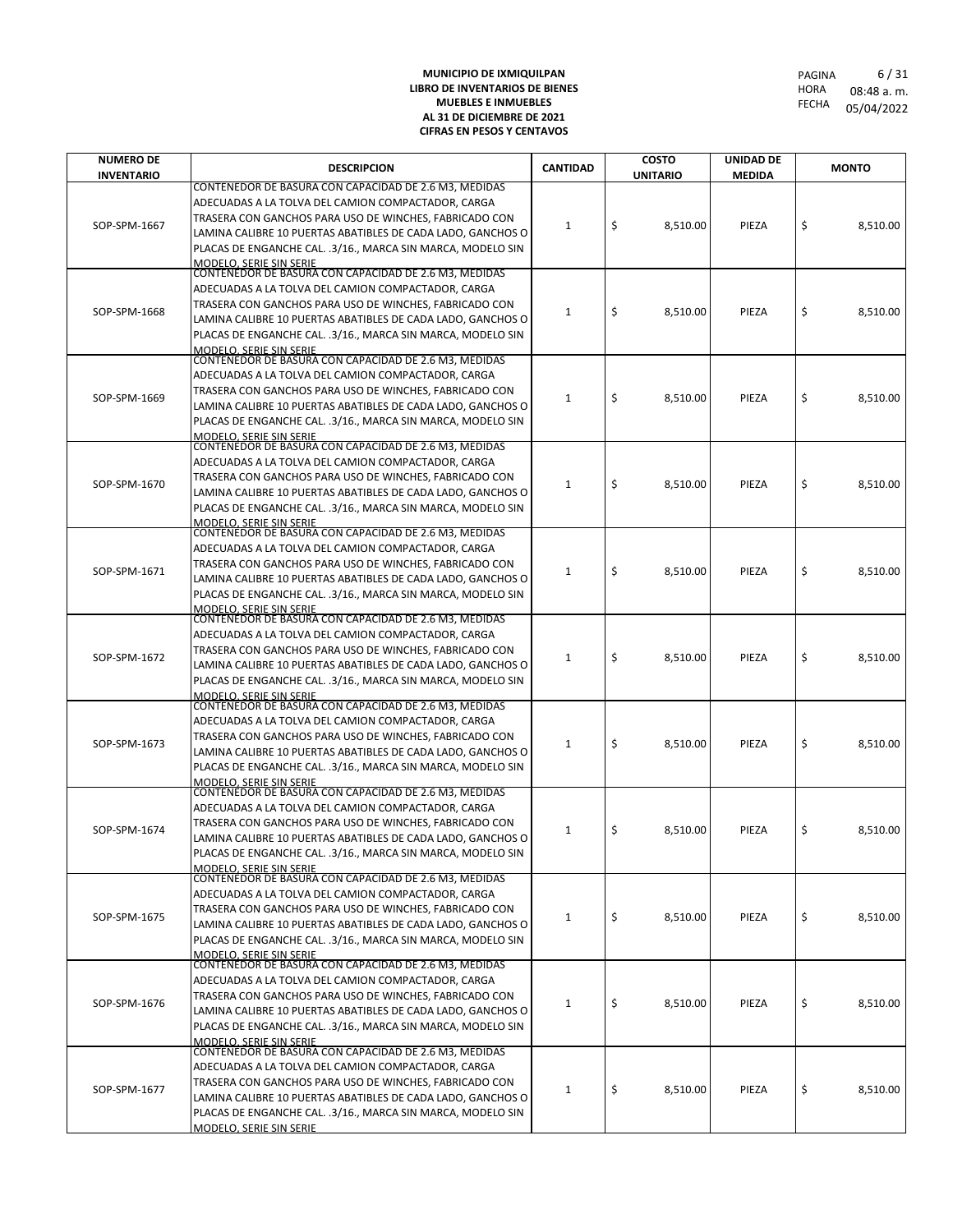| <b>NUMERO DE</b>  | <b>DESCRIPCION</b>                                                                                                                                                                                                                                                                                                                                                                                                                                                                                                                                                                                                                                                                                                                                                                    | <b>CANTIDAD</b> | <b>COSTO</b>    | UNIDAD DE     | <b>MONTO</b>    |
|-------------------|---------------------------------------------------------------------------------------------------------------------------------------------------------------------------------------------------------------------------------------------------------------------------------------------------------------------------------------------------------------------------------------------------------------------------------------------------------------------------------------------------------------------------------------------------------------------------------------------------------------------------------------------------------------------------------------------------------------------------------------------------------------------------------------|-----------------|-----------------|---------------|-----------------|
| <b>INVENTARIO</b> |                                                                                                                                                                                                                                                                                                                                                                                                                                                                                                                                                                                                                                                                                                                                                                                       |                 | <b>UNITARIO</b> | <b>MEDIDA</b> |                 |
| SOP-SPM-1678      | CONTENEDOR DE BASURA CON CAPACIDAD DE 2.6 M3, MEDIDAS<br>ADECUADAS A LA TOLVA DEL CAMION COMPACTADOR, CARGA<br>TRASERA CON GANCHOS PARA USO DE WINCHES, FABRICADO CON<br>LAMINA CALIBRE 10 PUERTAS ABATIBLES DE CADA LADO, GANCHOS O<br>PLACAS DE ENGANCHE CAL. .3/16., MARCA SIN MARCA, MODELO SIN<br><u>MODELO. SERIE SIN SERIE</u>                                                                                                                                                                                                                                                                                                                                                                                                                                                 | 1               | \$<br>8,510.00  | PIEZA         | \$<br>8,510.00  |
| SOP-SPM-1679      | CONTENEDOR DE BASURA CON CAPACIDAD DE 2.6 M3, MEDIDAS<br>ADECUADAS A LA TOLVA DEL CAMION COMPACTADOR, CARGA<br>TRASERA CON GANCHOS PARA USO DE WINCHES, FABRICADO CON<br>LAMINA CALIBRE 10 PUERTAS ABATIBLES DE CADA LADO. GANCHOS O<br>PLACAS DE ENGANCHE CAL. .3/16., MARCA SIN MARCA, MODELO SIN<br>MODELO. SERIE SIN SERIE                                                                                                                                                                                                                                                                                                                                                                                                                                                        | 1               | \$<br>8,510.00  | PIEZA         | \$<br>8.510.00  |
| SOP-SPM-1680      | CONTENEDOR DE BASURA CON CAPACIDAD DE 2.6 M3, MEDIDAS<br>ADECUADAS A LA TOLVA DEL CAMION COMPACTADOR, CARGA<br>TRASERA CON GANCHOS PARA USO DE WINCHES, FABRICADO CON<br>LAMINA CALIBRE 10 PUERTAS ABATIBLES DE CADA LADO, GANCHOS O<br>PLACAS DE ENGANCHE CAL. .3/16., MARCA SIN MARCA, MODELO SIN<br><b>MODELO, SERIE SIN SERIE</b>                                                                                                                                                                                                                                                                                                                                                                                                                                                 | 1               | \$<br>8,510.00  | PIEZA         | \$<br>8,510.00  |
| SOP-SPM-1681      | CONTENEDOR DE BASURA CON CAPACIDAD DE 2.6 M3, MEDIDAS<br>ADECUADAS A LA TOLVA DEL CAMION COMPACTADOR, CARGA<br>TRASERA CON GANCHOS PARA USO DE WINCHES, FABRICADO CON<br>LAMINA CALIBRE 10 PUERTAS ABATIBLES DE CADA LADO, GANCHOS O<br>PLACAS DE ENGANCHE CAL. .3/16., MARCA SIN MARCA, MODELO SIN<br>MODELO, SERIE SIN SERIE                                                                                                                                                                                                                                                                                                                                                                                                                                                        | 1               | \$<br>8,510.00  | PIEZA         | \$<br>8.510.00  |
| SOP-SPM-1682      | CONTENEDOR DE BASURA CON CAPACIDAD DE 2.6 M3, MEDIDAS<br>ADECUADAS A LA TOLVA DEL CAMION COMPACTADOR, CARGA<br>TRASERA CON GANCHOS PARA USO DE WINCHES, FABRICADO CON<br>LAMINA CALIBRE 10 PUERTAS ABATIBLES DE CADA LADO, GANCHOS O<br>PLACAS DE ENGANCHE CAL. .3/16., MARCA SIN MARCA, MODELO SIN<br><b>MODELO, SERIE SIN SERIE</b>                                                                                                                                                                                                                                                                                                                                                                                                                                                 | 1               | \$<br>8,510.00  | PIEZA         | \$<br>8.510.00  |
| SOP-SPM-1683      | CONTENEDOR DE BASURA CON CAPACIDAD DE 2.6 M3, MEDIDAS<br>ADECUADAS A LA TOLVA DEL CAMION COMPACTADOR, CARGA<br>TRASERA CON GANCHOS PARA USO DE WINCHES, FABRICADO CON<br>LAMINA CALIBRE 10 PUERTAS ABATIBLES DE CADA LADO, GANCHOS O<br>PLACAS DE ENGANCHE CAL. .3/16., MARCA SIN MARCA, MODELO SIN<br>MODELO. SERIE SIN SERIE                                                                                                                                                                                                                                                                                                                                                                                                                                                        | 1               | \$<br>8,510.00  | PIEZA         | \$<br>8,510.00  |
| SOP-SPM-1684      | CONTENEDOR DE BASURA CON CAPACIDAD DE 2.6 M3, MEDIDAS<br>ADECUADAS A LA TOLVA DEL CAMION COMPACTADOR, CARGA<br>TRASERA CON GANCHOS PARA USO DE WINCHES, FABRICADO CON<br>LAMINA CALIBRE 10 PUERTAS ABATIBLES DE CADA LADO, GANCHOS O<br>PLACAS DE ENGANCHE CAL. .3/16., MARCA SIN MARCA, MODELO SIN<br><b>MODELO, SERIE SIN SERIE</b>                                                                                                                                                                                                                                                                                                                                                                                                                                                 | 1               | \$<br>8,510.00  | PIEZA         | \$<br>8,510.00  |
| SOP-SPM-1685      | CONTENEDOR DE BASURA CON CAPACIDAD DE 2.6 M3, MEDIDAS<br>ADECUADAS A LA TOLVA DEL CAMION COMPACTADOR, CARGA<br>TRASERA CON GANCHOS PARA USO DE WINCHES, FABRICADO CON<br>LAMINA CALIBRE 10 PUERTAS ABATIBLES DE CADA LADO, GANCHOS O<br>PLACAS DE ENGANCHE CAL. .3/16., MARCA SIN MARCA, MODELO SIN<br><u>MODELO. SERIE SIN SERIE</u>                                                                                                                                                                                                                                                                                                                                                                                                                                                 | 1               | \$<br>8,510.00  | PIEZA         | \$<br>8,510.00  |
| SOP-SPM-1686      | CONTENEDOR DE BASURA CON CAPACIDAD DE 2.6 M3, MEDIDAS<br>ADECUADAS A LA TOLVA DEL CAMION COMPACTADOR, CARGA<br>TRASERA CON GANCHOS PARA USO DE WINCHES, FABRICADO CON<br>LAMINA CALIBRE 10 PUERTAS ABATIBLES DE CADA LADO, GANCHOS O<br>PLACAS DE ENGANCHE CAL. .3/16., MARCA SIN MARCA, MODELO SIN<br>MODELO. SERIE SIN SERIE                                                                                                                                                                                                                                                                                                                                                                                                                                                        | 1               | \$<br>8,510.00  | PIEZA         | \$<br>8,510.00  |
| SOP-SPM-1687      | CONTENEDORES CON CAPACIDAD DE 7 YD53, LARFO DEL<br>CONRENEDOR DE 95" (2413 MM), ANCHO DEL CONTENEDOR DE 89"<br>(2261 MM), ALTURA TOTAL DEL CONTENEDOR DESDE EL PISO 55 1/4"<br>(1.400 MM) ALTURA DE PISO AL CENTRO DE LA PUERTA SUPERIOR DE<br>51 53/64", (1.316 MM), RUEDAS DE 6" (152 MM) DE DIAMETRO<br>EXTERIOR Y LARGO 5", (127 MM) EN TUBO CD40 Y TACON BUJE EN<br>BARRA HUECA DE 32 MM X 16 MM, FABRICADO EN LAMINA CALIBRE<br>14, PUERTA TRASERA EN LAMINA 12 CALIBRE REFUERZO (PUENTES EN<br>EL PISO, SUPERFICIE DEL CONTENEDOR SEA PREPAADA CON<br>DESENGASE Y ANTICORROSIVO Y TERMINADA EN ESMALTE,<br>ALQUIDALICO EN COLOR BLANCO Y PARTE INFERIOR CN CORROSIVO Y<br>AUTOSIL PARA EVITAR UNA OXIDACION PREMATURA., MARCA SIN<br>MARCA, MODELO SIN MODELO, SERIE SIN SERIE | $\mathbf{1}$    | \$<br>15,870.00 | PIEZA         | \$<br>15,870.00 |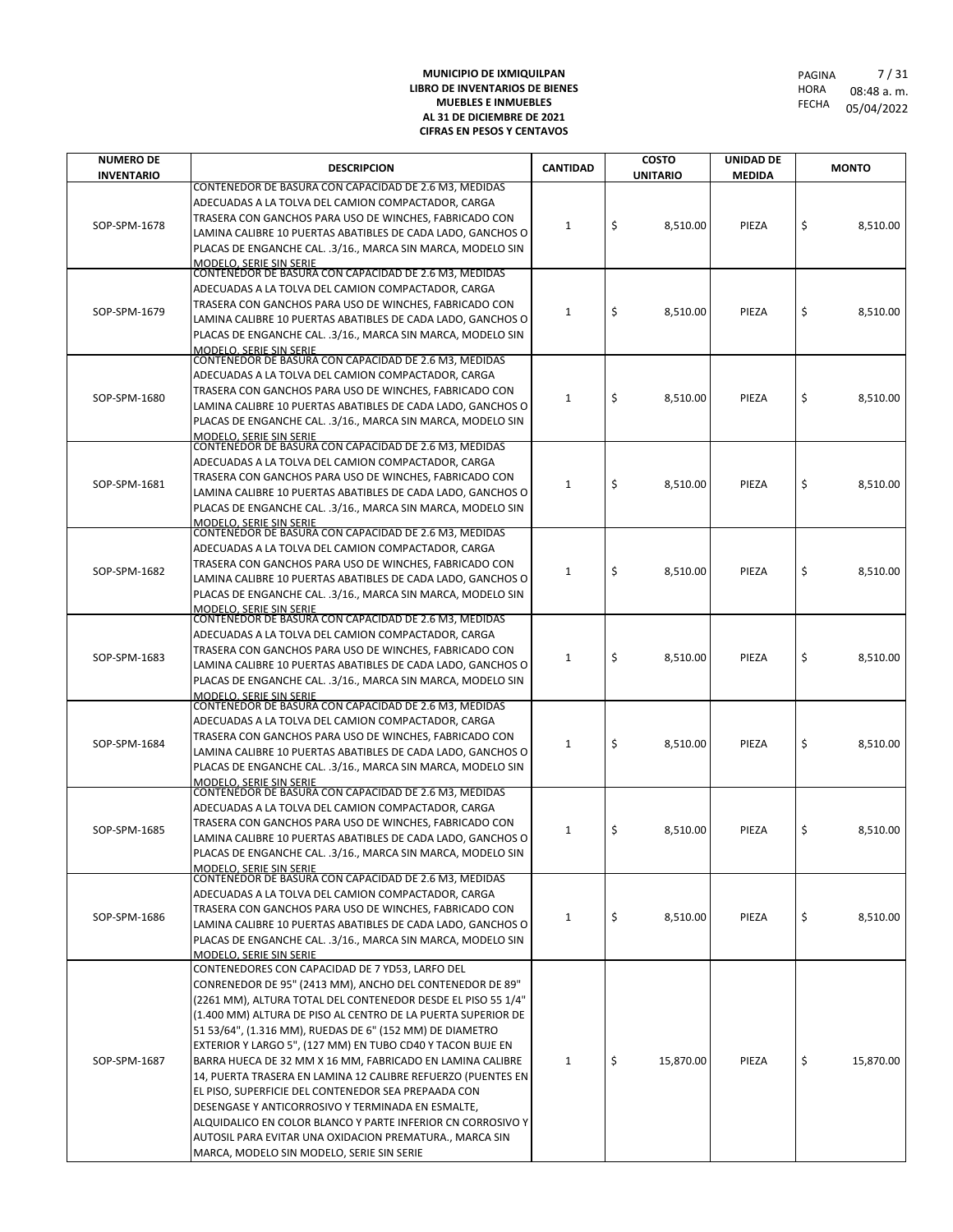| CONTENEDORES CON CAPACIDAD DE 7 YD53, LARFO DEL<br>CONRENEDOR DE 95" (2413 MM), ANCHO DEL CONTENEDOR DE 89"<br>(2261 MM), ALTURA TOTAL DEL CONTENEDOR DESDE EL PISO 55 1/4"<br>(1.400 MM) ALTURA DE PISO AL CENTRO DE LA PUERTA SUPERIOR DE<br>51 53/64", (1.316 MM), RUEDAS DE 6" (152 MM) DE DIAMETRO<br>EXTERIOR Y LARGO 5", (127 MM) EN TUBO CD40 Y TACON BUJE EN<br>\$<br>\$<br>SOP-SPM-1688<br>BARRA HUECA DE 32 MM X 16 MM, FABRICADO EN LAMINA CALIBRE<br>$\mathbf{1}$<br>15,870.00<br>PIEZA<br>14, PUERTA TRASERA EN LAMINA 12 CALIBRE REFUERZO (PUENTES EN<br>EL PISO, SUPERFICIE DEL CONTENEDOR SEA PREPAADA CON<br>DESENGASE Y ANTICORROSIVO Y TERMINADA EN ESMALTE,<br>ALQUIDALICO EN COLOR BLANCO Y PARTE INFERIOR CN CORROSIVO Y<br>AUTOSIL PARA EVITAR UNA OXIDACION PREMATURA., MARCA SIN<br>MARCA, MODELO SIN MODELO, SERIE SIN SERIE<br>CONTENEDORES CON CAPACIDAD DE 7 YD53, LARFO DEL<br>CONRENEDOR DE 95" (2413 MM), ANCHO DEL CONTENEDOR DE 89"<br>(2261 MM), ALTURA TOTAL DEL CONTENEDOR DESDE EL PISO 55 1/4"<br>(1.400 MM) ALTURA DE PISO AL CENTRO DE LA PUERTA SUPERIOR DE<br>51 53/64", (1.316 MM), RUEDAS DE 6" (152 MM) DE DIAMETRO<br>EXTERIOR Y LARGO 5", (127 MM) EN TUBO CD40 Y TACON BUJE EN<br>\$<br>\$<br>PIEZA<br>SOP-SPM-1689<br>BARRA HUECA DE 32 MM X 16 MM, FABRICADO EN LAMINA CALIBRE<br>$\mathbf{1}$<br>15,870.00<br>14, PUERTA TRASERA EN LAMINA 12 CALIBRE REFUERZO (PUENTES EN<br>EL PISO, SUPERFICIE DEL CONTENEDOR SEA PREPAADA CON<br>DESENGASE Y ANTICORROSIVO Y TERMINADA EN ESMALTE,<br>ALQUIDALICO EN COLOR BLANCO Y PARTE INFERIOR CN CORROSIVO Y<br>AUTOSIL PARA EVITAR UNA OXIDACION PREMATURA., MARCA SIN<br>MARCA, MODELO SIN MODELO, SERIE SIN SERIE<br>CONTENEDORES CON CAPACIDAD DE 7 YD53, LARFO DEL<br>CONRENEDOR DE 95" (2413 MM), ANCHO DEL CONTENEDOR DE 89"<br>(2261 MM), ALTURA TOTAL DEL CONTENEDOR DESDE EL PISO 55 1/4"<br>(1.400 MM) ALTURA DE PISO AL CENTRO DE LA PUERTA SUPERIOR DE<br>51 53/64", (1.316 MM), RUEDAS DE 6" (152 MM) DE DIAMETRO<br>EXTERIOR Y LARGO 5", (127 MM) EN TUBO CD40 Y TACON BUJE EN<br>\$<br>\$<br>SOP-SPM-1690<br>BARRA HUECA DE 32 MM X 16 MM, FABRICADO EN LAMINA CALIBRE<br>$\mathbf{1}$<br>15,870.00<br>PIEZA<br>14, PUERTA TRASERA EN LAMINA 12 CALIBRE REFUERZO (PUENTES EN<br>EL PISO, SUPERFICIE DEL CONTENEDOR SEA PREPAADA CON<br>DESENGASE Y ANTICORROSIVO Y TERMINADA EN ESMALTE,<br>ALQUIDALICO EN COLOR BLANCO Y PARTE INFERIOR CN CORROSIVO Y<br>AUTOSIL PARA EVITAR UNA OXIDACION PREMATURA., MARCA SIN<br>MARCA, MODELO SIN MODELO, SERIE SIN SERIE<br>CAJA TIPO VOLTEO CARGA LATERAL Y POR ARRIBA, PARA BASURERA,<br>CARACTERISTICA: DIMENSIONES INTERIORES<br>ALTURA: 2.06 M.<br>ANCHO: 2.10 M.<br>LARGO: 3.70 M.<br>\$<br>\$<br>257,280.00<br>PIEZA<br>SOP-SPM-1691<br>$\mathbf{1}$<br>DIMESIONES EXTERIORES DE CAJA<br>ALTURA 2.16 M.<br>ANCHO: 2.20 M.<br>LARGO: 3.80 M.<br>FABRICACION EN ACERO, CON CAPACIDAD 16:00 M3., MARCA SIN<br>MARCA MODELLO LA MODELLA SERIE SIN SERIE A, PARA BASURERA,<br>CARACTERISTICA: DIMENSIONES INTERIORES<br>ALTURA: 2.06 M.<br>ANCHO: 2.10 M.<br>LARGO: 3.70 M.<br>\$<br>SOP-SPM-1692<br>DIMESIONES EXTERIORES DE CAJA<br>$\mathbf{1}$<br>257,280.00<br>PIEZA<br>\$<br>ALTURA 2.16 M.<br>ANCHO: 2.20 M.<br>LARGO: 3.80 M. | <b>NUMERO DE</b><br><b>INVENTARIO</b> | <b>DESCRIPCION</b>                                       | <b>CANTIDAD</b> | <b>COSTO</b><br><b>UNITARIO</b> | UNIDAD DE<br><b>MEDIDA</b> | <b>MONTO</b>           |
|----------------------------------------------------------------------------------------------------------------------------------------------------------------------------------------------------------------------------------------------------------------------------------------------------------------------------------------------------------------------------------------------------------------------------------------------------------------------------------------------------------------------------------------------------------------------------------------------------------------------------------------------------------------------------------------------------------------------------------------------------------------------------------------------------------------------------------------------------------------------------------------------------------------------------------------------------------------------------------------------------------------------------------------------------------------------------------------------------------------------------------------------------------------------------------------------------------------------------------------------------------------------------------------------------------------------------------------------------------------------------------------------------------------------------------------------------------------------------------------------------------------------------------------------------------------------------------------------------------------------------------------------------------------------------------------------------------------------------------------------------------------------------------------------------------------------------------------------------------------------------------------------------------------------------------------------------------------------------------------------------------------------------------------------------------------------------------------------------------------------------------------------------------------------------------------------------------------------------------------------------------------------------------------------------------------------------------------------------------------------------------------------------------------------------------------------------------------------------------------------------------------------------------------------------------------------------------------------------------------------------------------------------------------------------------------------------------------------------------------------------------------------------------------------------------------------------------------------------------------------------------------------------------------------------------------------------------------------------------------------------------------------------------------------------------------------------------------------------------------------------------------------------------------------------------------------------------------------------------------------------------------------------------------------|---------------------------------------|----------------------------------------------------------|-----------------|---------------------------------|----------------------------|------------------------|
|                                                                                                                                                                                                                                                                                                                                                                                                                                                                                                                                                                                                                                                                                                                                                                                                                                                                                                                                                                                                                                                                                                                                                                                                                                                                                                                                                                                                                                                                                                                                                                                                                                                                                                                                                                                                                                                                                                                                                                                                                                                                                                                                                                                                                                                                                                                                                                                                                                                                                                                                                                                                                                                                                                                                                                                                                                                                                                                                                                                                                                                                                                                                                                                                                                                                                              |                                       |                                                          |                 |                                 |                            | 15,870.00              |
|                                                                                                                                                                                                                                                                                                                                                                                                                                                                                                                                                                                                                                                                                                                                                                                                                                                                                                                                                                                                                                                                                                                                                                                                                                                                                                                                                                                                                                                                                                                                                                                                                                                                                                                                                                                                                                                                                                                                                                                                                                                                                                                                                                                                                                                                                                                                                                                                                                                                                                                                                                                                                                                                                                                                                                                                                                                                                                                                                                                                                                                                                                                                                                                                                                                                                              |                                       |                                                          |                 |                                 |                            | 15,870.00              |
|                                                                                                                                                                                                                                                                                                                                                                                                                                                                                                                                                                                                                                                                                                                                                                                                                                                                                                                                                                                                                                                                                                                                                                                                                                                                                                                                                                                                                                                                                                                                                                                                                                                                                                                                                                                                                                                                                                                                                                                                                                                                                                                                                                                                                                                                                                                                                                                                                                                                                                                                                                                                                                                                                                                                                                                                                                                                                                                                                                                                                                                                                                                                                                                                                                                                                              |                                       |                                                          |                 |                                 |                            | 15,870.00              |
|                                                                                                                                                                                                                                                                                                                                                                                                                                                                                                                                                                                                                                                                                                                                                                                                                                                                                                                                                                                                                                                                                                                                                                                                                                                                                                                                                                                                                                                                                                                                                                                                                                                                                                                                                                                                                                                                                                                                                                                                                                                                                                                                                                                                                                                                                                                                                                                                                                                                                                                                                                                                                                                                                                                                                                                                                                                                                                                                                                                                                                                                                                                                                                                                                                                                                              |                                       |                                                          |                 |                                 |                            | 257,280.00             |
| MARCA MODELO SIN MODELO SERIE SIN SERIE<br>\$<br>SDET-DPP-1747<br>ARPERSORA, MARCA STHL, MODELO SA 450, SERIE S/N<br>$\mathbf{1}$<br>9,200.00<br>PIEZA<br>\$                                                                                                                                                                                                                                                                                                                                                                                                                                                                                                                                                                                                                                                                                                                                                                                                                                                                                                                                                                                                                                                                                                                                                                                                                                                                                                                                                                                                                                                                                                                                                                                                                                                                                                                                                                                                                                                                                                                                                                                                                                                                                                                                                                                                                                                                                                                                                                                                                                                                                                                                                                                                                                                                                                                                                                                                                                                                                                                                                                                                                                                                                                                                 |                                       | FABRICACION EN ACERO, CON CAPACIDAD 16:00 M3., MARCA SIN |                 |                                 |                            | 257,280.00<br>9,200.00 |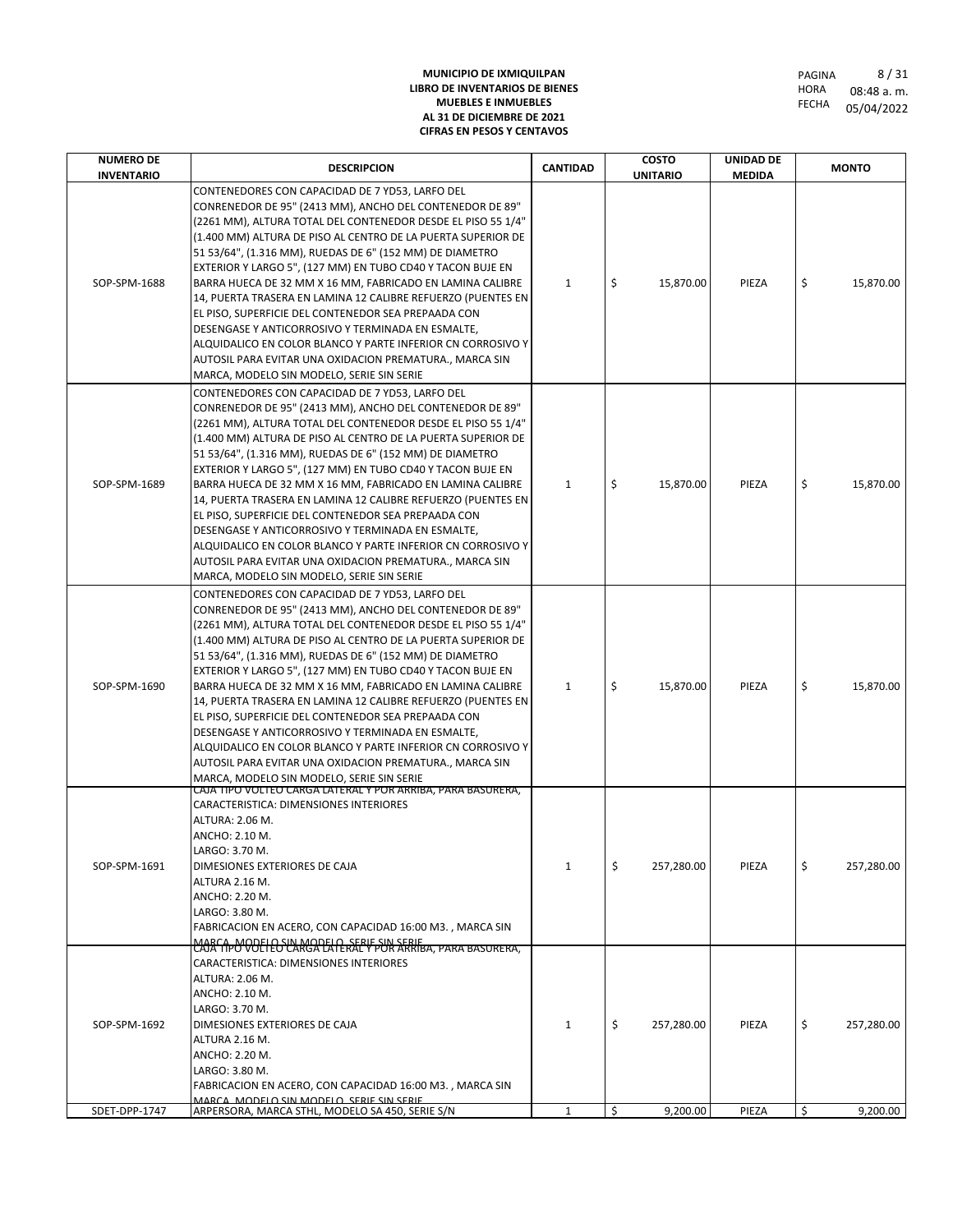| <b>NUMERO DE</b><br><b>INVENTARIO</b> | <b>DESCRIPCION</b>                                                                                                                                                                                                                            | <b>CANTIDAD</b> | <b>COSTO</b><br><b>UNITARIO</b> | <b>UNIDAD DE</b><br><b>MEDIDA</b> | <b>MONTO</b>     |
|---------------------------------------|-----------------------------------------------------------------------------------------------------------------------------------------------------------------------------------------------------------------------------------------------|-----------------|---------------------------------|-----------------------------------|------------------|
| SOP-1781                              | ESTACION TOTAL DIGITAL, CON BATERIAS, CARGADOR DE BATERIAS,<br>MANUAL ELECTRONICO EN CD, CABLE DE CONEXIÓN USB, ESTUCHE<br>DE USO RUDO, CLAVE DE ACTIVACION DEL SURVEY PRO : AKY-Y5C-<br>353, MARCA NIKON, MODELO NIVO 5.C, SERIE SSP C201817 | $\mathbf{1}$    | \$<br>88,000.00                 | PIEZA                             | \$<br>88,000.00  |
| SF-1835                               | MODULO RECEPCION DE 2.3 MTS. CON ESTRUCTURA METALICA,<br>MARCA SIN MARCA, MODELO SIN MODELO, SERIE SIN SERIE                                                                                                                                  | $\mathbf{1}$    | \$<br>13,535.25                 | PIEZA                             | \$<br>13,535.25  |
| SF-1840                               | MODULO COMPLETO, INCLUYE, MAMPARA RECTAL, POSTES,<br>CUBIERTAS, ESQUINEROS. CREDENZA DE 1 PUERTA 3 CAJONES CG<br>0.80 X 0.50 X 0.74, MARCA SIN MARCA, MODELO SIN MODELO, SERIE<br><b>SIN SERIE</b>                                            | $\mathbf{1}$    | \$<br>24,114.01                 | PIEZA                             | \$<br>24,114.01  |
| SF-1842                               | MODULO COMPLETO, INCLUYE, MAMPARA RECTAL, POSTES,<br>CUBIERTAS, ESQUINEROS. CREDENZA DE 1 PUERTA 3 CAJONES CG<br>0.80 X 0.50 X 0.74, MARCA SIN MARCA, MODELO SIN MODELO, SERIE<br><b>SIN SERIE</b>                                            | $\mathbf{1}$    | \$<br>24,114.01                 | PIEZA                             | \$<br>24,114.01  |
| SF-1844                               | MODULO COMPLETO, INCLUYE, MAMPARA RECTAL, POSTES,<br>CUBIERTAS, ESQUINEROS. CREDENZA DE 1 PUERTA 3 CAJONES CG<br>0.80 X 0.50 X 0.74, MARCA SIN MARCA, MODELO SIN MODELO, SERIE<br><b>SIN SERIE</b>                                            | 1               | \$<br>27,024.15                 | PIEZA                             | \$<br>27,024.15  |
| SF-1846                               | MODULO COMPLETO, INCLUYE, MAMPARA RECTAL, POSTES,<br>CUBIERTAS, ESQUINEROS. CREDENZA DE 1 PUERTA 3 CAJONES CG<br>0.80 X 0.50 X 0.74, MARCA SIN MARCA, MODELO SIN MODELO, SERIE<br>SIN SERIE                                                   | $\mathbf{1}$    | \$<br>24,114.01                 | PIEZA                             | \$<br>24.114.01  |
| SF-1847                               | SISTEMA DE CONTABILIDAD GUBERNAMENTAL, MARCA SIN MARCA,<br>MODELO SIN MODELO, SERIE SIN SERIE                                                                                                                                                 | $\mathbf{1}$    | \$<br>298,347.49                | PIEZA                             | \$<br>298,347.49 |
| SF-1848                               | MODULO COMPLETO, INCLUYE, MAMPARA RECTAL, POSTES,<br>CUBIERTAS, ESQUINEROS., MARCA SIN MARCA, MODELO SIN<br>MODELO, SERIE SIN SERIE                                                                                                           | 1               | \$<br>24,114.01                 | PIEZA                             | \$<br>24,114.01  |
| SF-1853                               | MODULO COMPLETO, INCLUYE, MAMPARA RECTAL, POSTES,<br>CUBIERTAS, , MARCA SIN MARCA, MODELO SIN MODELO, SERIE SIN<br><b>SERIE</b>                                                                                                               | $\mathbf{1}$    | \$<br>25,819.00                 | PIEZA                             | \$<br>25,819.00  |
| SF-1858                               | MODULO COMPLETO, INCLUYE, MAMPARA RECTAL, POSTES,<br>CUBIERTAS,, MARCA SIN MARCA, MODELO SIN MODELO, SERIE SIN<br><b>SERIE</b>                                                                                                                | $\mathbf{1}$    | \$<br>25,819.00                 | PIEZA                             | \$<br>25,819.00  |
| SF-1863                               | MODULO COMPLETO, INCLUYE, MAMPARA RECTAL, POSTES,<br>CUBIERTAS, , MARCA SIN MARCA, MODELO SIN MODELO, SERIE SIN<br><b>SERIE</b>                                                                                                               | $\mathbf{1}$    | \$<br>73,319.96                 | PIEZA                             | \$<br>73,319.96  |
| SF-1877                               | MODULO COMPLETO, INCLUYE, MAMPARA RECTAL, POSTES,<br>CUBIERTAS,, MARCA SIN MARCA, MODELO SIN MODELO, SERIE SIN<br><b>SERIE</b>                                                                                                                | 1               | \$<br>25,819.00                 | PIEZA                             | \$<br>25,819.00  |
| SF-1882                               | MODULO EJECUTIVO, COLOR CHOCOLATE, CREDENZA DE 1 PUERTA<br>3 CAJONES CG 0.80 X 0.50 X 0.74, METALICA, MARCA SIN MARCA,<br>MODELO SIN MODELO, SERIE SIN SERIE                                                                                  | $\mathbf{1}$    | \$<br>18,077.90                 | PIEZA                             | \$<br>18,077.90  |
| SF-1883                               | LIBRERO HORIZONTAL CON 4 PUERTAS DE 1.60 X 0.50 X 1.40 X 0.70,<br>COLOR CHOCOLATE, MARCA SIN MARCA, MODELO SIN MODELO,<br>SERIE SIN SERIE                                                                                                     | $\mathbf{1}$    | \$<br>9,398.20                  | PIEZA                             | \$<br>9,398.20   |
| SF-1891                               | C.P.U. (SERVIDOR), PROCESADOR ML10-P228, MARCA HP PROLIANT,<br>MODELO PROLIANT. SERIE 5C7343P228                                                                                                                                              | $\mathbf{1}$    | \$<br>25,520.00                 | PIEZA                             | \$<br>25,520.00  |
| SOP-1894                              | LAP TOP COLOR GRIS<br>CON PROCESADOR INTEL CORE I5 500 GB CON SISTEMA OPERATIVO<br>WINDOWS 8 PRO DVD, MARCA Hp, MODELO 14-n028la, SERIE<br>5CD3476VXT                                                                                         | $\mathbf{1}$    | \$<br>19,158.19                 | PIEZA                             | \$<br>19,158.19  |
| SOP-1895                              | LAP TOP COLOR GRIS<br>CON PROCESADOR INTEL CORE I5 500 GB CON SISTEMA OPERATIVO<br>WINDOWS 8 PRO DVD, MARCA Hp, MODELO 14-n028la, SERIE<br>5CD3476VY3                                                                                         | $\mathbf{1}$    | \$<br>19,158.19                 | PIEZA                             | \$<br>19,158.19  |
| SOP-1896                              | LAP TOP COLOR GRIS<br>CON PROCESADOR INTEL CORE I5 500 GB CON SISTEMA OPERATIVO<br>WINDOWS 8 PRO DVD, MARCA Hp, MODELO 14-n028la, SERIE<br>5CD3476VYN                                                                                         | $\mathbf{1}$    | \$<br>19,158.19                 | PIEZA                             | \$<br>19,158.19  |
| SF-1901                               | ACTUALIZACION DE TODOS SUS MODULOS DEL SISTEMA DE<br>CONTABILIDAD GUBERNAMENTAL E INCREMENTO EN EL MODULO DE<br>USUARIOS A 10 EN EL MISMO SISTEMA., MARCA SIN MARCA,<br>MODELO SIN MODELO, SERIE SIN SERIE                                    | $\mathbf{1}$    | \$<br>46,483.52                 | PIEZA                             | \$<br>46,483.52  |
| SF-1908                               | MODULAR INCLUYE 2 CAJONES Y LIBRERO, MARCA SIN MARCA,<br>MODELO SIN MODELO, SERIE SIN SERIE                                                                                                                                                   | $\mathbf{1}$    | \$<br>12,741.45                 | PIEZA                             | \$<br>12,741.45  |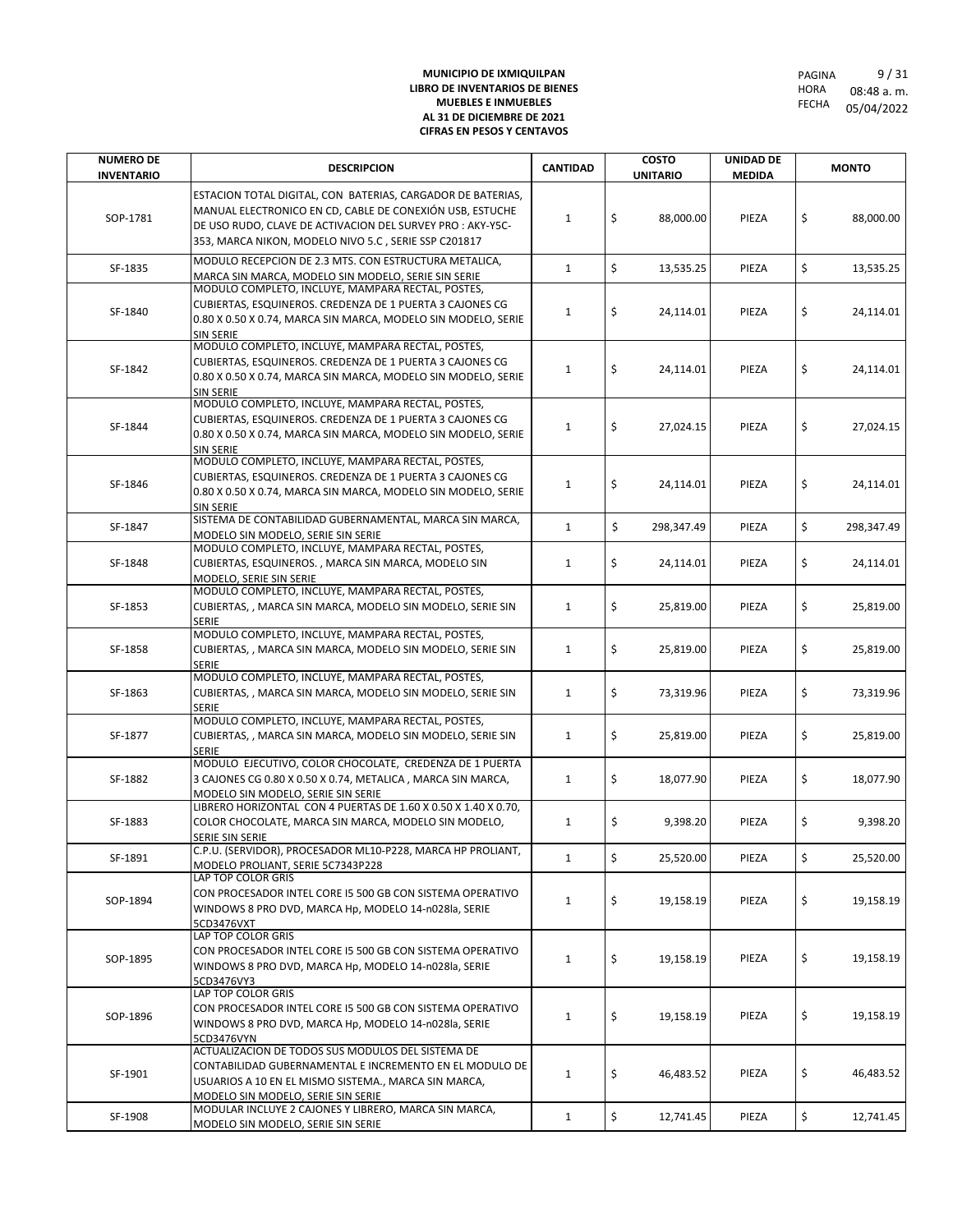| <b>NUMERO DE</b><br><b>INVENTARIO</b> | <b>DESCRIPCION</b>                                                                                                                                                                                                                                                                                                                      | <b>CANTIDAD</b> | <b>COSTO</b><br><b>UNITARIO</b> | UNIDAD DE<br><b>MEDIDA</b> | <b>MONTO</b>    |
|---------------------------------------|-----------------------------------------------------------------------------------------------------------------------------------------------------------------------------------------------------------------------------------------------------------------------------------------------------------------------------------------|-----------------|---------------------------------|----------------------------|-----------------|
| SDS-DS-1920                           | ESCRITORIO EJECUTIVO TIPO L DE 1.40 MTS X 1 MTS CON PEDESTAL,<br>MARCA SIN MARCA, MODELO SIN MODELO, SERIE SIN SERIE                                                                                                                                                                                                                    | $\mathbf{1}$    | \$<br>6,304.02                  | PIEZA                      | \$<br>6,304.02  |
| SDS-DS-1920                           | ARCHIVERO, MARCA OFIMARCA, MODELO SIN MODELO, SERIE SIN<br><b>SERIE</b>                                                                                                                                                                                                                                                                 | $\mathbf{1}$    | \$                              | PIEZA                      | \$              |
| SDS-DS-1930                           | CONSULTARIO MEDICO QUE CONSTA DE: BOTE DE BASURA DE PEDAL,<br>DE LAMINA, MARCA SIN MARCA, MODELO HAMILTON, SERIE SIN<br><b>SERIE</b>                                                                                                                                                                                                    | $\mathbf{1}$    | \$<br>8,424.00                  | PIEZA                      | \$<br>8,424.00  |
| SDS-DS-1930                           | MESA DE EXPLORACION DE LAMINA TAPIZADA EN COLOR AZUL,<br>MARCA SIN MARCA, MODELO HAMILTON, SERIE SIN SERIE                                                                                                                                                                                                                              | $\mathbf{1}$    | \$                              | PIEZA                      | \$              |
| SDS-DS-1930                           | VITRINA GABINETE MEDICO CON 1 PUERTA DE CRISTAL CON LLAVE,<br>UNA PUERTA Y 1 CAJON, MARCA SIN MARCA, MODELO HAMILTON,<br>SERIE SIN SERIE                                                                                                                                                                                                | $\mathbf{1}$    | \$                              | PIEZA                      | \$              |
| SOP-1946                              | LAPTOP, PANTALLA DE 15.6" PROCESADOR INTEL COREI75500U A<br>2.40 GHZ, MEMORIA DE 8GB, DISCO DURO DE 920 GB, DVD<br>SUPERMULTI, SISTEMA OPERATIVO WINDOWS 7 PROFESIONAL,<br>MARCA TOSHIBA, MODELO SATELLITE L55-B5179SM, SERIE<br>4F123993C                                                                                              | $\mathbf{1}$    | \$<br>24,750.92                 | PIEZA                      | \$<br>24,750.92 |
| SM-1958                               | COMUTADOR TELEFONICO A 6 LINEAS 32 PUERTOS EXTENSION,<br>MARCA NEC, MODELO SL1000, SERIE SIN SERIE                                                                                                                                                                                                                                      | $\mathbf{1}$    | \$<br>39,324.00                 | PIEZA                      | \$<br>39,324.00 |
| SF-1961                               | SERVIDOR CON LICENCIA WINDOWS SERVER 2012, MARCA HP,<br>MODELO PROLIANT ML 10 XEON, SERIE SIN SERIE                                                                                                                                                                                                                                     | $\mathbf{1}$    | \$<br>18,000.00                 | PIEZA                      | \$<br>18,000.00 |
| SF-1967                               | SWITCH 16 GB, MARCA HP, MODELO PROCURVE 1410, SERIE SIN<br>SERIE                                                                                                                                                                                                                                                                        | $\mathbf{1}$    | \$<br>6,960.00                  | PIEZA                      | \$<br>6,960.00  |
| SDS-RM-1969                           | MESA DE TRABAJO DE ACERO INOXIDABLE CAL 16 CON TORNILLOS<br>ESTABILIDADORES DE 3/4" POR 3", CON MARCO DE PTR DE 1 1/2",<br>MARCA SIN MARCA, MODELO SIN MODELO, SERIE SIN SERIE                                                                                                                                                          | $\mathbf{1}$    | \$<br>12,905.00                 | PIEZA                      | \$<br>12,905.00 |
| SDS-RM-1970                           | MESA DE TRABAJO DE ACERO INOXIDABLE CAL 16 CON TORNILLOS<br>ESTABILIDADORES DE 3/4" POR 3", CON MARCO DE PTR DE 1 1/2",<br>MARCA SIN MARCA, MODELO SIN MODELO, SERIE SIN SERIE                                                                                                                                                          | $\mathbf{1}$    | \$<br>12,905.00                 | PIEZA                      | \$<br>12,905.00 |
| SDS-RM-1971                           | MESA DE TRABAJO DE ACERO INOXIDABLE CAL 16 CON TORNILLOS<br>ESTABILIDADORES DE 3/4" POR 3", CON MARCO DE PTR DE 1 1/2",<br>MARCA SIN MARCA, MODELO SIN MODELO, SERIE SIN SERIE                                                                                                                                                          | $\mathbf{1}$    | \$<br>12,905.00                 | PIEZA                      | \$<br>12,905.00 |
| SDS-RM-1972                           | MESA DE TRABAJO DE ACERO INOXIDABLE CAL 16 CON TORNILLOS<br>ESTABILIDADORES DE 3/4" POR 3", CON MARCO DE PTR DE 1 1/2",<br>MARCA SIN MARCA, MODELO SIN MODELO, SERIE SIN SERIE                                                                                                                                                          | $\mathbf{1}$    | \$<br>12,905.00                 | PIEZA                      | \$<br>12,905.00 |
| SF-1978                               | CONTADORA DE BILLETES, MARCA ACCUBANKER, MODELO AB1100<br>UV PLUS, SERIE (99)AB1100S1PA(13)150127(21)492                                                                                                                                                                                                                                | $\mathbf{1}$    | \$<br>6,769.00                  | PIEZA                      | \$<br>6,769.00  |
| SOP-2009                              | CPU, PROCESADOR AMD, A8-PRO 7600 B.MEMORIA DE 8 GB, DISCO<br>DURO, MARCA HP, MODELO G2U05AV#29, SERIE MXL5382L6K                                                                                                                                                                                                                        | $\mathbf{1}$    | \$<br>12,667.20                 | PIEZA                      | \$<br>12,667.20 |
| SOP-2009                              | MONITOR 18.5", MARCA HP, MODELO L4S23A, SERIE 3CQ5352GRZ                                                                                                                                                                                                                                                                                | $\mathbf{1}$    | \$                              | PIEZA                      | \$              |
| SOP-2010                              | CPU, PROCESADOR AMD, A8-PRO 7600 B.MEMORIA DE 8 GB, DISCO<br>DURO, MARCA HP, MODELO G2U05AV#29, SERIE MXL5382L7L                                                                                                                                                                                                                        | $\mathbf{1}$    | \$<br>12,667.20                 | PIEZA                      | \$<br>12,667.20 |
| SOP-2010                              | MONITOR 18.5", MARCA HP, MODELO L4S23A, SERIE 3CQ5352GS7                                                                                                                                                                                                                                                                                | $\mathbf{1}$    | \$<br>$\overline{\phantom{a}}$  | PIEZA                      | \$              |
| SF-2014                               | COMPUTADORA ALL IN ONE, 6 GB RAM, 500 GB DD, MARCA LENOVO,<br>MODELO 000ALM, SERIE 1S10K4000ALMMP10SW6T                                                                                                                                                                                                                                 | $\mathbf{1}$    | \$<br>8,500.00                  | PIEZA                      | \$<br>8,500.00  |
| SOP-PyJ-2053                          | PODADORA 22" A GASOLINA 6HP, MARCA TRUPER, MODELO SIN<br>MODELO, SERIE SIN SERIE                                                                                                                                                                                                                                                        | $\mathbf{1}$    | \$<br>6,450.00                  | PIEZA                      | \$<br>6,450.00  |
| HA-2083                               | LAPTOP, PROCESADOR INTEL INSIDE CORE I3 MODELO 400 SU/BGA,<br>MEMORIA RAM 4 GB DDR3L, DISCO DURO 1 TB A 2.5 5400R SATA,<br>DVD SUP. MTL, PANTALLA LCD 14.0 HD SLIM GL, VEDEO INTER SYNC<br>VIDEO HD GRAPHICS 4400, CAMARA VGA WEB, ASUS SONICMASTER<br>TECNOLOGY, WINDOWS 10 64 BIT, MARCA ASUS, MODELO X455L,<br>SERIE G1N0CV05X869014 | $\mathbf{1}$    | \$<br>11,599.42                 | PIEZA                      | \$<br>11,599.42 |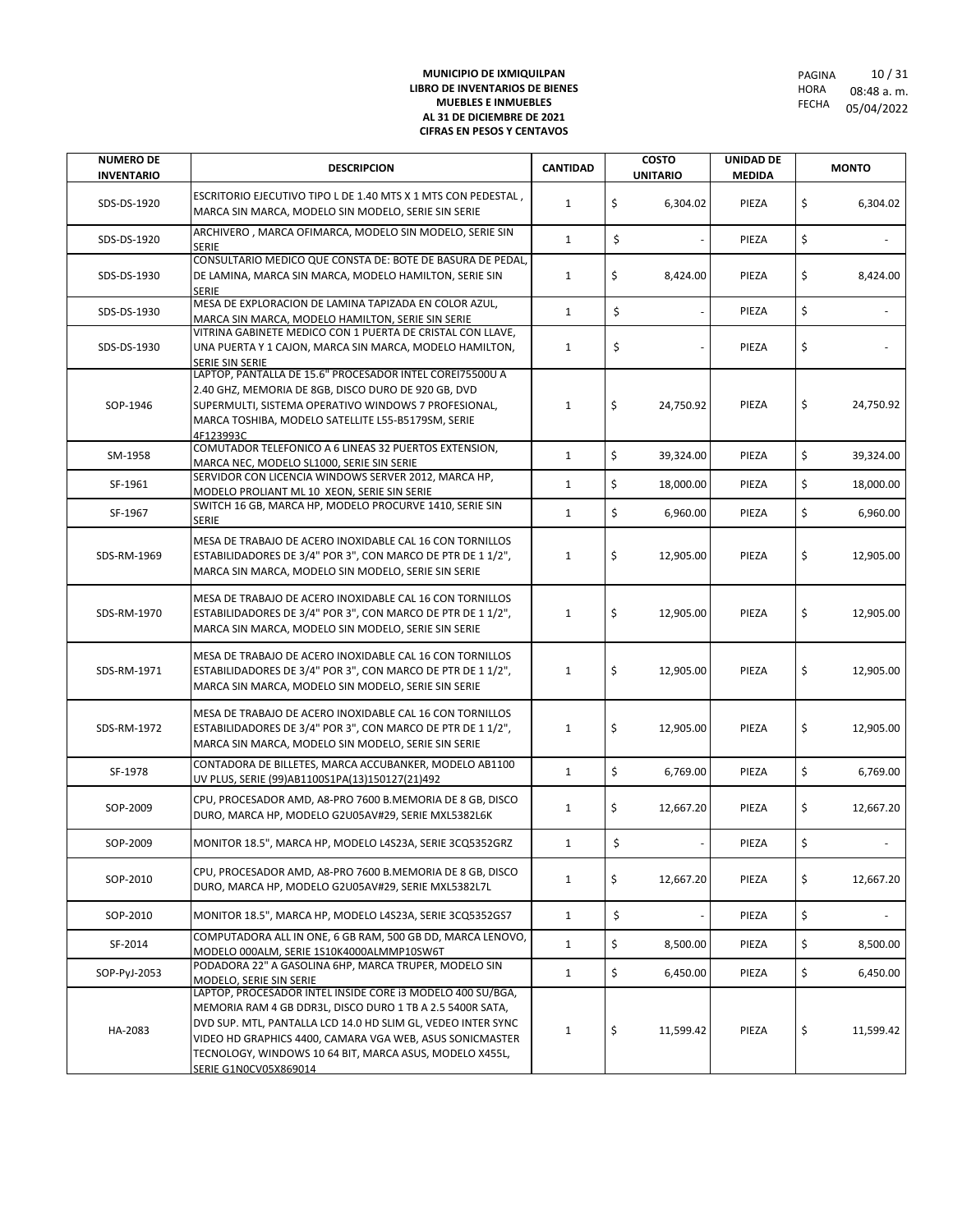| <b>NUMERO DE</b><br><b>INVENTARIO</b> | <b>DESCRIPCION</b>                                                                                                                                                                                                                                                                                                                                                                          | <b>CANTIDAD</b> | <b>COSTO</b><br><b>UNITARIO</b> | <b>UNIDAD DE</b><br><b>MEDIDA</b> | <b>MONTO</b>    |
|---------------------------------------|---------------------------------------------------------------------------------------------------------------------------------------------------------------------------------------------------------------------------------------------------------------------------------------------------------------------------------------------------------------------------------------------|-----------------|---------------------------------|-----------------------------------|-----------------|
| HA-2084                               | COMPUTADORA DE ESCRITORIO DE ALTO RENDIMIENTO INCLUYE:<br>PROCESADOR AMD SEMPRON 2650 1.4 GHZ, DC, 1MB, SK AM1<br>RADEON R3, MEMORIA RAM 4GB DDR3 1333MHZ ADATA, TARJETA<br>MADRE ASUS AM1M DDR3-1600, DISCO DURO 320 GB SATA 7200<br>RPM 150MBPS, UNIDAD OPTICA DVDRW 24X, GABINETE, MARCA<br>ACTECK, MODELO SIN MODELO, SERIE SIN SERIE                                                   | $\mathbf{1}$    | \$<br>6,073.75                  | PIEZA                             | \$<br>6,073.75  |
| <b>SSP-HCB-2098</b>                   | RADIO BASE, MARCA KENWOOD, MODELO NX-740, SERIE B5300146                                                                                                                                                                                                                                                                                                                                    | $\mathbf{1}$    | \$<br>7,595.00                  | PIEZA                             | \$<br>7,595.00  |
| SM-2112                               | EQUIPO DE COMPUTO PORTATIL, PROCESADOR INTEL INSIDE CORE 13,<br>MEMORIA RAM DE 4 GB DDR3, DISCO DURO DE 500GB, PANTALLA<br>LED 14", VIDEL INTEL HD GRAPHICS 5500, MARCA LENOVO, MODELO<br>SIN MODELO, SERIE MP12X6V6                                                                                                                                                                        | $\mathbf{1}$    | \$<br>6,959.42                  | PIEZA                             | \$<br>6,959.42  |
| SM-IAC-2113                           | EQUIPO DE COMPUTO PORTATIL, MICROPROCESADOR: APU AMD A8-<br>7410 DE CUATRO NUCLEOS A 2,2 GHZ HASTA 2,5 GHZ, MEMORIA :<br>SDRAM DDRAM DDR3L DE 6GB, DICO DURO DE 1 TB, GRAFICOS AMD<br>RADEON R5 CON MEMORIA DE GRAFICOS TOTAL DE HASTA 3328 MB,<br>PANTALLA DE RETROILUMINACION WLED DE LATA DEFINICIOSN<br>BRIGHT VIEW DE 14 " EN DIAGONAL, MARCA HP, MODELO<br>NOTEBOOK, SERIE 5CG55307BB | $\mathbf{1}$    | \$<br>10,439.99                 | PIEZA                             | \$<br>10,439.99 |
| SF-2120                               | EQUIPO DE COMPUTO, IDEA CENTRE AIO 21.5" AMD A 9-9410 6G, 1<br>TB, COLOR BLANCO, MARCA LENOVO, MODELO SIN MODELO, SERIE<br>MP15JNDV                                                                                                                                                                                                                                                         | $\mathbf{1}$    | \$<br>17,142.86                 | PIEZA                             | \$<br>17,142.86 |
| SF-2121                               | EQUIPO DE COMPUTO, IDEA CENTRE AIO 21.5" AMD A 9-9410 6G, 1<br>TB, COLOR BLANCO, MARCA LENOVO, MODELO SIN MODELO, SERIE<br><b>MP15D7QC</b>                                                                                                                                                                                                                                                  | $\mathbf{1}$    | \$<br>17,142.86                 | PIEZA                             | \$<br>17,142.86 |
| SF-2122                               | EQUIPO DE COMPUTO, IDEA CENTRE AIO 21.5" AMD A 9-9410 6G, 1<br>TB, COLOR BLANCO, MARCA LENOVO, MODELO SIN MODELO, SERIE<br>PM15JL3S                                                                                                                                                                                                                                                         | $\mathbf{1}$    | \$<br>17,142.86                 | PIEZA                             | \$<br>17,142.86 |
| SF-2123                               | EQUIPO DE COMPUTO, IDEA CENTRE AIO 21.5" AMD A 9-9410 6G, 1<br>TB, COLOR BLANCO, MARCA LENOVO, MODELO SIN MODELO, SERIE<br>MP15JN8B                                                                                                                                                                                                                                                         | $\mathbf{1}$    | \$<br>17,142.86                 | PIEZA                             | \$<br>17,142.86 |
| SF-2124                               | EQUIPO DE COMPUTO, IDEA CENTRE AIO 21.5" AMD A 9-9410 6G, 1<br>TB, COLOR BLANCO, MARCA LENOVO, MODELO SIN MODELO, SERIE<br><b>MP15JL89</b>                                                                                                                                                                                                                                                  | $\mathbf{1}$    | \$<br>17,142.86                 | PIEZA                             | \$<br>17,142.86 |
| SF-2125                               | EQUIPO DE COMPUTO, IDEA CENTRE AIO 21.5" AMD A 9-9410 6G, 1<br>TB, COLOR BLANCO, MARCA LENOVO, MODELO SIN MODELO, SERIE<br>MP15JJ0R                                                                                                                                                                                                                                                         | $\mathbf{1}$    | \$<br>17,142.85                 | PIEZA                             | \$<br>17,142.85 |
| SF-2126                               | EQUIPO DE COMPUTO, IDEA CENTRE AIO 21.5" AMD A 9-9410 6G, 1<br>TB, COLOR BLANCO, MARCA LENOVO, MODELO SIN MODELO, SERIE<br><b>MP15J</b>                                                                                                                                                                                                                                                     | $\mathbf{1}$    | \$<br>17,142.85                 | PIEZA                             | \$<br>17,142.85 |
| SF-2127                               | SERVIDOR, 8G, 1T LAN TOWER DVD 1 AG-1, 64 BIT, MARCA DELL,<br>MODELO POWEREDGE T30, SERIE CN-0642XY-70163-773-A0Q5                                                                                                                                                                                                                                                                          | $\mathbf{1}$    | \$<br>30,000.00                 | PIEZA                             | \$<br>30,000.00 |
| SF-2128                               | SERVIDOR, 8G, 1T LAN TOWER DVD 1 AG-1, 64 BIT, MARCA DELL,<br>MODELO POWEREDGE T30, SERIE CN-0642XY-70163-773-A0QP                                                                                                                                                                                                                                                                          | $\mathbf{1}$    | \$<br>30,000.00                 | PIEZA                             | \$<br>30,000.00 |
| SF-2129                               | NO BREAK PARA SERVIDOR, MARCA FORZA, MODELO SL-1011UL,<br>SERIE 170542101360                                                                                                                                                                                                                                                                                                                | $\mathbf{1}$    | \$<br>10,469.78                 | PIEZA                             | \$<br>10,469.78 |
| SF-2130                               | NO BREAK PARA SERVIDOR, MARCA FORZA, MODELO SL-1011UL,<br>SERIE 170542101349                                                                                                                                                                                                                                                                                                                | $\mathbf{1}$    | \$<br>10,469.78                 | PIEZA                             | \$<br>10,469.78 |
| SOP-2134                              | TORRES DE ACERO PARA COLOCACION DE LONAS, MARCA SIN<br>MARCA, MODELO SIN MODELO, SERIE SIN SERIE                                                                                                                                                                                                                                                                                            | $\mathbf{1}$    | \$<br>10,846.00                 | PIEZA                             | \$<br>10,846.00 |
| SM-RC-2145                            | CPU PROCESADOR INTEL CORE I3 7100 DUAL CORE 3.90 GHZ,<br>MEMORIA RAM 4 GB, DISCO DURO 1TB UNIDAD DE DVD, MARCA<br>GHIA, MODELO PCGHIA-2378, SERIE 332747                                                                                                                                                                                                                                    | $\mathbf{1}$    | \$<br>7,909.98                  | PIEZA                             | \$<br>7,909.98  |
| SM-RE-2146                            | CARPA DE FIERRO CON LONA DE 3X3 METROS, MARCA SIN MARCA,<br>MODELO SIN MODELO, SERIE SIN SERIE                                                                                                                                                                                                                                                                                              | $\mathbf{1}$    | \$<br>14,500.00                 | PIEZA                             | \$<br>14,500.00 |
| SOP-2147                              | COMPUTADORA 4GB EN RAM DD 1 TB 19.5", MARCA LENOVO,<br>MODELO SIN MODELO, SERIE YJ00BAGN                                                                                                                                                                                                                                                                                                    | $\mathbf{1}$    | \$<br>8,900.00                  | PIEZA                             | \$<br>8,900.00  |
| SF-2174                               | MULTIFUNCIONAL, MARCA SAMSUNG, MODELO M4072FD, SERIE<br>CNB1KCQ156                                                                                                                                                                                                                                                                                                                          | $\mathbf{1}$    | \$<br>6,850.00                  | PIEZA                             | \$<br>6,850.00  |
| SOP-2175                              | LAPTOP INTEL R CORE 17, WIN 10 HOME 64, 13168 AC 1X1+BT 4.2<br>WW, 16GB (2X8GB) 2133 DDR4, HDD 1TB 5400RPM, LCD 15.6 LED HD<br>SVA AG SLIM, 1/1/0 2TB, MARCA HP, MODELO SIN MODELO, SERIE<br><b>CND81300KJ</b>                                                                                                                                                                              | $\mathbf{1}$    | \$<br>23,875.12                 | PIEZA                             | \$<br>23,875.12 |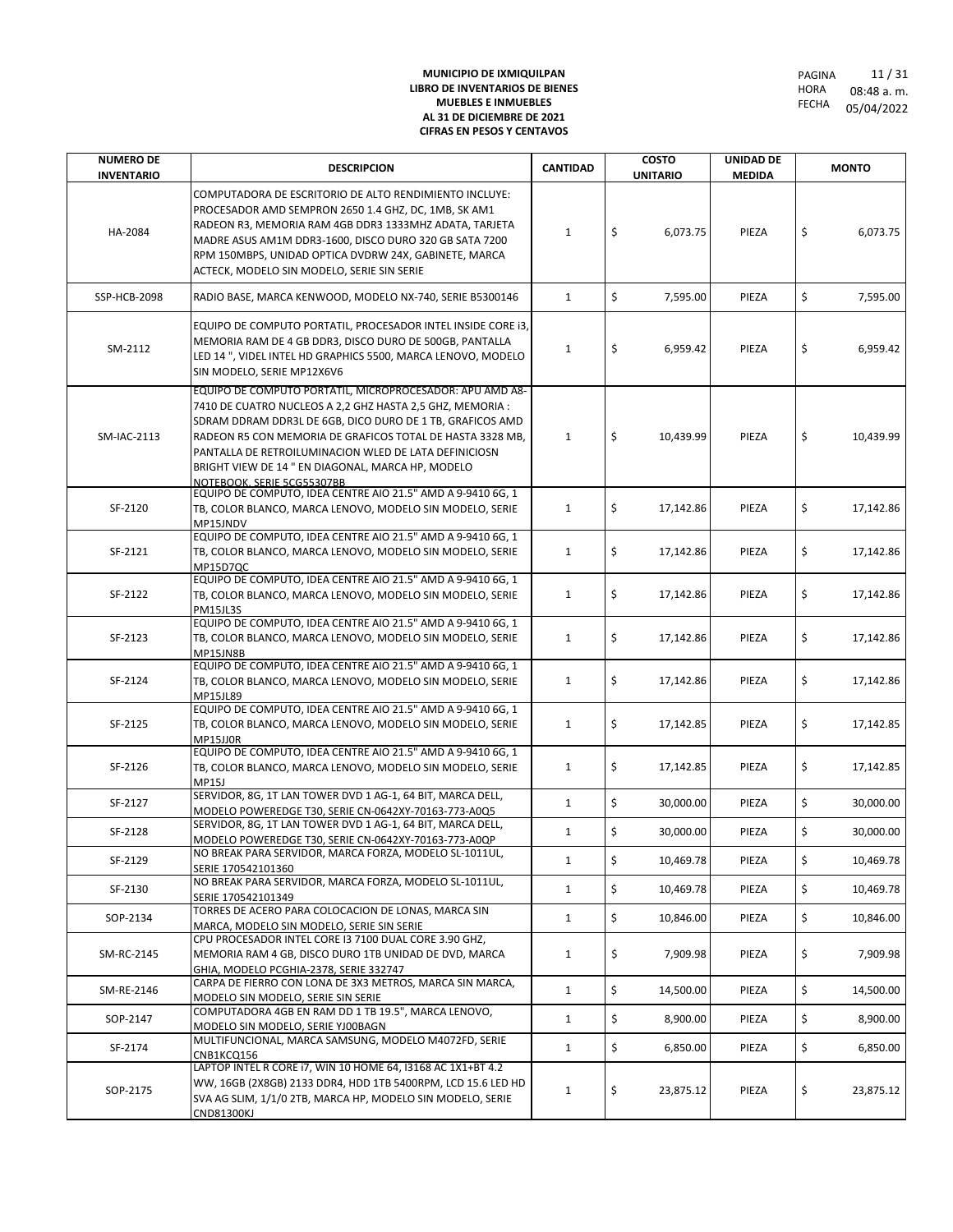| <b>NUMERO DE</b>  | <b>DESCRIPCION</b>                                                                                                          | <b>CANTIDAD</b> | <b>COSTO</b>    | <b>UNIDAD DE</b> | <b>MONTO</b>    |  |  |
|-------------------|-----------------------------------------------------------------------------------------------------------------------------|-----------------|-----------------|------------------|-----------------|--|--|
| <b>INVENTARIO</b> |                                                                                                                             |                 | <b>UNITARIO</b> | <b>MEDIDA</b>    |                 |  |  |
|                   | LAPTOP INTEL R CORE 17, WIN 10 HOME 64, 13168 AC 1X1+BT 4.2<br>WW, 16GB (2X8GB) 2133 DDR4, HDD 1TB 5400RPM, LCD 15.6 LED HD |                 |                 |                  |                 |  |  |
| SOP-2176          | SVA AG SLIM, 1/1/0 2TB, MARCA HP, MODELO SIN MODELO, SERIE                                                                  | $\mathbf{1}$    | \$<br>23,875.12 | PIEZA            | \$<br>23,875.12 |  |  |
|                   | CND81300LY                                                                                                                  |                 |                 |                  |                 |  |  |
|                   | LAPTOP INTEL R CORE 17, WIN 10 HOME 64, 13168 AC 1X1+BT 4.2                                                                 |                 |                 |                  |                 |  |  |
| SOP-2177          | WW, 16GB (2X8GB) 2133 DDR4, HDD 1TB 5400RPM, LCD 15.6 LED HD                                                                | $\mathbf{1}$    | \$<br>23,875.12 | PIEZA            | \$<br>23,875.12 |  |  |
|                   | SVA AG SLIM, 1/1/0 2TB, MARCA HP, MODELO SIN MODELO, SERIE                                                                  |                 |                 |                  |                 |  |  |
|                   | <b>CND81300KP</b><br>LAPTOP INTEL R CORE 17, WIN 10 HOME 64, 13168 AC 1X1+BT 4.2                                            |                 |                 |                  |                 |  |  |
|                   | WW, 16GB (2X8GB) 2133 DDR4, HDD 1TB 5400RPM, LCD 15.6 LED HD                                                                |                 |                 |                  |                 |  |  |
| SOP-2178          | SVA AG SLIM, 1/1/0 2TB, MARCA HP, MODELO SIN MODELO, SERIE                                                                  | $\mathbf{1}$    | \$<br>23,875.12 | PIEZA            | \$<br>23,875.12 |  |  |
|                   | CND81300LV                                                                                                                  |                 |                 |                  |                 |  |  |
|                   | LAPTOP INTEL R CORE 17, WIN 10 HOME 64, 13168 AC 1X1+BT 4.2                                                                 |                 |                 |                  |                 |  |  |
| SOP-2179          | WW, 16GB (2X8GB) 2133 DDR4, HDD 1TB 5400RPM, LCD 15.6 LED HD                                                                | $\mathbf{1}$    | \$<br>23,875.12 | PIEZA            | \$<br>23,875.12 |  |  |
|                   | SVA AG SLIM, 1/1/0 2TB, MARCA HP, MODELO SIN MODELO, SERIE                                                                  |                 |                 |                  |                 |  |  |
|                   | CND812592H<br>LAPTOP INTEL R CORE 17, WIN 10 HOME 64, 13168 AC 1X1+BT 4.2                                                   |                 |                 |                  |                 |  |  |
|                   | WW, 16GB (2X8GB) 2133 DDR4, HDD 1TB 5400RPM, LCD 15.6 LED HD                                                                |                 |                 |                  |                 |  |  |
| SOP-2180          | SVA AG SLIM, 1/1/0 2TB, MARCA HP, MODELO SIN MODELO, SERIE                                                                  | $\mathbf{1}$    | \$<br>23,875.12 | PIEZA            | \$<br>23,875.12 |  |  |
|                   | CND812594D                                                                                                                  |                 |                 |                  |                 |  |  |
|                   | LAPTOP INTEL R CORE 17, WIN 10 HOME 64, 13168 AC 1X1+BT 4.2                                                                 |                 |                 |                  |                 |  |  |
| SOP-2181          | WW, 16GB (2X8GB) 2133 DDR4, HDD 1TB 5400RPM, LCD 15.6 LED HD                                                                | $\mathbf{1}$    | \$<br>23,875.12 | PIEZA            | \$<br>23,875.12 |  |  |
|                   | SVA AG SLIM, 1/1/0 2TB, MARCA HP, MODELO SIN MODELO, SERIE                                                                  |                 |                 |                  |                 |  |  |
|                   | CND81300LM<br>LAPTOP INTEL R CORE 17, WIN 10 HOME 64, 13168 AC 1X1+BT 4.2                                                   |                 |                 |                  |                 |  |  |
|                   | WW, 16GB (2X8GB) 2133 DDR4, HDD 1TB 5400RPM, LCD 15.6 LED HD                                                                |                 |                 |                  |                 |  |  |
| SOP-2182          | SVA AG SLIM, 1/1/0 2TB, MARCA HP, MODELO SIN MODELO, SERIE                                                                  | $\mathbf{1}$    | \$<br>23,875.12 | PIEZA            | \$<br>23,875.12 |  |  |
|                   | CND81300K5                                                                                                                  |                 |                 |                  |                 |  |  |
|                   | LAPTOP INTEL R CORE 17, WIN 10 HOME 64, 13168 AC 1X1+BT 4.2                                                                 |                 |                 |                  |                 |  |  |
| SOP-2183          | WW, 16GB (2X8GB) 2133 DDR4, HDD 1TB 5400RPM, LCD 15.6 LED HD                                                                | $\mathbf{1}$    | \$<br>23,875.12 | PIEZA            | \$<br>23,875.12 |  |  |
|                   | SVA AG SLIM, 1/1/0 2TB, MARCA HP, MODELO SIN MODELO, SERIE                                                                  |                 |                 |                  |                 |  |  |
|                   | CND81300MB<br>LAPTOP INTEL R CORE 17, WIN 10 HOME 64, 13168 AC 1X1+BT 4.2                                                   |                 |                 |                  |                 |  |  |
|                   | WW, 16GB (2X8GB) 2133 DDR4, HDD 1TB 5400RPM, LCD 15.6 LED HD                                                                |                 |                 |                  |                 |  |  |
| SOP-2184          | SVA AG SLIM, 1/1/0 2TB, MARCA HP, MODELO SIN MODELO, SERIE                                                                  | $\mathbf{1}$    | \$<br>23,875.12 | PIEZA            | \$<br>23,875.12 |  |  |
|                   | CND812594Y                                                                                                                  |                 |                 |                  |                 |  |  |
|                   | LAPTOP INTEL R CORE 17, WIN 10 HOME 64, 13168 AC 1X1+BT 4.2                                                                 |                 |                 |                  |                 |  |  |
| SOP-2185          | WW, 16GB (2X8GB) 2133 DDR4, HDD 1TB 5400RPM, LCD 15.6 LED HD                                                                | $\mathbf{1}$    | \$<br>23,875.12 | PIEZA            | \$<br>23,875.12 |  |  |
|                   | SVA AG SLIM, 1/1/0 2TB, MARCA HP, MODELO HP 250 G6, SERIE<br>CND812592L                                                     |                 |                 |                  |                 |  |  |
|                   | LAPTOP 250 G6 INTEL R CORE i7-7500U, WIN 10 HOME 64, I3168 AC                                                               |                 |                 |                  |                 |  |  |
| SOP-2186          | 1X1 +BT 4.2 WW, 8GB (1X8GB) 2133 DDR4, HDD 1TB 5400RPM, LCD                                                                 |                 | 21,164.20       | PIEZA            | \$<br>21,164.20 |  |  |
|                   | 15.6 LED HD SVA AG SLIM, 1/1/0 2TB, MARCA HP, MODELO SIN                                                                    | $\mathbf{1}$    |                 | \$               |                 |  |  |
|                   | MODELO, SERIE CND812592K<br>LAPTOP 250 G6 INTEL R CORE 17-7500U, WIN 10 HOME 64, I3168 AC                                   |                 |                 |                  |                 |  |  |
|                   | 1X1 +BT 4.2 WW, 8GB (1X8GB) 2133 DDR4, HDD 1TB 5400RPM, LCD                                                                 |                 |                 |                  |                 |  |  |
| SOP-2188          | 15.6 LED HD SVA AG SLIM, 1/1/0 2TB, MARCA HP, MODELO SIN                                                                    | $\mathbf{1}$    | \$<br>21,164.20 | PIEZA            | \$<br>21,164.20 |  |  |
|                   | MODELO, SERIE CND81300JX                                                                                                    |                 |                 |                  |                 |  |  |
|                   | LAPTOP 250 G6 INTEL R CORE 17-7500U, WIN 10 HOME 64, I3168 AC                                                               |                 |                 |                  |                 |  |  |
| SOP-2189          | 1X1+BT 4.2 WW, 8GB (1X8GB) 2133 DDR4, HDD 1TB 5400RPM, LCD                                                                  | $\mathbf{1}$    | \$<br>21,164.20 | PIEZA            | \$<br>21,164.20 |  |  |
|                   | 15.6 LED HD SVA AG SLIM, 1/1/0 2TB, MARCA HP, MODELO SIN                                                                    |                 |                 |                  |                 |  |  |
|                   | MODELO, SERIE CND81300L8                                                                                                    |                 |                 |                  |                 |  |  |
|                   | DESKTOP 280 G2 SFF CORE i5-7500 4C, RAM 4GB (1X4GB) DDR4 2133,                                                              |                 |                 |                  |                 |  |  |
| SOP-2190          | ODD 9.5 DVDWR, HDD 1TB 7200RPM SATA-6G 3.5, LOC W10P6 LTNA,                                                                 | $\mathbf{1}$    | \$<br>19,157.40 | PIEZA            | \$<br>19,157.40 |  |  |
|                   | 1-1-1, MARCA HP, MODELO SIN MODELO, SERIE 4CE7443M2N                                                                        |                 |                 |                  |                 |  |  |
|                   |                                                                                                                             |                 |                 |                  |                 |  |  |
| SOP-2190          | MONITOR V214U LED 20.7", 1920 X 1080, WIDE SCREEN, 100 VESA                                                                 | $\mathbf{1}$    | \$              | PIEZA            | \$              |  |  |
|                   | VGA/HDMI, MARCA HP, MODELO SIN MODELO, SERIE CNC71703QW                                                                     |                 |                 |                  |                 |  |  |
|                   |                                                                                                                             |                 |                 |                  |                 |  |  |
|                   | ESCANER CAMA PLANA TAMAÑO OFICIO Y ADF ESCANER PLANO                                                                        |                 |                 |                  |                 |  |  |
|                   | SCANJET ENTERPISE DOBLE CARTA, HP SCANJET ENTERPRISE FLOW                                                                   |                 |                 |                  |                 |  |  |
| SOP-2193          | 7500, ESCANER CAMA PLANA (OFICIO) Y ADF, CAPACIDAD DE 100                                                                   | 1               | \$<br>27,653.24 | PIEZA            | \$<br>27,653.24 |  |  |
|                   | HOJAS, VELOCIDAD DE 50 PPM/100 IMP, RESOLUCION DE 600 X 600                                                                 |                 |                 |                  |                 |  |  |
|                   | DPI, TAMAÑO MAXIMO HASTA 8.5X34 " EN ADF Y 8.5 X 14 " EN CAMA<br>MARCA HP, MODELO SIN MODELO, SERIE SG81G1103D              |                 |                 |                  |                 |  |  |
|                   |                                                                                                                             |                 |                 |                  |                 |  |  |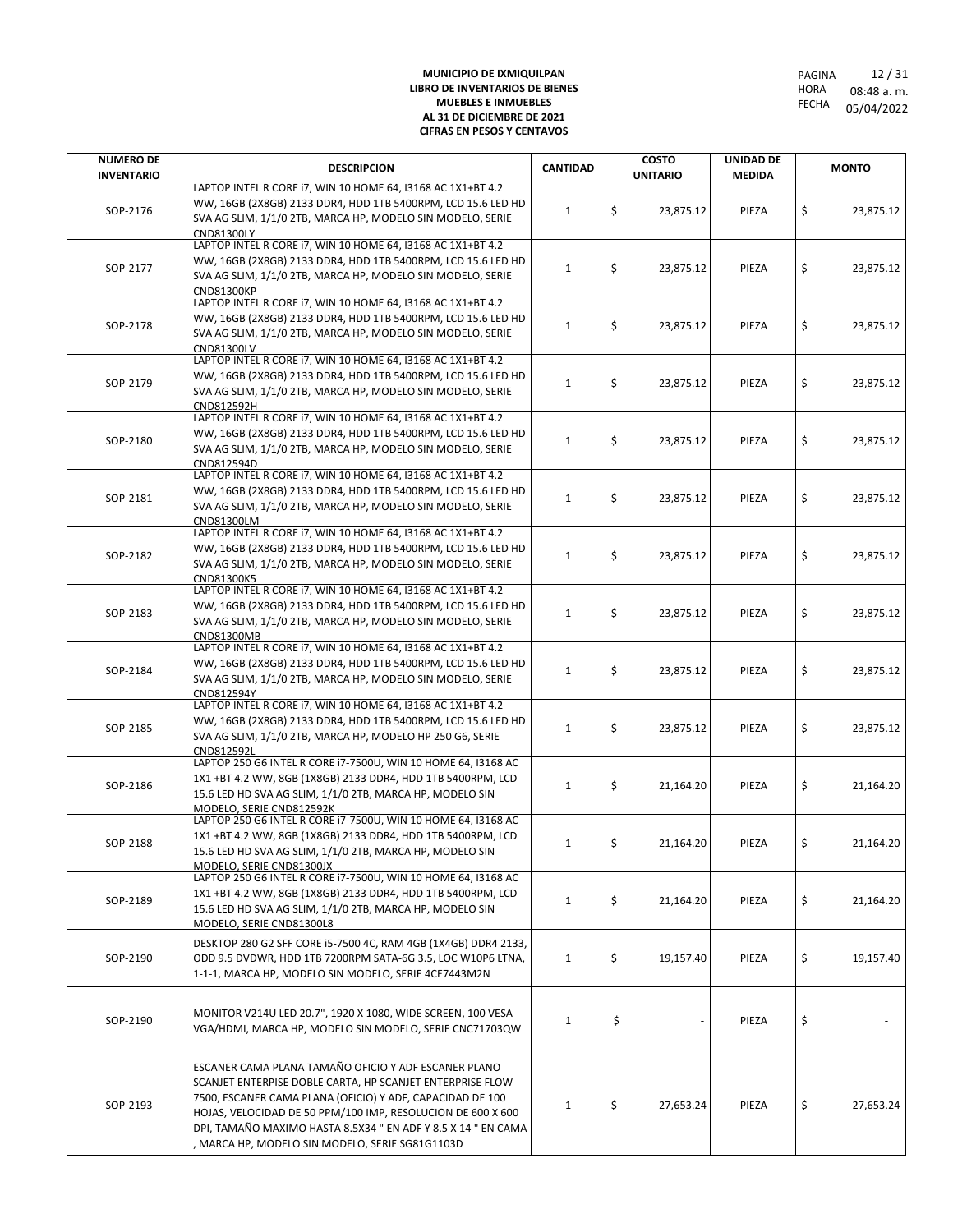| <b>NUMERO DE</b><br><b>INVENTARIO</b> | <b>DESCRIPCION</b>                                                                                                                                          | <b>CANTIDAD</b> | <b>COSTO</b><br><b>UNITARIO</b> | <b>UNIDAD DE</b><br><b>MEDIDA</b> | <b>MONTO</b>    |
|---------------------------------------|-------------------------------------------------------------------------------------------------------------------------------------------------------------|-----------------|---------------------------------|-----------------------------------|-----------------|
| SF-2199                               | ALL IN ONE PC 20 C206LA, MARCA HP, MODELO SIN MODELO, SERIE<br>8CC81Z11LX                                                                                   | $\mathbf{1}$    | \$<br>12,499.00                 | PIEZA                             | \$<br>12,499.00 |
| SF-2200                               | ALL IN ONE PC 20 C206LA, MARCA HP, MODELO SIN MODELO, SERIE<br>8CC81211L7                                                                                   | 1               | \$<br>12,499.00                 | PIEZA                             | \$<br>12,499.00 |
| SF-2201                               | ALL IN ONE 24 R017LA, MARCA HP, MODELO SIN MODELO, SERIE<br>8CC804161V                                                                                      | $\mathbf{1}$    | \$<br>19.999.00                 | PIEZA                             | \$<br>19,999.00 |
| SF-2202                               | PAVILLON ALL IN ONE 24 G211LA, MARCA HP, MODELO SIN MODELO,<br>SERIE 8CC8150XBB                                                                             | $\mathbf{1}$    | \$<br>22,999.00                 | PIEZA                             | \$<br>22,999.00 |
| SM-CS-2204                            | DRON DJI MAVIC AIR FLY COMBO NEGRO, MARCA MAVIC, MODELO<br>S01A, SERIE OK1CF5H3AE13VC                                                                       | $\mathbf{1}$    | \$<br>27,000.00                 | PIEZA                             | \$<br>27,000.00 |
| SOP-DPyJ-2206                         | CORTASETOS, MARCA STIHL, MODELO KA 85R, SERIE 367692839                                                                                                     | $\mathbf{1}$    | \$<br>12,950.00                 | PIEZA                             | \$<br>12,950.00 |
| SOP-2261                              | ESCRITORIO DE TRABAJO 0.80 X 0.60 X 0.75 CON LIBRERO SUPERIOR<br>DE DOS PUERTAS FABRICADO EN MELANINA, MARCA EAO, MODELO<br>ETM/.80. SERIE SIN SERIE        | 1               | \$<br>8,404.20                  | PIEZA                             | \$<br>8,404.20  |
| SOP-2262                              | ESCRITORIO DE TRABAJO 0.80 X 0.60 X 0.75 CON LIBRERO SUPERIOR<br>DE DOS PUERTAS FABRICADO EN MELANINA, MARCA EAO, MODELO<br>ETM/.80, SERIE SIN SERIE        | 1               | \$<br>8,404.20                  | PIEZA                             | \$<br>8,404.20  |
| SOP-2263                              | LIBRERO ABIERTO DE 1.20 X 0.35 X 1.90 CON CUATRO ENTREPAÑOS<br>CINCO ESPACION FABRICADO EN MELANINA, MARCA SIN MARCA,<br>MODELO SIN MODELO, SERIE SIN SERIE | $\mathbf{1}$    | \$<br>7,355.56                  | PIEZA                             | \$<br>7,355.56  |
| SOP-2264                              | LIBRERO ABIERTO DE 1.20 X 0.35 X 1.90 CON CUATRO ENTREPAÑOS<br>CINCO ESPACION FABRICADO EN MELANINA, MARCA SIN MARCA,<br>MODELO SIN MODELO, SERIE SIN SERIE | $\mathbf{1}$    | \$<br>7,355.56                  | PIEZA                             | \$<br>7,355.56  |
| SM-DJ-2287                            | IMPRESORA, MARCA EPSON, MODELO L575, SERIE W98Y263018                                                                                                       | 1               | \$<br>5.990.00                  | PIEZA                             | \$<br>5,990.00  |
| SM-2289                               | EQUIPO DE COMPUTO ALL IN ONE, MARCA LENOVO, MODELO 130,<br>SERIE YJOOEQRL                                                                                   | $\mathbf{1}$    | \$<br>7,990.00                  | PIEZA                             | \$<br>7,990.00  |
| SF-2291                               | EQUIPO DE COMPUTO ALL IN ONE, MARCA LENOVO, MODELO V130,<br>SERIE YJOOJDC5                                                                                  | $\mathbf{1}$    | \$<br>9,687.00                  | PIEZA                             | \$<br>9,687.00  |
| SF-2292                               | IMPRESORA, MARCA EPSON, MODELO L575, SERIE W98Y263015                                                                                                       | $\mathbf{1}$    | \$<br>5,990.00                  | PIEZA                             | \$<br>5,990.00  |
| SF-2293                               | EQUIPO DE COMPUTO ALL IN ONE. MARCA LENOVO. MODELO V130.<br>SERIE YJOOJDAH                                                                                  | $\mathbf{1}$    | \$<br>9,687.00                  | PIEZA                             | \$<br>9,687.00  |
| SDET-2296                             | LAPTOP, MARCA LENOVO, MODELO V130, SERIE MP1EU3AD                                                                                                           | $\mathbf{1}$    | \$<br>6,261.81                  | PIEZA                             | \$<br>6,261.81  |
| SOP-SPM-2298                          | LAPTOP, MARCA LENOVO, MODELO V130, SERIE SMP1ETZ76                                                                                                          | $\mathbf{1}$    | \$<br>6,261.80                  | PIEZA                             | \$<br>6,261.80  |
| SOP-SPM-2299                          | LAPTOP, MARCA LENOVO, MODELO V130, SERIE MP1EU3BB                                                                                                           | $\mathbf{1}$    | \$<br>6,261.80                  | PIEZA                             | \$<br>6,261.80  |
| SM-2301                               | EQUIPO DE COMPUTO ALL IN ONE, MARCA LENOVO, MODELO 130,<br>SERIE YJOOJD6R                                                                                   | $\mathbf{1}$    | \$<br>9,687.00                  | PIEZA                             | \$<br>9,687.00  |
| SF-2302                               | TOMBOLA CON ACRILICO Y ZINTRO, MARCA SIN MARCA, MODELO SIN<br>MODELO, SERIE SIN SERIE                                                                       | $\mathbf{1}$    | \$<br>10,788.00                 | PIEZA                             | \$<br>10,788.00 |
| SF-2304                               | ESTACION TOTAL DIGITAL, MARCA NIKON, MODELO NPL322, SERIE<br>D311053                                                                                        | $\mathbf{1}$    | \$<br>91,355.00                 | PIEZA                             | \$<br>91,355.00 |
| SF-2304                               | CABLE PARA CONECCION USB PARA ESTACION TOTAL NIKON, MARCA<br>SIN MARCA, MODELO SIN MODELO, SERIE SIN SERIE                                                  | $\mathbf{1}$    | \$                              | PIEZA                             | \$              |
| SF-2304                               | PRISMA SENCILLO CON SOPORTE BASCULANTE, MARCA SIN MARCA,<br>MODELO SIN MODELO, SERIE SIN SERIE                                                              | $\mathbf{1}$    | \$                              | PIEZA                             | \$              |
| SF-2304                               | TRIPIE DE ALUMINIO, MARCA SIN MARCA, MODELO DL21007-B, SERIE<br>SIN SERIE                                                                                   | $\mathbf{1}$    | \$                              | PIEZA                             | \$              |
| SF-2304                               | BIPOIDE PARA BASTON, MARCA GEOSURV, MODELO SIN MODELO,<br>SERIE SIN SERIE                                                                                   | 1               | \$                              | PIEZA                             | \$              |
| SOP-SPM-2305                          | TRICICLO REFORZADO 26X2 DE CARGA CON 2 LLANTAS DE MOTOY 1<br>DE BICICLETA, MARCA SIN MARCA, MODELO SIN MODELO, SERIE SIN<br><b>SERIE</b>                    | $\mathbf{1}$    | \$<br>6,800.00                  | PIEZA                             | \$<br>6,800.00  |
| SOP-SPM-2306                          | TRICICLO REFORZADO 26X2 DE CARGA CON 2 LLANTAS DE MOTOY 1<br>DE BICICLETA, MARCA SIN MARCA, MODELO SIN MODELO, SERIE SIN<br><b>SERIE</b>                    | $\mathbf{1}$    | \$<br>6,800.00                  | PIEZA                             | \$<br>6,800.00  |
| SOP-SPM-2307                          | TRICICLO REFORZADO 26X2 DE CARGA CON 2 LLANTAS DE MOTOY 1<br>DE BICICLETA, MARCA SIN MARCA, MODELO SIN MODELO, SERIE SIN<br><b>SERIE</b>                    | $\mathbf{1}$    | \$<br>6,800.00                  | PIEZA                             | \$<br>6,800.00  |
| SOP-SPM-2308                          | TRICICLO REFORZADO 26X2 DE CARGA CON 2 LLANTAS DE MOTOY 1<br>DE BICICLETA, MARCA SIN MARCA, MODELO SIN MODELO, SERIE SIN<br><b>SERIE</b>                    | $\mathbf{1}$    | \$<br>6,800.00                  | PIEZA                             | \$<br>6,800.00  |
| SOP-SPM-2309                          | TRICICLO REFORZADO 26X2 DE CARGA CON 2 LLANTAS DE MOTOY 1<br>DE BICICLETA, MARCA SIN MARCA, MODELO SIN MODELO, SERIE SIN<br>SERIE                           | $\mathbf{1}$    | \$<br>6,800.00                  | PIEZA                             | \$<br>6,800.00  |
| SOP-SPM-2310                          | TRICICLO REFORZADO 26X2 DE CARGA CON 2 LLANTAS DE MOTOY 1<br>DE BICICLETA, MARCA SIN MARCA, MODELO SIN MODELO, SERIE SIN<br><b>SERIE</b>                    | $\mathbf{1}$    | \$<br>6,800.00                  | PIEZA                             | \$<br>6,800.00  |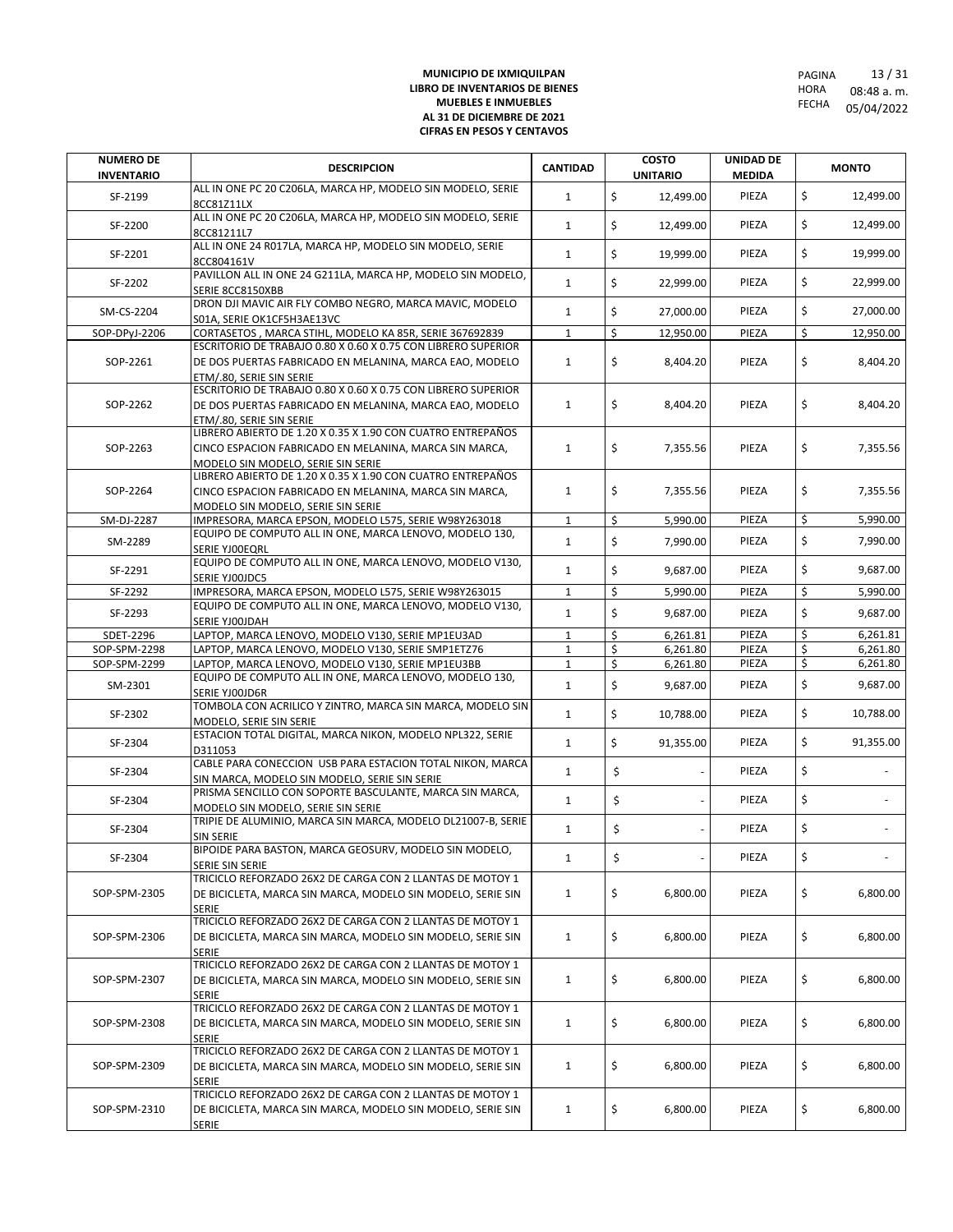| <b>NUMERO DE</b>  | <b>DESCRIPCION</b>                                                                                                                                                         | <b>CANTIDAD</b> | <b>COSTO</b>     | UNIDAD DE     | <b>MONTO</b>     |
|-------------------|----------------------------------------------------------------------------------------------------------------------------------------------------------------------------|-----------------|------------------|---------------|------------------|
| <b>INVENTARIO</b> | TRICICLO REFORZADO 26X2 DE CARGA CON 2 LLANTAS DE MOTOY 1                                                                                                                  |                 | <b>UNITARIO</b>  | <b>MEDIDA</b> |                  |
| SOP-SPM-2311      | DE BICICLETA, MARCA SIN MARCA, MODELO SIN MODELO, SERIE SIN<br><b>SERIE</b>                                                                                                | $\mathbf{1}$    | \$<br>6,800.00   | PIEZA         | \$<br>6,800.00   |
| SOP-SPM-2312      | TRICICLO REFORZADO 26X2 DE CARGA CON 2 LLANTAS DE MOTOY 1<br>DE BICICLETA, MARCA SIN MARCA, MODELO SIN MODELO, SERIE SIN                                                   | $\mathbf{1}$    | \$<br>6,800.00   | PIEZA         | \$<br>6,800.00   |
| SDS-RM-2313       | <b>SERIE</b><br>SAW ELECTRIC BAND *B6-E*, MARCA SIN MARCA, MODELO SIN                                                                                                      | $\mathbf{1}$    | \$<br>109,875.18 | PIEZA         | \$<br>109,875.18 |
| SF-2327           | MODELO, SERIE SIN SERIE<br>COMPUTADORA DE ESCRITORIO ALL-IN-ONE, MARCA HP, MODELO                                                                                          | $\mathbf{1}$    | \$<br>7,980.00   | PIEZA         | \$<br>7,980.00   |
| SF-2328           | SIN MODELO, SERIE 8CC95021ZN<br>COMPUTADORA DE ESCRITORIO, MARCA LENOVO, MODELO THINK                                                                                      | $\mathbf{1}$    | \$<br>17,030.60  | PIEZA         | \$<br>17,030.60  |
| SF-2328           | M720Q, SERIE MJ0ASE40<br>MONITOR, MARCA LENOVO, MODELO SIN MODELO, SERIE V5FX5398                                                                                          | $\mathbf{1}$    | \$               | PIEZA         | \$               |
|                   | COMPUTADORA ALL IN ONE, PROCESADOR AMD A6, DISCO DURO                                                                                                                      |                 |                  |               |                  |
| SOP-2338          | 1TB, RAM 4GB, MARCA LENOVO, MODELO SIN MODELO, SERIE<br>YJ00TXT1                                                                                                           | $\mathbf{1}$    | \$<br>12,500.00  | PIEZA         | \$<br>12,500.00  |
| SOP-2339          | COMPUTADORA ALL IN ONE, PROCESADOR AMD A6, DISCO DURO<br>1TB, RAM 4GB, MARCA LENOVO, MODELO SIN MODELO, SERIE<br>YJ00TY2R                                                  | $\mathbf{1}$    | \$<br>12,500.00  | PIEZA         | \$<br>12,500.00  |
| SF-2344           | IMPRESORA, MARCA HP, MODELO M5070DN, SERIE PHBCM9T3D9                                                                                                                      | $\mathbf{1}$    | \$<br>10,242.80  | PIEZA         | \$<br>10,242.80  |
| SDET-2345         | ALL IN ONE, MARCA HP, MODELO SIN MODELO, SERIE 8CC95118D0                                                                                                                  | $\mathbf{1}$    | \$<br>11,706.44  | PIEZA         | \$<br>11,706.44  |
| SDET-2346         | ALL IN ONE, MARCA HP, MODELO SIN MODELO, SERIE 8CC95118FG                                                                                                                  | $\mathbf{1}$    | \$<br>11,706.44  | PIEZA         | \$<br>11,706.44  |
| SDET-2347         | ALL IN ONE, MARCA HP, MODELO SIN MODELO, SERIE 8CC95118FH                                                                                                                  | $\mathbf{1}$    | \$<br>11,706.44  | PIEZA         | \$<br>11.706.44  |
| SF-2350           | MACBOOK AIR13, MARCA APPLE, MODELO MACBOOK AIR 13, SERIE<br>FVFZKG2CJ1WK                                                                                                   | $\mathbf{1}$    | \$<br>27,000.00  | PIEZA         | \$<br>27,000.00  |
| SM-JC-2353        | COMPUTADORA ALL IN ONE, MARCA HP, MODELO SIN MODELO,<br>SERIE 8CC0112NT0                                                                                                   | $\mathbf{1}$    | \$<br>9,780.01   | PIEZA         | \$<br>9,780.01   |
| SF-2383           | SOFTWER DE RESPALDO DE SERVIDORES, MARCA SIN MARCA,<br>MODELO SIN MODELO, SERIE SIN SERIE                                                                                  | $\mathbf{1}$    | \$<br>78,996.00  | PIEZA         | \$<br>78,996.00  |
| SM-2384           | COMPUTADORA ALL IN ONE, MARCA HP, MODELO SIN MODELO,<br><b>SERIE 8CC9502245</b>                                                                                            | $\mathbf{1}$    | \$<br>7,890.00   | PIEZA         | \$<br>7,890.00   |
| SM-AM-2387        | COMPUTADORA ALL IN ONE, 205 GB, 19.25 " AMD A4, 4GB, 1TB,<br>MARCA HP, MODELO SIN MODELO, SERIE 8CC0130GBP                                                                 | $\mathbf{1}$    | \$<br>9,396.00   | PIEZA         | \$<br>9,396.00   |
| SDS-PBJ-2389      | BOMBA AUTOCEBANTE 10 HP, MARCA DAYTON, MODELO 12N8,<br><b>SERIE X</b>                                                                                                      | $\mathbf{1}$    | \$<br>56,563.92  | PIEZA         | \$<br>56,563.92  |
| SF-2390           | SOFTWARE PARA DIGITALIZACION, MARCA SIN MARCA, MODELO SIN<br>MODELO, SERIE SIN SERIE                                                                                       | $\mathbf{1}$    | \$<br>121,004.00 | PIEZA         | \$<br>121,004.00 |
| SOP-SPM-2391      | BOMBA AUTOCEBANTE 7.5 HP, MARCA ADIR, MODELO SIN MODELO,<br>SERIE SIN SERIE                                                                                                | $\mathbf{1}$    | \$<br>9,363.52   | PIEZA         | \$<br>9,363.52   |
| SOP-SPM-2392      | BOMBA AUTOCEBANTE 7.5 HP, MARCA ADIR, MODELO SIN MODELO,<br>SERIE SIN SERIE                                                                                                | $\mathbf{1}$    | \$<br>9,363.52   | PIEZA         | \$<br>9,363.52   |
| SOP-SPM-2393      | BOMBA AUTOCEBANTE 7.5 HP, MARCA ADIR, MODELO SIN MODELO,<br>SERIE SIN SERIE                                                                                                | $\mathbf{1}$    | \$<br>9,363.52   | PIEZA         | \$<br>9,363.52   |
| SDS-2401          | COMPUTADORA AIO, PANTALLA DE 19.5", PROCESADOR AMD A4<br>9125, DISCO DURO 1TB, MEMORIA RAM 4 GB, MARCA HP, MODELO<br>205, SERIE 8CC0300LTT                                 | $\mathbf{1}$    | \$<br>11,550.00  | PIEZA         | \$<br>11,550.00  |
| SDS-2402          | COMPUTADORA AIO, PANTALLA DE 19.5", PROCESADOR AMD A4<br>9125, DISCO DURO 1TB, MEMORIA RAM 4 GB, MARCA HP, MODELO                                                          | $\mathbf{1}$    | \$<br>11,550.00  | PIEZA         | \$<br>11,550.00  |
| SDS-2403          | 205, SERIE 8CC0130PGR<br>COMPUTADORA AIO, PANTALLA DE 19.5", PROCESADOR AMD A4<br>9125, DISCO DURO 1TB, MEMORIA RAM 4 GB, MARCA HP, MODELO                                 | 1               | \$<br>11,550.00  | PIEZA         | \$<br>11,550.00  |
| SF-2404           | 205, SERIE 8CC0130PHM<br>PROYECTOR COLOR BLANCO, MARCA BENQ, MODELO MS550, SERIE<br>PD7BK05198000                                                                          | $\mathbf{1}$    | \$<br>10,959.00  | PIEZA         | \$<br>10,959.00  |
| CM-2405           | COMPUTADORA PORTATIL, PANTALLA DE 15.6", PROCESADOR INTEL<br>CELERON N4000, DISCO DURO 500GB, MEMORIA RAM 4 GB, MARCA<br>ASUS, MODELO A540MA-GQ936T, SERIE L7N0GR03H36731B | 1               | \$<br>12,850.00  | PIEZA         | \$<br>12,850.00  |
| SOP-DUE-2406      | COMPUTADORA PORTATIL, PANTALLA DE 15.6", PROCESADOR INTEL<br>CELERON N4000, DISCO DURO 500GB, MEMORIA RAM 4 GB, MARCA<br>ASUS, MODELO A540MA-GQ936T, SERIE L7N0GR03H39531E | $\mathbf{1}$    | \$<br>12,850.00  | PIEZA         | \$<br>12,850.00  |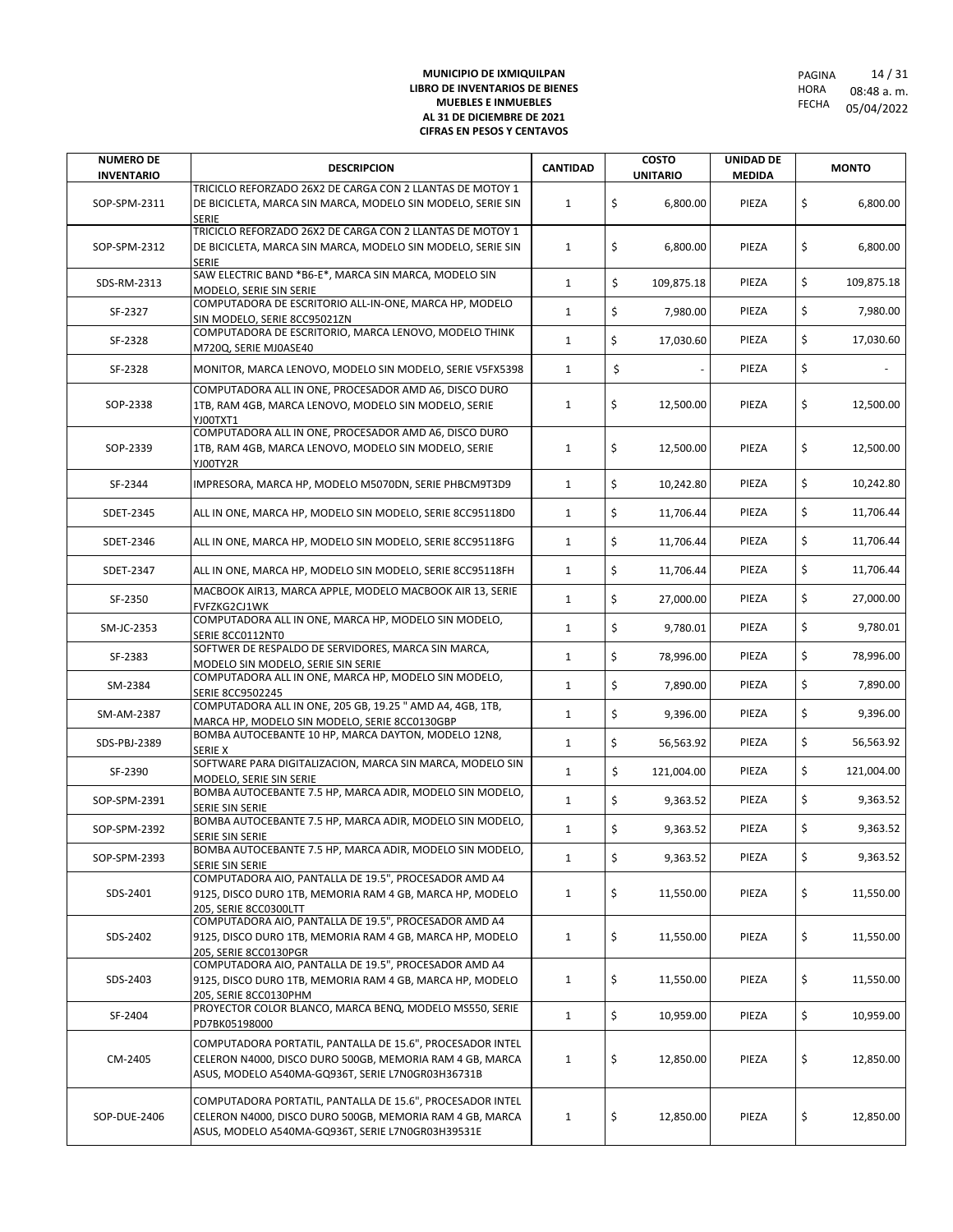| <b>NUMERO DE</b>  | <b>DESCRIPCION</b>                                                                                                 | <b>CANTIDAD</b> | <b>COSTO</b>     | <b>UNIDAD DE</b> | <b>MONTO</b>     |
|-------------------|--------------------------------------------------------------------------------------------------------------------|-----------------|------------------|------------------|------------------|
| <b>INVENTARIO</b> | ALL IN ONE, PANTALLA DE 23.8", PROCESADOR INTEL CORE I7 8700T,                                                     |                 | <b>UNITARIO</b>  | <b>MEDIDA</b>    |                  |
| SF-2409           | DISCO DURO 1 TB, MEMORIA RAM 8 GB, COLOR NEGRO, MARCA                                                              | $\mathbf{1}$    | \$<br>29,350.00  | PIEZA            | \$<br>29,350.00  |
|                   | LENOVO, MODELO V530 241CB, SERIE MP1N7Q7P                                                                          |                 |                  |                  |                  |
|                   | ALL IN ONE, PANTALLA DE 23.8", PROCESADOR INTEL CORE 17 8700T,                                                     |                 |                  |                  |                  |
| SF-2410           | DISCO DURO 1 TB, MEMORIA RAM 8 GB, COLOR NEGRO, MARCA                                                              | $\mathbf{1}$    | \$<br>29,350.00  | PIEZA            | \$<br>29,350.00  |
|                   | LENOVO. MODELO V530 241CB. SERIE MP1N7RLW                                                                          |                 |                  |                  |                  |
|                   | COMPUTADORA AIO, PANTALLA DE 19.5", PROCESADOR AMD A4                                                              |                 |                  |                  |                  |
| SM-2412           | 9125, DISCO DURO 1TB, MEMORIA RAM 4 GB, MARCA HP, MODELO                                                           | $\mathbf{1}$    | \$<br>11,550.00  | PIEZA            | \$<br>11,550.00  |
|                   | 205, SERIE 8CC0300LHW                                                                                              |                 |                  |                  |                  |
|                   | COMPUTADORA AIO, PANTALLA DE 19.5", PROCESADOR AMD A4                                                              |                 |                  |                  |                  |
| SM-2413           | 9125, DISCO DURO 1TB, MEMORIA RAM 4 GB, MARCA HP, MODELO                                                           | $\mathbf{1}$    | \$<br>11,550.00  | PIEZA            | \$<br>11,550.00  |
|                   | 205. SERIE 8CC0300LT5                                                                                              |                 |                  |                  |                  |
| SDS-2414          | PODADORA CON MOTOR A GASOLINA 4HP DE 18", MARCA SIN                                                                | $\mathbf{1}$    | \$<br>7,465.93   | PIEZA            | \$<br>7,465.93   |
|                   | MARCA. MODELO SIN MODELO. SERIE SIN SERIE                                                                          |                 |                  |                  |                  |
| SOP-DUE-2416      | MOTOSIERRA 20", MOTOR 45 CC, MARCA SIN MARCA, MODELO SIN                                                           | $\mathbf{1}$    | \$<br>6,909.66   | PIEZA            | \$<br>6,909.66   |
|                   | MODELO, SERIE SIN SERIE<br>DESBROZADORA A GASOLINA PARA PASTO, MARCA SIN MARCA,                                    |                 |                  |                  |                  |
| SOP-DUE-2417      | MODELO SIN MODELO, SERIE SIN SERIE                                                                                 | $\mathbf{1}$    | \$<br>2,942.29   | PIEZA            | \$<br>2,942.29   |
|                   | CORTASETOS A GASOLINA, MARCA SIN MARCA, MODELO SIN                                                                 |                 |                  |                  |                  |
| SOP-DUE-2418      | MODELO, SERIE SIN SERIE                                                                                            | $\mathbf{1}$    | \$<br>5,354.55   | PIEZA            | \$<br>5,354.55   |
|                   | GUIRO DE CUCHILLAS, MARCA SIN MARCA, MODELO SIN MODELO,                                                            |                 |                  |                  |                  |
| SDS-2419          | SERIE SIN SERIE                                                                                                    | $\mathbf{1}$    | \$<br>7,163.30   | PIEZA            | \$<br>7,163.30   |
|                   | SERVIDOR GEN10 XEON E-2221 16 GB P16927-S01+SSD WESTER N                                                           |                 |                  |                  |                  |
| SF-2422           | DIGITAL WD GREEN, 1TB, SERIAL SATA III, 2.5", 7MM, MARCA HP,                                                       | $\mathbf{1}$    | \$<br>27,500.00  | PIEZA            | \$<br>27,500.00  |
|                   | MODELO HPE ML30, SERIE 2M203208                                                                                    |                 |                  |                  |                  |
| SF-2423           | EQUIPO DE COMPUTO, MARCA, MODELO QOTOM-Q190G4-S1, SERIE                                                            | $\mathbf{1}$    | \$<br>9,512.00   | PIEZA            | \$<br>9,512.00   |
|                   |                                                                                                                    |                 |                  |                  |                  |
| SF-2424           | ALL IN ONE AIO 21-B0015LA/ 4GB/1TB, 20.7 LED, COLOR BLANCO,                                                        | $\mathbf{1}$    | \$<br>17,035.17  | PIEZA            | \$<br>17,035.17  |
|                   | MARCA HP, MODELO PAVILLON, SERIE 1CZ04505CX<br>ALL IN ONE AIO 21-B0015LA/ 4GB/1TB, 20.7 LED, COLOR BLANCO,         |                 |                  |                  |                  |
| SF-2425           |                                                                                                                    | $\mathbf{1}$    | \$<br>17,035.17  | PIEZA            | \$<br>17,035.17  |
|                   | MARCA HP, MODELO PAVILLON, SERIE 1CZ045056F<br>ALL IN ONE AIO 21-B0015LA/ 4GB/1TB, 20.7 LED, COLOR BLANCO,         |                 |                  |                  |                  |
| SF-2426           | MARCA HP, MODELO PAVILLON, SERIE 1CZ045055X                                                                        | $\mathbf{1}$    | \$<br>17,035.17  | PIEZA            | \$<br>17,035.17  |
|                   | ALL IN ONE AIO 21-B0015LA/ 4GB/1TB, 20.7 LED, COLOR BLANCO,                                                        |                 |                  |                  |                  |
| SF-2427           | MARCA HP, MODELO PAVILLON, SERIE 1CZ045054G                                                                        | $\mathbf{1}$    | \$<br>17,035.17  | PIEZA            | \$<br>17,035.17  |
|                   | MULTIFUNCIONAL ECOTANK, COLOR INYECCION, TANQUE DE TINTA,                                                          |                 |                  |                  |                  |
| SF-2428           | MARCA EPSON, MODELO L3150, SERIE X7GP282030                                                                        | $\mathbf{1}$    | \$<br>6,681.43   | PIEZA            | \$<br>6,681.43   |
| SM-2429           | IMPRESORA LASER, BLANCO Y NEGRO, MARCA HP, MODELO                                                                  | $\mathbf{1}$    | \$<br>6,931.81   | PIEZA            | \$<br>6,931.81   |
|                   | NEVERSTOP LASER 100a, SERIE CNBRMCK1GM                                                                             |                 |                  |                  |                  |
| SF-2430           | IMPRESORA LASER, BLANCO Y NEGRO, MARCA HP, MODELO LASERJET                                                         | $\mathbf{1}$    | \$<br>12,386.76  | PIEZA            | \$<br>12,386.76  |
|                   | ENTERPRISE M507dn, SERIE PHBC2L0RG                                                                                 |                 |                  |                  |                  |
|                   | TANQUE DE 1000 LITROS PARA PIPA FABRICADO CON PLACA DE                                                             |                 |                  |                  |                  |
| SOP-SPM-2431      | ACERO A-36 CAL 10, AZUL POR DENTRO Y BLANCO POR FUERA,                                                             | $\mathbf{1}$    | \$<br>59,624.00  | PIEZA            | \$<br>59,624.00  |
|                   | MARCA SIN MARCA, MODELO SIN MODELO, SERIE SIN SERIE<br>TANQUE DE 1000 LITROS PARA PIPA FABRICADO CON PLACA DE      |                 |                  |                  |                  |
| SOP-SPM-2432      | ACERO A-36 CAL 10, AZUL POR DENTRO Y BLANCO POR FUERA,                                                             | $\mathbf{1}$    | \$<br>59,624.00  | PIEZA            | \$<br>59,624.00  |
|                   | MARCA SIN MARCA, MODELO SIN MODELO, SERIE SIN SERIE                                                                |                 |                  |                  |                  |
|                   | TANQUE DE 1000 LITROS PARA PIPA FABRICADO CON PLACA DE                                                             |                 |                  |                  |                  |
| SOP-SPM-2433      | ACERO A-36 CAL 10. AZUL POR DENTRO Y BLANCO POR FUERA.                                                             | $\mathbf{1}$    | \$<br>59,624.00  | PIEZA            | \$<br>59,624.00  |
|                   | MARCA SIN MARCA, MODELO SIN MODELO, SERIE SIN SERIE                                                                |                 |                  |                  |                  |
|                   | SISTEMA DE ARMONIZACION CONTABLE Y DE RESULTADOS (SIACOR)                                                          |                 |                  |                  |                  |
| SF-2435           | SISTEMA FINANCIERO, MARCA SIN MARCA, MODELO SIN MODELO,                                                            | $\mathbf{1}$    | \$<br>423,400.00 | PIEZA            | \$<br>423,400.00 |
|                   | SERIE SIN SERIE                                                                                                    |                 |                  |                  |                  |
| HA-2436           | ARCHIVERO CAJONERA ORIFIO COLOR, MARCA SIN MARCA, MODELO                                                           | $\mathbf{1}$    | \$<br>7,065.90   | PIEZA            | \$<br>7,065.90   |
|                   | SIN MODELO, SERIE SIN SERIE                                                                                        |                 |                  |                  |                  |
| HA-2437           | LAPTOP RADEAN VEGA RYZEN 5 3450U 8GB SSD 256GB, PANTALLA                                                           | $\mathbf{1}$    | \$<br>17,548.65  | PIEZA            | \$<br>17,548.65  |
|                   | 15.6", MARCA DELL, MODELO INSPIRON AMD, SERIE 3VKGLB3<br>ALL IN ONE COMPUTADORA, 21.5", RAM 4GB, DD 1TB, MARCA HP, |                 |                  |                  |                  |
| SM-2438           | MODELO AIO 200, SERIE 8CC1050B86                                                                                   | $\mathbf{1}$    | \$<br>16,599.50  | PIEZA            | \$<br>16,599.50  |
|                   | ALL IN ONE COMPUTADORA, 21.5", RAM 4GB, DD 1TB, MARCA HP,                                                          |                 |                  |                  |                  |
| SM-2439           | MODELO AIO 200, SERIE 8CC1050BD0                                                                                   | $\mathbf{1}$    | \$<br>16,599.50  | PIEZA            | \$<br>16,599.50  |
|                   | ALL IN ONE COMPUTADORA, 21.5", RAM 4GB, DD 1TB, MARCA HP,                                                          |                 |                  |                  |                  |
| SM-2440           | MODELO AIO 200, SERIE 8CC1050089W                                                                                  | $\mathbf{1}$    | \$<br>16,599.50  | PIEZA            | \$<br>16,599.50  |
|                   | ALL IN ONE COMPUTADORA, 21.5", RAM 4GB, DD 1TB, MARCA HP,                                                          | $\mathbf{1}$    | \$               |                  | \$               |
| SM-2441           | MODELO AIO 200, SERIE 8CC1050BBC                                                                                   |                 | 16,599.50        | PIEZA            | 16,599.50        |
| SM-2442           | ALL IN ONE COMPUTADORA, 21.5", RAM 4GB, DD 1TB, MARCA HP,                                                          | $\mathbf{1}$    | \$<br>16,599.50  | PIEZA            | \$<br>16,599.50  |
|                   | MODELO AIO 200, SERIE 8CC1050BBY                                                                                   |                 |                  |                  |                  |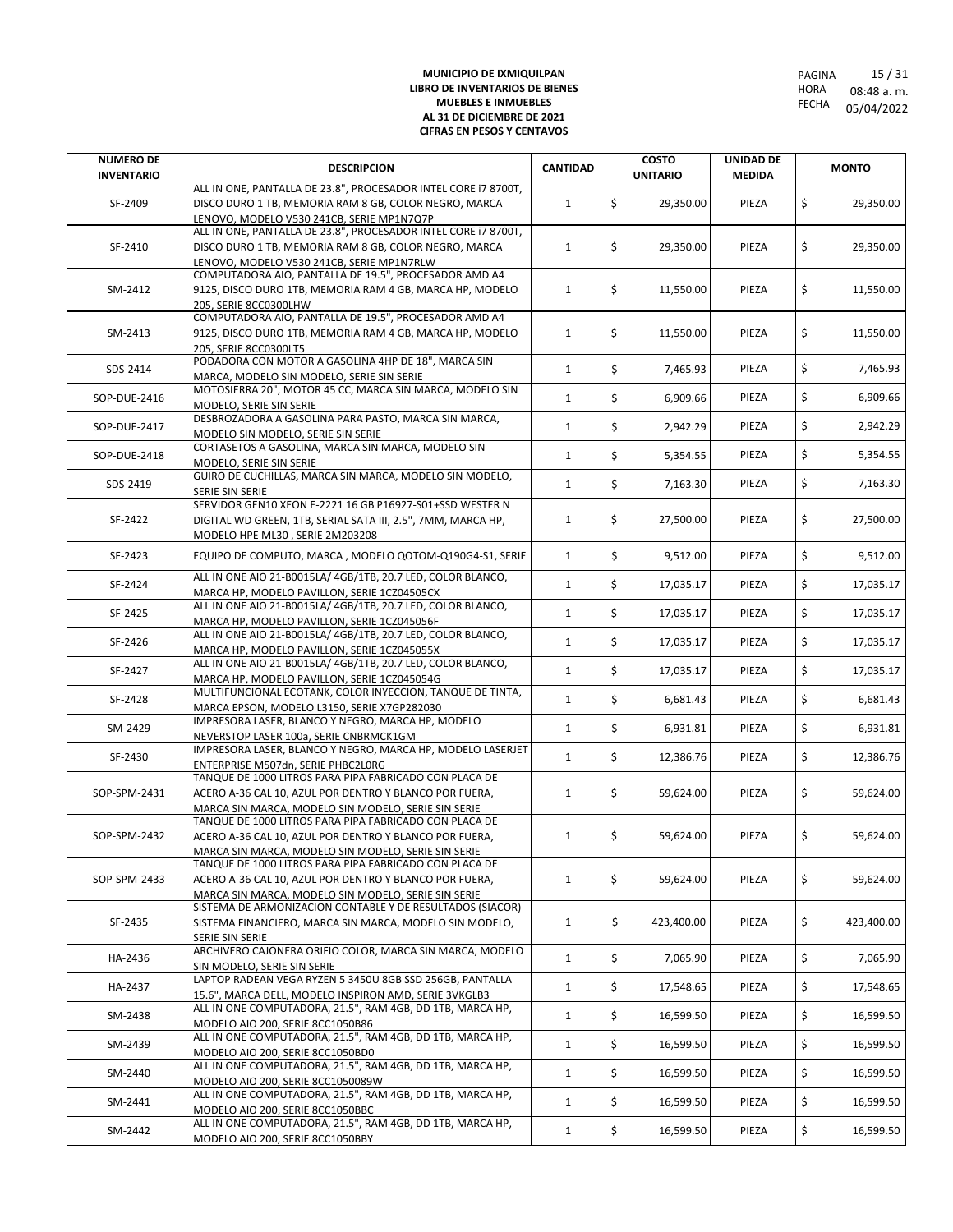| <b>NUMERO DE</b><br><b>INVENTARIO</b> | <b>DESCRIPCION</b>                                                                                                                                                         | <b>CANTIDAD</b> | <b>COSTO</b><br><b>UNITARIO</b> | UNIDAD DE<br><b>MEDIDA</b> | <b>MONTO</b>    |
|---------------------------------------|----------------------------------------------------------------------------------------------------------------------------------------------------------------------------|-----------------|---------------------------------|----------------------------|-----------------|
| SM-2443                               | ALL IN ONE COMPUTADORA, 21.5", RAM 4GB, DD 1TB, MARCA HP,<br>MODELO AIO 200, SERIE 8CC10500BC3                                                                             | $\mathbf{1}$    | \$<br>16,599.50                 | PIEZA                      | \$<br>16,599.50 |
| SM-2444                               | ALL IN ONE COMPUTADORA, 21.5", RAM 4GB, DD 1TB, MARCA HP,<br>MODELO AIO 200, SERIE 8CC1050BBT                                                                              | $\mathbf{1}$    | \$<br>16,599.50                 | PIEZA                      | \$<br>16,599.50 |
| SOP-SPM-2445                          | ALL IN ONE, 23.8", INTEL J, 4 GB, 240 GB SSD, MARCA LANIX, MODELO<br>A CURVA 41300, SERIE 28839000115                                                                      | $\mathbf{1}$    | \$<br>10,492.20                 | PIEZA                      | \$<br>10,492.20 |
| SOP-2457                              | LAPTOP, MARCA ASPIRE, MODELO SIN MODELO, SERIE<br>NXHKMAL00A046114053400                                                                                                   | $\mathbf{1}$    | \$<br>28,000.00                 | PIEZA                      | \$<br>28,000.00 |
| SOP-2458                              | LAPTOP, MARCA ASPIRE, MODELO SIN MODELO, SERIE<br>NXHKMAL00A04615A013400                                                                                                   | $\mathbf{1}$    | \$<br>28,000.00                 | PIEZA                      | \$<br>28,000.00 |
| SOP-2459                              | LAPTOP, MARCA ASPIRE, MODELO SIN MODELO, SERIE                                                                                                                             | $\mathbf{1}$    | \$<br>28,000.00                 | PIEZA                      | \$<br>28,000.00 |
| SOP-2460                              | NXHKMAL00A046155F43400<br>LAPTOP, MARCA ASPIRE, MODELO SIN MODELO, SERIE                                                                                                   | $\mathbf{1}$    | \$<br>28,000.00                 | PIEZA                      | \$<br>28,000.00 |
| SOP-2461                              | NXHKMAL00A046113323400<br>LAPTOP, MARCA ASPIRE, MODELO SIN MODELO, SERIE                                                                                                   | $\mathbf{1}$    | \$<br>28,000.00                 | PIEZA                      | \$<br>28,000.00 |
| SOP-2462                              | NXHKMAL00AA461161C3400<br>LAPTOP, MARCA ASPIRE, MODELO SIN MODELO, SERIE                                                                                                   | $\mathbf{1}$    | \$<br>28,000.00                 | PIEZA                      | \$<br>28,000.00 |
| SOP-2463                              | NXHKMAL00A046116533400<br>LAPTOP, MARCA ASPIRE, MODELO SIN MODELO, SERIE                                                                                                   | $\mathbf{1}$    | \$<br>28,000.00                 | PIEZA                      | \$<br>28,000.00 |
| SOP-2464                              | NXHKMAL00A0461165C3400<br>LAPTOP, MARCA ASPIRE, MODELO SIN MODELO, SERIE                                                                                                   | $\mathbf{1}$    | \$<br>28,000.00                 | PIEZA                      | \$<br>28,000.00 |
|                                       | NXHKMAL00A046157263400<br>ALL IN ONE PROCESADOR INTEL J3455, PANTALLA FHD 23.8" CURVO,                                                                                     |                 |                                 |                            |                 |
| SM-2475                               | MEMORIA 4GB, MARCA LANIX, MODELO SIN MODELO, SERIE<br>288339000499                                                                                                         | $\mathbf{1}$    | \$<br>11,979.90                 | PIEZA                      | \$<br>11,979.90 |
| SM-2483                               | ARCHIVERO CON 4 GAVETAS COLOR GRIS, 132.08 CM, 45.72 CM,<br>63.50 CM, MARCA OFFICE, MODELO OFFICE DESIGNS, SERIE SIN SERIE                                                 | $\mathbf{1}$    | \$<br>6,498.90                  | PIEZA                      | \$<br>6,498.90  |
| SM-2484                               | ARCHIVERO CON 4 GAVETAS COLOR GRIS, 132.08 CM, 45.72 CM,<br>63.50 CM, MARCA OFFICE, MODELO OFFICE DESIGNS, SERIE SIN SERIE                                                 | $\mathbf{1}$    | \$<br>6,498.90                  | PIEZA                      | \$<br>6,498.90  |
| SM-2485                               | LAPTOP, 15.6", INTEL CELERON, N4020, 4GB, 500GB, MARCA<br>LENOVO, MODELO 82C3, SERIE PF2GL98R                                                                              | $\mathbf{1}$    | \$<br>11,800.00                 | PIEZA                      | \$<br>11,800.00 |
| SM-2486                               | COMPUTADORA PORTATIL, PROCESADOR INTEL J4115, PANTALLA HD<br>14" 8GB, 1 TB, MARCA LANIX, MODELO NEURON, SERIE 2882500486                                                   | $\mathbf{1}$    | \$<br>10,500.00                 | PIEZA                      | \$<br>10,500.00 |
| SDS-2487                              | COMPUTADORA PORTATIL PROCESADOR INTEL J4115, PANTALLA HD<br>14", 8GB, 1Tb, MARCA LANIX, MODELO NEURON, SERIE 2882500060                                                    | $\mathbf{1}$    | \$<br>10,500.00                 | PIEZA                      | \$<br>10,500.00 |
| CM-2491                               | CONJUNTON HERRADURA, COMPUESTO DE 1 ESCRITORIO DE 1.80<br>CON PEDESTAL MIXTO Y UN CONECTOR DE 1 M, COLOR CENIZA/GRIS,<br>MARCA SIN MARCA, MODELO BASSE, SERIE SIN SERIE    | $\mathbf{1}$    | \$<br>14,986.62                 | PIEZA                      | \$<br>14,986.62 |
| SDS-2498                              | LAPTOP V15-IGL, 15.6", INTEL CELERON, N4020, 4GB, 500 GB, MARCA<br>LENOVO, MODELO 82C3, SERIE PF2GNHTB                                                                     | $\mathbf{1}$    | \$<br>11,800.00                 | PIEZA                      | \$<br>11,800.00 |
| SDS-2499                              | ALL IN ONE CON PANTALLA CURVA, PROCESADOR INTEL, PANTALLA<br>23.8" CURVA, 4GB, MARCA LANIX, MODELO AIOX240, SERIE<br>28839000500                                           |                 | $\zeta$<br>11,979.00            | PIEZA                      | \$<br>11,979.00 |
| SDS-2500                              | LAPTOP, MEMORIA RAM 4GB, PANTALLA 15.6", INTEL CORE i3,                                                                                                                    | $\mathbf{1}$    | \$<br>14,999.99                 | PIEZA                      | \$<br>14,999.99 |
| SM-2501                               | MARCA DELL, MODELO INSPIRON, SERIE C51DVC3<br>LAPTOP, MEMORIA RAM 4GB, PANTALLA 15.6, INTEL CORE 13,<br><b>JODELO INCRIDON, CERIE IEDI CD2</b>                             | $\mathbf{1}$    | \$<br>14,999.99                 | PIEZA                      | \$<br>14,999.99 |
| SDS-2505                              | MARCADOR MULTI V3 INALAMBRICO 100 M + 250 NOMBRES, MARCA<br>SIN MARCA, MODELO SIN MODELO, SERIE SIN SERIE                                                                  | $\mathbf{1}$    | \$<br>82,070.00                 | PIEZA                      | \$<br>82,070.00 |
| SF-2506                               | SOFTWARE APLICATIVO PARA DISPOSITIVOS MOVILES ANDROD E IOS,<br>MARCA SIN MARCA, MODELO SIN MODELO, SERIE SIN SERIE<br>COMPOTADORA PORTATIL CORE 13-1005G1 MEMORIA RAM 4GB, | $\mathbf{1}$    | \$<br>21,576.00                 | PIEZA                      | \$<br>21,576.00 |
| SM-2507                               |                                                                                                                                                                            | $\mathbf{1}$    | \$<br>14,999.00                 | PIEZA                      | \$<br>14,999.00 |
| SM-2510                               | COMPUTADORA 21.5", INTEL i3-10110U, MEMORIA RAM 8GB, DISCO<br>DIRO 1TB, MARCA HP, MODELO VAIO 200, SERIE 8CC0371HXT                                                        | $\mathbf{1}$    | \$<br>17,550.00                 | PIEZA                      | \$<br>17,550.00 |
| SM-2514                               | 4 LAN MINI PC QOTOM-Q19G4 CON INTEL CELREN J1900 4G RAM,<br>MARCA SIN MARCA, MODELO SIN MODELO, SERIE SIN SERIE                                                            | $\mathbf{1}$    | \$<br>11,062.33                 | PIEZA                      | \$<br>11,062.33 |
| SM-2515                               | CONMUTADOR, MARCA HP, MODELO SIN MODELO, SERIE SIN SERIE                                                                                                                   | $\mathbf{1}$    | \$<br>9,322.33                  | PIEZA                      | \$<br>9,322.33  |
| SM-2516                               | ANTENA PARA EXTERIOR POWER BEAM M5, MARCA SIN MARCA,<br>MODELO SIN MODELO, SERIE SIN SERIE                                                                                 | $\mathbf{1}$    | \$<br>6,401.17                  | PIEZA                      | \$<br>6,401.17  |
| SM-2517                               | ANTENA PARA EXTERIOR POWER BEAM M5, MARCA SIN MARCA,<br>MODELO SIN MODELO, SERIE SIN SERIE                                                                                 | $\mathbf{1}$    | \$<br>6,401.17                  | PIEZA                      | \$<br>6,401.17  |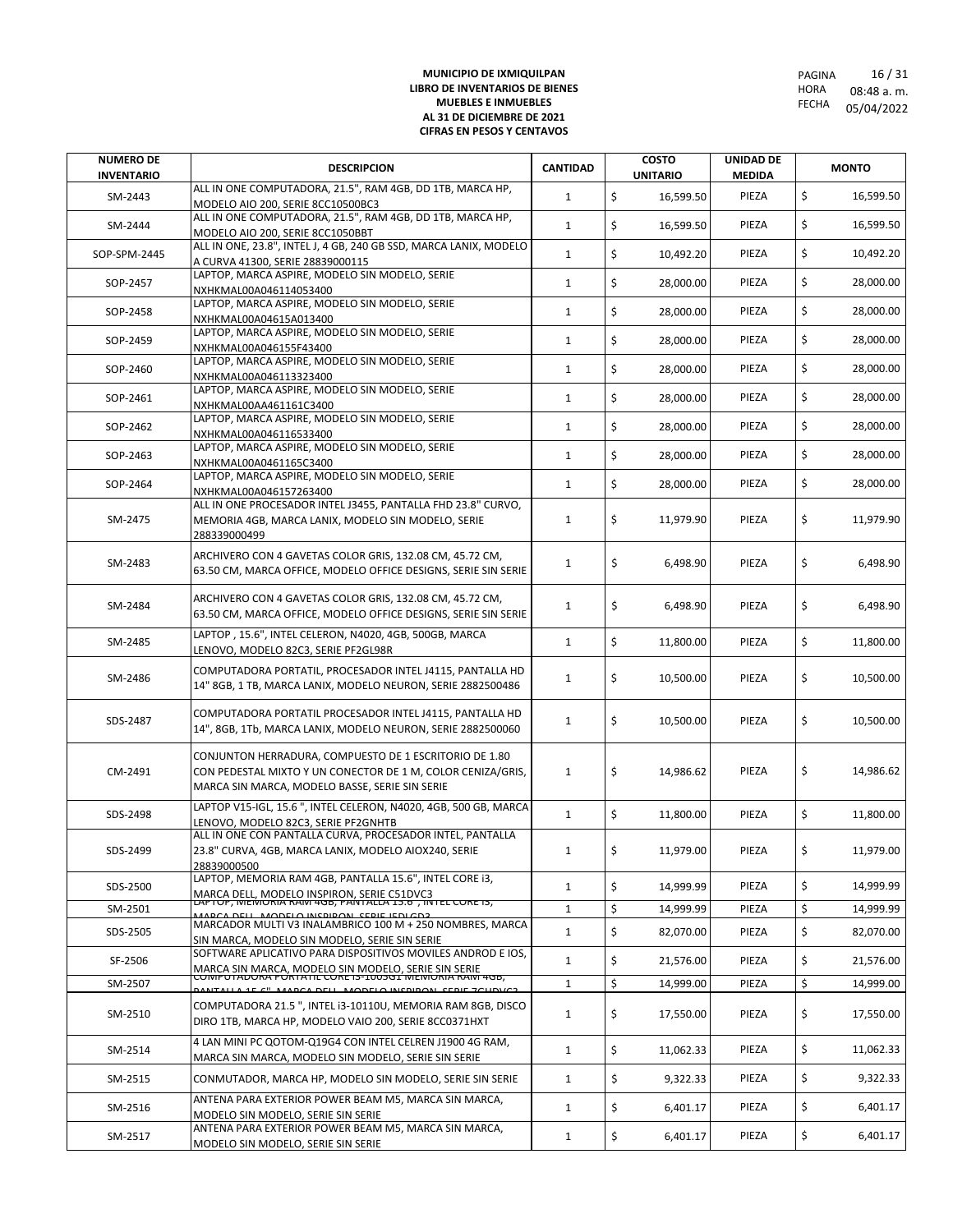| <b>NUMERO DE</b><br><b>INVENTARIO</b> | <b>DESCRIPCION</b>                                                                                                                                                                                              | <b>CANTIDAD</b> | <b>COSTO</b><br><b>UNITARIO</b> | UNIDAD DE<br><b>MEDIDA</b> | <b>MONTO</b>    |
|---------------------------------------|-----------------------------------------------------------------------------------------------------------------------------------------------------------------------------------------------------------------|-----------------|---------------------------------|----------------------------|-----------------|
| SSP-033                               | TORRES DE 21 MTS. PARA EQUIPOS DE RADIO COMUNICACIÓN,<br>MARCA SIN MARCA, MODELO SIN MODELO, SERIE SIN SERIE                                                                                                    | $\mathbf{1}$    | \$<br>12,420.00                 | PIEZA                      | \$<br>12,420.00 |
| SSP-034                               | ANTENA TACO DE VILLAR, MARCA SIN MARCA, MODELO SIN<br>MODELO, SERIE SIN SERIE                                                                                                                                   | $\mathbf{1}$    | \$<br>13,923.28                 | PIEZA                      | \$<br>13,923.28 |
| SSP-036                               | MUEBLE TIPO GABINETE PARA ARCHIVO MUNICIPAL Y ORDEN DE<br>PLACAS EN MADERA DE PINO ESTUFADO DE PRIMERA CLASE,<br>ACABADO EN BARNIZ DE POLIURETANO MATE., MARCA SIN MARCA,<br>MODELO SIN MODELO, SERIE SIN SERIE | $\mathbf{1}$    | \$<br>7,970.00                  | PIEZA                      | \$<br>7,970.00  |
| SSP-330                               | KITCCTV MODELO KESTXL T8B, INCLUYE: 1 DVR 8 CANALES, MARCA<br>SIN MARCA, MODELO S08TURBOX, SERIE SIN SERIE                                                                                                      | $\mathbf{1}$    | \$<br>40.500.00                 | PIEZA                      | \$<br>40.500.00 |
| SSP-330                               | CAMARA BALA INTERIOR-EXTERIOR, MARCA SIN MARCA, MODELO<br>LB7TURBO, SERIE SIN SERIE                                                                                                                             | $\mathbf{1}$    | \$                              | PIEZA                      | \$              |
| SSP-330                               | CAMARA BALA INTERIOR-EXTERIOR, MARCA SIN MARCA, MODELO<br>LB7TURBO, SERIE SIN SERIE                                                                                                                             | $\mathbf{1}$    | \$                              | PIEZA                      | \$              |
| SSP-330                               | CAMARA BALA INTERIOR-EXTERIOR, MARCA SIN MARCA, MODELO<br>LB7TURBO, SERIE SIN SERIE                                                                                                                             | $\mathbf{1}$    | \$                              | PIEZA                      | \$              |
| SSP-330                               | CAMARA BALA INTERIOR-EXTERIOR, MARCA SIN MARCA, MODELO<br>LB7TURBO, SERIE SIN SERIE                                                                                                                             | $\mathbf{1}$    | \$                              | PIEZA                      | \$              |
| SSP-330                               | CAMARA BALA INTERIOR-EXTERIOR, MARCA SIN MARCA, MODELO<br>LB7TURBO, SERIE SIN SERIE                                                                                                                             | $\mathbf{1}$    | \$                              | PIEZA                      | \$              |
| SSP-330                               | CAMARA BALA INTERIOR-EXTERIOR, MARCA SIN MARCA, MODELO<br>LB7TURBO, SERIE SIN SERIE                                                                                                                             | $\mathbf{1}$    | \$                              | PIEZA                      | \$              |
| SSP-330                               | CAMARA BALA INTERIOR-EXTERIOR, MARCA SIN MARCA, MODELO<br>LB7TURBO, SERIE SIN SERIE                                                                                                                             | $\mathbf{1}$    | \$                              | PIEZA                      | \$              |
| SSP-330                               | CAMARA BALA INTERIOR-EXTERIOR, MARCA SIN MARCA, MODELO<br>LB7TURBO, SERIE SIN SERIE                                                                                                                             | $\mathbf{1}$    | \$                              | PIEZA                      | \$              |
| SSP-330                               | FUENTE DE PODER PROFESIONAL, MARCA SIN MARCA, MODELO<br>PS18DCX, SERIE SIN SERIE                                                                                                                                | $\mathbf{1}$    | \$                              | PIEZA                      | \$              |
| SSP-330                               | MONITOR 24", MARCA SAMSUNG, MODELO SIN MODELO, SERIE SIN<br>SERIE                                                                                                                                               | $\mathbf{1}$    | \$                              | PIEZA                      | \$              |
| SSP-330                               | DISCO DURO DE 2 TB, MARCA SIN MARCA, MODELO SIN MODELO,<br>SERIE SIN SERIE                                                                                                                                      | $\mathbf{1}$    | \$                              | PIEZA                      | \$              |
| SSP-487                               | TERMINAL TIPO MATRA PORTATIL, MARCA AIRBUS DEFENCE & SPACE,<br>MODELO TPH900, SERIE RA3774CAF09202403606                                                                                                        | $\mathbf{1}$    | \$<br>36,000.06                 | PIEZA                      | \$<br>36,000.06 |
| SSP-488                               | TERMINAL TIPO MATRA PORTATIL, MARCA AIRBUS DEFENCE & SPACE,<br>MODELO TPH900, SERIE RA3774CAF09202403597                                                                                                        | $\mathbf{1}$    | \$<br>36,000.06                 | PIEZA                      | \$<br>36,000.06 |
| SSP-489                               | TERMINAL TIPO MATRA PORTATIL, MARCA AIRBUS DEFENCE & SPACE,<br>MODELO TPH900, SERIE RA3774CAF09202403356                                                                                                        | $\mathbf{1}$    | \$<br>36,000.06                 | PIEZA                      | \$<br>36,000.06 |
| SSP-490                               | TERMINAL TIPO MATRA PORTATIL, MARCA AIRBUS DEFENCE & SPACE,<br>MODELO TPH900, SERIE RA3774CAF09202403618                                                                                                        | $\mathbf{1}$    | \$<br>36,000.06                 | PIEZA                      | \$<br>36,000.06 |
| SSP-491                               | TERMINAL TIPO MATRA PORTATIL, MARCA AIRBUS DEFENCE & SPACE,<br>MODELO TPH900, SERIE RA3774CAF09202403574                                                                                                        | $\mathbf{1}$    | \$<br>36,000.06                 | PIEZA                      | \$<br>36,000.06 |
| SSP-492                               | TERMINAL TIPO MATRA PORTATIL, MARCA AIRBUS DEFENCE & SPACE,<br>MODELO TPH900, SERIE RA3774CAF09202403576                                                                                                        | $\mathbf{1}$    | \$<br>36,000.06                 | PIEZA                      | \$<br>36,000.06 |
| SSP-493                               | TERMINAL TIPO MATRA PORTATIL, MARCA AIRBUS DEFENCE & SPACE,<br>MODELO TPH900, SERIE RA3774CAF09202403564                                                                                                        | $\mathbf{1}$    | \$<br>36,000.06                 | PIEZA                      | \$<br>36,000.06 |
| SSP-494                               | TERMINAL TIPO MATRA PORTATIL, MARCA AIRBUS DEFENCE & SPACE.<br>MODELO TPH900, SERIE RA3774CAF09202403364                                                                                                        | $\mathbf{1}$    | \$<br>36,000.06                 | PIEZA                      | \$<br>36,000.06 |
| SSP-495                               | TERMINAL TIPO MATRA PORTATIL, MARCA AIRBUS DEFENCE & SPACE,<br>MODELO TPH900, SERIE RA3774CAF09202403543                                                                                                        | $\mathbf{1}$    | \$<br>36,000.06                 | PIEZA                      | \$<br>36,000.06 |
| SSP-496                               | TERMINAL TIPO MATRA PORTATIL, MARCA AIRBUS DEFENCE & SPACE,<br>MODELO TPH900, SERIE RA3774CAF09202403607                                                                                                        | $\mathbf{1}$    | \$<br>36,000.06                 | PIEZA                      | \$<br>36,000.06 |
| SSP-497                               | TERMINAL TIPO MATRA PORTATIL, MARCA AIRBUS DEFENCE & SPACE,<br>MODELO TPH900, SERIE RA3774CAF09202403526                                                                                                        | $\mathbf{1}$    | \$<br>36,000.06                 | PIEZA                      | \$<br>36,000.06 |
| SSP-498                               | TERMINAL TIPO MATRA PORTATIL, MARCA AIRBUS DEFENCE & SPACE,<br>MODELO TPH900, SERIE RA3774CAF09202403789                                                                                                        | $\mathbf{1}$    | \$<br>36,000.06                 | PIEZA                      | \$<br>36,000.06 |
| SSP-499                               | TERMINAL TIPO MATRA PORTATIL, MARCA AIRBUS DEFENCE & SPACE,<br>MODELO TPH900, SERIE RA3774CAF09202403725                                                                                                        | $\mathbf{1}$    | \$<br>36,000.06                 | PIEZA                      | \$<br>36,000.06 |
| SSP-500                               | TERMINAL TIPO MATRA PORTATIL, MARCA AIRBUS DEFENCE & SPACE,<br>MODELO TPH900, SERIE RA3774CAF09202403594                                                                                                        | $\mathbf{1}$    | \$<br>36,000.06                 | PIEZA                      | \$<br>36,000.06 |
| SSP-501                               | TERMINAL TIPO MATRA PORTATIL, MARCA AIRBUS DEFENCE & SPACE,<br>MODELO TPH900, SERIE RA3774CAF09202403540                                                                                                        | $\mathbf{1}$    | \$<br>36,000.06                 | PIEZA                      | \$<br>36,000.06 |
| SSP-502                               | TERMINAL TIPO MATRA PORTATIL, MARCA AIRBUS DEFENCE & SPACE,<br>MODELO TPH900, SERIE RA3774CAF09202403613                                                                                                        | $\mathbf{1}$    | \$<br>36,000.06                 | PIEZA                      | \$<br>36,000.06 |
| SSP-503                               | TERMINAL TIPO MATRA PORTATIL, MARCA AIRBUS DEFENCE & SPACE,<br>MODELO TPH900, SERIE RA3774CAF09202403782                                                                                                        | $\mathbf{1}$    | \$<br>36,000.06                 | PIEZA                      | \$<br>36,000.06 |
| SSP-504                               | TERMINAL TIPO MATRA PORTATIL, MARCA AIRBUS DEFENCE & SPACE,<br>MODELO TPH900, SERIE RA3774CAF09202403646                                                                                                        | $\mathbf{1}$    | \$<br>36,000.06                 | PIEZA                      | \$<br>36,000.06 |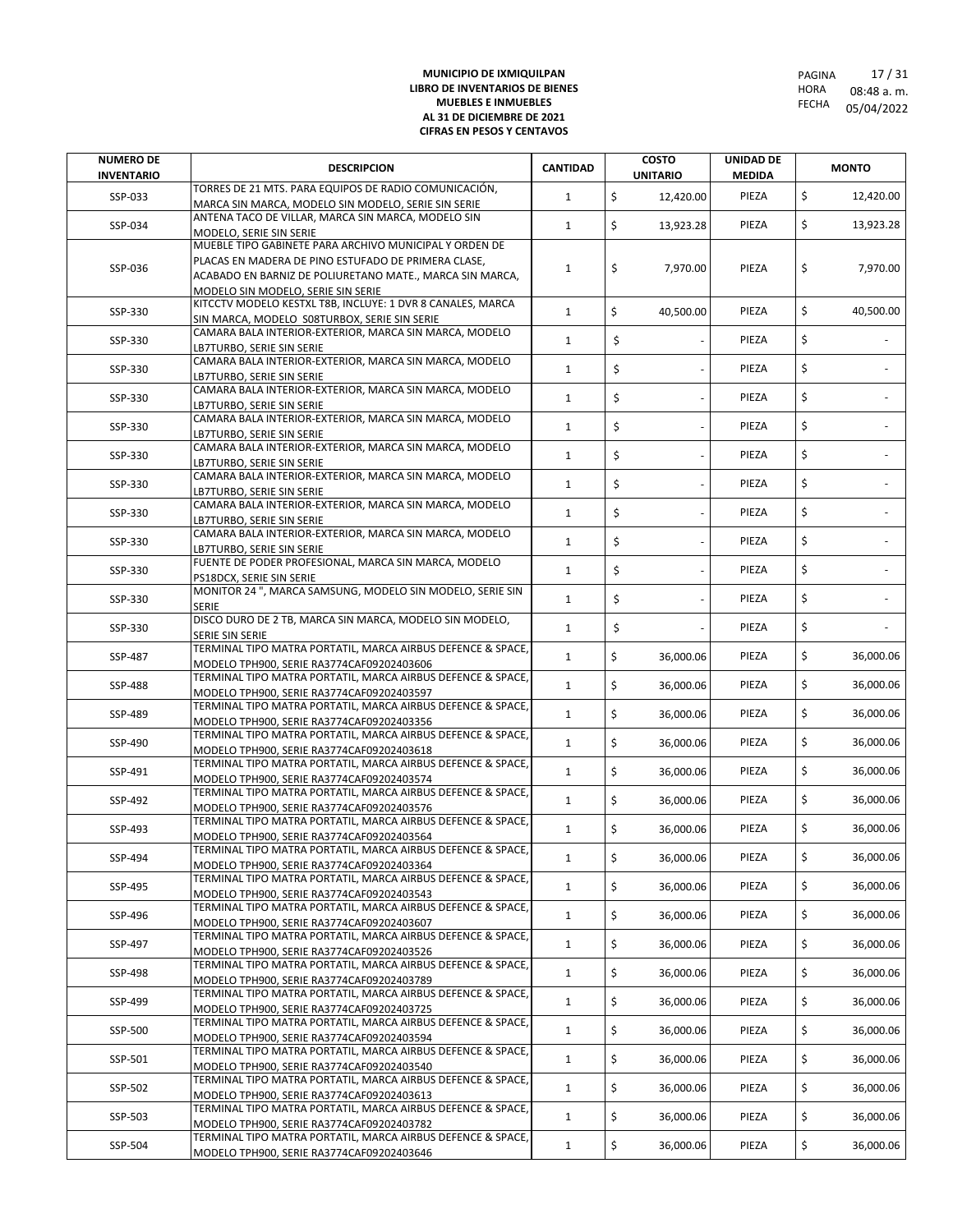| <b>NUMERO DE</b><br><b>INVENTARIO</b> | <b>DESCRIPCION</b>                                                                                       | <b>CANTIDAD</b> | <b>COSTO</b><br><b>UNITARIO</b> | <b>UNIDAD DE</b><br><b>MEDIDA</b> | <b>MONTO</b>    |
|---------------------------------------|----------------------------------------------------------------------------------------------------------|-----------------|---------------------------------|-----------------------------------|-----------------|
| SSP-505                               | TERMINAL TIPO MATRA PORTATIL, MARCA AIRBUS DEFENCE & SPACE,                                              | $\mathbf{1}$    | \$<br>36,000.06                 | PIEZA                             | \$<br>36,000.06 |
|                                       | MODELO TPH900, SERIE RA3774CAF09202403681                                                                |                 |                                 |                                   |                 |
| SSP-506                               | TERMINAL TIPO MATRA PORTATIL, MARCA AIRBUS DEFENCE & SPACE,                                              | $\mathbf{1}$    | \$<br>36,000.06                 | PIEZA                             | \$<br>36,000.06 |
|                                       | MODELO TPH900, SERIE RA3774CAF09202403359<br>TERMINAL TIPO MATRA PORTATIL, MARCA AIRBUS DEFENCE & SPACE, |                 |                                 |                                   |                 |
| SSP-507                               | MODELO TPH900, SERIE RA3774CAF09202403677                                                                | $\mathbf{1}$    | \$<br>36,000.06                 | PIEZA                             | \$<br>36,000.06 |
|                                       | TERMINAL TIPO MATRA PORTATIL, MARCA AIRBUS DEFENCE & SPACE,                                              |                 |                                 |                                   |                 |
| SSP-508                               | MODELO TPH900, SERIE RA3774CAF09202403637                                                                | $\mathbf{1}$    | \$<br>36,000.06                 | PIEZA                             | \$<br>36,000.06 |
| SSP-509                               | TERMINAL TIPO MATRA PORTATIL, MARCA AIRBUS DEFENCE & SPACE,                                              | $\mathbf{1}$    | \$<br>36,000.06                 | PIEZA                             | \$<br>36,000.06 |
|                                       | MODELO TPH900, SERIE RA3774CAF09202403276                                                                |                 |                                 |                                   |                 |
| SSP-510                               | TERMINAL TIPO MATRA PORTATIL, MARCA AIRBUS DEFENCE & SPACE,                                              | $\mathbf{1}$    | \$<br>36,000.06                 | PIEZA                             | \$<br>36,000.06 |
|                                       | MODELO TPH900, SERIE RA3774CAF09202403536<br>TERMINAL TIPO MATRA PORTATIL, MARCA AIRBUS DEFENCE & SPACE, |                 |                                 |                                   |                 |
| SSP-511                               | MODELO TPH900, SERIE RA3774CAF09202403273                                                                | $\mathbf{1}$    | \$<br>36,000.06                 | PIEZA                             | \$<br>36,000.06 |
|                                       | TERMINAL TIPO MATRA PORTATIL, MARCA AIRBUS DEFENCE & SPACE,                                              | $\mathbf{1}$    | \$                              | PIEZA                             | \$              |
| SSP-512                               | MODELO TPH900, SERIE RA3774CAF09202403358                                                                |                 | 36,000.06                       |                                   | 36,000.06       |
| SSP-513                               | TERMINAL TIPO MATRA PORTATIL, MARCA AIRBUS DEFENCE & SPACE,                                              | $\mathbf{1}$    | \$<br>36,000.06                 | PIEZA                             | \$<br>36,000.06 |
|                                       | MODELO TPH900, SERIE RA3774CAF09202403558                                                                |                 |                                 |                                   |                 |
| SSP-514                               | TERMINAL TIPO MATRA PORTATIL, MARCA AIRBUS DEFENCE & SPACE,<br>MODELO TPH900, SERIE RA3774CAF09202403520 | $\mathbf{1}$    | \$<br>36,000.06                 | PIEZA                             | \$<br>36,000.06 |
|                                       | TERMINAL TIPO MATRA PORTATIL, MARCA AIRBUS DEFENCE & SPACE,                                              |                 |                                 |                                   |                 |
| SSP-515                               | MODELO TPH900, SERIE RA3774CAF09202403794                                                                | $\mathbf{1}$    | \$<br>36,000.06                 | PIEZA                             | \$<br>36,000.06 |
|                                       | TERMINAL TIPO MATRA PORTATIL, MARCA AIRBUS DEFENCE & SPACE,                                              | $\mathbf{1}$    | \$                              |                                   | \$              |
| SSP-516                               | MODELO TPH900, SERIE RA3774CAF09202403609                                                                |                 | 36,000.06                       | PIEZA                             | 36,000.06       |
| SSP-517                               | TERMINAL TIPO MATRA PORTATIL, MARCA AIRBUS DEFENCE & SPACE,                                              | $\mathbf{1}$    | \$<br>36,000.06                 | PIEZA                             | \$<br>36,000.06 |
|                                       | MODELO TPH900, SERIE RA3774CAF09202403670                                                                |                 |                                 |                                   |                 |
| SSP-518                               | TERMINAL TIPO MATRA PORTATIL, MARCA AIRBUS DEFENCE & SPACE,                                              | $\mathbf{1}$    | \$<br>36,000.06                 | PIEZA                             | \$<br>36,000.06 |
|                                       | MODELO TPH900, SERIE RA3774CAF09202403592<br>TERMINAL TIPO MATRA PORTATIL, MARCA AIRBUS DEFENCE & SPACE, |                 |                                 |                                   |                 |
| SSP-519                               | MODELO TPH900, SERIE RA3774CAF09202403548                                                                | $\mathbf{1}$    | \$<br>36,000.06                 | PIEZA                             | \$<br>36,000.06 |
| SSP-520                               | TERMINAL TIPO MATRA PORTATIL, MARCA AIRBUS DEFENCE & SPACE,                                              | $\mathbf{1}$    | \$<br>36,000.06                 | PIEZA                             | \$<br>36,000.06 |
|                                       | MODELO TPH900, SERIE RA3774CAF09202403786                                                                |                 |                                 |                                   |                 |
| SSP-521                               | TERMINAL TIPO MATRA PORTATIL, MARCA AIRBUS DEFENCE & SPACE,                                              | $\mathbf{1}$    | \$<br>36,000.06                 | PIEZA                             | \$<br>36,000.06 |
|                                       | MODELO TPH900, SERIE RA3774CAF09202403357<br>TERMINAL TIPO MATRA PORTATIL, MARCA AIRBUS DEFENCE & SPACE, |                 |                                 |                                   |                 |
| SSP-522                               | MODELO TPH900, SERIE RA3774CAF09202403662                                                                | $\mathbf{1}$    | \$<br>36,000.06                 | PIEZA                             | \$<br>36,000.06 |
|                                       | TERMINAL TIPO MATRA PORTATIL, MARCA AIRBUS DEFENCE & SPACE,                                              |                 |                                 |                                   |                 |
| SSP-523                               | MODELO TPH900, SERIE RA3774CAF09202403586                                                                | $\mathbf{1}$    | \$<br>36,000.06                 | PIEZA                             | \$<br>36,000.06 |
| SSP-524                               | TERMINAL TIPO MATRA PORTATIL, MARCA AIRBUS DEFENCE & SPACE,                                              | $\mathbf{1}$    | \$<br>36,000.06                 | PIEZA                             | \$<br>36,000.06 |
|                                       | MODELO TPH900, SERIE RA3774CAF09202403702                                                                |                 |                                 |                                   |                 |
| SSP-525                               | TERMINAL TIPO MATRA PORTATIL, MARCA AIRBUS DEFENCE & SPACE,                                              | $\mathbf{1}$    | \$<br>36,000.06                 | PIEZA                             | \$<br>36,000.06 |
|                                       | MODELO TPH900. SERIE RA3774CAF09202403272<br>TERMINAL TIPO MATRA PORTATIL, MARCA AIRBUS DEFENCE & SPACE, |                 |                                 |                                   |                 |
| SSP-526                               | MODELO TPH900, SERIE RA3774CAF09202403686                                                                | $\mathbf{1}$    | \$<br>36,000.06                 | PIEZA                             | \$<br>36,000.06 |
|                                       | ALL IN ONE AIO 21-B0013LA/CELERON J4025/ 4GB/1TB/DVR-RW/20.7                                             |                 |                                 |                                   |                 |
| SSP-527                               | LED/COLOR BLANCO, MARCA HP, MODELO PAVILLON, SERIE                                                       | $\mathbf{1}$    | \$<br>13,801.75                 | PIEZA                             | \$<br>13,801.75 |
|                                       | 1CZ04400GD                                                                                               |                 |                                 |                                   |                 |
|                                       | ALL IN ONE PROCESADOR INTEL I5 9500, 8GB MEMORIA RAM, 1TB                                                |                 |                                 |                                   |                 |
| SSP-528                               | DISCO DURO, MARCA DELL, MODELO OPTIPLEX 7470, SERIE GKX2H03                                              | $\mathbf{1}$    | \$<br>21,099.12                 | PIEZA                             | \$<br>21,099.12 |
|                                       |                                                                                                          |                 |                                 |                                   |                 |
| SSP-529                               | ALL IN ONE PROCESADOR INTEL i5 9500, 8GB MEMORIA RAM, 1TB                                                | $\mathbf{1}$    | \$<br>21,099.12                 | PIEZA                             | \$<br>21,099.12 |
|                                       | DISCO DURO, MARCA DELL, MODELO OPTIPLEX 7470, SERIE GL12H03                                              |                 |                                 |                                   |                 |
|                                       | LAPTOP PROCESADOR INTEL CORE 13, 2.4 GHZ, MEMORIA RAM 4 GB,                                              |                 |                                 |                                   |                 |
| SSP-SUBSEMUN-686                      | PRODUCT KEY BWCWH-TPQ9W-XQMRM-92B92-PGCQH, INCLUYE                                                       | $\mathbf{1}$    | \$<br>12,727.24                 | PIEZA                             | \$<br>12,727.24 |
|                                       | ELIMINADOR DE CORRIENTE ALTERNA, MARCA TOSHIBA, MODELO                                                   |                 |                                 |                                   |                 |
|                                       | SATELLITE C845-SP4269FM, SERIE 6C106280W<br>CPU, PROCESADOR INTEL G550 PROCESSOR, MEMORIA RAM 4GB        |                 |                                 |                                   |                 |
| SSP-SUBSEMUN-695                      | DDR3, DISCO DURO 1TB, MARCA ACER, MODELO AXC600-MO328,                                                   | $\mathbf{1}$    | \$<br>15,000.01                 | PIEZA                             | \$<br>15,000.01 |
|                                       | SERIE DTSLJAL014242026603000                                                                             |                 |                                 |                                   |                 |
| SSP-SUBSEMUN-695                      | MONITOR LED 18.5 ", MARCA ACER, MODELO S181HL, SERIE                                                     | $\mathbf{1}$    | \$                              | PIEZA                             | \$              |
|                                       | MMLQFAA0022330A78B4226                                                                                   |                 |                                 |                                   |                 |
|                                       | CPU PROCESADOR INTEL G550 PROCESSOR, MEMORIA RAM 4GB                                                     |                 |                                 |                                   |                 |
| SSP-SUBSEMUN-697                      | DDR3, DISCO DURO 1TB, MARCA ACER, MODELO AXC600-MO328,                                                   | $\mathbf{1}$    | \$<br>15,000.01                 | PIEZA                             | \$<br>15,000.01 |
|                                       | SERIE DTSLJAL014242026E73000<br>MONITOR LED 18.5 ", MARCA ACER, MODELO S181HL, SERIE                     |                 |                                 |                                   |                 |
| SSP-SUBSEMUN-697                      | MMLQFAA00223308AB74226                                                                                   | $\mathbf{1}$    | \$                              | PIEZA                             | \$              |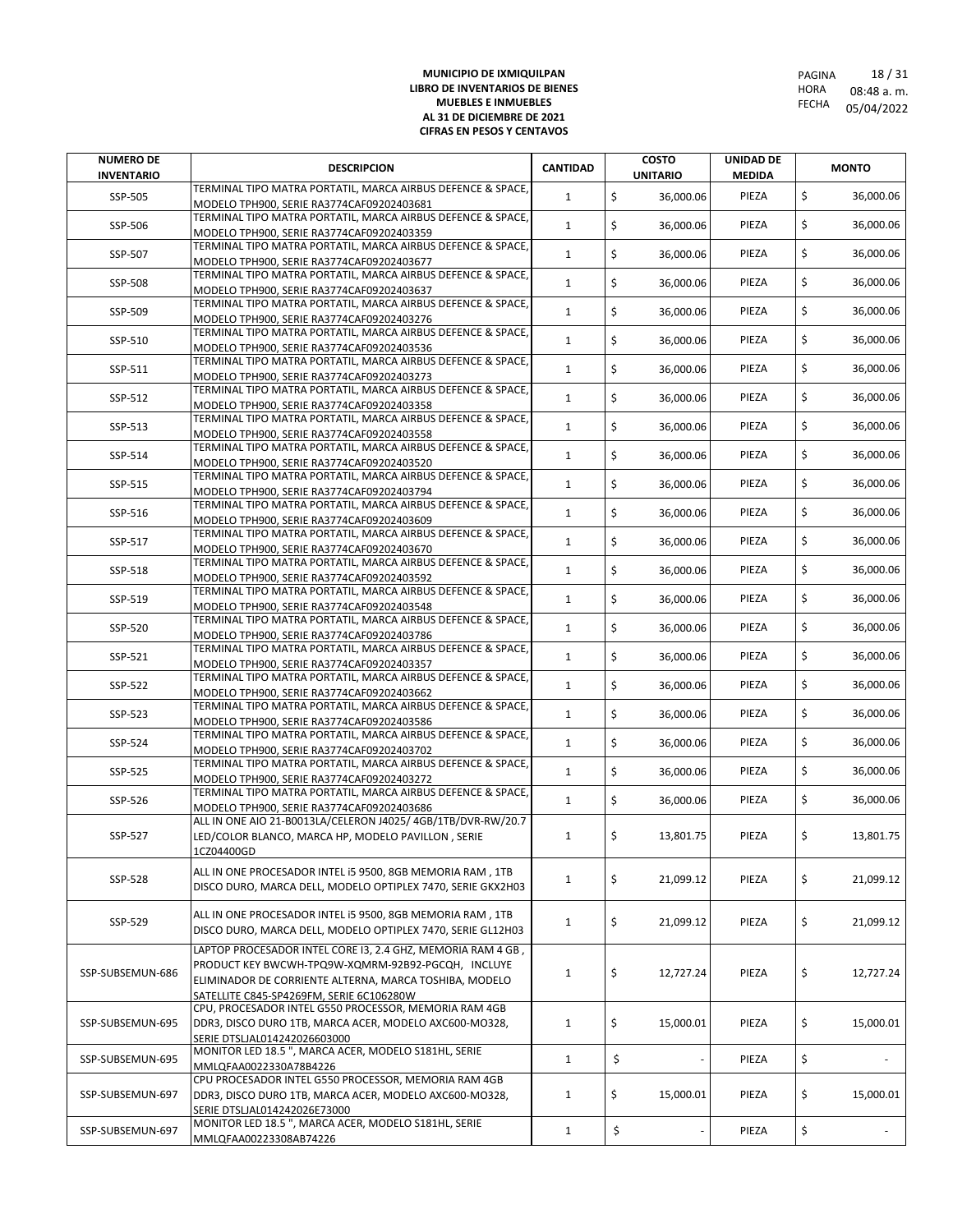| <b>NUMERO DE</b><br><b>INVENTARIO</b> | <b>DESCRIPCION</b>                                                                                                                                                                                                                       | <b>CANTIDAD</b> | <b>COSTO</b><br><b>UNITARIO</b> | UNIDAD DE<br><b>MEDIDA</b> | <b>MONTO</b>     |
|---------------------------------------|------------------------------------------------------------------------------------------------------------------------------------------------------------------------------------------------------------------------------------------|-----------------|---------------------------------|----------------------------|------------------|
| SSP-SUBSEMUN-698                      | CPU PROCESADOR INTEL G550 PROCESSOR, MEMORIA RAM 4GB<br>DDR3, DISCO DURO 1TB, MARCA ACER, MODELO AXC600-MO328,<br>SERIE DTSLJAL0142420265E3000                                                                                           | $\mathbf{1}$    | \$<br>15,000.00                 | PIEZA                      | \$<br>15,000.00  |
| SSP-SUBSEMUN-698                      | MONITOR LED 18.5 ", MARCA ACER, MODELO S181HL, SERIE<br>MMLQFAA0022330A3C04226                                                                                                                                                           | $\mathbf{1}$    | \$                              | PIEZA                      | \$               |
| SSP-SUBSEMUN-699                      | IMPRESORA, MARCA HP, MODELO LASERJET PRO P1102w, SERIE<br>VND3M06694                                                                                                                                                                     | $\mathbf{1}$    | \$<br>7,500.01                  | PIEZA                      | \$<br>7,500.01   |
| SSP-SUBSEMUN-700                      | IMPRESORA, MARCA HP, MODELO LASERJET PRO P1102W, SERIE<br>VND3M06696                                                                                                                                                                     | $\mathbf{1}$    | \$<br>7,500.00                  | PIEZA                      | \$<br>7,500.00   |
| SSP-SUBSEMUN-743                      | IMPRESORA LASERT JET, BLANCO Y NEGRO, INCLUYE CABLE DE<br>ALIMENTACIÓN, MARCA HP, MODELO LASERJET ENTERPRISE 600<br>M602N. SERIE CNCCF9B1Z2<br>PROYECTOR MULTIMEDIA COLOR NEGRO, INCLUYE CABLE DE                                        | $\mathbf{1}$    | \$<br>30,000.00                 | PIEZA                      | \$<br>30,000.00  |
| SSP-SUBSEMUN-748                      | ALIMENTACION DE CORRIENTE, CABLE USB, CABLE MONITOR PARA<br>COMPUTADORA, CONTROL REMOTO Y MALETIN, MARCA EPSON,<br>MODELO POWERLITE S12+ H430A, SERIE PSPK3606673                                                                        | $\mathbf{1}$    | \$<br>15,000.00                 | PIEZA                      | \$<br>15,000.00  |
| SSP-SUBSEMUN-749                      | PROYECTOR MULTIMEDIA COLOR NEGRO, INCLUYE CABLE DE<br>ALIMENTACION DE CORRIENTE, CABLE USB, CABLE MONITOR PARA<br>COMPUTADORA, CONTROL REMOTO Y MALETIN, MARCA EPSON,<br>MODELO POWERLITE S12+ H430A, SERIE PSPK3606734                  | $\mathbf{1}$    | \$<br>15,000.00                 | PIEZA                      | \$<br>15,000.00  |
| SSP-SUBSEMUN-750                      | PROYECTOR MULTIMEDIA COLOR NEGRO, INCLUYE CABLE DE<br>ALIMENTACION DE CORRIENTE, CABLE USB, CABLE MONITOR PARA<br>COMPUTADORA, CONTROL REMOTO Y MALETIN, MARCA EPSON,<br>MODELO POWERLITE S12+ H430A, SERIE PSPK3606711                  | $\mathbf{1}$    | \$<br>15,000.00                 | PIEZA                      | \$<br>15,000.00  |
| SSP-SUBSEMUN-770                      | RADIO MÓVIL CON KIT DE INSTALACIÓN DASHBOARD Y ANTENA<br>M9610 CS G1<br>INCLUYE FILTRO ESTABILIZADOR Y BOCINA EXTERNA., MARCA<br>CASSIDIAN, MODELO TPM700, SERIE RA3048CAE04134202200,<br>HR7624AAD11134004160                           | $\mathbf{1}$    | \$<br>54,198.68                 | PIEZA                      | \$<br>54,198.68  |
| SSP-SUBSEMUN-771                      | RADIO MOVIL CON KIT DE INSTALACION DASHBOARD Y ANTENA<br>M9610 CS G1<br>INCLUYE FILTRO ESTABILIZADOR Y BOCINA EXTERNA., MARCA<br>CASSIDIAN, MODELO TPM700, SERIE RA3048CAE04134205037,<br>HR7624AAD11134004164<br>HR7595FAFAD04134203919 | $\mathbf{1}$    | \$<br>54,198.68                 | PIEZA                      | \$<br>54,198.68  |
| SSP-SUBSEMUN-772                      | RADIO MÓVIL CON KIT DE INSTALACIÓN DASHBOARD Y ANTENA<br>M9610 CS G1<br>INCLUYE FILTRO ESTABILIZADOR Y BOCINA EXTERNA., MARCA<br>CASSIDIAN, MODELO TPM700, SERIE HR7624AAD11134004173                                                    | $\mathbf{1}$    | \$<br>54,198.68                 | PIEZA                      | \$<br>54,198.68  |
| SSP-SUBSEMUN-773                      | RADIO MÓVIL CON KIT DE INSTALACIÓN DASHBOARD Y ANTENA<br>M9610 CS G1<br>INCLUYE FILTRO ESTABILIZADOR Y BOCINA EXTERNA MARCA<br>CASSIDIAN, MODELO TPM700, SERIE HR762AAD11134000279                                                       | 1               | \$<br>54,198.68                 | PIEZA                      | \$<br>54,198.68  |
| SSP-SUBSEMUN-851                      | CAMARA DE VIDEO DOMO PTZ, DE ALTA VELOCIDAD PARA EXTERIOR,<br>37X OPTICOS CON SOPORTE PARA POSTE, MARCA SAMSUNG,<br>MODELO SNP-3371TH, SERIE C6AR6V2D401094E                                                                             | $\mathbf{1}$    | \$<br>317,050.00                | PIEZA                      | \$<br>317,050.00 |
| SSP-SUBSEMUN-852                      | CAMARA DE VIDEO DOMO PTZ, DE ALTA VELOCIDAD PARA EXTERIOR,<br>37X OPTICOS CON SOPORTE PARA POSTE, MARCA SAMSUNG,<br>MODELO SNP-3371TH, SERIE C6AR6V2D401095F                                                                             | 1               | \$<br>317,050.00                | PIEZA                      | \$<br>317,050.00 |
| SSP-SUBSEMUN-853                      | CAMARA DE VIDEO DOMO PTZ, DE ALTA VELOCIDAD PARA EXTERIOR,<br>37X OPTICOS CON SOPORTE PARA POSTE, MARCA SAMSUNG,<br>MODELO SNP-3371TH, SERIE C6AR6V2D401096R                                                                             | $\mathbf{1}$    | \$<br>317,050.00                | PIEZA                      | \$<br>317,050.00 |
| SSP-SUBSEMUN-854                      | CAMARA DE VIDEO DOMO PTZ, DE ALTA VELOCIDAD PARA EXTERIOR,<br>37X OPTICOS CON SOPORTE PARA POSTE, MARCA SAMSUNG,<br>MODELO SNP-3371TH, SERIE C6AR6V2D401097H                                                                             | $\mathbf{1}$    | \$<br>317,050.00                | PIEZA                      | \$<br>317,050.00 |
| SSP-SUBSEMUN-855                      | CAMARA DE VIDEO DOMO PTZ, DE ALTA VELOCIDAD PARA EXTERIOR,<br>37X OPTICOS CON SOPORTE PARA POSTE, MARCA SAMSUNG,<br>MODELO SNP-3371TH, SERIE C6AR6V2D401098J                                                                             | 1               | \$<br>317,050.00                | PIEZA                      | \$<br>317,050.00 |
| SSP-SUBSEMUN-856                      | CAMARA DE VIDEO DOMO PTZ, DE ALTA VELOCIDAD PARA EXTERIOR,<br>37X OPTICOS CON SOPORTE PARA POSTE, MARCA SAMSUNG,<br>MODELO SNP-3371TH, SERIE C6AR6V2D401099M                                                                             | 1               | \$<br>317,050.00                | PIEZA                      | \$<br>317,050.00 |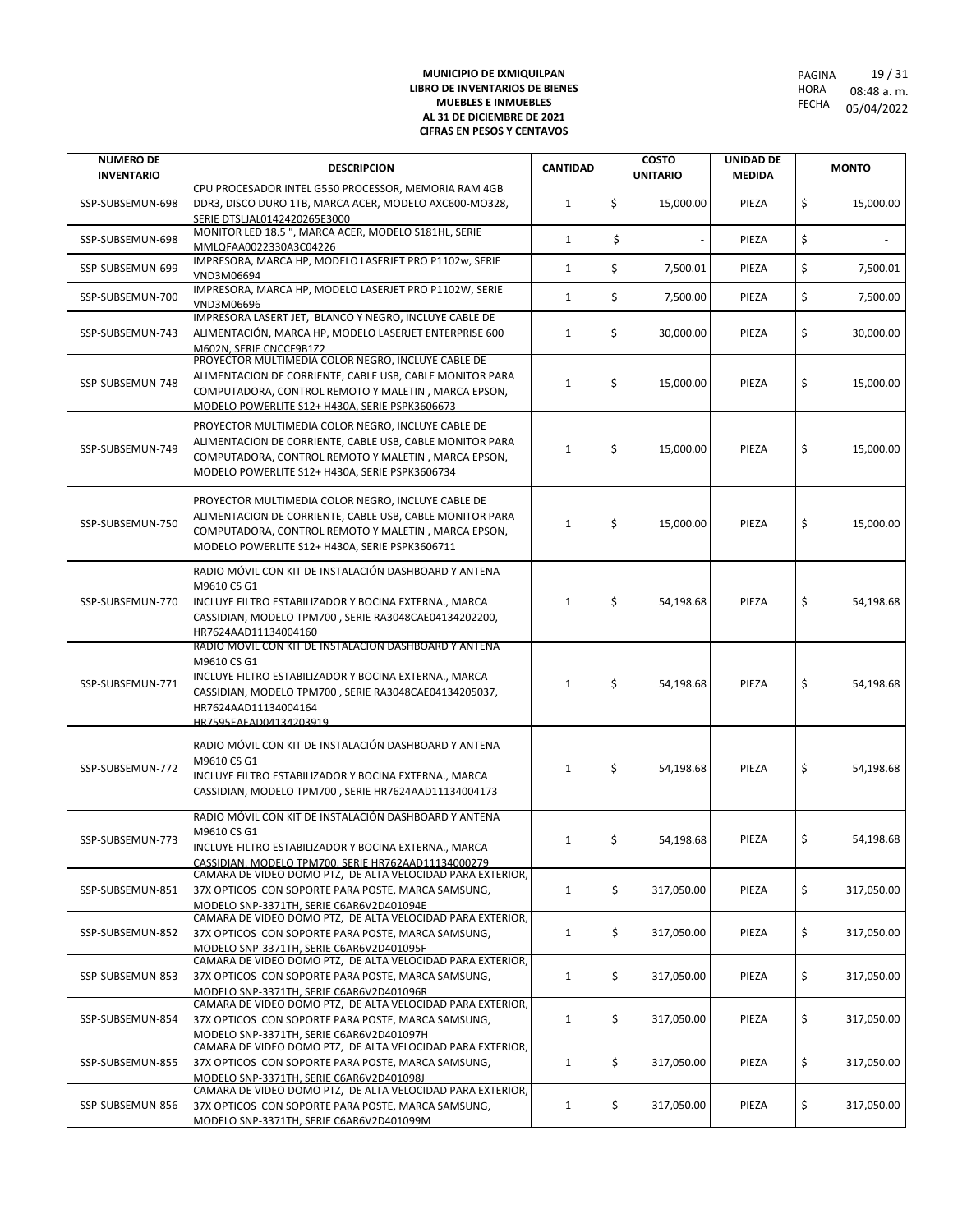| <b>NUMERO DE</b>  | <b>DESCRIPCION</b>                                                                                                | <b>CANTIDAD</b> | <b>COSTO</b>                   | <b>UNIDAD DE</b> |    | <b>MONTO</b> |
|-------------------|-------------------------------------------------------------------------------------------------------------------|-----------------|--------------------------------|------------------|----|--------------|
| <b>INVENTARIO</b> | CAMARA DE VIDEO DOMO PTZ, DE ALTA VELOCIDAD PARA EXTERIOR,                                                        |                 | <b>UNITARIO</b>                | <b>MEDIDA</b>    |    |              |
| SSP-SUBSEMUN-857  | 37X OPTICOS CON SOPORTE PARA POSTE, MARCA SAMSUNG,                                                                | 1               | \$<br>317,050.00               | PIEZA            | \$ | 317,050.00   |
|                   | MODELO SNP-3371TH, SERIE C6AR6V2D401100F                                                                          |                 |                                |                  |    |              |
|                   | CAMARA DE VIDEO DOMO PTZ, DE ALTA VELOCIDAD PARA EXTERIOR,                                                        |                 |                                |                  |    |              |
| SSP-SUBSEMUN-858  | 37X OPTICOS CON SOPORTE PARA POSTE, MARCA SAMSUNG,                                                                | 1               | \$<br>317,050.00               | PIEZA            | \$ | 317,050.00   |
|                   | MODELO SNP-3371TH, SERIE C6AR671CB01132K                                                                          |                 |                                |                  |    |              |
|                   | CHALECOS BALISTICOS III-A SEGURIDAD TOTAL CUBRE PECHO,                                                            |                 |                                |                  |    |              |
| SSP-SUBSEMUN-1033 | ESPALDA, COSTADO, HOMBROS, MARCA GIRAMSA, MODELO AZTEC,                                                           | 1               | \$<br>21,976.00                | PIEZA            | \$ | 21,976.00    |
|                   | <b>SERIE 156</b><br>PANEL BALISTICO, NIVEL DE PROTECCION III, 25 X 30 CM, MARCA                                   |                 |                                |                  |    |              |
| SSP-SUBSEMUN-1033 | GIRAMSA, MODELO PE3-01, SERIE 021                                                                                 | $\mathbf{1}$    | \$                             | PIEZA            | \$ |              |
|                   | PANEL BALISTICO, NIVEL DE PROTECCION III, 25 X 30 CM, MARCA                                                       |                 |                                |                  |    |              |
| SSP-SUBSEMUN-1033 | GIRAMSA, MODELO PE3-01, SERIE 022                                                                                 | $\mathbf{1}$    | \$                             | PIEZA            | \$ |              |
|                   | CHALECOS BALISTICOS III-A SEGURIDAD TOTAL CUBRE PECHO,                                                            |                 |                                |                  |    |              |
| SSP-SUBSEMUN-1034 | ESPALDA, COSTADO, HOMBROS, MARCA GIRAMSA, MODELO AZTEC,                                                           | 1               | \$<br>21,976.00                | PIEZA            | \$ | 21,976.00    |
|                   | <b>SERIE 157</b>                                                                                                  |                 |                                |                  |    |              |
| SSP-SUBSEMUN-1034 | PANEL BALISTICO, NIVEL DE PROTECCION III, 25 X 30 CM, MARCA                                                       | $\mathbf{1}$    | \$                             | PIEZA            | \$ |              |
|                   | GIRAMSA, MODELO PE3-01, SERIE 023<br>PANEL BALISTICO, NIVEL DE PROTECCION III, 25 X 30 CM, MARCA                  |                 |                                |                  |    |              |
| SSP-SUBSEMUN-1034 | GIRAMSA, MODELO PE3-01, SERIE 024                                                                                 | $\mathbf{1}$    | \$                             | PIEZA            | \$ |              |
|                   | CHALECOS BALISTICOS III-A SEGURIDAD TOTAL CUBRE PECHO,                                                            |                 |                                |                  |    |              |
| SSP-SUBSEMUN-1036 | ESPALDA, COSTADO, HOMBROS, MARCA GIRAMSA, MODELO AZTEC,                                                           | $\mathbf{1}$    | \$<br>21,976.00                | PIEZA            | \$ | 21,976.00    |
|                   | <b>SERIE 159</b>                                                                                                  |                 |                                |                  |    |              |
| SSP-SUBSEMUN-1036 | PANEL BALISTICO, NIVEL DE PROTECCION III, 25 X 30 CM, MARCA                                                       | $\mathbf{1}$    | \$                             | PIEZA            | \$ |              |
|                   | GIRAMSA, MODELO PE3-01, SERIE 027                                                                                 |                 |                                |                  |    |              |
| SSP-SUBSEMUN-1036 | PANEL BALISTICO, NIVEL DE PROTECCION III, 25 X 30 CM, MARCA                                                       | $\mathbf{1}$    | \$                             | PIEZA            | \$ |              |
|                   | GIRAMSA, MODELO PE3-01, SERIE 028<br>CHALECOS BALISTICOS III-A SEGURIDAD TOTAL CUBRE PECHO,                       |                 |                                |                  |    |              |
| SSP-SUBSEMUN-1041 | ESPALDA, COSTADO, HOMBROS, MARCA GIRAMSA, MODELO AZTEC,                                                           | 1               | \$<br>21,976.00                | PIEZA            | \$ | 21,976.00    |
|                   | <b>SERIE 175</b>                                                                                                  |                 |                                |                  |    |              |
|                   | PANEL BALISTICO, NIVEL DE PROTECCION III, 25 X 30 CM, MARCA                                                       |                 |                                |                  |    |              |
| SSP-SUBSEMUN-1041 | GIRAMSA, MODELO PE3-01, SERIE 057                                                                                 | $\mathbf{1}$    | \$                             | PIEZA            | \$ |              |
| SSP-SUBSEMUN-1041 | PANEL BALISTICO, NIVEL DE PROTECCION III, 25 X 30 CM, MARCA                                                       | $\mathbf{1}$    | \$                             | PIEZA            | \$ |              |
|                   | GIRAMSA, MODELO PE3-01, SERIE 058                                                                                 |                 |                                |                  |    |              |
| SSP-SUBSEMUN-1047 | CHALECOS BALISTICOS III-A SEGURIDAD TOTAL CUBRE PECHO,<br>ESPALDA, COSTADO, HOMBROS, MARCA GIRAMSA, MODELO AZTEC, |                 | \$                             | PIEZA            | \$ |              |
|                   | <b>SERIE 283</b>                                                                                                  | 1               | 21,976.00                      |                  |    | 21,976.00    |
|                   | PANEL BALISTICO, NIVEL DE PROTECCION III, 25 X 30 CM, MARCA                                                       |                 |                                |                  |    |              |
| SSP-SUBSEMUN-1047 | GIRAMSA, MODELO PE3-01, SERIE 079                                                                                 | $\mathbf{1}$    | \$                             | PIEZA            | Ś  |              |
| SSP-SUBSEMUN-1047 | PANEL BALISTICO, NIVEL DE PROTECCION III, 25 X 30 CM, MARCA                                                       | $\mathbf{1}$    | \$                             | PIEZA            | \$ |              |
|                   | GIRAMSA, MODELO PE3-01, SERIE 080                                                                                 |                 |                                |                  |    |              |
|                   | CHALECOS BALISTICOS III-A SEGURIDAD TOTAL CUBRE PECHO,                                                            |                 |                                |                  |    |              |
| SSP-SUBSEMUN-1048 | ESPALDA, COSTADO, HOMBROS, MARCA GIRAMSA, MODELO AZTEC,<br><b>SERIE 284</b>                                       | 1               | \$<br>21,976.00                | PIEZA            | \$ | 21,976.00    |
|                   | PANEL BALISTICO, NIVEL DE PROTECCION III, 25 X 30 CM, MARCA                                                       |                 |                                |                  |    |              |
| SSP-SUBSEMUN-1048 | GIRAMSA, MODELO PE3-01, SERIE 191                                                                                 | $\mathbf{1}$    | \$                             | PIEZA            | \$ |              |
| SSP-SUBSEMUN-1048 | PANEL BALISTICO, NIVEL DE PROTECCION III, 25 X 30 CM, MARCA                                                       | $\mathbf{1}$    | \$<br>$\overline{\phantom{a}}$ | PIEZA            | \$ |              |
|                   | GIRAMSA, MODELO PE3-01, SERIE 192                                                                                 |                 |                                |                  |    |              |
|                   | CHALECOS BALISTICOS III-A SEGURIDAD TOTAL CUBRE PECHO,                                                            |                 |                                |                  |    |              |
| SSP-SUBSEMUN-1049 | ESPALDA, COSTADO, HOMBROS, MARCA GIRAMSA, MODELO AZTEC,                                                           | $\mathbf{1}$    | \$<br>21,976.00                | PIEZA            | \$ | 21,976.00    |
|                   | <b>SERIE 285</b><br>PANEL BALISTICO, NIVEL DE PROTECCION III, 25 X 30 CM, MARCA                                   |                 |                                |                  |    |              |
| SSP-SUBSEMUN-1049 | GIRAMSA, MODELO PE3-01, SERIE 193                                                                                 | 1               | \$                             | PIEZA            | \$ |              |
|                   | PANEL BALISTICO, NIVEL DE PROTECCION III, 25 X 30 CM, MARCA                                                       |                 |                                |                  |    |              |
| SSP-SUBSEMUN-1049 | GIRAMSA, MODELO PE3-01, SERIE 194                                                                                 | $\mathbf 1$     | \$                             | PIEZA            | \$ |              |
|                   | CHALECOS BALISTICOS III-A SEGURIDAD TOTAL CUBRE PECHO,                                                            |                 |                                |                  |    |              |
| SSP-SUBSEMUN-1050 | ESPALDA, COSTADO, HOMBROS, MARCA GIRAMSA, MODELO AZTEC,                                                           | $\mathbf{1}$    | \$<br>21,976.00                | PIEZA            | \$ | 21,976.00    |
|                   | <b>SERIE 286</b><br>PANEL BALISTICO, NIVEL DE PROTECCION III, 25 X 30 CM, MARCA                                   |                 |                                |                  |    |              |
| SSP-SUBSEMUN-1050 | GIRAMSA, MODELO PE3-01, SERIE 195                                                                                 | $\mathbf{1}$    | \$                             | PIEZA            | \$ |              |
|                   | PANEL BALISTICO, NIVEL DE PROTECCION III, 25 X 30 CM, MARCA                                                       |                 |                                |                  |    |              |
| SSP-SUBSEMUN-1050 | GIRAMSA, MODELO PE3-01, SERIE 196                                                                                 | $\mathbf{1}$    | \$                             | PIEZA            | \$ |              |
|                   | CHALECOS BALISTICOS III-A SEGURIDAD TOTAL CUBRE PECHO,                                                            |                 |                                |                  |    |              |
| SSP-SUBSEMUN-1051 | ESPALDA, COSTADO, HOMBROS, MARCA GIRAMSA, MODELO AZTEC,                                                           | 1               | \$<br>21,976.01                | PIEZA            | \$ | 21,976.01    |
|                   | <b>SERIE 287</b>                                                                                                  |                 |                                |                  |    |              |
| SSP-SUBSEMUN-1051 | PANEL BALISTICO, NIVEL DE PROTECCION III, 25 X 30 CM, MARCA                                                       | $\mathbf{1}$    | \$                             | PIEZA            | \$ |              |
|                   | GIRAMSA, MODELO PE3-01, SERIE 197                                                                                 |                 |                                |                  |    |              |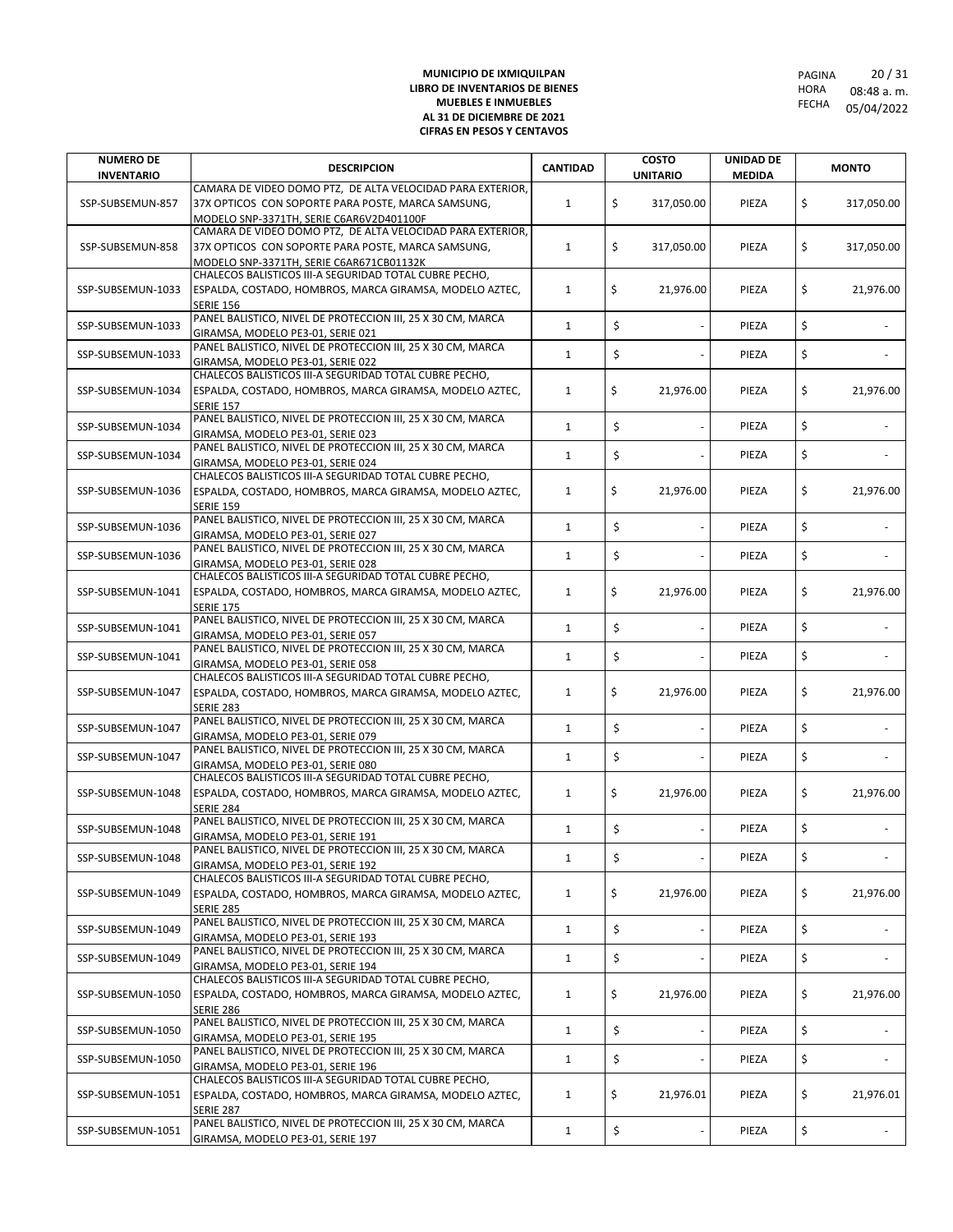| <b>NUMERO DE</b><br><b>INVENTARIO</b> | <b>DESCRIPCION</b>                                                                                                                                              | <b>CANTIDAD</b> | <b>COSTO</b><br><b>UNITARIO</b> | <b>UNIDAD DE</b><br><b>MEDIDA</b> | <b>MONTO</b>    |
|---------------------------------------|-----------------------------------------------------------------------------------------------------------------------------------------------------------------|-----------------|---------------------------------|-----------------------------------|-----------------|
| SSP-SUBSEMUN-1051                     | PANEL BALISTICO, NIVEL DE PROTECCION III, 25 X 30 CM, MARCA<br>GIRAMSA, MODELO PE3-01, SERIE 198                                                                | $\mathbf{1}$    | \$                              | PIEZA                             | \$              |
| SSP-SUBSEMUN-1055                     | CHALECOS BALISTICOS III-A SEGURIDAD TOTAL CUBRE PECHO,<br>ESPALDA, COSTADO, HOMBROS, MARCA GIRAMSA, MODELO AZTEC,<br><b>SERIE 296</b>                           | $\mathbf{1}$    | \$<br>21,976.01                 | PIEZA                             | \$<br>21,976.01 |
| SSP-SUBSEMUN-1055                     | PANEL BALISTICO, NIVEL DE PROTECCION III, 25 X 30 CM, MARCA<br>GIRAMSA, MODELO PE3-01, SERIE 235                                                                | $\mathbf{1}$    | \$                              | PIEZA                             | \$              |
| SSP-SUBSEMUN-1055                     | PANEL BALISTICO, NIVEL DE PROTECCION III, 25 X 30 CM, MARCA<br>GIRAMSA, MODELO PE3-01, SERIE 236                                                                | $\mathbf{1}$    | \$                              | PIEZA                             | \$              |
| SSP-SUBSEMUN-1078                     | ESCRITORIO EN L CON UN ARCHIVERO DE 1 GAVETA Y 1 CAJON,<br>MARCA SIN MARCA, MODELO SIN MODELO, SERIE SIN SERIE                                                  | $\mathbf{1}$    | \$<br>9,499.99                  | PIEZA                             | \$<br>9,499.99  |
| SSP-SUBSEMUN-1079                     | ESCRITORIO DE MADERA CON BASE METALICA, MARCA SIN MARCA,<br>MODELO SIN MODELO, SERIE SIN SERIE                                                                  | 1               | \$<br>7,500.06                  | PIEZA                             | \$<br>7,500.06  |
| SSP-SUBSEMUN-1080                     | ESCRITORIO TIPO ESCUADRA CON SEPARADOR DE LIBROS, MARCA SIN<br>MARCA, MODELO SIN MODELO, SERIE SIN SERIE                                                        | 1               | \$<br>8,932.00                  | PIEZA                             | \$<br>8,932.00  |
| SSP-SUBSEMUN-1081                     | MESA DE JUNTAS DE 2.45 X 1.20 MTS, MARCA SIN MARCA, MODELO<br>SIN MODELO, SERIE SIN SERIE                                                                       | $\mathbf{1}$    | \$<br>12,999.99                 | PIEZA                             | \$<br>12,999.99 |
| SSP-SUBSEMUN-1086                     | ALL IN ONE CON PROCESADOR DUA CORE 2.6 GHZ, MEMORIA RAM<br>DE 4GB, DISCO DUDO DE 1 T, PANTALLA DE 19.5" LED, MARCA<br>LENOVO, MODELO C 260, SERIE CS02102526    | 1               | \$<br>9,999.99                  | PIEZA                             | \$<br>9,999.99  |
| SSP-SUBSEMUN-1087                     | ALL IN ONE CON PROCESADOR 1.1 GHZ, MEMORIA RAM DE 2GB,<br>DISCO DUDO DE 500 G, PANTALLA DE 18.5" LED, MARCA LENOVO,<br>MODELO C 240, SERIE CS01423677           | $\mathbf{1}$    | \$<br>9,999.99                  | PIEZA                             | \$<br>9,999.99  |
| SSP-SUBSEMUN-1091                     | VENTILADOR DE TECHO, MARCA SIN MARCA, MODELO SIN MODELO,<br>SERIE SIN SERIE                                                                                     | $\mathbf{1}$    | \$<br>9,999.99                  | PIEZA                             | \$<br>9,999.99  |
| SSP-SUBSEMUN-1092                     | VENTILADOR DE TECHO, MARCA SIN MARCA, MODELO SIN MODELO,<br><b>SERIE SIN SERIE</b>                                                                              | $\mathbf{1}$    | \$<br>9,999.99                  | PIEZA                             | \$<br>9,999.99  |
| SSP-SUBSEMUN-1093                     | VENTILADOR DE TECHO, MARCA SIN MARCA, MODELO SIN MODELO,<br>SERIE SIN SERIE                                                                                     | $\mathbf{1}$    | \$<br>9.999.99                  | PIEZA                             | \$<br>9,999.99  |
| SSP-SUBSEMUN-1094                     | VIDEO PROYECTOR, MARCA BENQ, MODELO SIN MODELO, SERIE<br>PD99E03414000                                                                                          | 1               | \$<br>9,699.99                  | PIEZA                             | \$<br>9,699.99  |
| SSP-SUBSEMUN-1099                     | CHALECOS BALISTICOS III-A SEGURIDAD TOTAL CUBRE PECHO,<br>ESPALDA, COSTADO, HOMBROS, MARCA GIRAMSA, MODELO AZTEC,<br><b>SERIE 129</b>                           | 1               | \$<br>21,976.00                 | PIEZA                             | \$<br>21,976.00 |
| SSP-SUBSEMUN-1099                     | PANEL BALISTICO, NIVEL DE PROTECCION III, 25 X 30 CM, MARCA<br>GIRAMSA, MODELO PE3-01, SERIE 277<br>PANEL BALISTICO, NIVEL DE PROTECCION III, 25 X 30 CM, MARCA | $\mathbf{1}$    | \$                              | PIEZA                             | \$              |
| SSP-SUBSEMUN-1099                     |                                                                                                                                                                 | $\mathbf{1}$    | \$                              | PIEZA                             | \$              |
| SSP-SUBSEMUN-1100                     | CHALECOS BALISTICOS III-A SEGURIDAD TOTAL CUBRE PECHO,<br>ESPALDA, COSTADO, HOMBROS, MARCA GIRAMSA, MODELO AZTEC,<br><b>SERIE 130</b>                           | $\mathbf{1}$    | \$<br>21,976.00                 | PIEZA                             | \$<br>21,976.00 |
| SSP-SUBSEMUN-1100                     | PANEL BALISTICO, NIVEL DE PROTECCION III, 25 X 30 CM, MARCA<br>GIRAMSA, MODELO PE3-01, SERIE 279                                                                | $\mathbf{1}$    | \$                              | PIEZA                             | \$              |
| SSP-SUBSEMUN-1100                     | PANEL BALISTICO, NIVEL DE PROTECCION III, 25 X 30 CM, MARCA<br>GIRAMSA, MODELO PE3-01, SERIE 280                                                                | $\mathbf{1}$    | \$                              | PIEZA                             | \$              |
| SSP-SUBSEMUN-1101                     | CHALECOS BALISTICOS III-A SEGURIDAD TOTAL CUBRE PECHO.<br>ESPALDA, COSTADO, HOMBROS, MARCA GIRAMSA, MODELO AZTEC,<br><b>SERIE 131</b>                           | 1               | \$<br>21,976.00                 | PIEZA                             | \$<br>21,976.00 |
| SSP-SUBSEMUN-1101                     | PANEL BALISTICO, NIVEL DE PROTECCION III, 25 X 30 CM, MARCA<br>GIRAMSA, MODELO PE3-01, SERIE 633                                                                | $\mathbf{1}$    | \$<br>$\sim$                    | PIEZA                             | \$              |
| SSP-SUBSEMUN-1101                     | PANEL BALISTICO, NIVEL DE PROTECCION III, 25 X 30 CM, MARCA<br>GIRAMSA, MODELO PE3-01, SERIE 634                                                                | $\mathbf{1}$    | \$                              | PIEZA                             | \$              |
| SSP-SUBSEMUN-1104                     | CHALECOS BALISTICOS III-A SEGURIDAD TOTAL CUBRE PECHO,<br>ESPALDA, COSTADO, HOMBROS, MARCA GIRAMSA, MODELO AZTEC,<br><b>SERIE 140</b>                           | 1               | \$<br>21,976.00                 | PIEZA                             | \$<br>21,976.00 |
| SSP-SUBSEMUN-1104                     | PANEL BALISTICO, NIVEL DE PROTECCION III, 25 X 30 CM, MARCA<br>GIRAMSA, MODELO PE3-01, SERIE 639                                                                | $\mathbf{1}$    | \$<br>$\overline{\phantom{a}}$  | PIEZA                             | \$              |
| SSP-SUBSEMUN-1104                     | PANEL BALISTICO, NIVEL DE PROTECCION III, 25 X 30 CM, MARCA<br>GIRAMSA, MODELO PE3-01, SERIE 640                                                                | $\mathbf{1}$    | \$<br>$\overline{\phantom{a}}$  | PIEZA                             | \$              |
| SSP-SUBSEMUN-1105                     | CHALECOS BALISTICOS III-A SEGURIDAD TOTAL CUBRE PECHO,<br>ESPALDA, COSTADO, HOMBROS, MARCA GIRAMSA, MODELO AZTEC,<br><b>SERIE 141</b>                           | 1               | \$<br>21,976.00                 | PIEZA                             | \$<br>21,976.00 |
| SSP-SUBSEMUN-1105                     | PANEL BALISTICO, NIVEL DE PROTECCION III, 25 X 30 CM, MARCA<br>GIRAMSA, MODELO PE3-01, SERIE 641                                                                | $\mathbf{1}$    | \$                              | PIEZA                             | \$              |
| SSP-SUBSEMUN-1105                     | PANEL BALISTICO, NIVEL DE PROTECCION III, 25 X 30 CM, MARCA<br>GIRAMSA, MODELO PE3-01, SERIE 642                                                                | $\mathbf{1}$    | \$                              | PIEZA                             | \$              |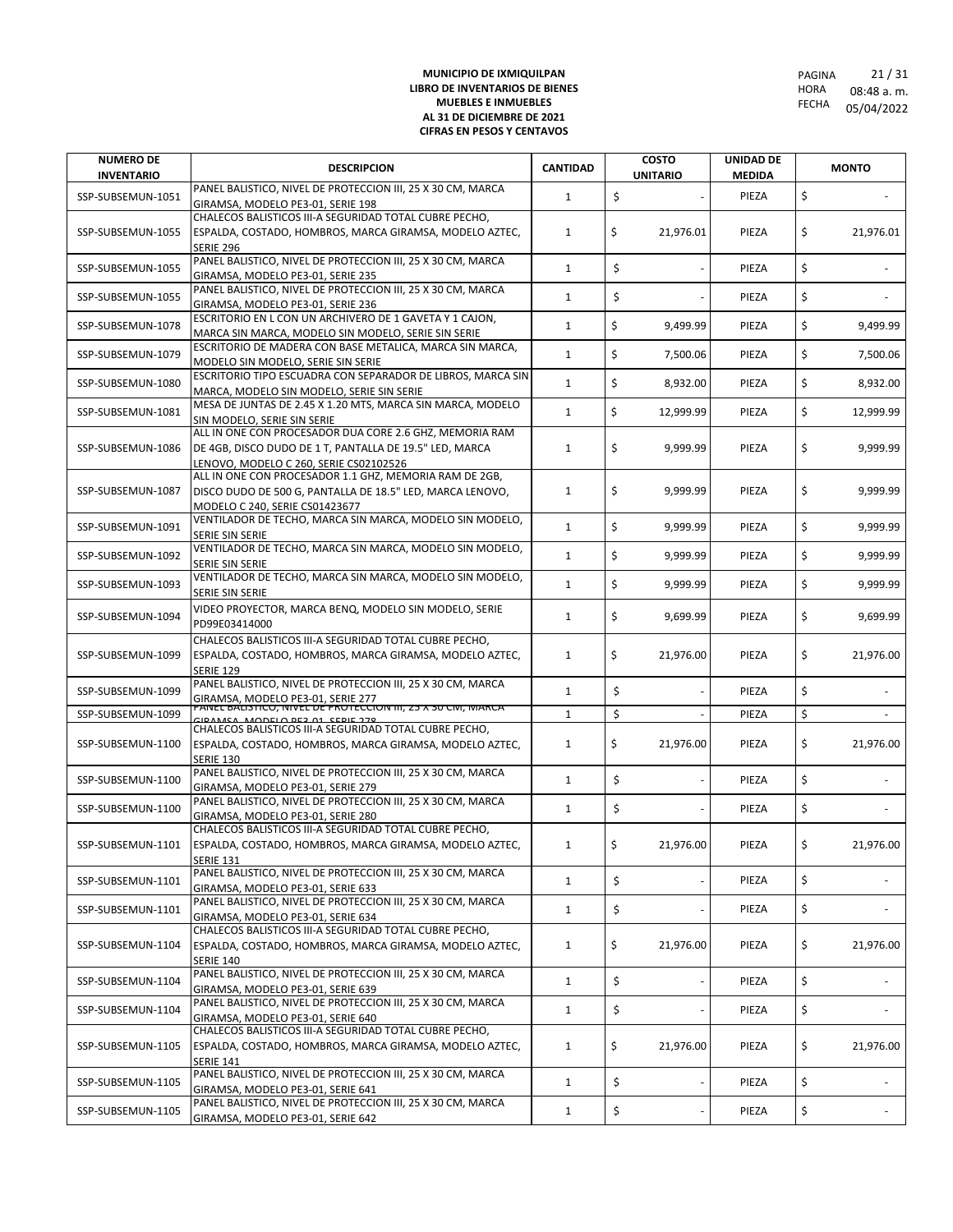| <b>NUMERO DE</b><br><b>INVENTARIO</b> | <b>DESCRIPCION</b>                                                                                                                                  | <b>CANTIDAD</b> | <b>COSTO</b><br><b>UNITARIO</b> | <b>UNIDAD DE</b><br><b>MEDIDA</b> | <b>MONTO</b>    |
|---------------------------------------|-----------------------------------------------------------------------------------------------------------------------------------------------------|-----------------|---------------------------------|-----------------------------------|-----------------|
| SSP-SUBSEMUN-1106                     | CHALECOS BALISTICOS III-A SEGURIDAD TOTAL CUBRE PECHO,<br>ESPALDA, COSTADO, HOMBROS, MARCA GIRAMSA, MODELO AZTEC,                                   | $\mathbf{1}$    | \$<br>21,976.00                 | PIEZA                             | \$<br>21,976.00 |
| SSP-SUBSEMUN-1106                     | <b>SERIE 142</b><br>PANEL BALISTICO, NIVEL DE PROTECCION III, 25 X 30 CM, MARCA                                                                     | $\mathbf{1}$    | \$                              | PIEZA                             | \$              |
|                                       | GIRAMSA, MODELO PE3-01, SERIE 643<br>PANEL BALISTICO, NIVEL DE PROTECCION III, 25 X 30 CM, MARCA                                                    |                 |                                 |                                   |                 |
| SSP-SUBSEMUN-1106                     | GIRAMSA, MODELO PE3-01, SERIE 644                                                                                                                   | $\mathbf{1}$    | \$                              | PIEZA                             | \$              |
| SSP-SUBSEMUN-1107                     | CHALECOS BALISTICOS III-A SEGURIDAD TOTAL CUBRE PECHO,<br>ESPALDA, COSTADO, HOMBROS, MARCA GIRAMSA, MODELO AZTEC,<br><b>SERIE 143</b>               | $\mathbf{1}$    | \$<br>21,976.00                 | PIEZA                             | \$<br>21,976.00 |
| SSP-SUBSEMUN-1107                     | PANEL BALISTICO, NIVEL DE PROTECCION III, 25 X 30 CM, MARCA<br>GIRAMSA, MODELO PE3-01, SERIE 645                                                    | $\mathbf{1}$    | \$                              | PIEZA                             | \$              |
| SSP-SUBSEMUN-1107                     | PANEL BALISTICO, NIVEL DE PROTECCION III, 25 X 30 CM, MARCA<br>GIRAMSA, MODELO PE3-01, SERIE 646                                                    | $\mathbf{1}$    | \$                              | PIEZA                             | \$              |
| SSP-SUBSEMUN-1109                     | CHALECOS BALISTICOS III-A SEGURIDAD TOTAL CUBRE PECHO,<br>ESPALDA, COSTADO, HOMBROS, MARCA GIRAMSA, MODELO AZTEC,<br><b>SERIE 145</b>               | 1               | \$<br>21,976.00                 | PIEZA                             | \$<br>21,976.00 |
| SSP-SUBSEMUN-1109                     | PANEL BALISTICO, NIVEL DE PROTECCION III, 25 X 30 CM, MARCA<br>GIRAMSA, MODELO PE3-01, SERIE 945                                                    | $\mathbf{1}$    | \$                              | PIEZA                             | \$              |
| SSP-SUBSEMUN-1109                     | PANEL BALISTICO, NIVEL DE PROTECCION III, 25 X 30 CM, MARCA<br>GIRAMSA, MODELO PE3-01, SERIE 946                                                    | $\mathbf{1}$    | \$                              | PIEZA                             | \$              |
| SSP-SUBSEMUN-1110                     | CHALECOS BALISTICOS III-A SEGURIDAD TOTAL CUBRE PECHO,<br>ESPALDA, COSTADO, HOMBROS, MARCA GIRAMSA, MODELO AZTEC,<br><b>SERIE 146</b>               | $\mathbf{1}$    | \$<br>21,976.00                 | PIEZA                             | \$<br>21,976.00 |
| SSP-SUBSEMUN-1110                     | PANEL BALISTICO, NIVEL DE PROTECCION III, 25 X 30 CM, MARCA<br>GIRAMSA, MODELO PE3-01, SERIE 947                                                    | $\mathbf{1}$    | \$                              | PIEZA                             | \$              |
| SSP-SUBSEMUN-1110                     | PANEL BALISTICO, NIVEL DE PROTECCION III, 25 X 30 CM, MARCA<br>GIRAMSA, MODELO PE3-01, SERIE 948                                                    | $\mathbf{1}$    | \$                              | PIEZA                             | \$              |
| SSP-SUBSEMUN-1115                     | CHALECOS BALISTICOS III-A SEGURIDAD TOTAL CUBRE PECHO,<br>ESPALDA, COSTADO, HOMBROS, MARCA GIRAMSA, MODELO AZTEC,<br><b>SERIE 186</b>               | 1               | \$<br>21,976.01                 | PIEZA                             | \$<br>21,976.01 |
| SSP-SUBSEMUN-1115                     | PANEL BALISTICO, NIVEL DE PROTECCION III, 25 X 30 CM, MARCA<br>GIRAMSA, MODELO PE3-01, SERIE 973                                                    | $\mathbf{1}$    | \$                              | PIEZA                             | \$              |
| SSP-SUBSEMUN-1115                     | PANEL BALISTICO, NIVEL DE PROTECCION III, 25 X 30 CM, MARCA<br>GIRAMSA, MODELO PE3-01, SERIE 974                                                    | $\mathbf{1}$    | \$                              | PIEZA                             | \$              |
| SSP-SUBSEMUN-1116                     | CHALECOS BALISTICOS III-A SEGURIDAD TOTAL CUBRE PECHO,<br>ESPALDA, COSTADO, HOMBROS, MARCA GIRAMSA, MODELO AZTEC,<br><b>SERIE 187</b>               | 1               | \$<br>21,976.01                 | PIEZA                             | \$<br>21,976.01 |
| SSP-SUBSEMUN-1116                     | PANEL BALISTICO, NIVEL DE PROTECCION III, 25 X 30 CM, MARCA<br>GIRAMSA, MODELO PE3-01, SERIE 975                                                    | $\mathbf{1}$    | \$                              | PIEZA                             | \$              |
| SSP-SUBSEMUN-1116                     | PANEL BALISTICO, NIVEL DE PROTECCION III, 25 X 30 CM, MARCA<br>GIRAMSA, MODELO PE3-01, SERIE 976                                                    | $\mathbf{1}$    | \$                              | PIEZA                             | \$              |
| SSP-SUBSEMUN-1119                     | CHALECOS BALISTICOS III-A SEGURIDAD TOTAL CUBRE PECHO,<br>ESPALDA, COSTADO, HOMBROS, MARCA GIRAMSA, MODELO AZTEC,<br><b>SERIE 190</b>               | $\mathbf{1}$    | \$<br>21,976.01                 | PIEZA                             | \$<br>21,976.01 |
| SSP-SUBSEMUN-1119                     | PANEL BALISTICO, NIVEL DE PROTECCION III, 25 X 30 CM, MARCA<br>GIRAMSA, MODELO PE3-01, SERIE 981                                                    | $\mathbf{1}$    | \$                              | PIEZA                             | \$              |
| SSP-SUBSEMUN-1119                     | PANEL BALISTICO, NIVEL DE PROTECCION III, 25 X 30 CM, MARCA                                                                                         | $\mathbf{1}$    | \$                              | PIEZA                             | \$              |
| SSP-SUBSEMUN-1121                     | GIRAMSA, MODELO PE3-01, SERIE 982<br>ESCRITORIO PLEGABLE CON MARCO DE ACERO, MDF TERMINADO<br>LAMINADO 86 X 62 X 83 CM, MARCA SIN MARCA, MODELO SIN | $\mathbf{1}$    | \$<br>7,500.06                  | PIEZA                             | \$<br>7,500.06  |
| SSP-SUBSEMUN-1138                     | MODELO, SERIE SIN SERIE<br>CASCO BALISTICO NIVEL III, MARCA SIN MARCA, MODELO SIN<br>MODELO, SERIE SIN SERIE                                        | $\mathbf{1}$    | \$<br>8,000.00                  | PIEZA                             | \$<br>8,000.00  |
| SSP-SUBSEMUN-1139                     | CASCO BALISTICO NIVEL III, MARCA SIN MARCA, MODELO SIN<br>MODELO, SERIE SIN SERIE                                                                   | $\mathbf{1}$    | \$<br>8,000.00                  | PIEZA                             | \$<br>8,000.00  |
| SSP-SUBSEMUN-1140                     | CASCO BALISTICO NIVEL III, MARCA SIN MARCA, MODELO SIN<br>MODELO, SERIE SIN SERIE                                                                   | $\mathbf{1}$    | \$<br>8,000.00                  | PIEZA                             | \$<br>8,000.00  |
| SSP-SUBSEMUN-1141                     | CASCO BALISTICO NIVEL III, MARCA SIN MARCA, MODELO SIN<br>MODELO, SERIE SIN SERIE                                                                   | $\mathbf{1}$    | \$<br>8,000.00                  | PIEZA                             | \$<br>8,000.00  |
| SSP-SUBSEMUN-1142                     | CASCO BALISTICO NIVEL III, MARCA SIN MARCA, MODELO SIN<br>MODELO, SERIE SIN SERIE                                                                   | $\mathbf{1}$    | \$<br>8,000.00                  | PIEZA                             | \$<br>8,000.00  |
| SSP-SUBSEMUN-1143                     | CASCO BALISTICO NIVEL III, MARCA SIN MARCA, MODELO SIN<br>MODELO, SERIE SIN SERIE                                                                   | $\mathbf{1}$    | \$<br>8,000.00                  | PIEZA                             | \$<br>8,000.00  |
| SSP-SUBSEMUN-1146                     | CASCO BALISTICO NIVEL III, MARCA SIN MARCA, MODELO SIN<br>MODELO, SERIE SIN SERIE                                                                   | $\mathbf{1}$    | \$<br>8,000.00                  | PIEZA                             | \$<br>8,000.00  |
| SSP-SUBSEMUN-1148                     | CASCO BALISTICO NIVEL III, MARCA SIN MARCA, MODELO SIN<br>MODELO, SERIE SIN SERIE                                                                   | $\mathbf{1}$    | \$<br>8,000.00                  | PIEZA                             | \$<br>8,000.00  |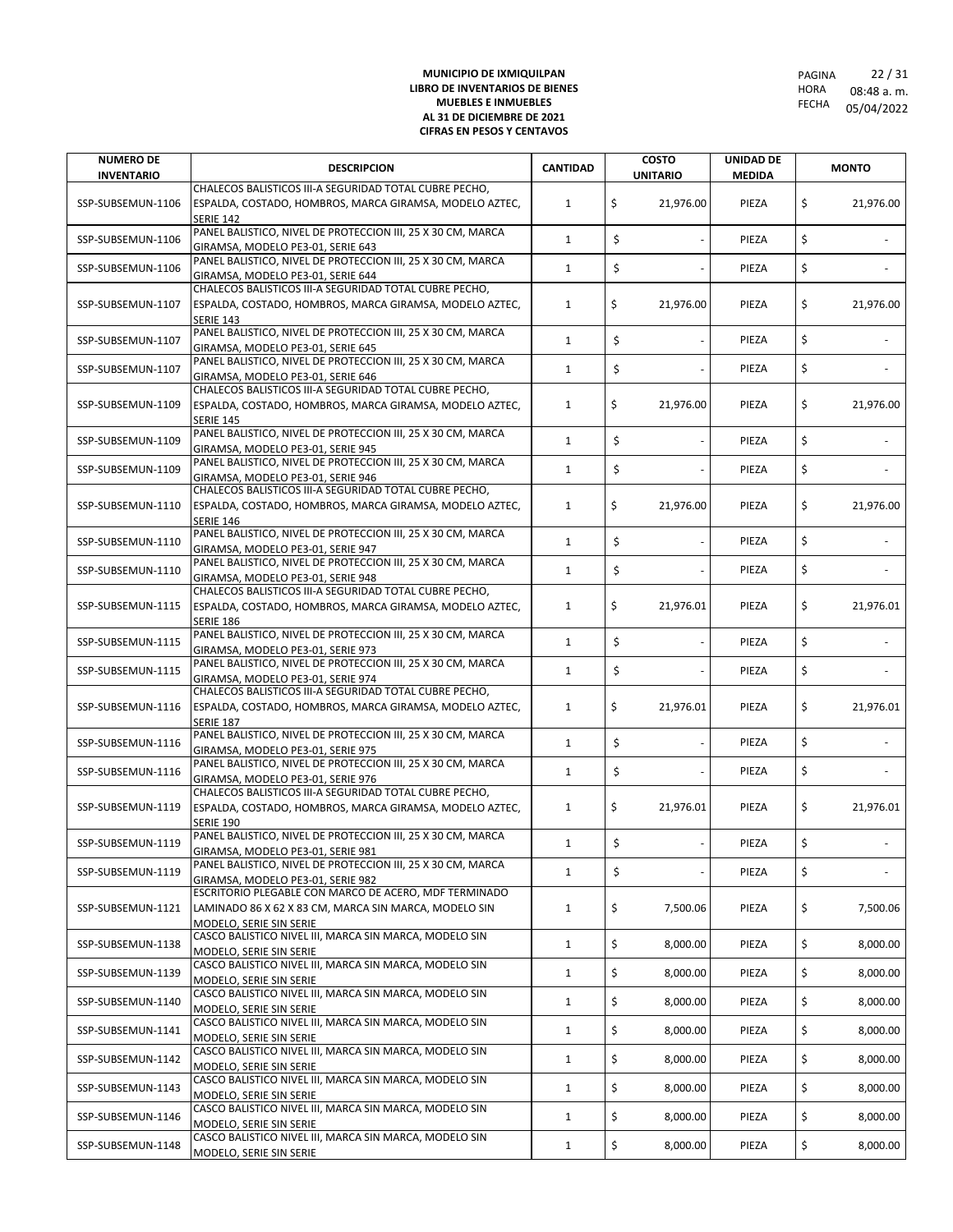| <b>NUMERO DE</b><br><b>INVENTARIO</b> | <b>DESCRIPCION</b>                                                                                                                                                       | <b>CANTIDAD</b> | <b>COSTO</b><br><b>UNITARIO</b> | <b>UNIDAD DE</b><br><b>MEDIDA</b> | <b>MONTO</b>    |
|---------------------------------------|--------------------------------------------------------------------------------------------------------------------------------------------------------------------------|-----------------|---------------------------------|-----------------------------------|-----------------|
| SSP-SUBSEMUN-1149                     | CASCO BALISTICO NIVEL III, MARCA SIN MARCA, MODELO SIN<br>MODELO, SERIE SIN SERIE                                                                                        | $\mathbf{1}$    | \$<br>8,000.00                  | PIEZA                             | \$<br>8,000.00  |
| SSP-SUBSEMUN-1150                     | CASCO BALISTICO NIVEL III, MARCA SIN MARCA, MODELO SIN<br>MODELO, SERIE SIN SERIE                                                                                        | $\mathbf{1}$    | \$<br>8,000.00                  | PIEZA                             | \$<br>8,000.00  |
| SSP-SUBSEMUN-1151                     | CASCO BALISTICO NIVEL III, MARCA SIN MARCA, MODELO SIN<br>MODELO, SERIE SIN SERIE                                                                                        | $\mathbf{1}$    | \$<br>8,000.00                  | PIEZA                             | \$<br>8,000.00  |
| SSP-SUBSEMUN-1152                     | CASCO BALISTICO NIVEL III, MARCA SIN MARCA, MODELO SIN<br>MODELO, SERIE SIN SERIE                                                                                        | $\mathbf{1}$    | \$<br>8,000.00                  | PIEZA                             | \$<br>8,000.00  |
| SSP-SUBSEMUN-1153                     | CASCO BALISTICO NIVEL III, MARCA SIN MARCA, MODELO SIN<br>MODELO. SERIE SIN SERIE                                                                                        | $\mathbf{1}$    | \$<br>8,000.00                  | PIEZA                             | \$<br>8,000.00  |
| SSP-SUBSEMUN-1154                     | CASCO BALISTICO NIVEL III, MARCA SIN MARCA, MODELO SIN<br>MODELO, SERIE SIN SERIE                                                                                        | $\mathbf{1}$    | \$<br>8.000.00                  | PIEZA                             | \$<br>8,000.00  |
| SSP-SUBSEMUN-1155                     | CASCO BALISTICO NIVEL III, MARCA SIN MARCA, MODELO SIN<br>MODELO, SERIE SIN SERIE                                                                                        | $\mathbf{1}$    | \$<br>8,000.00                  | PIEZA                             | \$<br>8,000.00  |
| SSP-SUBSEMUN-1156                     | CASCO BALISTICO NIVEL III, MARCA SIN MARCA, MODELO SIN<br>MODELO, SERIE SIN SERIE                                                                                        | $\mathbf{1}$    | \$<br>8,000.00                  | PIEZA                             | \$<br>8,000.00  |
| SSP-SUBSEMUN-1157                     | CASCO BALISTICO NIVEL III, MARCA SIN MARCA, MODELO SIN<br>MODELO, SERIE SIN SERIE                                                                                        | $\mathbf{1}$    | \$<br>8,000.00                  | PIEZA                             | \$<br>8,000.00  |
| SSP-SUBSEMUN-1264                     | FUSIL DE ASALTO CALIBRE 5.56 X 45 mm, SEMIAUTOMATICO, CAÑON<br>DE 8.5, CULATA RETRACTIL DE 6 POSICIONES INCLUYE, MARCA I.W.I,<br>MODELO GALIL ACE 21 S.A, SERIE 45100578 | 1               | \$<br>35,174.83                 | PIEZA                             | \$<br>35,174.83 |
| SSP-SUBSEMUN-1264                     | CARGADORES CON CAPACIDAD DE 35 CARTUCHOS PARA FUSIL DE<br>ASALTO CALIBRE 5.56 X 45 MM, MARCA SIN MARCA, MODELO SIN                                                       | 5               | \$                              | PIEZA                             | \$              |
| SSP-SUBSEMUN-1266                     | MODELO, SERIE SIN SERIE<br>FUSIL DE ASALTO CALIBRE 5.56 X 45 mm, SEMIAUTOMATICO, CAÑON<br>DE 8.5, CULATA RETRACTIL DE 6 POSICIONES INCLUYE, MARCA I.W.I,                 | $\mathbf{1}$    | \$<br>35,174.83                 | PIEZA                             | \$<br>35,174.83 |
|                                       | MODELO GALIL ACE 21 S.A, SERIE 45100597<br>CARGADORES CON CAPACIDAD DE 35 CARTUCHOS PARA FUSIL DE                                                                        |                 |                                 |                                   |                 |
| SSP-SUBSEMUN-1266                     | ASALTO CALIBRE 5.56 X 45 MM, MARCA SIN MARCA, MODELO SIN<br>MODELO, SERIE SIN SERIE                                                                                      | 5               | \$                              | PIEZA                             | \$              |
| SSP-SUBSEMUN-1267                     | FUSIL DE ASALTO CALIBRE 5.56 X 45 mm, SEMIAUTOMATICO, CAÑON<br>DE 8.5, CULATA RETRACTIL DE 6 POSICIONES INCLUYE, MARCA I.W.I,<br>MODELO GALIL ACE 21 S.A, SERIE 45100598 | $\mathbf{1}$    | \$<br>35,174.83                 | PIEZA                             | \$<br>35,174.83 |
| SSP-SUBSEMUN-1267                     | CARGADORES CON CAPACIDAD DE 35 CARTUCHOS PARA FUSIL DE<br>ASALTO CALIBRE 5.56 X 45 MM, MARCA SIN MARCA, MODELO SIN                                                       | 5               | \$                              | PIEZA                             | \$              |
| SSP-SUBSEMUN-1269                     | MODELO, SERIE SIN SERIE<br>FUSIL DE ASALTO CALIBRE 5.56 X 45 mm, SEMIAUTOMATICO, CAÑON<br>DE 8.5, CULATA RETRACTIL DE 6 POSICIONES INCLUYE, MARCA I.W.I,                 | $\mathbf{1}$    | \$<br>35,174.82                 | PIEZA                             | \$<br>35,174.82 |
|                                       | MODELO GALIL ACE 21 S.A, SERIE 45100700<br>CARGADORES CON CAPACIDAD DE 35 CARTUCHOS PARA FUSIL DE                                                                        |                 |                                 |                                   |                 |
| SSP-SUBSEMUN-1269                     | ASALTO CALIBRE 5.56 X 45 MM, MARCA SIN MARCA, MODELO SIN<br>MODELO, SERIE SIN SERIE<br>FUSIL DE ASALTO CALIBRE 5.56 X 45 mm, SEMIAUTOMATICO, CAÑON                       | 5               | \$                              | PIEZA                             | \$              |
| SSP-SUBSEMUN-1270                     | DE 8.5, CULATA RETRACTIL DE 6 POSICIONES INCLUYE, MARCA I.W.I,<br>MODELO GALIL ACE 21 S.A, SERIE 45100719                                                                | $\mathbf{1}$    | \$<br>35,174.82                 | PIEZA                             | \$<br>35,174.82 |
| SSP-SUBSEMUN-1270                     | CARGADORES CON CAPACIDAD DE 35 CARTUCHOS PARA FUSIL DE<br>ASALTO CALIBRE 5.56 X 45 MM, MARCA SIN MARCA, MODELO SIN<br>MODELO, SERIE SIN SERIE                            | 5               | \$                              | PIEZA                             | \$              |
| SSP-SUBSEMUN-1271                     | FUSIL DE ASALTO CALIBRE 5.56 X 45 mm, SEMIAUTOMATICO, CAÑON<br>DE 8.5, CULATA RETRACTIL DE 6 POSICIONES INCLUYE, MARCA I.W.I,<br>MODELO GALIL ACE 21 S.A, SERIE 45100749 | $\mathbf{1}$    | \$<br>35,174.82                 | PIEZA                             | \$<br>35,174.82 |
| SSP-SUBSEMUN-1271                     | CARGADORES CON CAPACIDAD DE 35 CARTUCHOS PARA FUSIL DE<br>ASALTO CALIBRE 5.56 X 45 MM, MARCA SIN MARCA, MODELO SIN<br>MODELO, SERIE SIN SERIE                            | 5               | \$                              | PIEZA                             | \$              |
| SSP-SUBSEMUN-1272                     | PISTOLA SEMIAUTOMATICA CALIBRE 9 X 9mm, MARCA PRIETO<br>BERETTA, MODELO PX4 STORM (TIPO C CONSTANTE), SERIE PX0883P                                                      | 1               | \$<br>8,742.20                  | PIEZA                             | \$<br>8,742.20  |
| SSP-SUBSEMUN-1272                     | CARGADORES PARA PISTOLA SEMIAUTOMATICA PRIETO BERETA PX4<br>STORM, MARCA SIN MARCA, MODELO SIN MODELO, SERIE SIN SERIE                                                   | $\overline{2}$  | \$                              | PIEZA                             | \$              |
| SSP-SUBSEMUN-1274                     | PISTOLA SEMIAUTOMATICA CALIBRE 9 X 9mm, MARCA PRIETO<br>BERETTA, MODELO PX4 STORM (TIPO C CONSTANTE), SERIE PX0889P                                                      | $\mathbf{1}$    | \$<br>8,742.20                  | PIEZA                             | \$<br>8,742.20  |
| SSP-SUBSEMUN-1274                     | CARGADORES PARA PISTOLA SEMIAUTOMATICA PRIETO BERETA PX4<br>STORM, MARCA SIN MARCA, MODELO SIN MODELO, SERIE SIN SERIE                                                   | $\overline{2}$  | \$                              | PIEZA                             | \$              |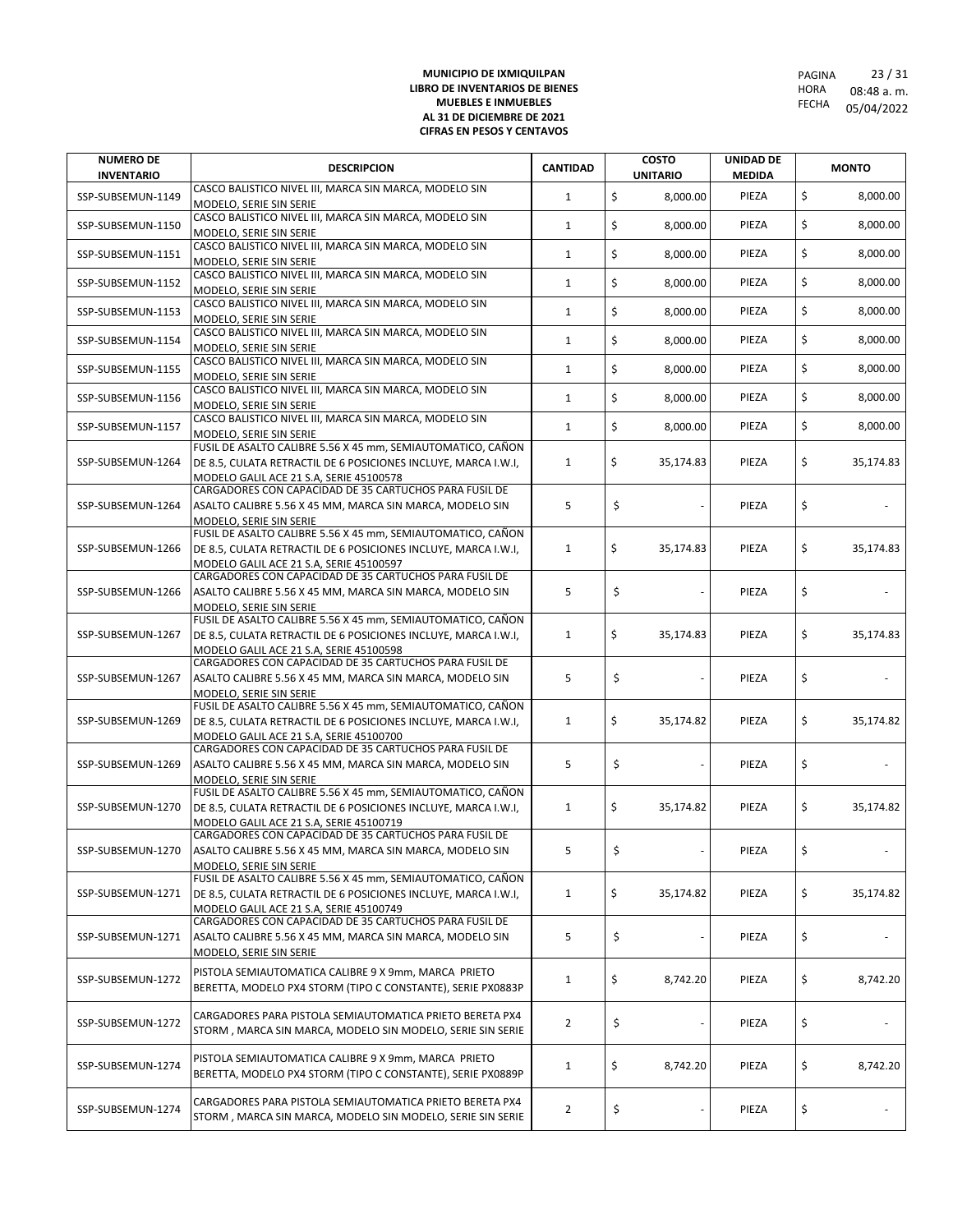| <b>NUMERO DE</b><br><b>INVENTARIO</b> | <b>DESCRIPCION</b>                                                                                                      | <b>CANTIDAD</b> | <b>COSTO</b><br><b>UNITARIO</b> | <b>UNIDAD DE</b><br><b>MEDIDA</b> |    | <b>MONTO</b> |
|---------------------------------------|-------------------------------------------------------------------------------------------------------------------------|-----------------|---------------------------------|-----------------------------------|----|--------------|
| SSP-SUBSEMUN-1275                     | PISTOLA SEMIAUTOMATICA CALIBRE 9 X 9mm, MARCA PRIETO<br>BERETTA, MODELO PX4 STORM (TIPO C CONSTANTE), SERIE PX8948P     | 1               | \$<br>8,742.20                  | PIEZA                             | \$ | 8,742.20     |
| SSP-SUBSEMUN-1275                     | CARGADORES PARA PISTOLA SEMIAUTOMATICA PRIETO BERETA PX4<br>STORM, MARCA SIN MARCA, MODELO SIN MODELO, SERIE SIN SERIE  | 2               | \$                              | PIEZA                             | \$ |              |
| SSP-SUBSEMUN-1277                     | PISTOLA SEMIAUTOMATICA CALIBRE 9 X 9mm, MARCA PRIETO<br>BERETTA, MODELO PX4 STORM (TIPO C CONSTANTE), SERIE PX8965P     | $\mathbf{1}$    | \$<br>8,742.20                  | PIEZA                             | \$ | 8,742.20     |
| SSP-SUBSEMUN-1277                     | CARGADORES PARA PISTOLA SEMIAUTOMATICA PRIETO BERETA PX4<br>STORM, MARCA SIN MARCA, MODELO SIN MODELO, SERIE SIN SERIE  | $\overline{2}$  | \$                              | PIEZA                             | \$ |              |
| SSP-SUBSEMUN-1278                     | PISTOLA SEMIAUTOMATICA CALIBRE 9 X 9mm, MARCA PRIETO<br>BERETTA, MODELO PX4 STORM (TIPO C CONSTANTE), SERIE PX8973P     | $\mathbf{1}$    | \$<br>8,742.20                  | PIEZA                             | \$ | 8,742.20     |
| SSP-SUBSEMUN-1278                     | CARGADORES PARA PISTOLA SEMIAUTOMATICA PRIETO BERETA PX4<br>STORM, MARCA SIN MARCA, MODELO SIN MODELO, SERIE SIN SERIE  | $\overline{2}$  | \$                              | PIEZA                             | \$ |              |
| SSP-SUBSEMUN-1279                     | PISTOLA SEMIAUTOMATICA CALIBRE 9 X 9mm, MARCA PRIETO<br>BERETTA, MODELO PX4 STORM (TIPO C CONSTANTE), SERIE PX8979P     | $\mathbf{1}$    | \$<br>8,742.20                  | PIEZA                             | \$ | 8,742.20     |
| SSP-SUBSEMUN-1279                     | CARGADORES PARA PISTOLA SEMIAUTOMATICA PRIETO BERETA PX4<br>STORM, MARCA SIN MARCA, MODELO SIN MODELO, SERIE SIN SERIE  | $\overline{2}$  | \$                              | PIEZA                             | \$ |              |
| SSP-SUBSEMUN-1280                     | PISTOLA SEMIAUTOMATICA CALIBRE 9 X 9mm, MARCA PRIETO<br>BERETTA, MODELO PX4 STORM (TIPO C CONSTANTE), SERIE PX8982P     | $\mathbf{1}$    | \$<br>8,742.20                  | PIEZA                             | \$ | 8,742.20     |
| SSP-SUBSEMUN-1280                     | CARGADORES PARA PISTOLA SEMIAUTOMATICA PRIETO BERETA PX4<br>STORM, MARCA SIN MARCA, MODELO SIN MODELO, SERIE SIN SERIE  | $\overline{2}$  | \$                              | PIEZA                             | \$ |              |
| SSP-SUBSEMUN-1281                     | PISTOLA SEMIAUTOMATICA CALIBRE 9 X 9mm, MARCA PRIETO<br>BERETTA, MODELO PX4 STORM (TIPO C CONSTANTE), SERIE PX8983P     | 1               | \$<br>8,742.19                  | PIEZA                             | \$ | 8,742.19     |
| SSP-SUBSEMUN-1281                     | CARGADORES PARA PISTOLA SEMIAUTOMATICA PRIETO BERETA PX4<br>STORM, MARCA SIN MARCA, MODELO SIN MODELO, SERIE SIN SERIE  | $\overline{2}$  | \$                              | PIEZA                             | \$ |              |
| SSP-SUBSEMUN-1282                     | PISTOLA SEMIAUTOMATICA CALIBRE 9 X 9mm, MARCA PRIETO<br>BERETTA, MODELO PX4 STORM (TIPO C CONSTANTE), SERIE<br>PX173902 | $\mathbf{1}$    | \$<br>8,742.19                  | PIEZA                             | \$ | 8,742.19     |
| SSP-SUBSEMUN-1282                     | CARGADORES PARA PISTOLA SEMIAUTOMATICA PRIETO BERETA PX4<br>STORM, MARCA SIN MARCA, MODELO SIN MODELO, SERIE SIN SERIE  | 2               | \$                              | PIEZA                             | \$ |              |
| SSP-SUBSEMUN-1283                     | PISTOLA SEMIAUTOMATICA CALIBRE 9 X 9mm, MARCA PRIETO<br>BERETTA, MODELO PX4 STORM (TIPO C CONSTANTE), SERIE<br>PX173898 | $\mathbf{1}$    | \$<br>8,742.19                  | PIEZA                             | \$ | 8,742.19     |
| SSP-SUBSEMUN-1283                     | CARGADORES PARA PISTOLA SEMIAUTOMATICA PRIETO BERETA PX4<br>STORM, MARCA SIN MARCA, MODELO SIN MODELO, SERIE SIN SERIE  |                 |                                 | PIEZA                             | Ş  |              |
| SSP-SUBSEMUN-1284                     | PISTOLA SEMIAUTOMATICA CALIBRE 9 X 9mm, MARCA PRIETO<br>BERETTA, MODELO PX4 STORM (TIPO C CONSTANTE), SERIE             | $\mathbf{1}$    | \$<br>8,742.19                  | PIEZA                             | \$ | 8,742.19     |
| SSP-SUBSEMUN-1284                     | CARGADORES PARA PISTOLA SEMIAUTOMATICA PRIETO BERETA PX4<br>STORM, MARCA SIN MARCA, MODELO SIN MODELO, SERIE SIN SERIE  | 2               | \$                              | PIEZA                             | \$ |              |
| SSP-SUBSEMUN-1285                     | PISTOLA SEMIAUTOMATICA CALIBRE 9 X 9mm, MARCA PRIETO<br>BERETTA, MODELO PX4 STORM (TIPO C CONSTANTE), SERIE<br>PX173900 | 1               | \$<br>8,742.19                  | PIEZA                             | \$ | 8,742.19     |
| SSP-SUBSEMUN-1285                     | CARGADORES PARA PISTOLA SEMIAUTOMATICA PRIETO BERETA PX4<br>STORM, MARCA SIN MARCA, MODELO SIN MODELO, SERIE SIN SERIE  | $\overline{2}$  | \$                              | PIEZA                             | \$ |              |
| SSP-SUBSEMUN-1286                     | PISTOLA SEMIAUTOMATICA CALIBRE 9 X 9mm, MARCA PRIETO<br>BERETTA, MODELO PX4 STORM (TIPO C CONSTANTE), SERIE<br>PX173901 | $\mathbf{1}$    | \$<br>8,742.19                  | PIEZA                             | \$ | 8,742.19     |
| SSP-SUBSEMUN-1286                     | CARGADORES PARA PISTOLA SEMIAUTOMATICA PRIETO BERETA PX4<br>STORM, MARCA SIN MARCA, MODELO SIN MODELO, SERIE SIN SERIE  | $\overline{2}$  | \$                              | PIEZA                             | \$ |              |
| SSP-SUBSEMUN-1287                     | PISTOLA SEMIAUTOMATICA CALIBRE 9 X 9mm, MARCA PRIETO<br>BERETTA, MODELO PX4 STORM (TIPO C CONSTANTE), SERIE<br>PX173897 | $\mathbf{1}$    | \$<br>8,742.19                  | PIEZA                             | \$ | 8,742.19     |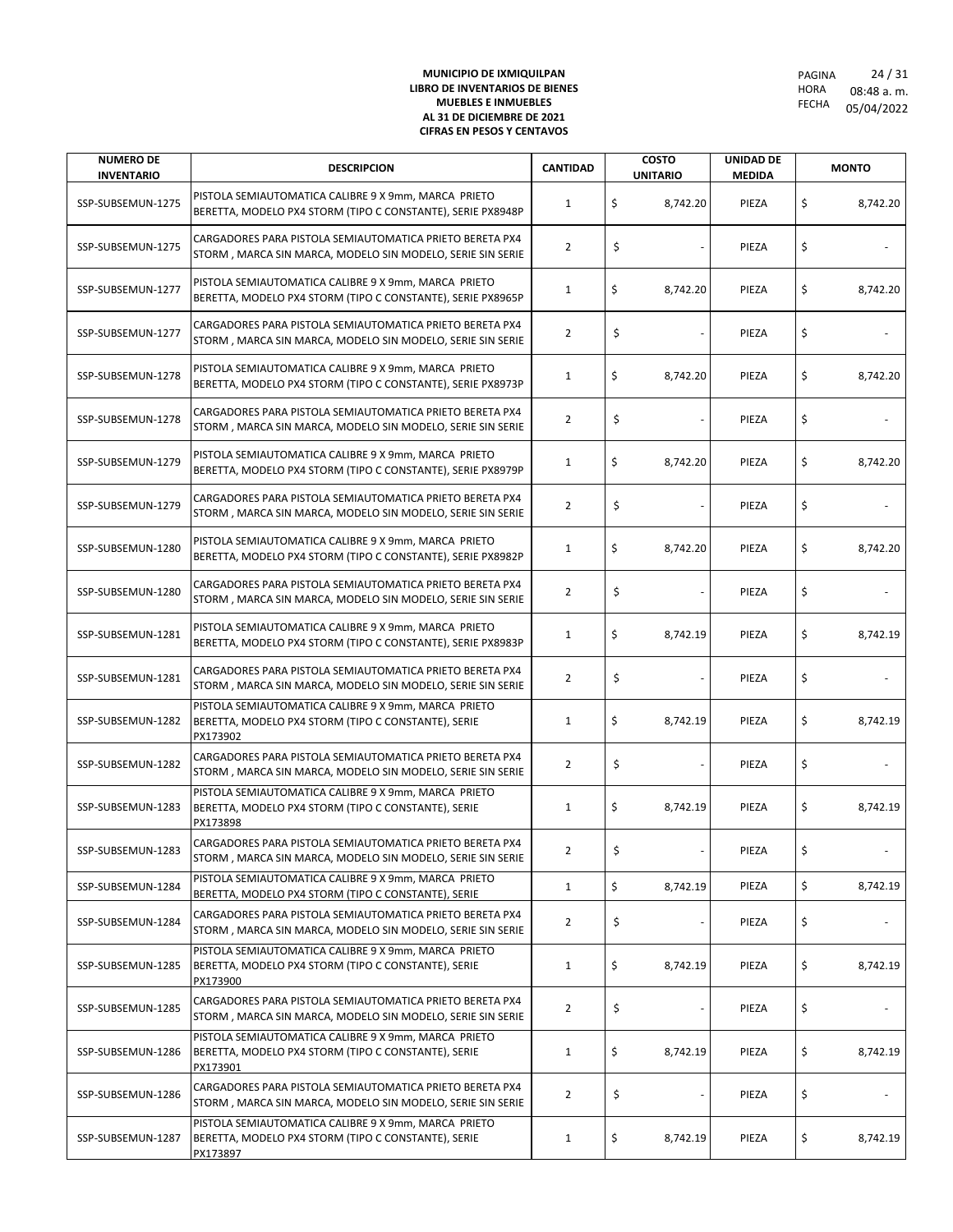| <b>NUMERO DE</b><br><b>INVENTARIO</b> | <b>DESCRIPCION</b>                                                                                                                                                                          | <b>CANTIDAD</b> | <b>COSTO</b><br><b>UNITARIO</b> | <b>UNIDAD DE</b><br><b>MEDIDA</b> | <b>MONTO</b>    |
|---------------------------------------|---------------------------------------------------------------------------------------------------------------------------------------------------------------------------------------------|-----------------|---------------------------------|-----------------------------------|-----------------|
| SSP-SUBSEMUN-1287                     | CARGADORES PARA PISTOLA SEMIAUTOMATICA PRIETO BERETA PX4<br>STORM, MARCA SIN MARCA, MODELO SIN MODELO, SERIE SIN SERIE                                                                      | 2               | \$                              | PIEZA                             | \$              |
| SSP-SUBSEMUN-1288                     | PISTOLA SEMIAUTOMATICA CALIBRE 9 X 9mm, MARCA PRIETO<br>BERETTA, MODELO PX4 STORM (TIPO C CONSTANTE), SERIE PX0890P                                                                         | 1               | \$<br>8,742.19                  | PIEZA                             | \$<br>8,742.19  |
| SSP-SUBSEMUN-1288                     | CARGADORES PARA PISTOLA SEMIAUTOMATICA PRIETO BERETA PX4<br>STORM, MARCA SIN MARCA, MODELO SIN MODELO, SERIE SIN SERIE                                                                      | $\overline{2}$  | \$                              | PIEZA                             | \$              |
| SSP-SUBSEMUN-1289                     | PISTOLA SEMIAUTOMATICA CALIBRE 9 X 9mm, MARCA PRIETO<br>BERETTA, MODELO PX4 STORM (TIPO C CONSTANTE), SERIE PX0878P                                                                         | 1               | \$<br>8,742.19                  | PIEZA                             | \$<br>8,742.19  |
| SSP-SUBSEMUN-1289                     | CARGADORES PARA PISTOLA SEMIAUTOMATICA PRIETO BERETA PX4<br>STORM, MARCA SIN MARCA, MODELO SIN MODELO, SERIE SIN SERIE                                                                      | 2               | \$                              | PIEZA                             | \$              |
| SSP-SUBSEMUN-1290                     | CHALECO BALISTICO NIVEL III-A, SEGURIDAD TOTAL. CUBRE PECHO,<br>ESPALDA, COSTADOS, HOMBROS, TALLA GRANDE, MARCA GIRAMSA,<br>MODELO AZTEC, SERIE 160160222                                   | 1               | \$<br>30,000.17                 | PIEZA                             | \$<br>30,000.17 |
| SSP-SUBSEMUN-1290                     | PLACA BALISTICA NIVEL IIIA, MARCA SIN MARCA, MODELO SIN<br>MODELO, SERIE F02097043                                                                                                          | $\mathbf{1}$    | \$                              | PIEZA                             | \$              |
| SSP-SUBSEMUN-1290                     | PLACA BALISTICA NIVEL IIIA, MARCA SIN MARCA, MODELO SIN<br>MODELO, SERIE F02097058                                                                                                          | $\mathbf{1}$    | \$                              | PIEZA                             | \$              |
| SSP-SUBSEMUN-1293                     | CHALECO BALISTICO NIVEL III-A, SEGURIDAD TOTAL. CUBRE PECHO,<br>ESPALDA, COSTADOS, HOMBROS, TALLA GRANDE, MARCA GIRAMSA,<br>MODELO AZTEC, SERIE 160160225                                   | $\mathbf{1}$    | \$<br>30,000.16                 | PIEZA                             | \$<br>30,000.16 |
| SSP-SUBSEMUN-1293                     | PLACA BALISTICA NIVEL IIIA, MARCA GIRAMSA, MODELO PE3-01,<br>SERIE 160010394                                                                                                                | $\mathbf{1}$    | \$                              | PIEZA                             | \$              |
| SSP-SUBSEMUN-1293                     | PLACA BALISTICA NIVEL IIIA, MARCA GIRAMSA, MODELO PE3-01,<br>SERIE 160010395                                                                                                                | $\mathbf{1}$    | \$                              | PIEZA                             | \$              |
| SSP-SUBSEMUN-1294                     | CHALECO BALISTICO NIVEL III-A, SEGURIDAD TOTAL. CUBRE PECHO,<br>ESPALDA, COSTADOS, HOMBROS, TALLA GRANDE, MARCA GIRAMSA,<br>MODELO AZTEC, SERIE 160160226                                   | $\mathbf{1}$    | \$<br>30,000.16                 | PIEZA                             | \$<br>30,000.16 |
| SSP-SUBSEMUN-1294                     | PLACA BALISTICA NIVEL IIIA, MARCA SIN MARCA, MODELO SIN<br>MODELO, SERIE F02097191                                                                                                          | $\mathbf{1}$    | \$                              | PIEZA                             | \$              |
| SSP-SUBSEMUN-1294                     | PLACA BALISTICA NIVEL IIIA, MARCA SIN MARCA, MODELO SIN<br>MODELO, SERIE F02097238                                                                                                          | $\mathbf{1}$    | \$                              | PIEZA                             | \$              |
| SSP-SUBSEMUN-1296                     | CHALECO BALISTICO NIVEL III-A, SEGURIDAD TOTAL. CUBRE PECHO,<br>ESPALDA, COSTADOS, HOMBROS, TALLA GRANDE, MARCA GIRAMSA,<br>MODELO AZTEC, SERIE 160160243                                   | $\mathbf{1}$    | \$<br>30,000.00                 | PIEZA                             | \$<br>30,000.00 |
| SSP-SUBSEMUN-1296                     | PLACA BALISTICA NIVEL IIIA, MARCA SIN MARCA, MODELO SIN<br>MODELO, SERIE 0103910251911060                                                                                                   | $\mathbf{1}$    | \$                              | PIEZA                             | \$              |
| SSP-SUBSEMUN-1296                     | PLACA BALISTICA NIVEL IIIA, MARCA SIN MARCA, MODELO SIN<br>MODELO, SERIE 0103910251911885                                                                                                   | $\mathbf{1}$    | \$                              | PIEZA                             | \$              |
| SSP-SUBSEMUN-1297                     | CHALECO BALISTICO NIVEL III-A, SEGURIDAD TOTAL. CUBRE PECHO,<br>ESPALDA, COSTADOS, HOMBROS, TALLA GRANDE, MARCA GIRAMSA,<br>MODELO AZTEC, SERIE 160160242                                   | 1               | \$<br>30,000.00                 | PIEZA                             | \$<br>30,000.00 |
| SSP-SUBSEMUN-1297                     | PLACA BALISTICA NIVEL IIIA, MARCA SIN MARCA, MODELO SIN<br>MODELO, SERIE 0103910251911191                                                                                                   | $\mathbf{1}$    | \$<br>$\overline{\phantom{a}}$  | PIEZA                             | \$              |
| SSP-SUBSEMUN-1297                     | PLACA BALISTICA NIVEL IIIA, MARCA SIN MARCA, MODELO SIN                                                                                                                                     | $\mathbf{1}$    | \$                              | PIEZA                             | \$              |
| SSP-SUBSEMUN-1300                     | MODELO, SERIE 0103910251911192<br>CHALECO BALISTICO NIVEL III-A, SEGURIDAD TOTAL. CUBRE PECHO,<br>ESPALDA, COSTADOS, HOMBROS, TALLA GRANDE, MARCA GIRAMSA,<br>MODELO AZTEC, SERIE 161080236 | 1               | \$<br>30,000.00                 | PIEZA                             | \$<br>30,000.00 |
| SSP-SUBSEMUN-1300                     | PLACA BALISTICA NIVEL IIIA, MARCA GIRAMSA, MODELO PE3-01,<br>SERIE 160010396                                                                                                                | $\mathbf{1}$    | \$                              | PIEZA                             | \$              |
| SSP-SUBSEMUN-1300                     | PLACA BALISTICA NIVEL IIIA, MARCA GIRAMSA, MODELO PE3-01,<br>SERIE 160010397                                                                                                                | $\mathbf{1}$    | \$                              | PIEZA                             | \$              |
| SSP-SUBSEMUN-1301                     | CHALECO BALISTICO NIVEL III-A, SEGURIDAD TOTAL. CUBRE PECHO,<br>ESPALDA, COSTADOS, HOMBROS, TALLA GRANDE, MARCA GIRAMSA,                                                                    | $\mathbf{1}$    | \$<br>30,000.00                 | PIEZA                             | \$<br>30,000.00 |
| SSP-SUBSEMUN-1301                     | MODELO AZTEC, SERIE 161080235<br>PLACA BALISTICA NIVEL IIIA, MARCA GIRAMSA, MODELO PE3-01,<br>SERIE 160010401                                                                               | $\mathbf{1}$    | \$                              | PIEZA                             | \$              |
| SSP-SUBSEMUN-1301                     | PLACA BALISTICA NIVEL IIIA, MARCA GIRAMSA, MODELO PE3-01,<br>SERIE 160010402                                                                                                                | $\mathbf{1}$    | \$                              | PIEZA                             | \$              |
| SSP-SUBSEMUN-1302                     | CHALECO BALISTICO NIVEL III-A, SEGURIDAD TOTAL. CUBRE PECHO,<br>ESPALDA, COSTADOS, HOMBROS, TALLA GRANDE, MARCA GIRAMSA,<br>MODELO AZTEC, SERIE 161080239                                   | $\mathbf{1}$    | \$<br>30,000.00                 | PIEZA                             | \$<br>30,000.00 |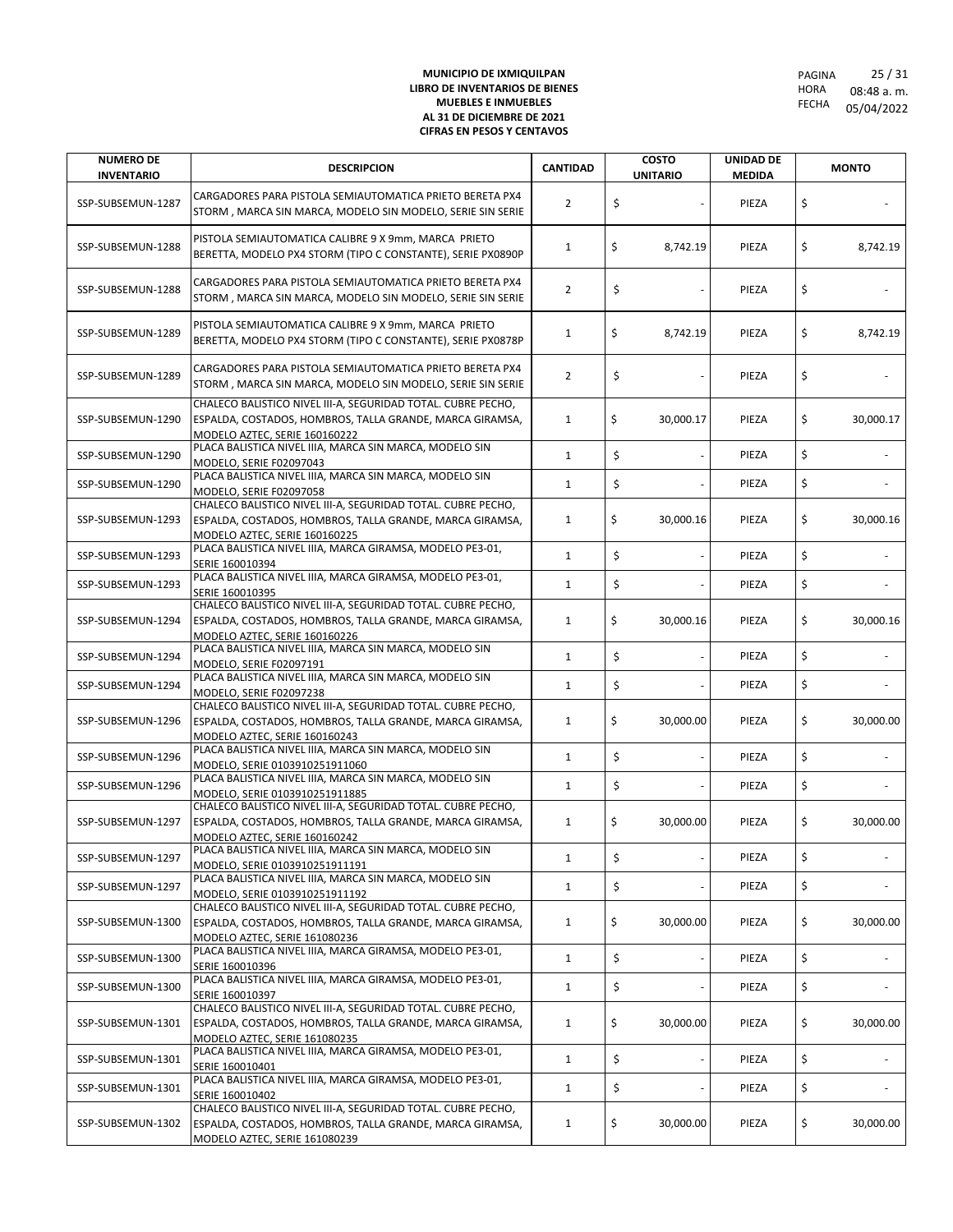| <b>NUMERO DE</b><br><b>INVENTARIO</b> | <b>DESCRIPCION</b>                                                                                                   | <b>CANTIDAD</b> | <b>COSTO</b><br><b>UNITARIO</b> | <b>UNIDAD DE</b><br><b>MEDIDA</b> | <b>MONTO</b>     |
|---------------------------------------|----------------------------------------------------------------------------------------------------------------------|-----------------|---------------------------------|-----------------------------------|------------------|
|                                       | PLACA BALISTICA NIVEL IIIA, MARCA GIRAMSA, MODELO PE3-01,                                                            |                 | \$                              | PIEZA                             | \$               |
| SSP-SUBSEMUN-1302                     | SERIE 160010400                                                                                                      | $\mathbf{1}$    |                                 |                                   |                  |
| SSP-SUBSEMUN-1302                     | PLACA BALISTICA NIVEL IIIA, MARCA GIRAMSA, MODELO PE3-01,<br>SERIE 160010393                                         | $\mathbf{1}$    | \$                              | PIEZA                             | \$               |
|                                       | RADIO MATRA MOVIL, MARCA EDS, MODELO TPM 700, SERIE                                                                  |                 |                                 |                                   |                  |
| SSP-SUBSEMUN-1305                     | HR7624AAD11160200042                                                                                                 | $\mathbf{1}$    | \$<br>59,454.64                 | PIEZA                             | \$<br>59,454.64  |
|                                       | HR7595EAD04160701649<br>RA3048CAF04160801419                                                                         |                 |                                 |                                   |                  |
| SSP-SUBSEMUN-1306                     | RADIO MATRA MOVIL, MARCA EDS, MODELO TPM 700, SERIE SIN                                                              | $\mathbf{1}$    | \$<br>59,454.64                 | PIEZA                             | \$<br>59,454.64  |
|                                       | <b>SERIE</b><br>TERMINAL TETRAPOL, MOVIL TIPO MATRA, MARCA AIRBUS DEFENCE                                            |                 |                                 |                                   |                  |
| SSP-SUBSEMUN-1364                     | & SPACE, MODELO TPM 700, SERIE SIN SERIE                                                                             | $\mathbf{1}$    | \$<br>70,856.28                 | PIEZA                             | \$<br>70,856.28  |
| SSP-SUBSEMUN-1365                     | TERMINAL TETRAPOL, MOVIL TIPO MATRA, MARCA AIRBUS DEFENCE                                                            | $\mathbf{1}$    | \$<br>70,856.28                 | PIEZA                             | \$<br>70,856.28  |
|                                       | & SPACE, MODELO TPM 700, SERIE SIN SERIE<br>TERMINAL TETRAPOL, BASE TIPO MATRA, MARCA EADS, MODELO                   |                 |                                 |                                   |                  |
| SSP-SUBSEMUN-1366                     | TPM 700, SERIE SIN SERIE                                                                                             | $\mathbf{1}$    | \$<br>79,593.40                 | PIEZA                             | \$<br>79,593.40  |
| SSP-SUBSEMUN-1367                     | IMPRESORA MULTIFUNCIONAL, MARCA EPSON, MODELO L575, SERIE                                                            | $\mathbf{1}$    | \$<br>6,000.11                  | PIEZA                             | \$<br>6,000.11   |
|                                       | <b>SIN SERIE</b><br>COMPUTADORA DE ESCRITORIO, PANTALLA DE 21", COLOR BLANCO,                                        |                 |                                 |                                   |                  |
| SSP-SUBSEMUN-1368                     | PROCESADOR AMD QUAD-CORE A6-7310, MEMORIA RAM 8 GB,                                                                  | 1               | \$<br>16,698.27                 | PIEZA                             | \$<br>16,698.27  |
|                                       | UNIDAD DE DISCO DURO 1TB, MARCA HP, MODELO X6A 33, SERIE SIN                                                         |                 |                                 |                                   |                  |
|                                       | <b>SERIE</b><br>TERMINAL TETRAPOL, PORTÁTIL TIPO MATRA, INCLUYE MICROPERA,                                           |                 |                                 |                                   |                  |
|                                       | MARCA AIRBUS DEFENCE & SPACE, MODELO TPM 700, SERIE                                                                  |                 |                                 |                                   |                  |
| SSP-SUBSEMUN-1379                     | HR7595EAD04180300225                                                                                                 | $\mathbf{1}$    | \$<br>78,870.00                 | PIEZA                             | \$<br>78,870.00  |
|                                       | RA3048CAF04180403349<br>HR7624AAD11180600008                                                                         |                 |                                 |                                   |                  |
|                                       | TERMINAL TIPO MATRA MOVIL, AIRBUS DEFENCE & SPACE, TPM 700,                                                          |                 |                                 |                                   |                  |
| SSP-SUBSEMUN-1404                     | HR10064AAA03194200325                                                                                                | $\mathbf{1}$    | \$<br>85.000.00                 | PIEZA                             | \$<br>85,000.00  |
|                                       | RA30486AF619470535<br>TERMINAL TIPO MATRA MOVIL, AIRBUS DEFENCE & SPACE, TPM 700,                                    |                 |                                 |                                   |                  |
| SSP-SUBSEMUN-1405                     | RA3048194704988                                                                                                      | $\mathbf{1}$    | \$<br>85,000.00                 | PIEZA                             | \$<br>85,000.00  |
| SM-002                                | CAMIONETA TIPO PICK UP,, MARCA FORD RANGER, MODELO 2001,                                                             | $\mathbf{1}$    | \$<br>65,315.28                 | PIEZA                             | \$<br>65,315.28  |
|                                       | SERIE 1FTCR14C41P-A10620<br>CAMIONETA TIPO PICK UP, COLOR BLANCA, MARCA FORD RANGER,                                 |                 |                                 |                                   |                  |
| SDS-004                               | MODELO 2001, SERIE 1FTCR14C01PA06547                                                                                 | $\mathbf{1}$    | \$<br>63,737.37                 | PIEZA                             | \$<br>63,737.37  |
| SDS-005                               | CAMIONETA, COLOR BLANCA, MARCA FORD RANGER, MODELO 2001,                                                             | $\mathbf{1}$    | \$<br>65,403.14                 | PIEZA                             | \$<br>65,403.14  |
|                                       | SERIE 1FTCR14C11P-A10865<br>CAMIONETA F-350,, MARCA FORD, MODELO 2007, SERIE                                         |                 |                                 |                                   |                  |
| SDS-MM-006                            | 3FEKF36L57MA11746                                                                                                    | $\mathbf{1}$    | \$<br>275,760.00                | PIEZA                             | \$<br>275,760.00 |
| SDS-PBJ-007                           | TRENECITO PINTADO DEDIFERENTES COLORES, MARCA DATSUN,                                                                | $\mathbf{1}$    | \$<br>1.00                      | PIEZA                             | \$<br>1.00       |
|                                       | MODELO, SERIE 69091253<br>CAMIONETA, MARCA NISSAN, MODELO 2012, SERIE                                                |                 |                                 |                                   |                  |
| SOP-009                               | 3N6DD23T3CK046052                                                                                                    | $\mathbf{1}$    | \$<br>198,200.00                | PIEZA                             | \$<br>198,200.00 |
| SOP-010                               | CAMIONETA TIPO PICK UP, , MARCA FORD RANGER, , MODELO 2001,<br>SERIE IFTCR14C91P-A10788                              | $\mathbf{1}$    | \$<br>65,540.12                 | PIEZA                             | \$<br>65,540.12  |
|                                       | CAMIONETA TIPO PICK UP, COLOR BLANCA, MARCA FORD RANGER,                                                             |                 |                                 |                                   |                  |
| SOP-DUE-013                           | MODELO 2000, SERIE 1FTDR10C0YPB67596                                                                                 | $\mathbf{1}$    | \$<br>126,500.00                | PIEZA                             | \$<br>126,500.00 |
| SOP-DUE-015                           | CAMIONETA LINEA PICK UP, , MARCA CHEVROLET, MODELO 1998,<br>SERIE 1GBKC34F9WF063933                                  | $\mathbf{1}$    | \$<br>213,987.75                | PIEZA                             | \$<br>213,987.75 |
|                                       |                                                                                                                      |                 |                                 |                                   |                  |
| SOP-DUE-016                           | CAMIONETA AUSTERA PICK UP, No. DE PLACAS, DE COLOR ROJO<br>(gas), MARCA FORD, MODELO 1995, SERIE 3FTEF25N1SM-A07897  | $\mathbf{1}$    | \$<br>48,722.00                 | PIEZA                             | \$<br>48,722.00  |
|                                       | CAMIONETA TIPO 3/2, , MARCA FORD, MODELO 2010, SERIE                                                                 |                 |                                 |                                   |                  |
| SOP-SPM-018                           | 1FDGF4GY0AEA65852                                                                                                    | $\mathbf{1}$    | \$<br>317,583.00                | PIEZA                             | \$<br>317,583.00 |
| SOP-SPM-019                           | CAMIONETA TIPO 3/2,, MARCA FORD, MODELO 2010, SERIE                                                                  | 1               | \$<br>317,583.00                | PIEZA                             | \$<br>317,583.00 |
|                                       | 1FDGF4GY3AEA66008<br>CAMIONETA 3/2 TIPO HIDROLAVADORA, , MARCA FORD, MODELO                                          |                 |                                 |                                   |                  |
| SOP-SPM-020                           | 2008, SERIE 3FEKF36LX8MA36076                                                                                        | $\mathbf{1}$    | \$<br>620,000.00                | PIEZA                             | \$<br>620,000.00 |
|                                       | CAMIONETA SILVERADO 3500 A GASOLINA DE COLOR ROJO                                                                    |                 |                                 |                                   |                  |
| SOP-SPM-021                           | VICTORIA/GRIS, EQUIPADA CON GRUA DE CARGA TIPO ROLL-OFF,<br>MARCA INMCA, MODELO GROF-3.5 NUEVA, No. DE SERIE IMGROF- | $\mathbf{1}$    | \$<br>313,796.00                | PIEZA                             | \$<br>313,796.00 |
|                                       | 3505318195., MARCA CHEVROLET, MODELO 2005, SERIE                                                                     |                 |                                 |                                   |                  |
|                                       | 3GBJC34R75M113801                                                                                                    |                 |                                 |                                   |                  |
|                                       | CAMION CHASIS TIPO COMPACTADOR, SERIE DE MOTOR<br>90697800664291, SERIE COMPACTADOR 072366, SERIE BOMBA              |                 |                                 |                                   |                  |
| SOP-SPM-024                           | N07407-4826, SERIE WINCH 41187, MARCA FREIGHTLINE,                                                                   | $\mathbf{1}$    | \$<br>839,800.00                | PIEZA                             | \$<br>839,800.00 |
|                                       | MERCEDEZ VENZ, MODELO 2008, SERIE 3ALACYCS28DZ54974                                                                  |                 |                                 |                                   |                  |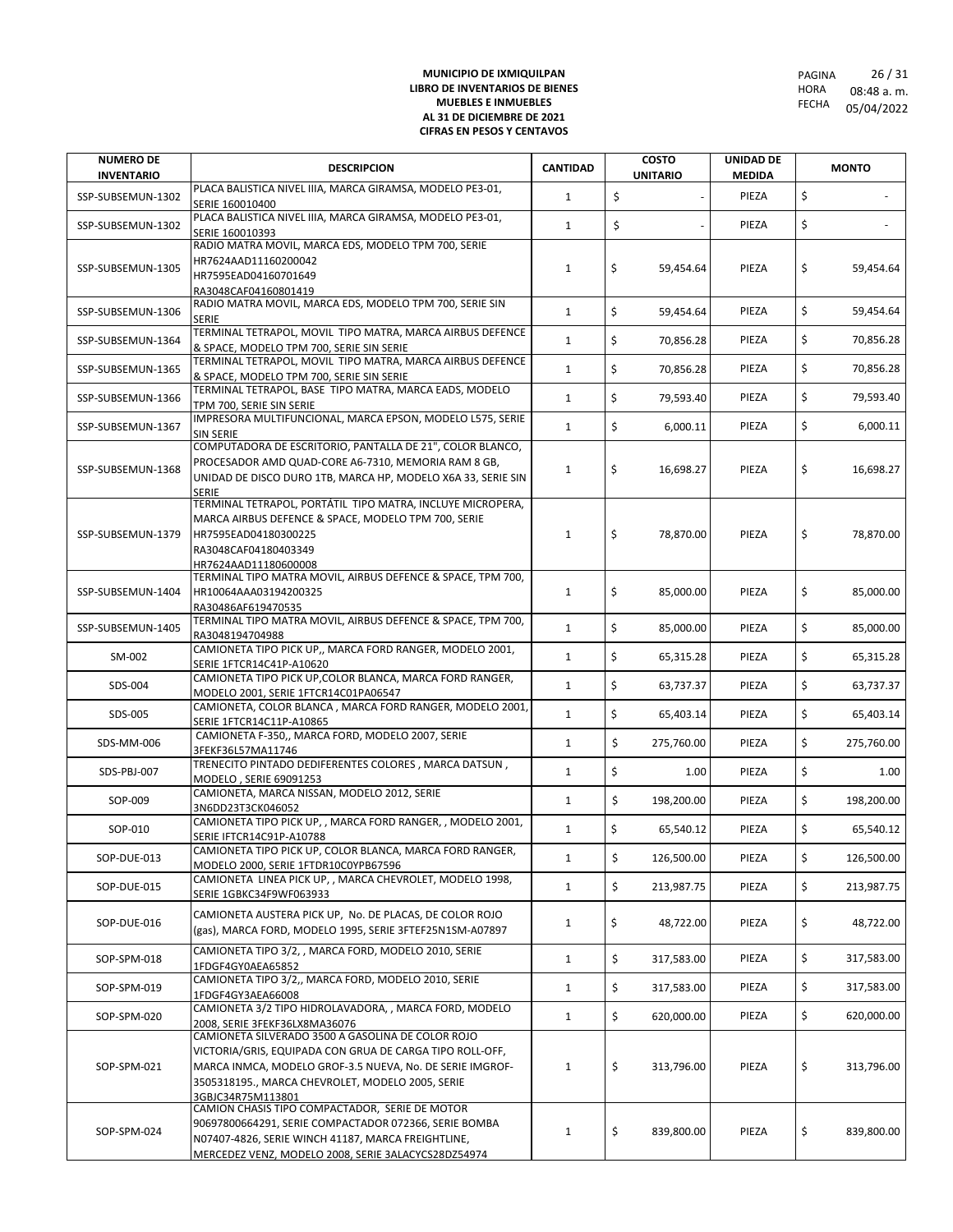| <b>NUMERO DE</b><br><b>INVENTARIO</b> | <b>DESCRIPCION</b>                                                                                                                                                                                                                                                                                                                                                                                                                                                                                                                                                                                                                                                                                                                                                                                                                                                                                 | <b>CANTIDAD</b> | <b>COSTO</b><br><b>UNITARIO</b> | <b>UNIDAD DE</b><br><b>MEDIDA</b> | <b>MONTO</b>       |
|---------------------------------------|----------------------------------------------------------------------------------------------------------------------------------------------------------------------------------------------------------------------------------------------------------------------------------------------------------------------------------------------------------------------------------------------------------------------------------------------------------------------------------------------------------------------------------------------------------------------------------------------------------------------------------------------------------------------------------------------------------------------------------------------------------------------------------------------------------------------------------------------------------------------------------------------------|-----------------|---------------------------------|-----------------------------------|--------------------|
| SOP-SPM-026                           | CAMION COMPACTADOR, LINEA KODIAK MONTADA EN UNA CAJA<br>COMPACTADOR MODELO TSR-4000 DE CARGA TRASERA MARC SR.,<br>MARCA CHEVROLET, MODELO 200, SERIE 3GBJ6H1E96M100409                                                                                                                                                                                                                                                                                                                                                                                                                                                                                                                                                                                                                                                                                                                             | $\mathbf{1}$    | \$<br>551,125.50                | PIEZA                             | \$<br>551,125.50   |
| SOP-SPM-027                           | CAMION TIPO COMPACTADOR, MOTOR HECHO NE MEXICO, DE<br>COLOR BLANCO OLIMPICO/GRIS, (EQUIPADA CON COMPACTADOR<br>CARGA LATERAL MARCA INMCA, MODELO CL-23, PARA 22 M3. No. DE<br>SERIE IMCL-2305320197., MARCA CHEVROLET, "K",, MODELO 2005,<br>SERIE 3GBM7H1C35M118265                                                                                                                                                                                                                                                                                                                                                                                                                                                                                                                                                                                                                               | 1               | \$<br>603,750.00                | PIEZA                             | \$<br>603,750.00   |
| SOP-SPM-029                           | CAMION TIPO COMPACTADOR, No. DE MOTOR 90692900246299,<br>MARCA FREIGHTLINER, MODELO 2003, , SERIE 3ALABUCSX3DK33564                                                                                                                                                                                                                                                                                                                                                                                                                                                                                                                                                                                                                                                                                                                                                                                | $\mathbf{1}$    | \$<br>712,250.00                | PIEZA                             | \$<br>712,250.00   |
| SOP-SPM-031                           | CAMION TIPO VOLTEO, DE COLOR BLANCO MATIAS CRUZ, MARCA<br>MERCEDES VENZ, MODELO 2000, SERIE 3AL6H6AA5YDG14162                                                                                                                                                                                                                                                                                                                                                                                                                                                                                                                                                                                                                                                                                                                                                                                      | $\mathbf{1}$    | \$<br>514,861.19                | PIEZA                             | \$<br>514,861.19   |
| SOP-SPM-036                           | PIPA, KODIAK "K", MOTOR HECHO EN MEXICO, DE COLOR ROJO,<br>MARCA CHEVROLET, MODELO 2005, SERIE 3GBM7H1C85M118763,                                                                                                                                                                                                                                                                                                                                                                                                                                                                                                                                                                                                                                                                                                                                                                                  | $\mathbf{1}$    | \$<br>502,330.40                | PIEZA                             | \$<br>502,330.40   |
| SOP-SPM-039                           | RETROEXCAVADORA, No. DE MOTOR 00324096,<br>CARACTERISTICAS:<br>MOTOR DIESEL, POTENCIA BRUTO 294, LBS/PIE, (398 NM), TORQUE<br>MAXIMO NETO 285 LBS/PIE (386 NM). 1400 RPM, DESPLAZAMIENTO<br>273 PULG. 3 (4.5 LTS), DE 4 CILINDROS RELACION DE PMPRESION<br>17.5:1 FILTRO DE AIRE TIPO SECO DE DOBLE ELEMENTO DE 8"<br>LUBRICACION 15W40 CF15, SISTEMAI HIDRAULICO DEL TIPO CENTRO<br>ABIERTO, BOMBA TIPO TANDEM DE ENGRANES, CAPACIDAD DE LA<br>BOMBA 40 GPM, SISTEMA DE DIRECCION TIPO HIDROSTATICO<br>ACCIONADOR POR VALVULA PRIORITARIA, PRESION DE ALIVIO DE<br>2,030 PSI CONTROL DE LA UNIDAD TIPO CENTRO CERRADO, CONI<br>SENSOR DE CARGA CILINDRO UNICO INTEGRADO AL EJE FRONTAL,<br>SISTEMA, ELECTRICA TIPO ESTADO SOLIDO 12 VOLTIOS, CON BATERIA<br>DE 98 AMP/HR (12 V/ 900 CCA, SAE ALTERNADOR 90 AMP, ALTA<br>CAPACIDAD., MARCA NEW HOLLAND, MODELO B 95 699800781,<br>SERIE 031059641: | $\mathbf{1}$    | \$<br>855,600.00                | PIEZA                             | \$<br>855,600.00   |
| SOP-SPM-040                           | TRACTOR DE ORUGA,<br>CARACTERISTICA:<br>EQUIPADA CON CABINA, HOJA SEMIUNIVERSAL, RIPPER DE UN<br>ZANCO., MARCA CATERPILLAR, , MODELO D8R-2000, SERIE 7XM04366                                                                                                                                                                                                                                                                                                                                                                                                                                                                                                                                                                                                                                                                                                                                      | $\mathbf{1}$    | \$<br>4,276,827.14              | PIEZA                             | \$<br>4,276,827.14 |
| SOP-SPM-041                           | MOTONIVELADORA,<br>CARACTERISTICAS:<br>NETA TRANSMISION POWER, SHIFT, SISTEMA ELECTRICO DE 24<br>VOLTIOS, ALTERNADOR DE 50 AMP. MOTOR DE ARRANQUE PARA<br>SERVICIO PESADO, FILTRO DE AIRE SECO, EXPULSADOR,<br>SERVOTRANSMISION, BASTIDOR ARTICUADO, CONTROLES HIDR. SIST.<br>DE MONITOREO ELECTRICO DE FALLAS, FRENOS DE DISCO, LUCES DE<br>TRABAJO, HOJA DE 12 PIES CON DESPLAZ. HIDR. CABINA CON AIRE<br>ACONDICIONADO, ESCARIFICADOR EN V. CUCHILLA DE 12X82/4,<br>CONTROLES HIDR. PARA ESCARIF. Y LA HOJA BARRA PARA INCLINAR<br>LA HOJA A 90 GRADOS., MARCA CATERPILLAR 120H, MODELO 3116,<br>SERIE 5FM04775 PIN: * CAT0120HJ5FM04775*,                                                                                                                                                                                                                                                      |                 | $\zeta$<br>2,304,237.75         | PIEZA                             | \$<br>2,304,237.75 |
| SOP-SPM-042                           | TRACTOR SOBRE ORUGA TIPO D-5, , MARCA CATERPILLAR, MODELO<br>1998, SERIE 4BR00420                                                                                                                                                                                                                                                                                                                                                                                                                                                                                                                                                                                                                                                                                                                                                                                                                  | $\mathbf{1}$    | \$<br>566,608.68                | PIEZA                             | \$<br>566,608.68   |
| SOP-SPM-043                           | BARREDORA, MARCA DULEVO,, MODELO COMAND,, SERIE<br>ZA9S150E307C38168                                                                                                                                                                                                                                                                                                                                                                                                                                                                                                                                                                                                                                                                                                                                                                                                                               | $\mathbf{1}$    | \$<br>1,643,272.95              | PIEZA                             | \$<br>1,643,272.95 |
| SF-044                                | CAMIONETA TIPO PLC PACK 1,6, , MARCA PEUGEOTE,, MODELO<br>2011, SERIE VF3GCN6A5BN501268                                                                                                                                                                                                                                                                                                                                                                                                                                                                                                                                                                                                                                                                                                                                                                                                            | $\mathbf{1}$    | \$<br>171,900.00                | PIEZA                             | \$<br>171,900.00   |
| SDET-045                              | CAMIONETA TIPO PICK UP COLOR BLANCA, MARCA FORD RANGER,<br>MODELO 2001, SERIE 1FTCR14C11PA05276                                                                                                                                                                                                                                                                                                                                                                                                                                                                                                                                                                                                                                                                                                                                                                                                    | $\mathbf{1}$    | \$<br>64,784.67                 | PIEZA                             | \$<br>64,784.67    |
| SSP-046                               | AUTOMOVIL CHARGER, MARCA DODGE, MODELO 2013, SERIE<br>2C3CDXBG8CH284390                                                                                                                                                                                                                                                                                                                                                                                                                                                                                                                                                                                                                                                                                                                                                                                                                            | $\mathbf{1}$    | \$<br>460,000.00                | PIEZA                             | \$<br>460,000.00   |
| SSP-048                               | CAMIONETA, MARCA DAKOTA DODGE, MODELO 2012, SERIE<br>1C6RDUAK8CS711125                                                                                                                                                                                                                                                                                                                                                                                                                                                                                                                                                                                                                                                                                                                                                                                                                             | $\mathbf{1}$    | \$<br>470,000.68                | PIEZA                             | \$<br>470,000.68   |
| SSP-058                               | CAMIONETA PICK UP COLORADO DOBLE CABINA, MARCA<br>CHREVOLET, MODELO 2011, SERIE 1GCDS9C94B8121323                                                                                                                                                                                                                                                                                                                                                                                                                                                                                                                                                                                                                                                                                                                                                                                                  | $\mathbf{1}$    | \$                              | PIEZA                             | \$                 |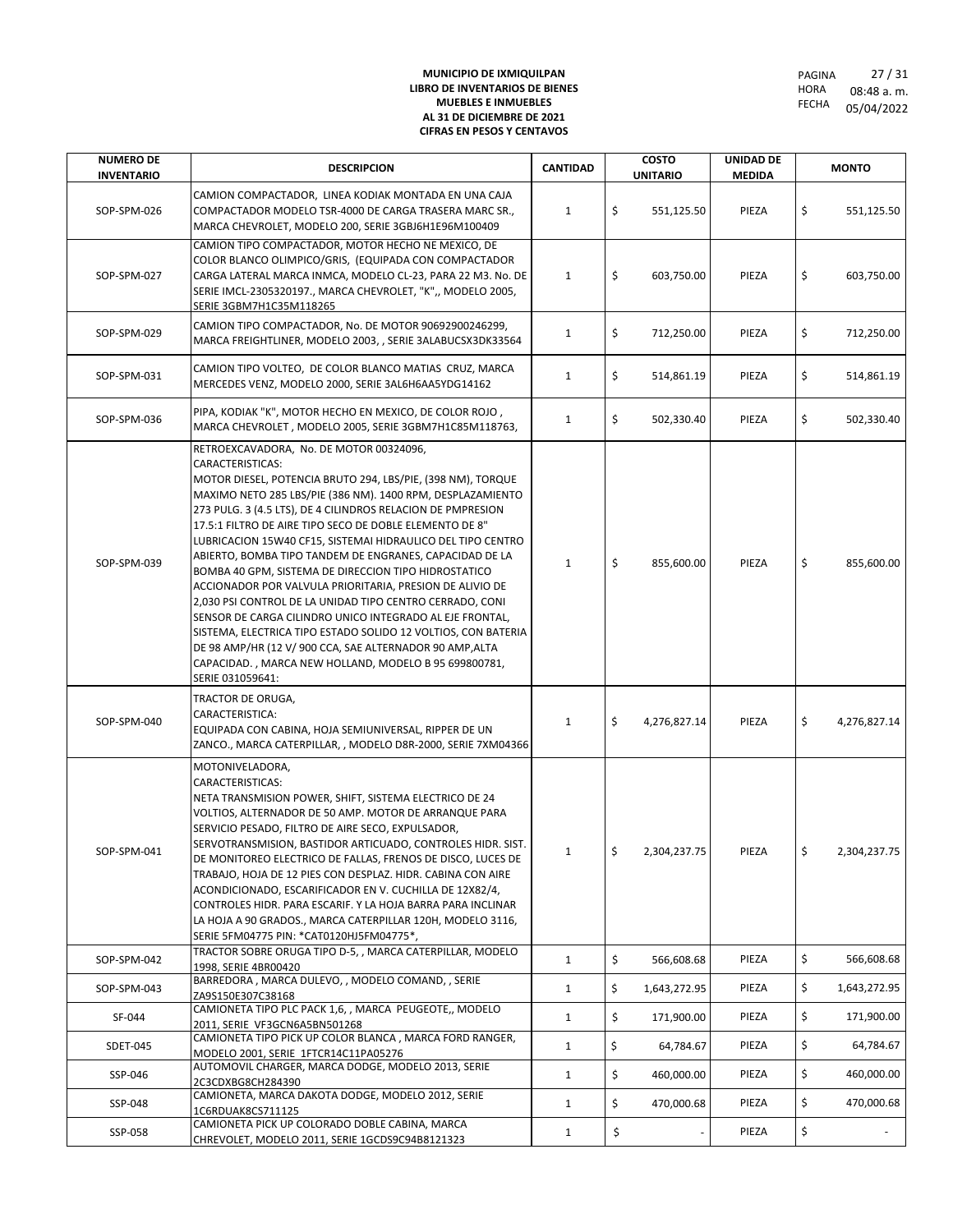| <b>NUMERO DE</b><br><b>INVENTARIO</b> | <b>DESCRIPCION</b>                                                                                                                                                                                             | <b>CANTIDAD</b>              | <b>COSTO</b><br><b>UNITARIO</b> | UNIDAD DE<br><b>MEDIDA</b> |          | <b>MONTO</b>       |
|---------------------------------------|----------------------------------------------------------------------------------------------------------------------------------------------------------------------------------------------------------------|------------------------------|---------------------------------|----------------------------|----------|--------------------|
| SSP-071                               | CAMIONETA CHASSIS CABINA 3500 (GRUA), MARCA CHEVROLET,<br>MODELO 2002, SERIE 3GBJC34R62M100839                                                                                                                 | $\mathbf{1}$                 | \$<br>322,000.00                | PIEZA                      | \$       | 322,000.00         |
| SSP-074                               | MOTOCICLETA, MARCA YAMAHA, , MODELO 2012, SERIE<br>LBPKG0297C0008044                                                                                                                                           | $\mathbf{1}$                 | \$<br>116,000.00                | PIEZA                      | \$       | 116,000.00         |
| SSP-075                               | MOTOCICLETA, MARCA YAMAHA, , MODELO 2012, SERIE<br>LBPKG0292C0008075                                                                                                                                           | $\mathbf{1}$                 | \$<br>116,000.00                | PIEZA                      | \$       | 116,000.00         |
| SSP-076                               | MOTOCICLETA, MARCA YAMAHA, , MODELO 2012, SERIE<br>LBPKG0298C0008064                                                                                                                                           | $\mathbf{1}$                 | \$<br>116,000.00                | PIEZA                      | \$       | 116,000.00         |
| SSP-077                               | MOTOCICLETA, MARCA YAMAHA, , MODELO 2012, SERIE<br>LBPKG0291C0008066                                                                                                                                           | $\mathbf{1}$                 | \$<br>116,000.00                | PIEZA                      | \$       | 116,000.00         |
| SSP-078                               | MOTOCICLETA, MARCA YAMAHA, , MODELO 2012, SERIE<br>LBPKG029XC0008051                                                                                                                                           | $\mathbf{1}$                 | \$<br>116,000.00                | PIEZA                      | \$       | 116,000.00         |
| SSP-079                               | MOTOCICLETA, MARCA YAMAHA, , MODELO 2012, SERIE<br>LBPKG0299C0008042                                                                                                                                           | $\mathbf{1}$                 | \$<br>116,000.00                | PIEZA                      | \$       | 116,000.00         |
| SSP-HCB-085                           | AMBULANCIA, , MARCA DODGE,, MODELO 2002, SERIE<br>2B7HB11X92K108519.                                                                                                                                           | $\mathbf{1}$                 | \$<br>253,552.75                | PIEZA                      | \$       | 253,552.75         |
| SSP-HCB-086                           | CAMIONETA, SILVERADO C-1500, , MARCA CHEVROLET, MODELO                                                                                                                                                         | $\mathbf{1}$                 | \$<br>1.00                      | PIEZA                      | \$       | 1.00               |
| SSP-HCB-088                           | 2002, SERIE 1GCEC14WXZ190955<br>CARRO BOMBA,, MARCA PIRCE, MODELO 1990, SERIE                                                                                                                                  | $\mathbf{1}$                 | \$<br>225,000.00                | PIEZA                      | \$       | 225,000.00         |
| SSP-HCB-089                           | 4PICT02GILA000268<br>CAMION DE BOMBREROS, CAPACIDAD 1000 GPM., MARCA PIERCE,                                                                                                                                   | $\mathbf{1}$                 | \$                              | PIEZA                      | \$       |                    |
| DIF-090                               | MODELO 1986. SERIE 1P9CT01G5GA040293<br>CAMIONETA TIPO CHASIS LARGO T-M2, CON CAJA SECA TERMINCA, ,<br>MOTOR KA24-340710A, COLOR BLANCO POLAR, MARCA NISSAN,                                                   | $\mathbf{1}$                 | \$                              |                            | \$       |                    |
|                                       | MODELO 2007. SERIE 3N6DD14S57K028111                                                                                                                                                                           |                              | 141,500.00                      | PIEZA                      |          | 141,500.00         |
| DIF-091                               | VEHICULO TIPO ECOSPORT,, MARCA ECOSPORT, MODELO 2004, SERIE<br>9BFUT35F648577619                                                                                                                               | $\mathbf{1}$                 | \$<br>172,100.00                | PIEZA                      | \$       | 172,100.00         |
| DIF-092                               | CAMIONETA TIPO 3 1/2, NO: DE PLACAS HK55070, COLOR BLANCA,<br>MARCA FORD, MODELO 1991, SERIE A3CJYV32764                                                                                                       | $\mathbf{1}$                 | \$<br>56,587.00                 | PIEZA                      | \$       | 56,587.00          |
| SSP-HCB-094<br>SSP-HCB-095            | CAMIONETA, MARCA, MODELO, SERIE                                                                                                                                                                                | $\mathbf{1}$                 | \$<br>1.00<br>Ś                 | PIEZA                      | \$<br>\$ | 1.00               |
| SSP-096                               | CAMIONETA, MARCA, MODELO, SERIE<br>MOTOCICLETA, MARCA YAMAHA, MODELO 2013, SERIE                                                                                                                               | $\mathbf{1}$<br>$\mathbf{1}$ | 1.00<br>\$<br>245,300.00        | PIEZA<br>PIEZA             | \$       | 1.00<br>245,300.00 |
| SSP-097                               | JYARJ2255DA000533<br>MOTOCICLETA, MARCA YAMAHA, MODELO 2013, SERIE                                                                                                                                             | $\mathbf{1}$                 | \$<br>245,300.00                | PIEZA                      | \$       | 245,300.00         |
| SSP-099                               | JYARJ2256DA000511<br>CAMIONETA FRONTIER, MARCA NISSAN, MODELO 2014, SERIE<br>1N6AD0EV8EN718500                                                                                                                 | $\mathbf{1}$                 | \$<br>622,679.88                | PIEZA                      | \$       | 622,679.88         |
| SSP-102                               | AUTOMOVIL, MARCA NISAN TIIDA, MODELO 2013, SERIE<br>3N1BC1AD2DK223441                                                                                                                                          | $\mathbf{1}$                 | \$<br>338,100.00                | PIEZA                      | \$       | 338,100.00         |
| SSP-105                               | CAMIONETA FRONTIER, MARCA NISSAN, MODELO 2014, SERIE<br>1N6AD0EV2EN723529                                                                                                                                      | $\mathbf{1}$                 | \$<br>622,679.88                | PIEZA                      | \$       | 622,679.88         |
| SSP-106                               | CAMIONETA FRONTIER, MARCA NISSAN, MODELO 2014, SERIE<br>1N6AD0EV5EN722956                                                                                                                                      | $\mathbf{1}$                 | \$<br>622,679.88                | PIEZA                      | \$       | 622,679.88         |
| SSP-107                               | CAMIONETA TITAN PICK UP DOBLE CABINA, MARCA NISSAN, MODELO                                                                                                                                                     | $\mathbf{1}$                 | \$<br>622,679.88                | PIEZA                      | \$       | 622,679.88         |
| SSP-108                               | 2014, SERIE 1N6AA0EK3EN506957<br>CAMIONETA TITAN PICK UP DOBLE CABINA, MARCA NISSAN, MODELO                                                                                                                    | $\mathbf{1}$                 | \$<br>622,679.88                | PIEZA                      | \$       | 622,679.88         |
| SSP-109                               | 2014, SERIE 1N6AA0EK4EN501685<br>CAMIONETA JEEP PATRIOT, MARCA DODGE, MODELO 2014, SERIE                                                                                                                       | $\mathbf{1}$                 | \$<br>444,321.88                | PIEZA                      | \$       | 444,321.88         |
| SM-EC-110                             | 1C4AJPAB1ED520007<br>CAMIONETA SILVERADO PICK UP, MOTOR SSP C2Z143093, MARCA<br>CHEVROLET, MODELO 2002, SERIE 1GCEC14W02Z143093                                                                                | $\mathbf{1}$                 | \$<br>152,900.00                | PIEZA                      | \$       | 152,900.00         |
|                                       | VEHICULO TIPO AMBULANCIA COLOR BLANCO, MARCA FORD,                                                                                                                                                             |                              |                                 |                            |          |                    |
| SSP-HCB-111                           | MODELO 2001, SERIE 1FDSS34F61HA58342, MARCA FORD, MODELO<br>2001, SERIE 1FDSS34F61HA58342                                                                                                                      | $\mathbf{1}$                 | \$<br>19,684.00                 | PIEZA                      | \$       | 19,684.00          |
| SOP-SPM-112                           | VEHICULO CHASIS CABINA, MOTOR 466HM2U2207727, RECOLECTOR<br>COMPACTADOR PARA BASURA, MARCA INTERNACIONAL, MODELO<br>2012, SERIE 3HAMMAAR9FL676916, MARCA INTERNACIONAL,<br>MODELO 2015, SERIE 3HMMAAR9FL676916 | $\mathbf{1}$                 | \$<br>1,530,240.00              | PIEZA                      | \$       | 1,530,240.00       |
| SSP-113                               | AUTOMOVIL JETTA MK 2.0 LTS. STD 4 PUERTAS, MARCA<br>VOLKSWAGEN, MODELO 2015, SERIE 3VW1M1AJ4FM416240                                                                                                           | $\mathbf{1}$                 | \$<br>449,000.00                | PIEZA                      | \$       | 449,000.00         |
| SSP-114                               | MOTOCICLETA DE 250cc, MARCA YAMAHA, MODELO XJ6, SERIE<br>LBPRG1710G0010582                                                                                                                                     | $\mathbf{1}$                 | \$<br>250,000.00                | PIEZA                      | \$       | 250,000.00         |
| SSP-115                               | MOTOCICLETA DE 250cc, MARCA YAMAHA, MODELO XJ6, SERIE<br>LBPRG1714G0010584                                                                                                                                     | $\mathbf{1}$                 | \$<br>250,000.00                | PIEZA                      | \$       | 250,000.00         |
| SSP-116                               | MOTOCICLETA DE 250cc, MARCA YAMAHA, MODELO XJ6, SERIE<br>LBPRG1710G0010579                                                                                                                                     | $\mathbf{1}$                 | \$<br>250,000.00                | PIEZA                      | \$       | 250,000.00         |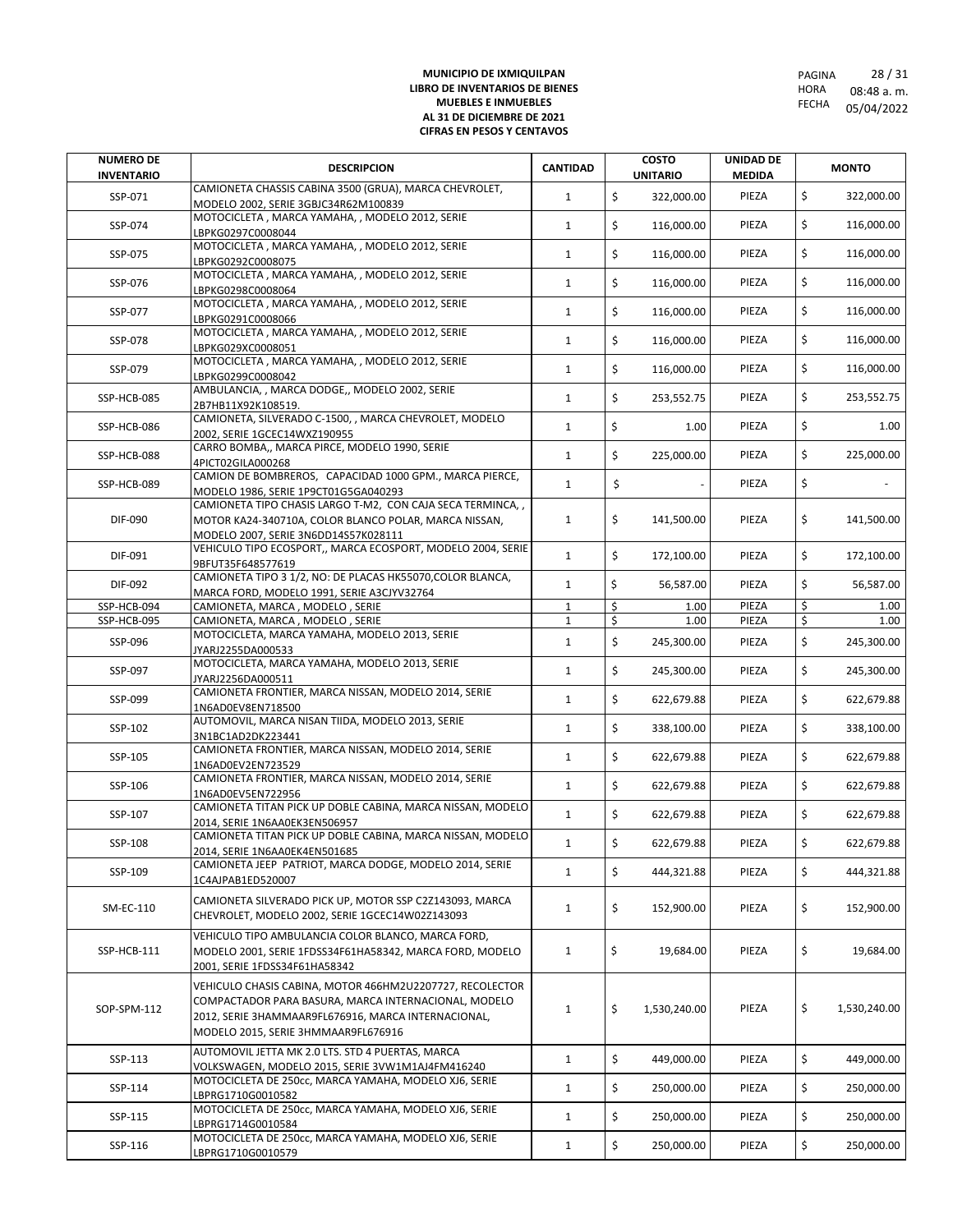| <b>NUMERO DE</b><br><b>INVENTARIO</b> | <b>DESCRIPCION</b>                                                                           | <b>CANTIDAD</b> | <b>COSTO</b><br><b>UNITARIO</b> | <b>UNIDAD DE</b><br><b>MEDIDA</b> | <b>MONTO</b>     |
|---------------------------------------|----------------------------------------------------------------------------------------------|-----------------|---------------------------------|-----------------------------------|------------------|
| SSP-118                               | CAMIONETA SILVERADO 4X2, MARCA CHEVROLET, MODELO 2017,<br>SERIE 3GCPC9EC9HG267691            | $\mathbf{1}$    | \$<br>749,360.00                | PIEZA                             | \$<br>749,360.00 |
| SSP-119                               | MOTOCICLETA, MARCA HONDA, MODELO XRE300, SERIE<br>9C2ND1212GR600363                          | $\mathbf{1}$    | \$<br>249,400.00                | PIEZA                             | \$<br>249,400.00 |
| SSP-HCB-120                           | CAMIONETA MEGA CAB LARAMIE, MARCA DODGE, MODELO 2006,<br>SERIE 3D7KR19D86G215064             | $\mathbf{1}$    | \$<br>129,000.00                | PIEZA                             | \$<br>129,000.00 |
| SSP-122                               | PICK UP DOBLE CABINA, MARCA NISSAN, MODELO 2017, SERIE<br>3N6AD33A6HK841949                  | $\mathbf{1}$    | \$<br>749,800.00                | PIEZA                             | \$<br>749,800.00 |
| SSP-123                               | CUATRIMOTO, MARCA KAWASAKI, MODELO 2017, SERIE<br>KYMCOLDE92270CM3                           | $\mathbf{1}$    | \$<br>295,500.00                | PIEZA                             | \$<br>295,500.00 |
| SSP-124                               | CUATRIMOTO, MARCA KAWASAKI, MODELO 2017, SERIE<br>KYMCOLDE91270CM3                           | $\mathbf{1}$    | \$<br>295,500.00                | PIEZA                             | \$<br>295,500.00 |
| SSP-125                               | URVAN PANEL, MARCA NISSAN, MODELO 2017, SERIE<br>JN6BE6CS0H9024538                           | $\mathbf{1}$    | \$<br>715,000.00                | PIEZA                             | \$<br>715,000.00 |
| SSP-126                               | AUTOMOVIL JETTA, MARCA VOLKSWAGEN, MODELO 2017, SERIE<br>3VW1K1AJ3HM220069                   | $\mathbf{1}$    | \$<br>615,000.00                | PIEZA                             | \$<br>615,000.00 |
| SSP-127                               | PICK UP NP 300 DOBLE CABINA, MARCA NISSAN, MODELO 2017,<br>SERIE 3N6AD33A1HK827702           | $\mathbf{1}$    | \$<br>750,000.00                | PIEZA                             | \$<br>750,000.00 |
| SSP-128                               | MOTOCICLETA, MARCA HERCULES, MODELO 2017, SERIE<br>LB7NB5409JP991445                         | $\mathbf{1}$    | \$<br>250,000.00                | PIEZA                             | \$<br>250,000.00 |
| SOP-129                               | MOTOCICLETA TIPO BOXER, MARCA BAJAJ, MODELO 2018, SERIE                                      | $\mathbf{1}$    | \$<br>34,100.00                 | PIEZA                             | \$<br>34,100.00  |
| SOP-130                               | MD2A21BY9JWD85481<br>MOTOCICLETA TIPO BOXER, MARCA BAJAJ, MODELO 2018, SERIE                 | $\mathbf{1}$    | \$<br>34,100.00                 | PIEZA                             | \$<br>34,100.00  |
| SOP-131                               | MD2A21BY5JWD85543<br>MOTOCICLETA TIPO BOXER, MARCA BAJAJ, MODELO 2018, SERIE                 | $\mathbf{1}$    | \$<br>34,100.00                 | PIEZA                             | \$<br>34,100.00  |
| SOP-132                               | MD2A36FY3JCD00110<br>CAMIONETA NP 300 DOBLE CABINA, MARCA NISSAN, MODELO 2018,               | $\mathbf{1}$    | \$<br>292,726.00                | PIEZA                             | \$<br>292,726.00 |
| SSP-133                               | SERIE 3N6AD33A4JK889570<br>PICK UP F150 DOBLE CABINA, MARCA FORD, MODELO 2018, SERIE         | $\mathbf{1}$    | \$<br>750,000.00                | PIEZA                             | \$<br>750,000.00 |
| SSP-134                               | 1FTEW1CB9JFA12024<br>PICK UP F150 DOBLE CABINA, MARCA FORD, MODELO 2018, SERIE               | $\mathbf{1}$    | \$<br>750,000.00                | PIEZA                             | \$<br>750,000.00 |
| SSP-135                               | 1FTEW1CB9JFA12055<br>PICK UP F150 DOBLE CABINA, MARCA FORD, MODELO 2018, SERIE               | $\mathbf{1}$    | \$<br>750,000.00                | PIEZA                             | \$<br>750,000.00 |
| SSP-136                               | 1FTEW1CB0JFA12056<br>PICK UP F150 DOBLE CABINA, MARCA FORD, MODELO 2018, SERIE               | $\mathbf{1}$    | \$<br>750,000.00                | PIEZA                             | \$<br>750,000.00 |
| SSP-137                               | 1FTEW1CB6JFA12059<br>MOTOCICLETA GRIZZLY 350, MARCA YAMAHA, MODELO 2017, SERIE               | $\mathbf{1}$    | \$<br>299,999.98                | PIEZA                             | \$<br>299,999.98 |
| SOP-138                               | 5Y4AH10W1HA518798<br>CAMIONETA NP 300 DOBLE CABINA, MARCA NISSAN, MODELO 2018,               | $\mathbf{1}$    | \$<br>292,726.00                | PIEZA                             | \$<br>292,726.00 |
| SOP-140                               | SERIE 3N6AD33A9JK894053<br>CAMIONETA NP 300 DOBLE CABINA, MARCA NISSAN, MODELO 2018,         | $\mathbf{1}$    | \$<br>305,172.00                | PIEZA                             | \$<br>305,172.00 |
|                                       | SERIE 3N6AD33A2JK905474<br>CAMIONETA MIRAGE, MARCA MITSUBISHI, MODELO 2018, SERIE            | $\mathbf{1}$    | \$                              | PIEZA                             | \$<br>193,088.00 |
| SF-142                                | ML3AA28J7JH004918<br>MOTOCICLETA PULSAR 200NS, MARCA BAJAJ, MODELO 2020, SERIE               | $\mathbf{1}$    | 193,088.00<br>\$                |                                   |                  |
| SOP-143                               | MD2A36FY5LCL00772<br>CAMION PICK UP, RANGER XL, MARCA FORD, MODELO 2008, SERIE               |                 | 48,900.00                       | PIEZA                             | \$<br>48,900.00  |
| SSP-HCB-144                           | 8AFDT52D086115009<br>CAMION PICK UP, RANGER XL, MARCA FORD, MODELO 2008, SERIE               | $\mathbf{1}$    | \$<br>1.00                      | PIEZA                             | \$<br>1.00       |
| SSP-HCB-145                           | 8AFDT52D986116904<br>CUATRIMOTO TRX250, MARCA YAMAHA, MODELO 2020, SERIE                     | $\mathbf{1}$    | \$<br>1.00                      | PIEZA                             | \$<br>1.00       |
| SSP-146                               | 1HFTE21JXL4400209<br>CUATRIMOTO TRX250, MARCA YAMAHA, MODELO 2020, SERIE                     | $\mathbf{1}$    | \$<br>180,000.01                | PIEZA                             | \$<br>180,000.01 |
| SSP-147                               | 1HFTE21J4L4400240<br>CUATRIMOTO TRX250, MARCA YAMAHA, MODELO 2020, SERIE                     | $\mathbf{1}$    | \$<br>180,000.01                | PIEZA                             | \$<br>180,000.01 |
| SSP-148                               | 1HFTE21U0L4400719<br>CAMIONETA PICK UP DOBLE CABINA 4X2 F150, MARCA FORD,                    | $\mathbf{1}$    | \$<br>180,000.01                | PIEZA                             | \$<br>180,000.01 |
| SSP-149                               | MODELO 2020, SERIE 1FTEW1CB6LKE01293<br>CAMIONETA PICK UP DOBLE CABINA 4X2 F150, MARCA FORD, | $\mathbf{1}$    | \$<br>852,438.00                | PIEZA                             | \$<br>852,438.00 |
| SSP-150                               | MODELO 2020, SERIE 1FTEW1CB1LKE01346<br>CAMIONETA PICK UP DOBLE CABINA 4X2 F150, MARCA FORD, | $\mathbf{1}$    | \$<br>852,437.99                | PIEZA                             | \$<br>852,437.99 |
| SSP-151                               | MODELO 2020, SERIE 1FTEW1CB4LKD70500                                                         | $\mathbf{1}$    | \$<br>800,000.00                | PIEZA                             | \$<br>800,000.00 |
| SSP-152                               | CAMIONETA PICK UP DOBLE CABINA 4X2 F150, MARCA FORD,<br>MODELO 2020, SERIE 1FTEW1CB3LKE01297 | $\mathbf{1}$    | \$<br>800,000.00                | PIEZA                             | \$<br>800,000.00 |
| SSP-153                               | CAMIONETA PICK UP DOBLE CABINA 4X2 F150, MARCA FORD,<br>MODELO 2020, SERIE 1FTEW1CB7LFA59006 | $\mathbf{1}$    | \$<br>800,000.00                | PIEZA                             | \$<br>800,000.00 |
| SSP-154                               | CAMIONETA PICK UP DOBLE CABINA 4X2 F150, MARCA FORD,<br>MODELO 2020, SERIE 1FTEW1CB1LFA89358 | $\mathbf{1}$    | \$<br>800,000.00                | PIEZA                             | \$<br>800,000.00 |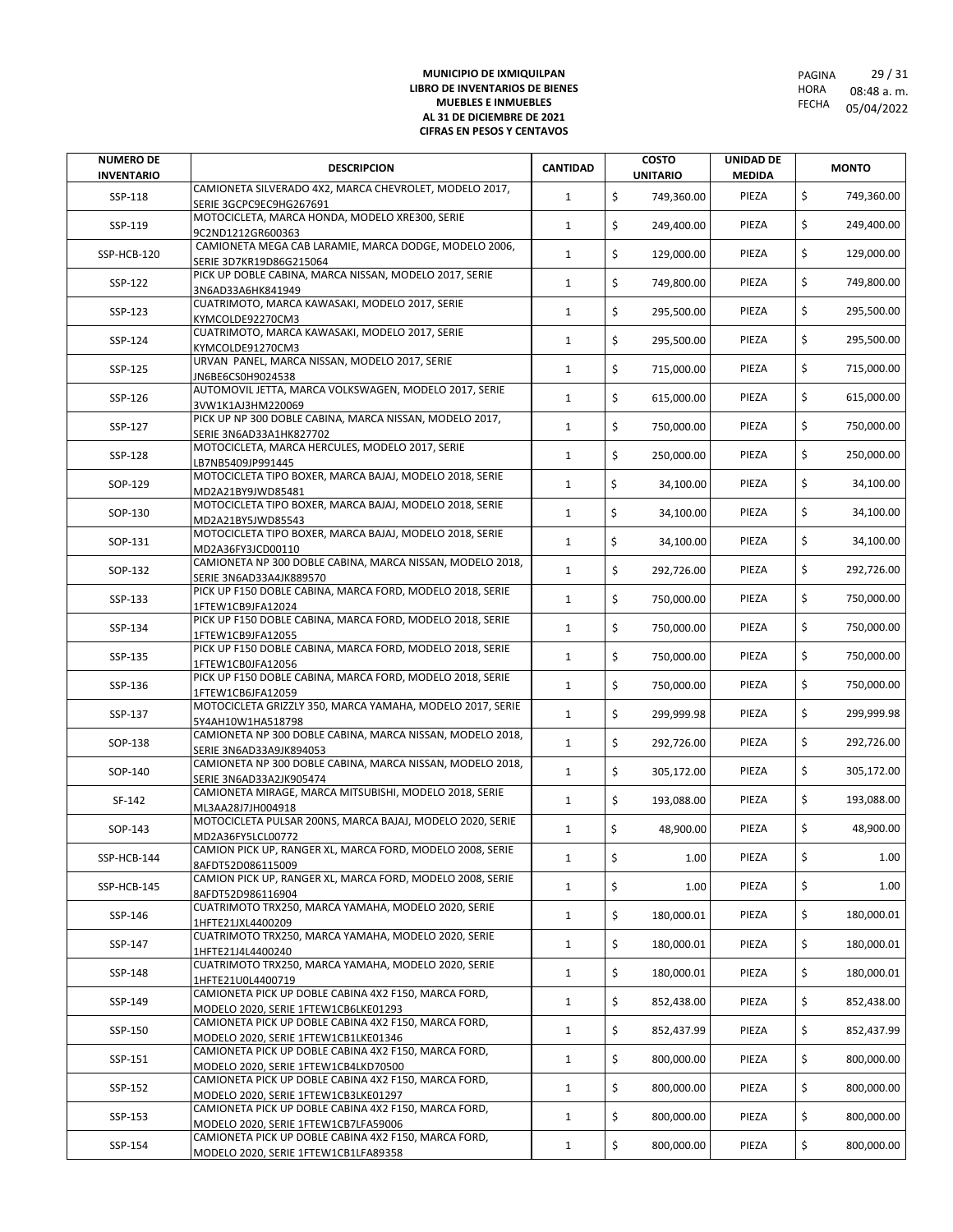| <b>DESCRIPCION</b><br><b>MONTO</b><br><b>UNITARIO</b><br><b>INVENTARIO</b><br><b>MEDIDA</b><br>CAMIONETA PICK UP DOBLE CABINA 4X2 F150, MARCA FORD,<br>\$<br>\$<br>PIEZA<br>$\mathbf{1}$<br>800,000.00<br>SSP-155<br>800,000.00<br>MODELO 2020, SERIE 1FTEW1CB4LKD29235<br>CAMION RABON, MOTOR CUMMINS 370 HP NO. 35135061, , MARCA<br>\$<br>\$<br>$\mathbf{1}$<br>696,000.00<br>696,000.00<br>SOP-SPM-156<br>PIEZA<br>RENOVA 4000, MODELO 2020, SERIE 1HSHWAHN86J286486<br>CAMION RABON, MOTOR CUMMINS 370 HP NO. 35183778, MARCA<br>\$<br>\$<br>$\mathbf{1}$<br>696,000.00<br>PIEZA<br>696,000.00<br>SOP-SPM-157<br>RENOVA 4000, MODELO 2020, SERIE 1HSHWAHNX7J552091<br>CAMION RABON, MOTOR CUMMINS 370 HP NO. 35153578, , MARCA<br>\$<br>\$<br>$\mathbf{1}$<br>696,000.00<br>PIEZA<br>696,000.00<br>SOP-SPM-158<br>RENOVA 4000, MODELO 2020, SERIE 1HSHWAHN77J379145<br>AMBULANCIA, MARCA FORD, MODELO 1998, SERIE<br>\$<br>\$<br>PIEZA<br>1.00<br>SSP-HCB-159<br>$\mathbf{1}$<br>1.00<br>1FDXE40F0WHA06303<br>AMBULANCIA, MARCA PEUGEOT, MODELO 2021, SERIE<br>\$<br>\$<br>SSP-HCB-160<br>$\mathbf{1}$<br>1,000,000.00<br>PIEZA<br>1,000,000.00<br>VF3YDUMF7M2N07300<br>\$<br>\$<br>REF-161<br>16,599.60<br>PIEZA<br>16,599.60<br>Computadora portatil DELL - (piezas)<br>$\mathbf{1}$<br>\$<br>PIEZA<br>\$<br>REF-162<br>Computadora portatil DELL - (piezas)<br>16,599.60<br>$\mathbf{1}$<br>\$<br>PIEZA<br>\$<br>REF-163<br>EQUIPO DE COMPUTO - (piezas)<br>$\mathbf 1$<br>16,599.60<br>\$<br>\$<br>PIEZA<br>REF-164<br>EQUIPO DE COMPUTO - (piezas)<br>16,599.60<br>$\mathbf{1}$<br>\$<br>\$<br>PIEZA<br><b>REF-165</b><br>EQUIPO DE COMPUTO - (piezas)<br>$\mathbf 1$<br>16,599.60<br>\$<br>\$<br>PIEZA<br><b>REF-166</b><br>EQUIPO DE COMPUTO - (piezas)<br>$\mathbf{1}$<br>16,599.60<br>\$<br>\$<br>EQUIPO DE COMPUTO - (piezas)<br>16,599.60<br>PIEZA<br><b>REF-167</b><br>$\mathbf 1$<br>\$<br>\$<br><b>IMPRESORA EPSON L6171</b><br>6,799.00<br>SF-168<br>$\mathbf 1$<br>6,799.00<br>PIEZA<br>\$<br>\$<br>SSP-169<br>$\mathbf 1$<br>PIEZA<br>Impresora inyeccion de tinta - (piezas)<br>6,484.40<br>6,484.40<br>\$<br>\$<br>PIEZA<br>6,401.18<br><b>REF-170</b><br>ANTENA PARA EXTERIOR POWER BEAM M5<br>$\mathbf 1$<br>6,401.18<br>\$<br>PIEZA<br>\$<br>REF-171<br>ANTENA PARA EXTERIOR POWER BEAM M5<br>$\mathbf 1$<br>6,401.18<br>\$<br>\$<br>SF-172<br>$\mathbf 1$<br>40,222.80<br>PIEZA<br>NO BREAK APC SMART-UPS SRT RM-3000VA<br>\$<br>\$<br>SF-173<br>Telefonos - (piezas)<br>29,099.01<br>PIEZA<br>29,099.01<br>$\mathbf 1$<br>Ś<br>\$<br>PIEZA<br>8,415.00<br>SOP-174<br>Podadora (herramienta) - (piezas)<br>$\mathbf{1}$<br>8,415.00<br>\$<br>\$<br>SOP-175<br>Podadora (herramienta) - (piezas)<br>PIEZA<br>8,415.00<br>$\mathbf{1}$<br>8,415.00<br>\$<br>\$<br>SOP-176<br>Desbrozadora (herramienta) - (piezas)<br>$\mathbf 1$<br>7,425.00<br>PIEZA<br>7,425.00<br>\$<br>\$<br>7,425.00<br>SOP-177<br>Desbrozadora (herramienta) - (piezas)<br>$\mathbf 1$<br>7,425.00<br>PIEZA<br>$\overline{\xi}$<br>\$<br>$\mathbf 1$<br>PIEZA<br>6,287.00<br>SP-178<br>SOPLADORAS DE HOJAS BG 56<br>6,287.00<br>\$<br>\$<br>SP-179<br>6,287.00<br>SOPLADORAS DE HOJAS BG 56<br>$\mathbf 1$<br>6,287.00<br>PIEZA<br>\$<br>\$<br>RM-180<br>PIEZA<br>YALE YJL POLIPASTO ELECTRICO<br>$\mathbf 1$<br>54,392.31<br>54,392.31<br>\$<br>\$<br>$\mathbf 1$<br>PIEZA<br>8,525.00<br><b>DDUE-181</b><br>ESCALERA DE EXTENSION 24 PELDAÑOS<br>8,525.00<br>\$<br>\$<br>PC-182<br>$\mathbf 1$<br>15,352.60<br>PIEZA<br>15,352.60<br>Motosierra - (piezas)<br>\$<br>\$<br>$\mathbf 1$<br>15,352.60<br>PIEZA<br>PC-183<br>Motosierra - (piezas)<br>\$<br>PIEZA<br>\$<br>PC-184<br>BOMBA FUMIGADORA ASPERSORA<br>7,816.08<br>7,816.08<br>$\mathbf{1}$<br>\$<br>\$<br>PIEZA<br>PC-185<br>CADENA GALVANIZADA<br>$\mathbf{1}$<br>10,486.00<br>\$<br>\$<br>SP-186<br>TANQUE DE 10,000 LITROS PARA PIPA<br>$\mathbf{1}$<br>178,872.00<br>PIEZA<br>178,872.00<br>\$<br><b>TERRENO 1</b><br>JARDIN PRINCIPAL<br>100,000.00<br><b>TERRENO</b><br>\$<br>100,000.00<br>1<br>\$<br>\$<br>35,000.00<br>35,000.00<br><b>TERRENO3</b><br>POZO MIGUEL HIDALGO<br>$\mathbf{1}$<br><b>TERRENO</b><br>\$<br>$\overline{\mathbf{r}}$<br>$\mathbf{1}$<br><b>TERRENO</b><br>85,000.00<br><b>TERRENO 4</b><br>PREDIO RUSTICO (PANTEON)<br>85,000.00<br>$\overline{\phantom{a}}$<br>\$<br>18,564.00<br><b>DEL VALLE</b><br>18,564.00<br>TERRENO<br><b>TERRENO 5</b><br>$\mathbf 1$<br>\$<br>PREDIO RUSTICO "LA HUAPILLA"<br>\$<br><b>TERRENO 6</b><br>$\mathbf{1}$<br>2,101.50<br><b>TERRENO</b><br>2,101.50<br>\$<br><b>TERRENO 7</b><br>FRACCION DEL LOTE NÚMERO 466 DEL PREDIO RUSTICO<br>$\mathbf{1}$<br><b>TERRENO</b><br>\$<br>1.00<br>1.00<br>\$<br>\$<br>9.000.00<br><b>TERRENO 8</b><br>PREDIO RUSTICO "AYLE"<br>$\mathbf 1$<br>9,000.00<br><b>TERRENO</b><br>\$<br>EDIFICIO-002<br>400,000.00<br><b>TERRENO</b><br>\$<br>400,000.00<br>MERCADO "JOSE MARIA MORELOS Y PAVON"<br>$\mathbf{1}$<br>\$<br>$\mathbf 1$<br>\$<br>250,000.00<br>EDIFICACION<br>250,000.00<br>EDIFICIO-003<br><b>RASTRO MUNICIPAL</b><br>\$<br>EDIFICIO-004<br>PALACIO MUNICIPAL<br>796,918.02<br><b>EDIFICACION</b><br>\$<br>796,918.02<br>$\mathbf{1}$<br>\$<br>600,000.00<br>EDIFICIO-005<br>$\mathbf{1}$<br>600,000.00<br>EDIFICACION<br>\$<br>STANDS UNIDAD DEPORTIVA<br>\$<br>80,000.00<br>EDIFICIO-006<br>ARROLLO<br>80,000.00<br>EDIFICACION<br>\$<br>1<br>\$<br>$\mathbf 1$<br>\$<br>200,000.00<br>EDIFICIO-008<br><b>TEATRO HIDALGO</b><br>200,000.00<br>EDIFICACION<br>\$<br>40,000.00<br><b>MIXTO</b><br>\$<br>EDIFICIO-009<br>ESCUELA PRIMARIA PARA ADULTOS (CEDEX)<br>40,000.00<br>1<br>\$<br>\$<br>OFICINAS DEL D.I.F. MUNICIPAL<br>$\mathbf{1}$<br>30,000.00<br><b>EDIFICACION</b><br>30,000.00<br>EDIFICIO-010<br>\$<br>\$<br>TERRENO 09<br>"EL POZO"<br>14,250.00<br><b>TERRENO</b><br>14,250.00<br>$\mathbf{1}$<br>\$<br>\$<br>TERRENO 10<br>'QUINTA DE GUADALUPE"<br>$\mathbf{1}$<br>20,000.00<br><b>TERRENO</b><br>20,000.00<br>\$<br>\$<br>TERRENO 11<br>"PREDIO URBANO SIN CONSTRUCCIÓN "<br>$\mathbf{1}$<br><b>TERRENO</b><br>9,600.00<br>9,600.00<br>\$<br>" EL POZO"<br>\$<br>TERRENO 12<br>$\mathbf{1}$<br>6,000.00<br><b>TERRENO</b><br>6,000.00<br>\$<br>\$<br>TERRENO 13-A<br>' LA PURISIMA "<br>$\mathbf{1}$<br>31,883.00<br><b>TERRENO</b><br>31,883.00<br>" LA PURISIMA"<br>\$<br>\$<br>14,956.00<br>$\mathbf{1}$<br>14,956.00<br><b>TERRENO</b><br>TERRENO 13-B<br>\$<br>\$<br>$\mathbf 1$<br>90,000.00<br>90,000.00<br>TERRENO 13-C<br>LA PURISIMA<br><b>TERRENO</b><br>\$<br>TERRENO 13-D<br>"LA PURISIMA"<br>170,923.00<br><b>TERRENO</b><br>\$<br>170,923.00<br>1<br>\$<br>\$<br><b>TERRENO 14</b><br>EL MIRADOR<br>$\mathbf{1}$<br>144,490.50<br><b>TERRENO</b><br>144,490.50<br>$\mathbf{1}$ | <b>NUMERO DE</b>  |                  | <b>CANTIDAD</b> | <b>COSTO</b>   | <b>UNIDAD DE</b> |                |
|-------------------------------------------------------------------------------------------------------------------------------------------------------------------------------------------------------------------------------------------------------------------------------------------------------------------------------------------------------------------------------------------------------------------------------------------------------------------------------------------------------------------------------------------------------------------------------------------------------------------------------------------------------------------------------------------------------------------------------------------------------------------------------------------------------------------------------------------------------------------------------------------------------------------------------------------------------------------------------------------------------------------------------------------------------------------------------------------------------------------------------------------------------------------------------------------------------------------------------------------------------------------------------------------------------------------------------------------------------------------------------------------------------------------------------------------------------------------------------------------------------------------------------------------------------------------------------------------------------------------------------------------------------------------------------------------------------------------------------------------------------------------------------------------------------------------------------------------------------------------------------------------------------------------------------------------------------------------------------------------------------------------------------------------------------------------------------------------------------------------------------------------------------------------------------------------------------------------------------------------------------------------------------------------------------------------------------------------------------------------------------------------------------------------------------------------------------------------------------------------------------------------------------------------------------------------------------------------------------------------------------------------------------------------------------------------------------------------------------------------------------------------------------------------------------------------------------------------------------------------------------------------------------------------------------------------------------------------------------------------------------------------------------------------------------------------------------------------------------------------------------------------------------------------------------------------------------------------------------------------------------------------------------------------------------------------------------------------------------------------------------------------------------------------------------------------------------------------------------------------------------------------------------------------------------------------------------------------------------------------------------------------------------------------------------------------------------------------------------------------------------------------------------------------------------------------------------------------------------------------------------------------------------------------------------------------------------------------------------------------------------------------------------------------------------------------------------------------------------------------------------------------------------------------------------------------------------------------------------------------------------------------------------------------------------------------------------------------------------------------------------------------------------------------------------------------------------------------------------------------------------------------------------------------------------------------------------------------------------------------------------------------------------------------------------------------------------------------------------------------------------------------------------------------------------------------------------------------------------------------------------------------------------------------------------------------------------------------------------------------------------------------------------------------------------------------------------------------------------------------------------------------------------------------------------------------------------------------------------------------------------------------------------------------------------------------------------------------------------------------------------------------------------------------------------------------------------------------------------------------------------------------------------------------------------------------------------------------------------------------------------------------------------------------------------------------------------------------------------------------------------------------------------------------------------------------------------------------------------------------------------------------------------------------------------------------------------------------------------------------------------------------------------------------------------------------------------------------------------------------------------------------------------------------------------------------------------------------------------------------------------------------------------------------------------------------------------------------------------------------------------------------------------------------------------------------------------------------------------------------------------------------------------------------------------------------------------------------------------------------------------------------------------------------------------------------------------------------------------------------------------------------------------------------------|-------------------|------------------|-----------------|----------------|------------------|----------------|
| 16,599.60<br>16,599.60<br>16,599.60<br>16,599.60<br>16,599.60<br>6,401.18<br>40,222.80<br>15,352.60<br>10,486.00                                                                                                                                                                                                                                                                                                                                                                                                                                                                                                                                                                                                                                                                                                                                                                                                                                                                                                                                                                                                                                                                                                                                                                                                                                                                                                                                                                                                                                                                                                                                                                                                                                                                                                                                                                                                                                                                                                                                                                                                                                                                                                                                                                                                                                                                                                                                                                                                                                                                                                                                                                                                                                                                                                                                                                                                                                                                                                                                                                                                                                                                                                                                                                                                                                                                                                                                                                                                                                                                                                                                                                                                                                                                                                                                                                                                                                                                                                                                                                                                                                                                                                                                                                                                                                                                                                                                                                                                                                                                                                                                                                                                                                                                                                                                                                                                                                                                                                                                                                                                                                                                                                                                                                                                                                                                                                                                                                                                                                                                                                                                                                                                                                                                                                                                                                                                                                                                                                                                                                                                                                                                                                                                                                                                                                                                                                                                                                                                                                                                                                                                                                                                                                                                                |                   |                  |                 |                |                  |                |
|                                                                                                                                                                                                                                                                                                                                                                                                                                                                                                                                                                                                                                                                                                                                                                                                                                                                                                                                                                                                                                                                                                                                                                                                                                                                                                                                                                                                                                                                                                                                                                                                                                                                                                                                                                                                                                                                                                                                                                                                                                                                                                                                                                                                                                                                                                                                                                                                                                                                                                                                                                                                                                                                                                                                                                                                                                                                                                                                                                                                                                                                                                                                                                                                                                                                                                                                                                                                                                                                                                                                                                                                                                                                                                                                                                                                                                                                                                                                                                                                                                                                                                                                                                                                                                                                                                                                                                                                                                                                                                                                                                                                                                                                                                                                                                                                                                                                                                                                                                                                                                                                                                                                                                                                                                                                                                                                                                                                                                                                                                                                                                                                                                                                                                                                                                                                                                                                                                                                                                                                                                                                                                                                                                                                                                                                                                                                                                                                                                                                                                                                                                                                                                                                                                                                                                                                 |                   |                  |                 |                |                  |                |
| 16,599.60                                                                                                                                                                                                                                                                                                                                                                                                                                                                                                                                                                                                                                                                                                                                                                                                                                                                                                                                                                                                                                                                                                                                                                                                                                                                                                                                                                                                                                                                                                                                                                                                                                                                                                                                                                                                                                                                                                                                                                                                                                                                                                                                                                                                                                                                                                                                                                                                                                                                                                                                                                                                                                                                                                                                                                                                                                                                                                                                                                                                                                                                                                                                                                                                                                                                                                                                                                                                                                                                                                                                                                                                                                                                                                                                                                                                                                                                                                                                                                                                                                                                                                                                                                                                                                                                                                                                                                                                                                                                                                                                                                                                                                                                                                                                                                                                                                                                                                                                                                                                                                                                                                                                                                                                                                                                                                                                                                                                                                                                                                                                                                                                                                                                                                                                                                                                                                                                                                                                                                                                                                                                                                                                                                                                                                                                                                                                                                                                                                                                                                                                                                                                                                                                                                                                                                                       |                   |                  |                 |                |                  |                |
|                                                                                                                                                                                                                                                                                                                                                                                                                                                                                                                                                                                                                                                                                                                                                                                                                                                                                                                                                                                                                                                                                                                                                                                                                                                                                                                                                                                                                                                                                                                                                                                                                                                                                                                                                                                                                                                                                                                                                                                                                                                                                                                                                                                                                                                                                                                                                                                                                                                                                                                                                                                                                                                                                                                                                                                                                                                                                                                                                                                                                                                                                                                                                                                                                                                                                                                                                                                                                                                                                                                                                                                                                                                                                                                                                                                                                                                                                                                                                                                                                                                                                                                                                                                                                                                                                                                                                                                                                                                                                                                                                                                                                                                                                                                                                                                                                                                                                                                                                                                                                                                                                                                                                                                                                                                                                                                                                                                                                                                                                                                                                                                                                                                                                                                                                                                                                                                                                                                                                                                                                                                                                                                                                                                                                                                                                                                                                                                                                                                                                                                                                                                                                                                                                                                                                                                                 |                   |                  |                 |                |                  |                |
|                                                                                                                                                                                                                                                                                                                                                                                                                                                                                                                                                                                                                                                                                                                                                                                                                                                                                                                                                                                                                                                                                                                                                                                                                                                                                                                                                                                                                                                                                                                                                                                                                                                                                                                                                                                                                                                                                                                                                                                                                                                                                                                                                                                                                                                                                                                                                                                                                                                                                                                                                                                                                                                                                                                                                                                                                                                                                                                                                                                                                                                                                                                                                                                                                                                                                                                                                                                                                                                                                                                                                                                                                                                                                                                                                                                                                                                                                                                                                                                                                                                                                                                                                                                                                                                                                                                                                                                                                                                                                                                                                                                                                                                                                                                                                                                                                                                                                                                                                                                                                                                                                                                                                                                                                                                                                                                                                                                                                                                                                                                                                                                                                                                                                                                                                                                                                                                                                                                                                                                                                                                                                                                                                                                                                                                                                                                                                                                                                                                                                                                                                                                                                                                                                                                                                                                                 |                   |                  |                 |                |                  |                |
|                                                                                                                                                                                                                                                                                                                                                                                                                                                                                                                                                                                                                                                                                                                                                                                                                                                                                                                                                                                                                                                                                                                                                                                                                                                                                                                                                                                                                                                                                                                                                                                                                                                                                                                                                                                                                                                                                                                                                                                                                                                                                                                                                                                                                                                                                                                                                                                                                                                                                                                                                                                                                                                                                                                                                                                                                                                                                                                                                                                                                                                                                                                                                                                                                                                                                                                                                                                                                                                                                                                                                                                                                                                                                                                                                                                                                                                                                                                                                                                                                                                                                                                                                                                                                                                                                                                                                                                                                                                                                                                                                                                                                                                                                                                                                                                                                                                                                                                                                                                                                                                                                                                                                                                                                                                                                                                                                                                                                                                                                                                                                                                                                                                                                                                                                                                                                                                                                                                                                                                                                                                                                                                                                                                                                                                                                                                                                                                                                                                                                                                                                                                                                                                                                                                                                                                                 |                   |                  |                 |                |                  |                |
|                                                                                                                                                                                                                                                                                                                                                                                                                                                                                                                                                                                                                                                                                                                                                                                                                                                                                                                                                                                                                                                                                                                                                                                                                                                                                                                                                                                                                                                                                                                                                                                                                                                                                                                                                                                                                                                                                                                                                                                                                                                                                                                                                                                                                                                                                                                                                                                                                                                                                                                                                                                                                                                                                                                                                                                                                                                                                                                                                                                                                                                                                                                                                                                                                                                                                                                                                                                                                                                                                                                                                                                                                                                                                                                                                                                                                                                                                                                                                                                                                                                                                                                                                                                                                                                                                                                                                                                                                                                                                                                                                                                                                                                                                                                                                                                                                                                                                                                                                                                                                                                                                                                                                                                                                                                                                                                                                                                                                                                                                                                                                                                                                                                                                                                                                                                                                                                                                                                                                                                                                                                                                                                                                                                                                                                                                                                                                                                                                                                                                                                                                                                                                                                                                                                                                                                                 |                   |                  |                 |                |                  |                |
|                                                                                                                                                                                                                                                                                                                                                                                                                                                                                                                                                                                                                                                                                                                                                                                                                                                                                                                                                                                                                                                                                                                                                                                                                                                                                                                                                                                                                                                                                                                                                                                                                                                                                                                                                                                                                                                                                                                                                                                                                                                                                                                                                                                                                                                                                                                                                                                                                                                                                                                                                                                                                                                                                                                                                                                                                                                                                                                                                                                                                                                                                                                                                                                                                                                                                                                                                                                                                                                                                                                                                                                                                                                                                                                                                                                                                                                                                                                                                                                                                                                                                                                                                                                                                                                                                                                                                                                                                                                                                                                                                                                                                                                                                                                                                                                                                                                                                                                                                                                                                                                                                                                                                                                                                                                                                                                                                                                                                                                                                                                                                                                                                                                                                                                                                                                                                                                                                                                                                                                                                                                                                                                                                                                                                                                                                                                                                                                                                                                                                                                                                                                                                                                                                                                                                                                                 |                   |                  |                 |                |                  |                |
|                                                                                                                                                                                                                                                                                                                                                                                                                                                                                                                                                                                                                                                                                                                                                                                                                                                                                                                                                                                                                                                                                                                                                                                                                                                                                                                                                                                                                                                                                                                                                                                                                                                                                                                                                                                                                                                                                                                                                                                                                                                                                                                                                                                                                                                                                                                                                                                                                                                                                                                                                                                                                                                                                                                                                                                                                                                                                                                                                                                                                                                                                                                                                                                                                                                                                                                                                                                                                                                                                                                                                                                                                                                                                                                                                                                                                                                                                                                                                                                                                                                                                                                                                                                                                                                                                                                                                                                                                                                                                                                                                                                                                                                                                                                                                                                                                                                                                                                                                                                                                                                                                                                                                                                                                                                                                                                                                                                                                                                                                                                                                                                                                                                                                                                                                                                                                                                                                                                                                                                                                                                                                                                                                                                                                                                                                                                                                                                                                                                                                                                                                                                                                                                                                                                                                                                                 |                   |                  |                 |                |                  |                |
|                                                                                                                                                                                                                                                                                                                                                                                                                                                                                                                                                                                                                                                                                                                                                                                                                                                                                                                                                                                                                                                                                                                                                                                                                                                                                                                                                                                                                                                                                                                                                                                                                                                                                                                                                                                                                                                                                                                                                                                                                                                                                                                                                                                                                                                                                                                                                                                                                                                                                                                                                                                                                                                                                                                                                                                                                                                                                                                                                                                                                                                                                                                                                                                                                                                                                                                                                                                                                                                                                                                                                                                                                                                                                                                                                                                                                                                                                                                                                                                                                                                                                                                                                                                                                                                                                                                                                                                                                                                                                                                                                                                                                                                                                                                                                                                                                                                                                                                                                                                                                                                                                                                                                                                                                                                                                                                                                                                                                                                                                                                                                                                                                                                                                                                                                                                                                                                                                                                                                                                                                                                                                                                                                                                                                                                                                                                                                                                                                                                                                                                                                                                                                                                                                                                                                                                                 |                   |                  |                 |                |                  |                |
|                                                                                                                                                                                                                                                                                                                                                                                                                                                                                                                                                                                                                                                                                                                                                                                                                                                                                                                                                                                                                                                                                                                                                                                                                                                                                                                                                                                                                                                                                                                                                                                                                                                                                                                                                                                                                                                                                                                                                                                                                                                                                                                                                                                                                                                                                                                                                                                                                                                                                                                                                                                                                                                                                                                                                                                                                                                                                                                                                                                                                                                                                                                                                                                                                                                                                                                                                                                                                                                                                                                                                                                                                                                                                                                                                                                                                                                                                                                                                                                                                                                                                                                                                                                                                                                                                                                                                                                                                                                                                                                                                                                                                                                                                                                                                                                                                                                                                                                                                                                                                                                                                                                                                                                                                                                                                                                                                                                                                                                                                                                                                                                                                                                                                                                                                                                                                                                                                                                                                                                                                                                                                                                                                                                                                                                                                                                                                                                                                                                                                                                                                                                                                                                                                                                                                                                                 |                   |                  |                 |                |                  |                |
|                                                                                                                                                                                                                                                                                                                                                                                                                                                                                                                                                                                                                                                                                                                                                                                                                                                                                                                                                                                                                                                                                                                                                                                                                                                                                                                                                                                                                                                                                                                                                                                                                                                                                                                                                                                                                                                                                                                                                                                                                                                                                                                                                                                                                                                                                                                                                                                                                                                                                                                                                                                                                                                                                                                                                                                                                                                                                                                                                                                                                                                                                                                                                                                                                                                                                                                                                                                                                                                                                                                                                                                                                                                                                                                                                                                                                                                                                                                                                                                                                                                                                                                                                                                                                                                                                                                                                                                                                                                                                                                                                                                                                                                                                                                                                                                                                                                                                                                                                                                                                                                                                                                                                                                                                                                                                                                                                                                                                                                                                                                                                                                                                                                                                                                                                                                                                                                                                                                                                                                                                                                                                                                                                                                                                                                                                                                                                                                                                                                                                                                                                                                                                                                                                                                                                                                                 |                   |                  |                 |                |                  |                |
|                                                                                                                                                                                                                                                                                                                                                                                                                                                                                                                                                                                                                                                                                                                                                                                                                                                                                                                                                                                                                                                                                                                                                                                                                                                                                                                                                                                                                                                                                                                                                                                                                                                                                                                                                                                                                                                                                                                                                                                                                                                                                                                                                                                                                                                                                                                                                                                                                                                                                                                                                                                                                                                                                                                                                                                                                                                                                                                                                                                                                                                                                                                                                                                                                                                                                                                                                                                                                                                                                                                                                                                                                                                                                                                                                                                                                                                                                                                                                                                                                                                                                                                                                                                                                                                                                                                                                                                                                                                                                                                                                                                                                                                                                                                                                                                                                                                                                                                                                                                                                                                                                                                                                                                                                                                                                                                                                                                                                                                                                                                                                                                                                                                                                                                                                                                                                                                                                                                                                                                                                                                                                                                                                                                                                                                                                                                                                                                                                                                                                                                                                                                                                                                                                                                                                                                                 |                   |                  |                 |                |                  |                |
|                                                                                                                                                                                                                                                                                                                                                                                                                                                                                                                                                                                                                                                                                                                                                                                                                                                                                                                                                                                                                                                                                                                                                                                                                                                                                                                                                                                                                                                                                                                                                                                                                                                                                                                                                                                                                                                                                                                                                                                                                                                                                                                                                                                                                                                                                                                                                                                                                                                                                                                                                                                                                                                                                                                                                                                                                                                                                                                                                                                                                                                                                                                                                                                                                                                                                                                                                                                                                                                                                                                                                                                                                                                                                                                                                                                                                                                                                                                                                                                                                                                                                                                                                                                                                                                                                                                                                                                                                                                                                                                                                                                                                                                                                                                                                                                                                                                                                                                                                                                                                                                                                                                                                                                                                                                                                                                                                                                                                                                                                                                                                                                                                                                                                                                                                                                                                                                                                                                                                                                                                                                                                                                                                                                                                                                                                                                                                                                                                                                                                                                                                                                                                                                                                                                                                                                                 |                   |                  |                 |                |                  |                |
|                                                                                                                                                                                                                                                                                                                                                                                                                                                                                                                                                                                                                                                                                                                                                                                                                                                                                                                                                                                                                                                                                                                                                                                                                                                                                                                                                                                                                                                                                                                                                                                                                                                                                                                                                                                                                                                                                                                                                                                                                                                                                                                                                                                                                                                                                                                                                                                                                                                                                                                                                                                                                                                                                                                                                                                                                                                                                                                                                                                                                                                                                                                                                                                                                                                                                                                                                                                                                                                                                                                                                                                                                                                                                                                                                                                                                                                                                                                                                                                                                                                                                                                                                                                                                                                                                                                                                                                                                                                                                                                                                                                                                                                                                                                                                                                                                                                                                                                                                                                                                                                                                                                                                                                                                                                                                                                                                                                                                                                                                                                                                                                                                                                                                                                                                                                                                                                                                                                                                                                                                                                                                                                                                                                                                                                                                                                                                                                                                                                                                                                                                                                                                                                                                                                                                                                                 |                   |                  |                 |                |                  |                |
|                                                                                                                                                                                                                                                                                                                                                                                                                                                                                                                                                                                                                                                                                                                                                                                                                                                                                                                                                                                                                                                                                                                                                                                                                                                                                                                                                                                                                                                                                                                                                                                                                                                                                                                                                                                                                                                                                                                                                                                                                                                                                                                                                                                                                                                                                                                                                                                                                                                                                                                                                                                                                                                                                                                                                                                                                                                                                                                                                                                                                                                                                                                                                                                                                                                                                                                                                                                                                                                                                                                                                                                                                                                                                                                                                                                                                                                                                                                                                                                                                                                                                                                                                                                                                                                                                                                                                                                                                                                                                                                                                                                                                                                                                                                                                                                                                                                                                                                                                                                                                                                                                                                                                                                                                                                                                                                                                                                                                                                                                                                                                                                                                                                                                                                                                                                                                                                                                                                                                                                                                                                                                                                                                                                                                                                                                                                                                                                                                                                                                                                                                                                                                                                                                                                                                                                                 |                   |                  |                 |                |                  |                |
|                                                                                                                                                                                                                                                                                                                                                                                                                                                                                                                                                                                                                                                                                                                                                                                                                                                                                                                                                                                                                                                                                                                                                                                                                                                                                                                                                                                                                                                                                                                                                                                                                                                                                                                                                                                                                                                                                                                                                                                                                                                                                                                                                                                                                                                                                                                                                                                                                                                                                                                                                                                                                                                                                                                                                                                                                                                                                                                                                                                                                                                                                                                                                                                                                                                                                                                                                                                                                                                                                                                                                                                                                                                                                                                                                                                                                                                                                                                                                                                                                                                                                                                                                                                                                                                                                                                                                                                                                                                                                                                                                                                                                                                                                                                                                                                                                                                                                                                                                                                                                                                                                                                                                                                                                                                                                                                                                                                                                                                                                                                                                                                                                                                                                                                                                                                                                                                                                                                                                                                                                                                                                                                                                                                                                                                                                                                                                                                                                                                                                                                                                                                                                                                                                                                                                                                                 |                   |                  |                 |                |                  |                |
|                                                                                                                                                                                                                                                                                                                                                                                                                                                                                                                                                                                                                                                                                                                                                                                                                                                                                                                                                                                                                                                                                                                                                                                                                                                                                                                                                                                                                                                                                                                                                                                                                                                                                                                                                                                                                                                                                                                                                                                                                                                                                                                                                                                                                                                                                                                                                                                                                                                                                                                                                                                                                                                                                                                                                                                                                                                                                                                                                                                                                                                                                                                                                                                                                                                                                                                                                                                                                                                                                                                                                                                                                                                                                                                                                                                                                                                                                                                                                                                                                                                                                                                                                                                                                                                                                                                                                                                                                                                                                                                                                                                                                                                                                                                                                                                                                                                                                                                                                                                                                                                                                                                                                                                                                                                                                                                                                                                                                                                                                                                                                                                                                                                                                                                                                                                                                                                                                                                                                                                                                                                                                                                                                                                                                                                                                                                                                                                                                                                                                                                                                                                                                                                                                                                                                                                                 |                   |                  |                 |                |                  |                |
|                                                                                                                                                                                                                                                                                                                                                                                                                                                                                                                                                                                                                                                                                                                                                                                                                                                                                                                                                                                                                                                                                                                                                                                                                                                                                                                                                                                                                                                                                                                                                                                                                                                                                                                                                                                                                                                                                                                                                                                                                                                                                                                                                                                                                                                                                                                                                                                                                                                                                                                                                                                                                                                                                                                                                                                                                                                                                                                                                                                                                                                                                                                                                                                                                                                                                                                                                                                                                                                                                                                                                                                                                                                                                                                                                                                                                                                                                                                                                                                                                                                                                                                                                                                                                                                                                                                                                                                                                                                                                                                                                                                                                                                                                                                                                                                                                                                                                                                                                                                                                                                                                                                                                                                                                                                                                                                                                                                                                                                                                                                                                                                                                                                                                                                                                                                                                                                                                                                                                                                                                                                                                                                                                                                                                                                                                                                                                                                                                                                                                                                                                                                                                                                                                                                                                                                                 |                   |                  |                 |                |                  |                |
|                                                                                                                                                                                                                                                                                                                                                                                                                                                                                                                                                                                                                                                                                                                                                                                                                                                                                                                                                                                                                                                                                                                                                                                                                                                                                                                                                                                                                                                                                                                                                                                                                                                                                                                                                                                                                                                                                                                                                                                                                                                                                                                                                                                                                                                                                                                                                                                                                                                                                                                                                                                                                                                                                                                                                                                                                                                                                                                                                                                                                                                                                                                                                                                                                                                                                                                                                                                                                                                                                                                                                                                                                                                                                                                                                                                                                                                                                                                                                                                                                                                                                                                                                                                                                                                                                                                                                                                                                                                                                                                                                                                                                                                                                                                                                                                                                                                                                                                                                                                                                                                                                                                                                                                                                                                                                                                                                                                                                                                                                                                                                                                                                                                                                                                                                                                                                                                                                                                                                                                                                                                                                                                                                                                                                                                                                                                                                                                                                                                                                                                                                                                                                                                                                                                                                                                                 |                   |                  |                 |                |                  |                |
|                                                                                                                                                                                                                                                                                                                                                                                                                                                                                                                                                                                                                                                                                                                                                                                                                                                                                                                                                                                                                                                                                                                                                                                                                                                                                                                                                                                                                                                                                                                                                                                                                                                                                                                                                                                                                                                                                                                                                                                                                                                                                                                                                                                                                                                                                                                                                                                                                                                                                                                                                                                                                                                                                                                                                                                                                                                                                                                                                                                                                                                                                                                                                                                                                                                                                                                                                                                                                                                                                                                                                                                                                                                                                                                                                                                                                                                                                                                                                                                                                                                                                                                                                                                                                                                                                                                                                                                                                                                                                                                                                                                                                                                                                                                                                                                                                                                                                                                                                                                                                                                                                                                                                                                                                                                                                                                                                                                                                                                                                                                                                                                                                                                                                                                                                                                                                                                                                                                                                                                                                                                                                                                                                                                                                                                                                                                                                                                                                                                                                                                                                                                                                                                                                                                                                                                                 |                   |                  |                 |                |                  |                |
|                                                                                                                                                                                                                                                                                                                                                                                                                                                                                                                                                                                                                                                                                                                                                                                                                                                                                                                                                                                                                                                                                                                                                                                                                                                                                                                                                                                                                                                                                                                                                                                                                                                                                                                                                                                                                                                                                                                                                                                                                                                                                                                                                                                                                                                                                                                                                                                                                                                                                                                                                                                                                                                                                                                                                                                                                                                                                                                                                                                                                                                                                                                                                                                                                                                                                                                                                                                                                                                                                                                                                                                                                                                                                                                                                                                                                                                                                                                                                                                                                                                                                                                                                                                                                                                                                                                                                                                                                                                                                                                                                                                                                                                                                                                                                                                                                                                                                                                                                                                                                                                                                                                                                                                                                                                                                                                                                                                                                                                                                                                                                                                                                                                                                                                                                                                                                                                                                                                                                                                                                                                                                                                                                                                                                                                                                                                                                                                                                                                                                                                                                                                                                                                                                                                                                                                                 |                   |                  |                 |                |                  |                |
|                                                                                                                                                                                                                                                                                                                                                                                                                                                                                                                                                                                                                                                                                                                                                                                                                                                                                                                                                                                                                                                                                                                                                                                                                                                                                                                                                                                                                                                                                                                                                                                                                                                                                                                                                                                                                                                                                                                                                                                                                                                                                                                                                                                                                                                                                                                                                                                                                                                                                                                                                                                                                                                                                                                                                                                                                                                                                                                                                                                                                                                                                                                                                                                                                                                                                                                                                                                                                                                                                                                                                                                                                                                                                                                                                                                                                                                                                                                                                                                                                                                                                                                                                                                                                                                                                                                                                                                                                                                                                                                                                                                                                                                                                                                                                                                                                                                                                                                                                                                                                                                                                                                                                                                                                                                                                                                                                                                                                                                                                                                                                                                                                                                                                                                                                                                                                                                                                                                                                                                                                                                                                                                                                                                                                                                                                                                                                                                                                                                                                                                                                                                                                                                                                                                                                                                                 |                   |                  |                 |                |                  |                |
|                                                                                                                                                                                                                                                                                                                                                                                                                                                                                                                                                                                                                                                                                                                                                                                                                                                                                                                                                                                                                                                                                                                                                                                                                                                                                                                                                                                                                                                                                                                                                                                                                                                                                                                                                                                                                                                                                                                                                                                                                                                                                                                                                                                                                                                                                                                                                                                                                                                                                                                                                                                                                                                                                                                                                                                                                                                                                                                                                                                                                                                                                                                                                                                                                                                                                                                                                                                                                                                                                                                                                                                                                                                                                                                                                                                                                                                                                                                                                                                                                                                                                                                                                                                                                                                                                                                                                                                                                                                                                                                                                                                                                                                                                                                                                                                                                                                                                                                                                                                                                                                                                                                                                                                                                                                                                                                                                                                                                                                                                                                                                                                                                                                                                                                                                                                                                                                                                                                                                                                                                                                                                                                                                                                                                                                                                                                                                                                                                                                                                                                                                                                                                                                                                                                                                                                                 |                   |                  |                 |                |                  |                |
|                                                                                                                                                                                                                                                                                                                                                                                                                                                                                                                                                                                                                                                                                                                                                                                                                                                                                                                                                                                                                                                                                                                                                                                                                                                                                                                                                                                                                                                                                                                                                                                                                                                                                                                                                                                                                                                                                                                                                                                                                                                                                                                                                                                                                                                                                                                                                                                                                                                                                                                                                                                                                                                                                                                                                                                                                                                                                                                                                                                                                                                                                                                                                                                                                                                                                                                                                                                                                                                                                                                                                                                                                                                                                                                                                                                                                                                                                                                                                                                                                                                                                                                                                                                                                                                                                                                                                                                                                                                                                                                                                                                                                                                                                                                                                                                                                                                                                                                                                                                                                                                                                                                                                                                                                                                                                                                                                                                                                                                                                                                                                                                                                                                                                                                                                                                                                                                                                                                                                                                                                                                                                                                                                                                                                                                                                                                                                                                                                                                                                                                                                                                                                                                                                                                                                                                                 |                   |                  |                 |                |                  |                |
|                                                                                                                                                                                                                                                                                                                                                                                                                                                                                                                                                                                                                                                                                                                                                                                                                                                                                                                                                                                                                                                                                                                                                                                                                                                                                                                                                                                                                                                                                                                                                                                                                                                                                                                                                                                                                                                                                                                                                                                                                                                                                                                                                                                                                                                                                                                                                                                                                                                                                                                                                                                                                                                                                                                                                                                                                                                                                                                                                                                                                                                                                                                                                                                                                                                                                                                                                                                                                                                                                                                                                                                                                                                                                                                                                                                                                                                                                                                                                                                                                                                                                                                                                                                                                                                                                                                                                                                                                                                                                                                                                                                                                                                                                                                                                                                                                                                                                                                                                                                                                                                                                                                                                                                                                                                                                                                                                                                                                                                                                                                                                                                                                                                                                                                                                                                                                                                                                                                                                                                                                                                                                                                                                                                                                                                                                                                                                                                                                                                                                                                                                                                                                                                                                                                                                                                                 |                   |                  |                 |                |                  |                |
|                                                                                                                                                                                                                                                                                                                                                                                                                                                                                                                                                                                                                                                                                                                                                                                                                                                                                                                                                                                                                                                                                                                                                                                                                                                                                                                                                                                                                                                                                                                                                                                                                                                                                                                                                                                                                                                                                                                                                                                                                                                                                                                                                                                                                                                                                                                                                                                                                                                                                                                                                                                                                                                                                                                                                                                                                                                                                                                                                                                                                                                                                                                                                                                                                                                                                                                                                                                                                                                                                                                                                                                                                                                                                                                                                                                                                                                                                                                                                                                                                                                                                                                                                                                                                                                                                                                                                                                                                                                                                                                                                                                                                                                                                                                                                                                                                                                                                                                                                                                                                                                                                                                                                                                                                                                                                                                                                                                                                                                                                                                                                                                                                                                                                                                                                                                                                                                                                                                                                                                                                                                                                                                                                                                                                                                                                                                                                                                                                                                                                                                                                                                                                                                                                                                                                                                                 |                   |                  |                 |                |                  |                |
|                                                                                                                                                                                                                                                                                                                                                                                                                                                                                                                                                                                                                                                                                                                                                                                                                                                                                                                                                                                                                                                                                                                                                                                                                                                                                                                                                                                                                                                                                                                                                                                                                                                                                                                                                                                                                                                                                                                                                                                                                                                                                                                                                                                                                                                                                                                                                                                                                                                                                                                                                                                                                                                                                                                                                                                                                                                                                                                                                                                                                                                                                                                                                                                                                                                                                                                                                                                                                                                                                                                                                                                                                                                                                                                                                                                                                                                                                                                                                                                                                                                                                                                                                                                                                                                                                                                                                                                                                                                                                                                                                                                                                                                                                                                                                                                                                                                                                                                                                                                                                                                                                                                                                                                                                                                                                                                                                                                                                                                                                                                                                                                                                                                                                                                                                                                                                                                                                                                                                                                                                                                                                                                                                                                                                                                                                                                                                                                                                                                                                                                                                                                                                                                                                                                                                                                                 |                   |                  |                 |                |                  |                |
|                                                                                                                                                                                                                                                                                                                                                                                                                                                                                                                                                                                                                                                                                                                                                                                                                                                                                                                                                                                                                                                                                                                                                                                                                                                                                                                                                                                                                                                                                                                                                                                                                                                                                                                                                                                                                                                                                                                                                                                                                                                                                                                                                                                                                                                                                                                                                                                                                                                                                                                                                                                                                                                                                                                                                                                                                                                                                                                                                                                                                                                                                                                                                                                                                                                                                                                                                                                                                                                                                                                                                                                                                                                                                                                                                                                                                                                                                                                                                                                                                                                                                                                                                                                                                                                                                                                                                                                                                                                                                                                                                                                                                                                                                                                                                                                                                                                                                                                                                                                                                                                                                                                                                                                                                                                                                                                                                                                                                                                                                                                                                                                                                                                                                                                                                                                                                                                                                                                                                                                                                                                                                                                                                                                                                                                                                                                                                                                                                                                                                                                                                                                                                                                                                                                                                                                                 |                   |                  |                 |                |                  |                |
|                                                                                                                                                                                                                                                                                                                                                                                                                                                                                                                                                                                                                                                                                                                                                                                                                                                                                                                                                                                                                                                                                                                                                                                                                                                                                                                                                                                                                                                                                                                                                                                                                                                                                                                                                                                                                                                                                                                                                                                                                                                                                                                                                                                                                                                                                                                                                                                                                                                                                                                                                                                                                                                                                                                                                                                                                                                                                                                                                                                                                                                                                                                                                                                                                                                                                                                                                                                                                                                                                                                                                                                                                                                                                                                                                                                                                                                                                                                                                                                                                                                                                                                                                                                                                                                                                                                                                                                                                                                                                                                                                                                                                                                                                                                                                                                                                                                                                                                                                                                                                                                                                                                                                                                                                                                                                                                                                                                                                                                                                                                                                                                                                                                                                                                                                                                                                                                                                                                                                                                                                                                                                                                                                                                                                                                                                                                                                                                                                                                                                                                                                                                                                                                                                                                                                                                                 |                   |                  |                 |                |                  |                |
|                                                                                                                                                                                                                                                                                                                                                                                                                                                                                                                                                                                                                                                                                                                                                                                                                                                                                                                                                                                                                                                                                                                                                                                                                                                                                                                                                                                                                                                                                                                                                                                                                                                                                                                                                                                                                                                                                                                                                                                                                                                                                                                                                                                                                                                                                                                                                                                                                                                                                                                                                                                                                                                                                                                                                                                                                                                                                                                                                                                                                                                                                                                                                                                                                                                                                                                                                                                                                                                                                                                                                                                                                                                                                                                                                                                                                                                                                                                                                                                                                                                                                                                                                                                                                                                                                                                                                                                                                                                                                                                                                                                                                                                                                                                                                                                                                                                                                                                                                                                                                                                                                                                                                                                                                                                                                                                                                                                                                                                                                                                                                                                                                                                                                                                                                                                                                                                                                                                                                                                                                                                                                                                                                                                                                                                                                                                                                                                                                                                                                                                                                                                                                                                                                                                                                                                                 |                   |                  |                 |                |                  |                |
|                                                                                                                                                                                                                                                                                                                                                                                                                                                                                                                                                                                                                                                                                                                                                                                                                                                                                                                                                                                                                                                                                                                                                                                                                                                                                                                                                                                                                                                                                                                                                                                                                                                                                                                                                                                                                                                                                                                                                                                                                                                                                                                                                                                                                                                                                                                                                                                                                                                                                                                                                                                                                                                                                                                                                                                                                                                                                                                                                                                                                                                                                                                                                                                                                                                                                                                                                                                                                                                                                                                                                                                                                                                                                                                                                                                                                                                                                                                                                                                                                                                                                                                                                                                                                                                                                                                                                                                                                                                                                                                                                                                                                                                                                                                                                                                                                                                                                                                                                                                                                                                                                                                                                                                                                                                                                                                                                                                                                                                                                                                                                                                                                                                                                                                                                                                                                                                                                                                                                                                                                                                                                                                                                                                                                                                                                                                                                                                                                                                                                                                                                                                                                                                                                                                                                                                                 |                   |                  |                 |                |                  |                |
|                                                                                                                                                                                                                                                                                                                                                                                                                                                                                                                                                                                                                                                                                                                                                                                                                                                                                                                                                                                                                                                                                                                                                                                                                                                                                                                                                                                                                                                                                                                                                                                                                                                                                                                                                                                                                                                                                                                                                                                                                                                                                                                                                                                                                                                                                                                                                                                                                                                                                                                                                                                                                                                                                                                                                                                                                                                                                                                                                                                                                                                                                                                                                                                                                                                                                                                                                                                                                                                                                                                                                                                                                                                                                                                                                                                                                                                                                                                                                                                                                                                                                                                                                                                                                                                                                                                                                                                                                                                                                                                                                                                                                                                                                                                                                                                                                                                                                                                                                                                                                                                                                                                                                                                                                                                                                                                                                                                                                                                                                                                                                                                                                                                                                                                                                                                                                                                                                                                                                                                                                                                                                                                                                                                                                                                                                                                                                                                                                                                                                                                                                                                                                                                                                                                                                                                                 |                   |                  |                 |                |                  |                |
|                                                                                                                                                                                                                                                                                                                                                                                                                                                                                                                                                                                                                                                                                                                                                                                                                                                                                                                                                                                                                                                                                                                                                                                                                                                                                                                                                                                                                                                                                                                                                                                                                                                                                                                                                                                                                                                                                                                                                                                                                                                                                                                                                                                                                                                                                                                                                                                                                                                                                                                                                                                                                                                                                                                                                                                                                                                                                                                                                                                                                                                                                                                                                                                                                                                                                                                                                                                                                                                                                                                                                                                                                                                                                                                                                                                                                                                                                                                                                                                                                                                                                                                                                                                                                                                                                                                                                                                                                                                                                                                                                                                                                                                                                                                                                                                                                                                                                                                                                                                                                                                                                                                                                                                                                                                                                                                                                                                                                                                                                                                                                                                                                                                                                                                                                                                                                                                                                                                                                                                                                                                                                                                                                                                                                                                                                                                                                                                                                                                                                                                                                                                                                                                                                                                                                                                                 |                   |                  |                 |                |                  |                |
|                                                                                                                                                                                                                                                                                                                                                                                                                                                                                                                                                                                                                                                                                                                                                                                                                                                                                                                                                                                                                                                                                                                                                                                                                                                                                                                                                                                                                                                                                                                                                                                                                                                                                                                                                                                                                                                                                                                                                                                                                                                                                                                                                                                                                                                                                                                                                                                                                                                                                                                                                                                                                                                                                                                                                                                                                                                                                                                                                                                                                                                                                                                                                                                                                                                                                                                                                                                                                                                                                                                                                                                                                                                                                                                                                                                                                                                                                                                                                                                                                                                                                                                                                                                                                                                                                                                                                                                                                                                                                                                                                                                                                                                                                                                                                                                                                                                                                                                                                                                                                                                                                                                                                                                                                                                                                                                                                                                                                                                                                                                                                                                                                                                                                                                                                                                                                                                                                                                                                                                                                                                                                                                                                                                                                                                                                                                                                                                                                                                                                                                                                                                                                                                                                                                                                                                                 |                   |                  |                 |                |                  |                |
|                                                                                                                                                                                                                                                                                                                                                                                                                                                                                                                                                                                                                                                                                                                                                                                                                                                                                                                                                                                                                                                                                                                                                                                                                                                                                                                                                                                                                                                                                                                                                                                                                                                                                                                                                                                                                                                                                                                                                                                                                                                                                                                                                                                                                                                                                                                                                                                                                                                                                                                                                                                                                                                                                                                                                                                                                                                                                                                                                                                                                                                                                                                                                                                                                                                                                                                                                                                                                                                                                                                                                                                                                                                                                                                                                                                                                                                                                                                                                                                                                                                                                                                                                                                                                                                                                                                                                                                                                                                                                                                                                                                                                                                                                                                                                                                                                                                                                                                                                                                                                                                                                                                                                                                                                                                                                                                                                                                                                                                                                                                                                                                                                                                                                                                                                                                                                                                                                                                                                                                                                                                                                                                                                                                                                                                                                                                                                                                                                                                                                                                                                                                                                                                                                                                                                                                                 |                   |                  |                 |                |                  |                |
|                                                                                                                                                                                                                                                                                                                                                                                                                                                                                                                                                                                                                                                                                                                                                                                                                                                                                                                                                                                                                                                                                                                                                                                                                                                                                                                                                                                                                                                                                                                                                                                                                                                                                                                                                                                                                                                                                                                                                                                                                                                                                                                                                                                                                                                                                                                                                                                                                                                                                                                                                                                                                                                                                                                                                                                                                                                                                                                                                                                                                                                                                                                                                                                                                                                                                                                                                                                                                                                                                                                                                                                                                                                                                                                                                                                                                                                                                                                                                                                                                                                                                                                                                                                                                                                                                                                                                                                                                                                                                                                                                                                                                                                                                                                                                                                                                                                                                                                                                                                                                                                                                                                                                                                                                                                                                                                                                                                                                                                                                                                                                                                                                                                                                                                                                                                                                                                                                                                                                                                                                                                                                                                                                                                                                                                                                                                                                                                                                                                                                                                                                                                                                                                                                                                                                                                                 |                   |                  |                 |                |                  |                |
|                                                                                                                                                                                                                                                                                                                                                                                                                                                                                                                                                                                                                                                                                                                                                                                                                                                                                                                                                                                                                                                                                                                                                                                                                                                                                                                                                                                                                                                                                                                                                                                                                                                                                                                                                                                                                                                                                                                                                                                                                                                                                                                                                                                                                                                                                                                                                                                                                                                                                                                                                                                                                                                                                                                                                                                                                                                                                                                                                                                                                                                                                                                                                                                                                                                                                                                                                                                                                                                                                                                                                                                                                                                                                                                                                                                                                                                                                                                                                                                                                                                                                                                                                                                                                                                                                                                                                                                                                                                                                                                                                                                                                                                                                                                                                                                                                                                                                                                                                                                                                                                                                                                                                                                                                                                                                                                                                                                                                                                                                                                                                                                                                                                                                                                                                                                                                                                                                                                                                                                                                                                                                                                                                                                                                                                                                                                                                                                                                                                                                                                                                                                                                                                                                                                                                                                                 |                   |                  |                 |                |                  |                |
|                                                                                                                                                                                                                                                                                                                                                                                                                                                                                                                                                                                                                                                                                                                                                                                                                                                                                                                                                                                                                                                                                                                                                                                                                                                                                                                                                                                                                                                                                                                                                                                                                                                                                                                                                                                                                                                                                                                                                                                                                                                                                                                                                                                                                                                                                                                                                                                                                                                                                                                                                                                                                                                                                                                                                                                                                                                                                                                                                                                                                                                                                                                                                                                                                                                                                                                                                                                                                                                                                                                                                                                                                                                                                                                                                                                                                                                                                                                                                                                                                                                                                                                                                                                                                                                                                                                                                                                                                                                                                                                                                                                                                                                                                                                                                                                                                                                                                                                                                                                                                                                                                                                                                                                                                                                                                                                                                                                                                                                                                                                                                                                                                                                                                                                                                                                                                                                                                                                                                                                                                                                                                                                                                                                                                                                                                                                                                                                                                                                                                                                                                                                                                                                                                                                                                                                                 |                   |                  |                 |                |                  |                |
|                                                                                                                                                                                                                                                                                                                                                                                                                                                                                                                                                                                                                                                                                                                                                                                                                                                                                                                                                                                                                                                                                                                                                                                                                                                                                                                                                                                                                                                                                                                                                                                                                                                                                                                                                                                                                                                                                                                                                                                                                                                                                                                                                                                                                                                                                                                                                                                                                                                                                                                                                                                                                                                                                                                                                                                                                                                                                                                                                                                                                                                                                                                                                                                                                                                                                                                                                                                                                                                                                                                                                                                                                                                                                                                                                                                                                                                                                                                                                                                                                                                                                                                                                                                                                                                                                                                                                                                                                                                                                                                                                                                                                                                                                                                                                                                                                                                                                                                                                                                                                                                                                                                                                                                                                                                                                                                                                                                                                                                                                                                                                                                                                                                                                                                                                                                                                                                                                                                                                                                                                                                                                                                                                                                                                                                                                                                                                                                                                                                                                                                                                                                                                                                                                                                                                                                                 |                   |                  |                 |                |                  |                |
|                                                                                                                                                                                                                                                                                                                                                                                                                                                                                                                                                                                                                                                                                                                                                                                                                                                                                                                                                                                                                                                                                                                                                                                                                                                                                                                                                                                                                                                                                                                                                                                                                                                                                                                                                                                                                                                                                                                                                                                                                                                                                                                                                                                                                                                                                                                                                                                                                                                                                                                                                                                                                                                                                                                                                                                                                                                                                                                                                                                                                                                                                                                                                                                                                                                                                                                                                                                                                                                                                                                                                                                                                                                                                                                                                                                                                                                                                                                                                                                                                                                                                                                                                                                                                                                                                                                                                                                                                                                                                                                                                                                                                                                                                                                                                                                                                                                                                                                                                                                                                                                                                                                                                                                                                                                                                                                                                                                                                                                                                                                                                                                                                                                                                                                                                                                                                                                                                                                                                                                                                                                                                                                                                                                                                                                                                                                                                                                                                                                                                                                                                                                                                                                                                                                                                                                                 |                   |                  |                 |                |                  |                |
|                                                                                                                                                                                                                                                                                                                                                                                                                                                                                                                                                                                                                                                                                                                                                                                                                                                                                                                                                                                                                                                                                                                                                                                                                                                                                                                                                                                                                                                                                                                                                                                                                                                                                                                                                                                                                                                                                                                                                                                                                                                                                                                                                                                                                                                                                                                                                                                                                                                                                                                                                                                                                                                                                                                                                                                                                                                                                                                                                                                                                                                                                                                                                                                                                                                                                                                                                                                                                                                                                                                                                                                                                                                                                                                                                                                                                                                                                                                                                                                                                                                                                                                                                                                                                                                                                                                                                                                                                                                                                                                                                                                                                                                                                                                                                                                                                                                                                                                                                                                                                                                                                                                                                                                                                                                                                                                                                                                                                                                                                                                                                                                                                                                                                                                                                                                                                                                                                                                                                                                                                                                                                                                                                                                                                                                                                                                                                                                                                                                                                                                                                                                                                                                                                                                                                                                                 |                   |                  |                 |                |                  |                |
|                                                                                                                                                                                                                                                                                                                                                                                                                                                                                                                                                                                                                                                                                                                                                                                                                                                                                                                                                                                                                                                                                                                                                                                                                                                                                                                                                                                                                                                                                                                                                                                                                                                                                                                                                                                                                                                                                                                                                                                                                                                                                                                                                                                                                                                                                                                                                                                                                                                                                                                                                                                                                                                                                                                                                                                                                                                                                                                                                                                                                                                                                                                                                                                                                                                                                                                                                                                                                                                                                                                                                                                                                                                                                                                                                                                                                                                                                                                                                                                                                                                                                                                                                                                                                                                                                                                                                                                                                                                                                                                                                                                                                                                                                                                                                                                                                                                                                                                                                                                                                                                                                                                                                                                                                                                                                                                                                                                                                                                                                                                                                                                                                                                                                                                                                                                                                                                                                                                                                                                                                                                                                                                                                                                                                                                                                                                                                                                                                                                                                                                                                                                                                                                                                                                                                                                                 |                   |                  |                 |                |                  |                |
|                                                                                                                                                                                                                                                                                                                                                                                                                                                                                                                                                                                                                                                                                                                                                                                                                                                                                                                                                                                                                                                                                                                                                                                                                                                                                                                                                                                                                                                                                                                                                                                                                                                                                                                                                                                                                                                                                                                                                                                                                                                                                                                                                                                                                                                                                                                                                                                                                                                                                                                                                                                                                                                                                                                                                                                                                                                                                                                                                                                                                                                                                                                                                                                                                                                                                                                                                                                                                                                                                                                                                                                                                                                                                                                                                                                                                                                                                                                                                                                                                                                                                                                                                                                                                                                                                                                                                                                                                                                                                                                                                                                                                                                                                                                                                                                                                                                                                                                                                                                                                                                                                                                                                                                                                                                                                                                                                                                                                                                                                                                                                                                                                                                                                                                                                                                                                                                                                                                                                                                                                                                                                                                                                                                                                                                                                                                                                                                                                                                                                                                                                                                                                                                                                                                                                                                                 |                   |                  |                 |                |                  |                |
|                                                                                                                                                                                                                                                                                                                                                                                                                                                                                                                                                                                                                                                                                                                                                                                                                                                                                                                                                                                                                                                                                                                                                                                                                                                                                                                                                                                                                                                                                                                                                                                                                                                                                                                                                                                                                                                                                                                                                                                                                                                                                                                                                                                                                                                                                                                                                                                                                                                                                                                                                                                                                                                                                                                                                                                                                                                                                                                                                                                                                                                                                                                                                                                                                                                                                                                                                                                                                                                                                                                                                                                                                                                                                                                                                                                                                                                                                                                                                                                                                                                                                                                                                                                                                                                                                                                                                                                                                                                                                                                                                                                                                                                                                                                                                                                                                                                                                                                                                                                                                                                                                                                                                                                                                                                                                                                                                                                                                                                                                                                                                                                                                                                                                                                                                                                                                                                                                                                                                                                                                                                                                                                                                                                                                                                                                                                                                                                                                                                                                                                                                                                                                                                                                                                                                                                                 |                   |                  |                 |                |                  |                |
|                                                                                                                                                                                                                                                                                                                                                                                                                                                                                                                                                                                                                                                                                                                                                                                                                                                                                                                                                                                                                                                                                                                                                                                                                                                                                                                                                                                                                                                                                                                                                                                                                                                                                                                                                                                                                                                                                                                                                                                                                                                                                                                                                                                                                                                                                                                                                                                                                                                                                                                                                                                                                                                                                                                                                                                                                                                                                                                                                                                                                                                                                                                                                                                                                                                                                                                                                                                                                                                                                                                                                                                                                                                                                                                                                                                                                                                                                                                                                                                                                                                                                                                                                                                                                                                                                                                                                                                                                                                                                                                                                                                                                                                                                                                                                                                                                                                                                                                                                                                                                                                                                                                                                                                                                                                                                                                                                                                                                                                                                                                                                                                                                                                                                                                                                                                                                                                                                                                                                                                                                                                                                                                                                                                                                                                                                                                                                                                                                                                                                                                                                                                                                                                                                                                                                                                                 |                   |                  |                 |                |                  |                |
|                                                                                                                                                                                                                                                                                                                                                                                                                                                                                                                                                                                                                                                                                                                                                                                                                                                                                                                                                                                                                                                                                                                                                                                                                                                                                                                                                                                                                                                                                                                                                                                                                                                                                                                                                                                                                                                                                                                                                                                                                                                                                                                                                                                                                                                                                                                                                                                                                                                                                                                                                                                                                                                                                                                                                                                                                                                                                                                                                                                                                                                                                                                                                                                                                                                                                                                                                                                                                                                                                                                                                                                                                                                                                                                                                                                                                                                                                                                                                                                                                                                                                                                                                                                                                                                                                                                                                                                                                                                                                                                                                                                                                                                                                                                                                                                                                                                                                                                                                                                                                                                                                                                                                                                                                                                                                                                                                                                                                                                                                                                                                                                                                                                                                                                                                                                                                                                                                                                                                                                                                                                                                                                                                                                                                                                                                                                                                                                                                                                                                                                                                                                                                                                                                                                                                                                                 |                   |                  |                 |                |                  |                |
|                                                                                                                                                                                                                                                                                                                                                                                                                                                                                                                                                                                                                                                                                                                                                                                                                                                                                                                                                                                                                                                                                                                                                                                                                                                                                                                                                                                                                                                                                                                                                                                                                                                                                                                                                                                                                                                                                                                                                                                                                                                                                                                                                                                                                                                                                                                                                                                                                                                                                                                                                                                                                                                                                                                                                                                                                                                                                                                                                                                                                                                                                                                                                                                                                                                                                                                                                                                                                                                                                                                                                                                                                                                                                                                                                                                                                                                                                                                                                                                                                                                                                                                                                                                                                                                                                                                                                                                                                                                                                                                                                                                                                                                                                                                                                                                                                                                                                                                                                                                                                                                                                                                                                                                                                                                                                                                                                                                                                                                                                                                                                                                                                                                                                                                                                                                                                                                                                                                                                                                                                                                                                                                                                                                                                                                                                                                                                                                                                                                                                                                                                                                                                                                                                                                                                                                                 |                   |                  |                 |                |                  |                |
|                                                                                                                                                                                                                                                                                                                                                                                                                                                                                                                                                                                                                                                                                                                                                                                                                                                                                                                                                                                                                                                                                                                                                                                                                                                                                                                                                                                                                                                                                                                                                                                                                                                                                                                                                                                                                                                                                                                                                                                                                                                                                                                                                                                                                                                                                                                                                                                                                                                                                                                                                                                                                                                                                                                                                                                                                                                                                                                                                                                                                                                                                                                                                                                                                                                                                                                                                                                                                                                                                                                                                                                                                                                                                                                                                                                                                                                                                                                                                                                                                                                                                                                                                                                                                                                                                                                                                                                                                                                                                                                                                                                                                                                                                                                                                                                                                                                                                                                                                                                                                                                                                                                                                                                                                                                                                                                                                                                                                                                                                                                                                                                                                                                                                                                                                                                                                                                                                                                                                                                                                                                                                                                                                                                                                                                                                                                                                                                                                                                                                                                                                                                                                                                                                                                                                                                                 |                   |                  |                 |                |                  |                |
|                                                                                                                                                                                                                                                                                                                                                                                                                                                                                                                                                                                                                                                                                                                                                                                                                                                                                                                                                                                                                                                                                                                                                                                                                                                                                                                                                                                                                                                                                                                                                                                                                                                                                                                                                                                                                                                                                                                                                                                                                                                                                                                                                                                                                                                                                                                                                                                                                                                                                                                                                                                                                                                                                                                                                                                                                                                                                                                                                                                                                                                                                                                                                                                                                                                                                                                                                                                                                                                                                                                                                                                                                                                                                                                                                                                                                                                                                                                                                                                                                                                                                                                                                                                                                                                                                                                                                                                                                                                                                                                                                                                                                                                                                                                                                                                                                                                                                                                                                                                                                                                                                                                                                                                                                                                                                                                                                                                                                                                                                                                                                                                                                                                                                                                                                                                                                                                                                                                                                                                                                                                                                                                                                                                                                                                                                                                                                                                                                                                                                                                                                                                                                                                                                                                                                                                                 |                   |                  |                 |                |                  |                |
|                                                                                                                                                                                                                                                                                                                                                                                                                                                                                                                                                                                                                                                                                                                                                                                                                                                                                                                                                                                                                                                                                                                                                                                                                                                                                                                                                                                                                                                                                                                                                                                                                                                                                                                                                                                                                                                                                                                                                                                                                                                                                                                                                                                                                                                                                                                                                                                                                                                                                                                                                                                                                                                                                                                                                                                                                                                                                                                                                                                                                                                                                                                                                                                                                                                                                                                                                                                                                                                                                                                                                                                                                                                                                                                                                                                                                                                                                                                                                                                                                                                                                                                                                                                                                                                                                                                                                                                                                                                                                                                                                                                                                                                                                                                                                                                                                                                                                                                                                                                                                                                                                                                                                                                                                                                                                                                                                                                                                                                                                                                                                                                                                                                                                                                                                                                                                                                                                                                                                                                                                                                                                                                                                                                                                                                                                                                                                                                                                                                                                                                                                                                                                                                                                                                                                                                                 |                   |                  |                 |                |                  |                |
|                                                                                                                                                                                                                                                                                                                                                                                                                                                                                                                                                                                                                                                                                                                                                                                                                                                                                                                                                                                                                                                                                                                                                                                                                                                                                                                                                                                                                                                                                                                                                                                                                                                                                                                                                                                                                                                                                                                                                                                                                                                                                                                                                                                                                                                                                                                                                                                                                                                                                                                                                                                                                                                                                                                                                                                                                                                                                                                                                                                                                                                                                                                                                                                                                                                                                                                                                                                                                                                                                                                                                                                                                                                                                                                                                                                                                                                                                                                                                                                                                                                                                                                                                                                                                                                                                                                                                                                                                                                                                                                                                                                                                                                                                                                                                                                                                                                                                                                                                                                                                                                                                                                                                                                                                                                                                                                                                                                                                                                                                                                                                                                                                                                                                                                                                                                                                                                                                                                                                                                                                                                                                                                                                                                                                                                                                                                                                                                                                                                                                                                                                                                                                                                                                                                                                                                                 |                   |                  |                 |                |                  |                |
|                                                                                                                                                                                                                                                                                                                                                                                                                                                                                                                                                                                                                                                                                                                                                                                                                                                                                                                                                                                                                                                                                                                                                                                                                                                                                                                                                                                                                                                                                                                                                                                                                                                                                                                                                                                                                                                                                                                                                                                                                                                                                                                                                                                                                                                                                                                                                                                                                                                                                                                                                                                                                                                                                                                                                                                                                                                                                                                                                                                                                                                                                                                                                                                                                                                                                                                                                                                                                                                                                                                                                                                                                                                                                                                                                                                                                                                                                                                                                                                                                                                                                                                                                                                                                                                                                                                                                                                                                                                                                                                                                                                                                                                                                                                                                                                                                                                                                                                                                                                                                                                                                                                                                                                                                                                                                                                                                                                                                                                                                                                                                                                                                                                                                                                                                                                                                                                                                                                                                                                                                                                                                                                                                                                                                                                                                                                                                                                                                                                                                                                                                                                                                                                                                                                                                                                                 |                   |                  |                 |                |                  |                |
|                                                                                                                                                                                                                                                                                                                                                                                                                                                                                                                                                                                                                                                                                                                                                                                                                                                                                                                                                                                                                                                                                                                                                                                                                                                                                                                                                                                                                                                                                                                                                                                                                                                                                                                                                                                                                                                                                                                                                                                                                                                                                                                                                                                                                                                                                                                                                                                                                                                                                                                                                                                                                                                                                                                                                                                                                                                                                                                                                                                                                                                                                                                                                                                                                                                                                                                                                                                                                                                                                                                                                                                                                                                                                                                                                                                                                                                                                                                                                                                                                                                                                                                                                                                                                                                                                                                                                                                                                                                                                                                                                                                                                                                                                                                                                                                                                                                                                                                                                                                                                                                                                                                                                                                                                                                                                                                                                                                                                                                                                                                                                                                                                                                                                                                                                                                                                                                                                                                                                                                                                                                                                                                                                                                                                                                                                                                                                                                                                                                                                                                                                                                                                                                                                                                                                                                                 |                   |                  |                 |                |                  |                |
|                                                                                                                                                                                                                                                                                                                                                                                                                                                                                                                                                                                                                                                                                                                                                                                                                                                                                                                                                                                                                                                                                                                                                                                                                                                                                                                                                                                                                                                                                                                                                                                                                                                                                                                                                                                                                                                                                                                                                                                                                                                                                                                                                                                                                                                                                                                                                                                                                                                                                                                                                                                                                                                                                                                                                                                                                                                                                                                                                                                                                                                                                                                                                                                                                                                                                                                                                                                                                                                                                                                                                                                                                                                                                                                                                                                                                                                                                                                                                                                                                                                                                                                                                                                                                                                                                                                                                                                                                                                                                                                                                                                                                                                                                                                                                                                                                                                                                                                                                                                                                                                                                                                                                                                                                                                                                                                                                                                                                                                                                                                                                                                                                                                                                                                                                                                                                                                                                                                                                                                                                                                                                                                                                                                                                                                                                                                                                                                                                                                                                                                                                                                                                                                                                                                                                                                                 |                   |                  |                 |                |                  |                |
|                                                                                                                                                                                                                                                                                                                                                                                                                                                                                                                                                                                                                                                                                                                                                                                                                                                                                                                                                                                                                                                                                                                                                                                                                                                                                                                                                                                                                                                                                                                                                                                                                                                                                                                                                                                                                                                                                                                                                                                                                                                                                                                                                                                                                                                                                                                                                                                                                                                                                                                                                                                                                                                                                                                                                                                                                                                                                                                                                                                                                                                                                                                                                                                                                                                                                                                                                                                                                                                                                                                                                                                                                                                                                                                                                                                                                                                                                                                                                                                                                                                                                                                                                                                                                                                                                                                                                                                                                                                                                                                                                                                                                                                                                                                                                                                                                                                                                                                                                                                                                                                                                                                                                                                                                                                                                                                                                                                                                                                                                                                                                                                                                                                                                                                                                                                                                                                                                                                                                                                                                                                                                                                                                                                                                                                                                                                                                                                                                                                                                                                                                                                                                                                                                                                                                                                                 |                   |                  |                 |                |                  |                |
|                                                                                                                                                                                                                                                                                                                                                                                                                                                                                                                                                                                                                                                                                                                                                                                                                                                                                                                                                                                                                                                                                                                                                                                                                                                                                                                                                                                                                                                                                                                                                                                                                                                                                                                                                                                                                                                                                                                                                                                                                                                                                                                                                                                                                                                                                                                                                                                                                                                                                                                                                                                                                                                                                                                                                                                                                                                                                                                                                                                                                                                                                                                                                                                                                                                                                                                                                                                                                                                                                                                                                                                                                                                                                                                                                                                                                                                                                                                                                                                                                                                                                                                                                                                                                                                                                                                                                                                                                                                                                                                                                                                                                                                                                                                                                                                                                                                                                                                                                                                                                                                                                                                                                                                                                                                                                                                                                                                                                                                                                                                                                                                                                                                                                                                                                                                                                                                                                                                                                                                                                                                                                                                                                                                                                                                                                                                                                                                                                                                                                                                                                                                                                                                                                                                                                                                                 |                   |                  |                 |                |                  |                |
|                                                                                                                                                                                                                                                                                                                                                                                                                                                                                                                                                                                                                                                                                                                                                                                                                                                                                                                                                                                                                                                                                                                                                                                                                                                                                                                                                                                                                                                                                                                                                                                                                                                                                                                                                                                                                                                                                                                                                                                                                                                                                                                                                                                                                                                                                                                                                                                                                                                                                                                                                                                                                                                                                                                                                                                                                                                                                                                                                                                                                                                                                                                                                                                                                                                                                                                                                                                                                                                                                                                                                                                                                                                                                                                                                                                                                                                                                                                                                                                                                                                                                                                                                                                                                                                                                                                                                                                                                                                                                                                                                                                                                                                                                                                                                                                                                                                                                                                                                                                                                                                                                                                                                                                                                                                                                                                                                                                                                                                                                                                                                                                                                                                                                                                                                                                                                                                                                                                                                                                                                                                                                                                                                                                                                                                                                                                                                                                                                                                                                                                                                                                                                                                                                                                                                                                                 |                   |                  |                 |                |                  |                |
|                                                                                                                                                                                                                                                                                                                                                                                                                                                                                                                                                                                                                                                                                                                                                                                                                                                                                                                                                                                                                                                                                                                                                                                                                                                                                                                                                                                                                                                                                                                                                                                                                                                                                                                                                                                                                                                                                                                                                                                                                                                                                                                                                                                                                                                                                                                                                                                                                                                                                                                                                                                                                                                                                                                                                                                                                                                                                                                                                                                                                                                                                                                                                                                                                                                                                                                                                                                                                                                                                                                                                                                                                                                                                                                                                                                                                                                                                                                                                                                                                                                                                                                                                                                                                                                                                                                                                                                                                                                                                                                                                                                                                                                                                                                                                                                                                                                                                                                                                                                                                                                                                                                                                                                                                                                                                                                                                                                                                                                                                                                                                                                                                                                                                                                                                                                                                                                                                                                                                                                                                                                                                                                                                                                                                                                                                                                                                                                                                                                                                                                                                                                                                                                                                                                                                                                                 |                   |                  |                 |                |                  |                |
|                                                                                                                                                                                                                                                                                                                                                                                                                                                                                                                                                                                                                                                                                                                                                                                                                                                                                                                                                                                                                                                                                                                                                                                                                                                                                                                                                                                                                                                                                                                                                                                                                                                                                                                                                                                                                                                                                                                                                                                                                                                                                                                                                                                                                                                                                                                                                                                                                                                                                                                                                                                                                                                                                                                                                                                                                                                                                                                                                                                                                                                                                                                                                                                                                                                                                                                                                                                                                                                                                                                                                                                                                                                                                                                                                                                                                                                                                                                                                                                                                                                                                                                                                                                                                                                                                                                                                                                                                                                                                                                                                                                                                                                                                                                                                                                                                                                                                                                                                                                                                                                                                                                                                                                                                                                                                                                                                                                                                                                                                                                                                                                                                                                                                                                                                                                                                                                                                                                                                                                                                                                                                                                                                                                                                                                                                                                                                                                                                                                                                                                                                                                                                                                                                                                                                                                                 |                   |                  |                 |                |                  |                |
|                                                                                                                                                                                                                                                                                                                                                                                                                                                                                                                                                                                                                                                                                                                                                                                                                                                                                                                                                                                                                                                                                                                                                                                                                                                                                                                                                                                                                                                                                                                                                                                                                                                                                                                                                                                                                                                                                                                                                                                                                                                                                                                                                                                                                                                                                                                                                                                                                                                                                                                                                                                                                                                                                                                                                                                                                                                                                                                                                                                                                                                                                                                                                                                                                                                                                                                                                                                                                                                                                                                                                                                                                                                                                                                                                                                                                                                                                                                                                                                                                                                                                                                                                                                                                                                                                                                                                                                                                                                                                                                                                                                                                                                                                                                                                                                                                                                                                                                                                                                                                                                                                                                                                                                                                                                                                                                                                                                                                                                                                                                                                                                                                                                                                                                                                                                                                                                                                                                                                                                                                                                                                                                                                                                                                                                                                                                                                                                                                                                                                                                                                                                                                                                                                                                                                                                                 |                   |                  |                 |                |                  |                |
|                                                                                                                                                                                                                                                                                                                                                                                                                                                                                                                                                                                                                                                                                                                                                                                                                                                                                                                                                                                                                                                                                                                                                                                                                                                                                                                                                                                                                                                                                                                                                                                                                                                                                                                                                                                                                                                                                                                                                                                                                                                                                                                                                                                                                                                                                                                                                                                                                                                                                                                                                                                                                                                                                                                                                                                                                                                                                                                                                                                                                                                                                                                                                                                                                                                                                                                                                                                                                                                                                                                                                                                                                                                                                                                                                                                                                                                                                                                                                                                                                                                                                                                                                                                                                                                                                                                                                                                                                                                                                                                                                                                                                                                                                                                                                                                                                                                                                                                                                                                                                                                                                                                                                                                                                                                                                                                                                                                                                                                                                                                                                                                                                                                                                                                                                                                                                                                                                                                                                                                                                                                                                                                                                                                                                                                                                                                                                                                                                                                                                                                                                                                                                                                                                                                                                                                                 |                   |                  |                 |                |                  |                |
|                                                                                                                                                                                                                                                                                                                                                                                                                                                                                                                                                                                                                                                                                                                                                                                                                                                                                                                                                                                                                                                                                                                                                                                                                                                                                                                                                                                                                                                                                                                                                                                                                                                                                                                                                                                                                                                                                                                                                                                                                                                                                                                                                                                                                                                                                                                                                                                                                                                                                                                                                                                                                                                                                                                                                                                                                                                                                                                                                                                                                                                                                                                                                                                                                                                                                                                                                                                                                                                                                                                                                                                                                                                                                                                                                                                                                                                                                                                                                                                                                                                                                                                                                                                                                                                                                                                                                                                                                                                                                                                                                                                                                                                                                                                                                                                                                                                                                                                                                                                                                                                                                                                                                                                                                                                                                                                                                                                                                                                                                                                                                                                                                                                                                                                                                                                                                                                                                                                                                                                                                                                                                                                                                                                                                                                                                                                                                                                                                                                                                                                                                                                                                                                                                                                                                                                                 |                   |                  |                 |                |                  |                |
|                                                                                                                                                                                                                                                                                                                                                                                                                                                                                                                                                                                                                                                                                                                                                                                                                                                                                                                                                                                                                                                                                                                                                                                                                                                                                                                                                                                                                                                                                                                                                                                                                                                                                                                                                                                                                                                                                                                                                                                                                                                                                                                                                                                                                                                                                                                                                                                                                                                                                                                                                                                                                                                                                                                                                                                                                                                                                                                                                                                                                                                                                                                                                                                                                                                                                                                                                                                                                                                                                                                                                                                                                                                                                                                                                                                                                                                                                                                                                                                                                                                                                                                                                                                                                                                                                                                                                                                                                                                                                                                                                                                                                                                                                                                                                                                                                                                                                                                                                                                                                                                                                                                                                                                                                                                                                                                                                                                                                                                                                                                                                                                                                                                                                                                                                                                                                                                                                                                                                                                                                                                                                                                                                                                                                                                                                                                                                                                                                                                                                                                                                                                                                                                                                                                                                                                                 |                   |                  |                 |                |                  |                |
|                                                                                                                                                                                                                                                                                                                                                                                                                                                                                                                                                                                                                                                                                                                                                                                                                                                                                                                                                                                                                                                                                                                                                                                                                                                                                                                                                                                                                                                                                                                                                                                                                                                                                                                                                                                                                                                                                                                                                                                                                                                                                                                                                                                                                                                                                                                                                                                                                                                                                                                                                                                                                                                                                                                                                                                                                                                                                                                                                                                                                                                                                                                                                                                                                                                                                                                                                                                                                                                                                                                                                                                                                                                                                                                                                                                                                                                                                                                                                                                                                                                                                                                                                                                                                                                                                                                                                                                                                                                                                                                                                                                                                                                                                                                                                                                                                                                                                                                                                                                                                                                                                                                                                                                                                                                                                                                                                                                                                                                                                                                                                                                                                                                                                                                                                                                                                                                                                                                                                                                                                                                                                                                                                                                                                                                                                                                                                                                                                                                                                                                                                                                                                                                                                                                                                                                                 |                   |                  |                 |                |                  |                |
|                                                                                                                                                                                                                                                                                                                                                                                                                                                                                                                                                                                                                                                                                                                                                                                                                                                                                                                                                                                                                                                                                                                                                                                                                                                                                                                                                                                                                                                                                                                                                                                                                                                                                                                                                                                                                                                                                                                                                                                                                                                                                                                                                                                                                                                                                                                                                                                                                                                                                                                                                                                                                                                                                                                                                                                                                                                                                                                                                                                                                                                                                                                                                                                                                                                                                                                                                                                                                                                                                                                                                                                                                                                                                                                                                                                                                                                                                                                                                                                                                                                                                                                                                                                                                                                                                                                                                                                                                                                                                                                                                                                                                                                                                                                                                                                                                                                                                                                                                                                                                                                                                                                                                                                                                                                                                                                                                                                                                                                                                                                                                                                                                                                                                                                                                                                                                                                                                                                                                                                                                                                                                                                                                                                                                                                                                                                                                                                                                                                                                                                                                                                                                                                                                                                                                                                                 |                   |                  |                 |                |                  |                |
|                                                                                                                                                                                                                                                                                                                                                                                                                                                                                                                                                                                                                                                                                                                                                                                                                                                                                                                                                                                                                                                                                                                                                                                                                                                                                                                                                                                                                                                                                                                                                                                                                                                                                                                                                                                                                                                                                                                                                                                                                                                                                                                                                                                                                                                                                                                                                                                                                                                                                                                                                                                                                                                                                                                                                                                                                                                                                                                                                                                                                                                                                                                                                                                                                                                                                                                                                                                                                                                                                                                                                                                                                                                                                                                                                                                                                                                                                                                                                                                                                                                                                                                                                                                                                                                                                                                                                                                                                                                                                                                                                                                                                                                                                                                                                                                                                                                                                                                                                                                                                                                                                                                                                                                                                                                                                                                                                                                                                                                                                                                                                                                                                                                                                                                                                                                                                                                                                                                                                                                                                                                                                                                                                                                                                                                                                                                                                                                                                                                                                                                                                                                                                                                                                                                                                                                                 |                   |                  |                 |                |                  |                |
|                                                                                                                                                                                                                                                                                                                                                                                                                                                                                                                                                                                                                                                                                                                                                                                                                                                                                                                                                                                                                                                                                                                                                                                                                                                                                                                                                                                                                                                                                                                                                                                                                                                                                                                                                                                                                                                                                                                                                                                                                                                                                                                                                                                                                                                                                                                                                                                                                                                                                                                                                                                                                                                                                                                                                                                                                                                                                                                                                                                                                                                                                                                                                                                                                                                                                                                                                                                                                                                                                                                                                                                                                                                                                                                                                                                                                                                                                                                                                                                                                                                                                                                                                                                                                                                                                                                                                                                                                                                                                                                                                                                                                                                                                                                                                                                                                                                                                                                                                                                                                                                                                                                                                                                                                                                                                                                                                                                                                                                                                                                                                                                                                                                                                                                                                                                                                                                                                                                                                                                                                                                                                                                                                                                                                                                                                                                                                                                                                                                                                                                                                                                                                                                                                                                                                                                                 |                   |                  |                 |                |                  |                |
|                                                                                                                                                                                                                                                                                                                                                                                                                                                                                                                                                                                                                                                                                                                                                                                                                                                                                                                                                                                                                                                                                                                                                                                                                                                                                                                                                                                                                                                                                                                                                                                                                                                                                                                                                                                                                                                                                                                                                                                                                                                                                                                                                                                                                                                                                                                                                                                                                                                                                                                                                                                                                                                                                                                                                                                                                                                                                                                                                                                                                                                                                                                                                                                                                                                                                                                                                                                                                                                                                                                                                                                                                                                                                                                                                                                                                                                                                                                                                                                                                                                                                                                                                                                                                                                                                                                                                                                                                                                                                                                                                                                                                                                                                                                                                                                                                                                                                                                                                                                                                                                                                                                                                                                                                                                                                                                                                                                                                                                                                                                                                                                                                                                                                                                                                                                                                                                                                                                                                                                                                                                                                                                                                                                                                                                                                                                                                                                                                                                                                                                                                                                                                                                                                                                                                                                                 |                   |                  |                 |                |                  |                |
|                                                                                                                                                                                                                                                                                                                                                                                                                                                                                                                                                                                                                                                                                                                                                                                                                                                                                                                                                                                                                                                                                                                                                                                                                                                                                                                                                                                                                                                                                                                                                                                                                                                                                                                                                                                                                                                                                                                                                                                                                                                                                                                                                                                                                                                                                                                                                                                                                                                                                                                                                                                                                                                                                                                                                                                                                                                                                                                                                                                                                                                                                                                                                                                                                                                                                                                                                                                                                                                                                                                                                                                                                                                                                                                                                                                                                                                                                                                                                                                                                                                                                                                                                                                                                                                                                                                                                                                                                                                                                                                                                                                                                                                                                                                                                                                                                                                                                                                                                                                                                                                                                                                                                                                                                                                                                                                                                                                                                                                                                                                                                                                                                                                                                                                                                                                                                                                                                                                                                                                                                                                                                                                                                                                                                                                                                                                                                                                                                                                                                                                                                                                                                                                                                                                                                                                                 |                   |                  |                 |                |                  |                |
|                                                                                                                                                                                                                                                                                                                                                                                                                                                                                                                                                                                                                                                                                                                                                                                                                                                                                                                                                                                                                                                                                                                                                                                                                                                                                                                                                                                                                                                                                                                                                                                                                                                                                                                                                                                                                                                                                                                                                                                                                                                                                                                                                                                                                                                                                                                                                                                                                                                                                                                                                                                                                                                                                                                                                                                                                                                                                                                                                                                                                                                                                                                                                                                                                                                                                                                                                                                                                                                                                                                                                                                                                                                                                                                                                                                                                                                                                                                                                                                                                                                                                                                                                                                                                                                                                                                                                                                                                                                                                                                                                                                                                                                                                                                                                                                                                                                                                                                                                                                                                                                                                                                                                                                                                                                                                                                                                                                                                                                                                                                                                                                                                                                                                                                                                                                                                                                                                                                                                                                                                                                                                                                                                                                                                                                                                                                                                                                                                                                                                                                                                                                                                                                                                                                                                                                                 |                   |                  |                 |                |                  |                |
|                                                                                                                                                                                                                                                                                                                                                                                                                                                                                                                                                                                                                                                                                                                                                                                                                                                                                                                                                                                                                                                                                                                                                                                                                                                                                                                                                                                                                                                                                                                                                                                                                                                                                                                                                                                                                                                                                                                                                                                                                                                                                                                                                                                                                                                                                                                                                                                                                                                                                                                                                                                                                                                                                                                                                                                                                                                                                                                                                                                                                                                                                                                                                                                                                                                                                                                                                                                                                                                                                                                                                                                                                                                                                                                                                                                                                                                                                                                                                                                                                                                                                                                                                                                                                                                                                                                                                                                                                                                                                                                                                                                                                                                                                                                                                                                                                                                                                                                                                                                                                                                                                                                                                                                                                                                                                                                                                                                                                                                                                                                                                                                                                                                                                                                                                                                                                                                                                                                                                                                                                                                                                                                                                                                                                                                                                                                                                                                                                                                                                                                                                                                                                                                                                                                                                                                                 |                   |                  |                 |                |                  |                |
|                                                                                                                                                                                                                                                                                                                                                                                                                                                                                                                                                                                                                                                                                                                                                                                                                                                                                                                                                                                                                                                                                                                                                                                                                                                                                                                                                                                                                                                                                                                                                                                                                                                                                                                                                                                                                                                                                                                                                                                                                                                                                                                                                                                                                                                                                                                                                                                                                                                                                                                                                                                                                                                                                                                                                                                                                                                                                                                                                                                                                                                                                                                                                                                                                                                                                                                                                                                                                                                                                                                                                                                                                                                                                                                                                                                                                                                                                                                                                                                                                                                                                                                                                                                                                                                                                                                                                                                                                                                                                                                                                                                                                                                                                                                                                                                                                                                                                                                                                                                                                                                                                                                                                                                                                                                                                                                                                                                                                                                                                                                                                                                                                                                                                                                                                                                                                                                                                                                                                                                                                                                                                                                                                                                                                                                                                                                                                                                                                                                                                                                                                                                                                                                                                                                                                                                                 |                   |                  |                 |                |                  |                |
|                                                                                                                                                                                                                                                                                                                                                                                                                                                                                                                                                                                                                                                                                                                                                                                                                                                                                                                                                                                                                                                                                                                                                                                                                                                                                                                                                                                                                                                                                                                                                                                                                                                                                                                                                                                                                                                                                                                                                                                                                                                                                                                                                                                                                                                                                                                                                                                                                                                                                                                                                                                                                                                                                                                                                                                                                                                                                                                                                                                                                                                                                                                                                                                                                                                                                                                                                                                                                                                                                                                                                                                                                                                                                                                                                                                                                                                                                                                                                                                                                                                                                                                                                                                                                                                                                                                                                                                                                                                                                                                                                                                                                                                                                                                                                                                                                                                                                                                                                                                                                                                                                                                                                                                                                                                                                                                                                                                                                                                                                                                                                                                                                                                                                                                                                                                                                                                                                                                                                                                                                                                                                                                                                                                                                                                                                                                                                                                                                                                                                                                                                                                                                                                                                                                                                                                                 |                   |                  |                 |                |                  |                |
|                                                                                                                                                                                                                                                                                                                                                                                                                                                                                                                                                                                                                                                                                                                                                                                                                                                                                                                                                                                                                                                                                                                                                                                                                                                                                                                                                                                                                                                                                                                                                                                                                                                                                                                                                                                                                                                                                                                                                                                                                                                                                                                                                                                                                                                                                                                                                                                                                                                                                                                                                                                                                                                                                                                                                                                                                                                                                                                                                                                                                                                                                                                                                                                                                                                                                                                                                                                                                                                                                                                                                                                                                                                                                                                                                                                                                                                                                                                                                                                                                                                                                                                                                                                                                                                                                                                                                                                                                                                                                                                                                                                                                                                                                                                                                                                                                                                                                                                                                                                                                                                                                                                                                                                                                                                                                                                                                                                                                                                                                                                                                                                                                                                                                                                                                                                                                                                                                                                                                                                                                                                                                                                                                                                                                                                                                                                                                                                                                                                                                                                                                                                                                                                                                                                                                                                                 |                   |                  |                 |                |                  |                |
|                                                                                                                                                                                                                                                                                                                                                                                                                                                                                                                                                                                                                                                                                                                                                                                                                                                                                                                                                                                                                                                                                                                                                                                                                                                                                                                                                                                                                                                                                                                                                                                                                                                                                                                                                                                                                                                                                                                                                                                                                                                                                                                                                                                                                                                                                                                                                                                                                                                                                                                                                                                                                                                                                                                                                                                                                                                                                                                                                                                                                                                                                                                                                                                                                                                                                                                                                                                                                                                                                                                                                                                                                                                                                                                                                                                                                                                                                                                                                                                                                                                                                                                                                                                                                                                                                                                                                                                                                                                                                                                                                                                                                                                                                                                                                                                                                                                                                                                                                                                                                                                                                                                                                                                                                                                                                                                                                                                                                                                                                                                                                                                                                                                                                                                                                                                                                                                                                                                                                                                                                                                                                                                                                                                                                                                                                                                                                                                                                                                                                                                                                                                                                                                                                                                                                                                                 | <b>TERRENO 15</b> | LA CUESTA VIXTHA |                 | \$<br>8,562.00 | <b>TERRENO</b>   | \$<br>8,562.00 |